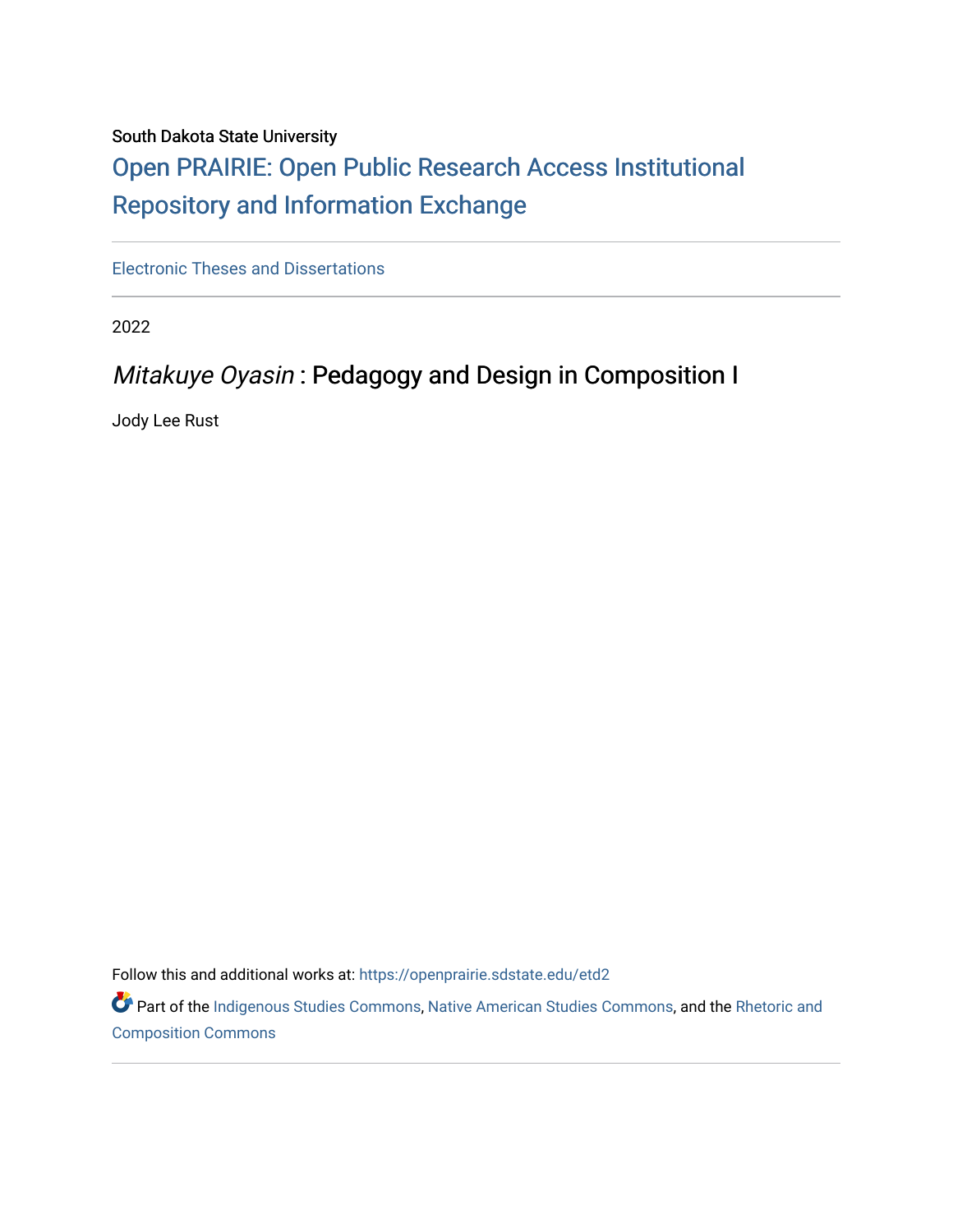## *MITAKUYE OYASIN:* PEDAGOGY AND DESIGN IN COMPOSITION I

BY

## JODY LEE RUST

A thesis submitted in partial fulfillment of the requirements for the

Master of Arts

Major in English

South Dakota State University

2022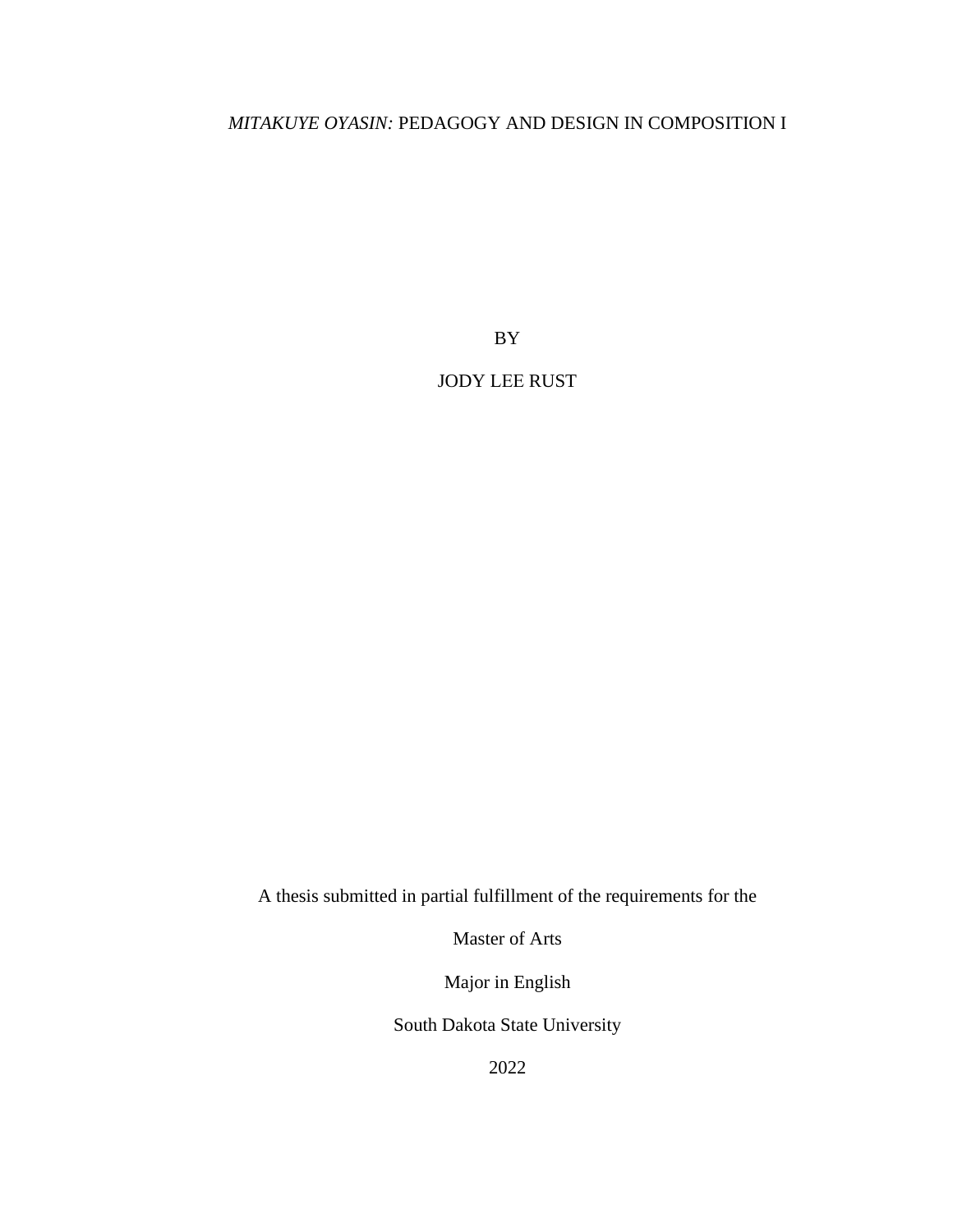## THESIS ACCEPTANCE PAGE Jody Lee Rust

This thesis is approved as a creditable and independent investigation by a candidate for the master's degree and is acceptable for meeting the thesis requirements for this degree. Acceptance of this does not imply that the conclusions reached by the candidate are necessarily the conclusions of the major department.

> Advisor Date Paul Baggett

Jason McEntee Department Head

Date

Nicole Lounsbery, PhD Director, Graduate School Date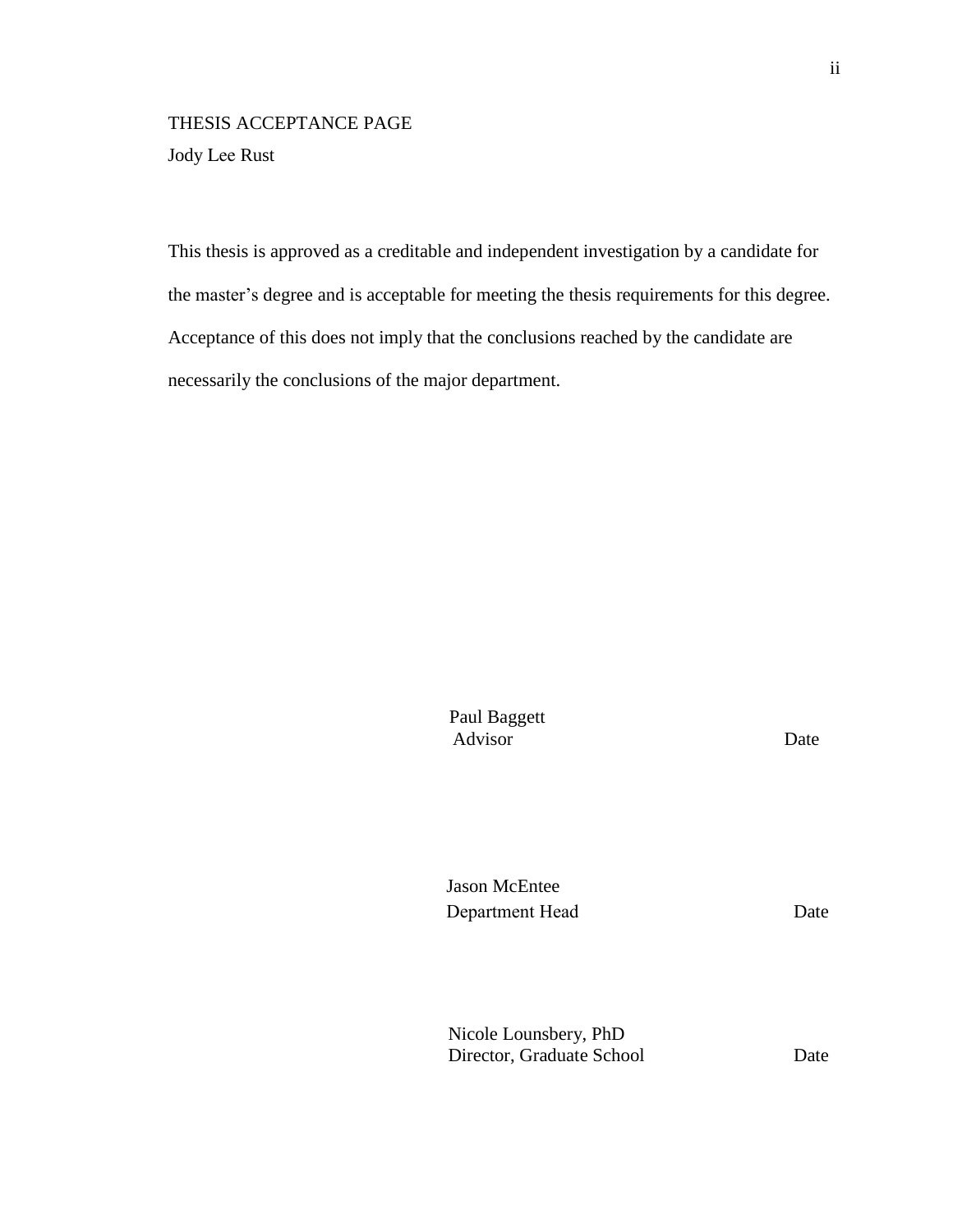This thesis is dedicated to *Mitakuye Oyasin*.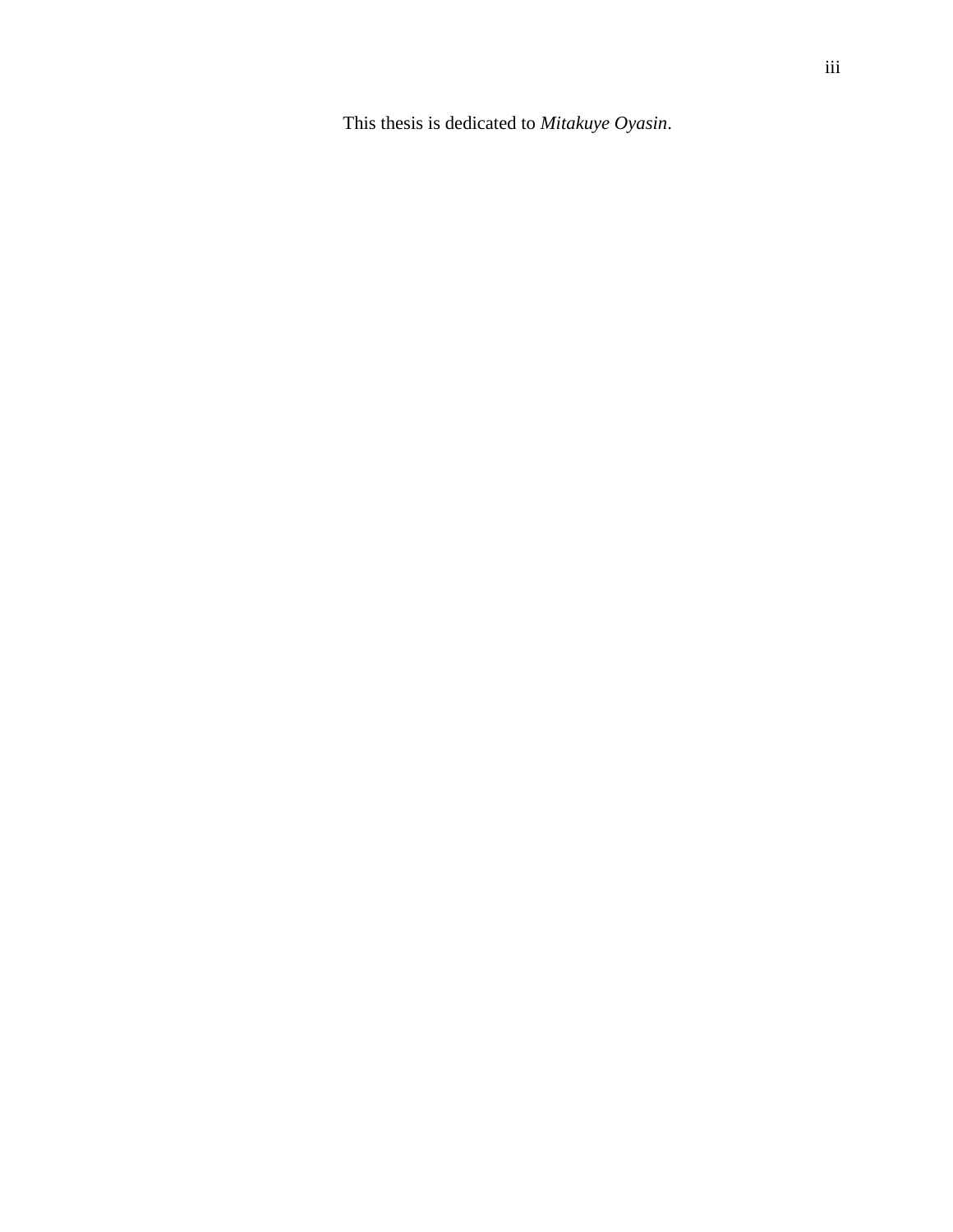#### ACKNOWLEDGEMENTS

Professor Paul Baggett, my thesis advisor, took great pains in the midst of extensive personal and professional responsibilities to guide and collaborate with me through the development of this critical thesis. Emeritus Professor Michael Keller also took time from his personal commitments to provide feedback for the early stages of my writing process. My family, friends, and neighbors—too many to name—supported me by listening to my dialogue and providing feedback as I processed ideas. To help me better understand my position as a non-Native promoting a *Mitakuye Oyasin* philosophy, I want to thank Cheyenne River Sioux Tribal Member Ross Dubray. Finally, I am grateful for Joseph Marshall and Albert White Hat of the Rosebud Sioux Reservation for their enlightening publications. My work is the product of *Mitakuye Oyasin*, and without them, it would not exist.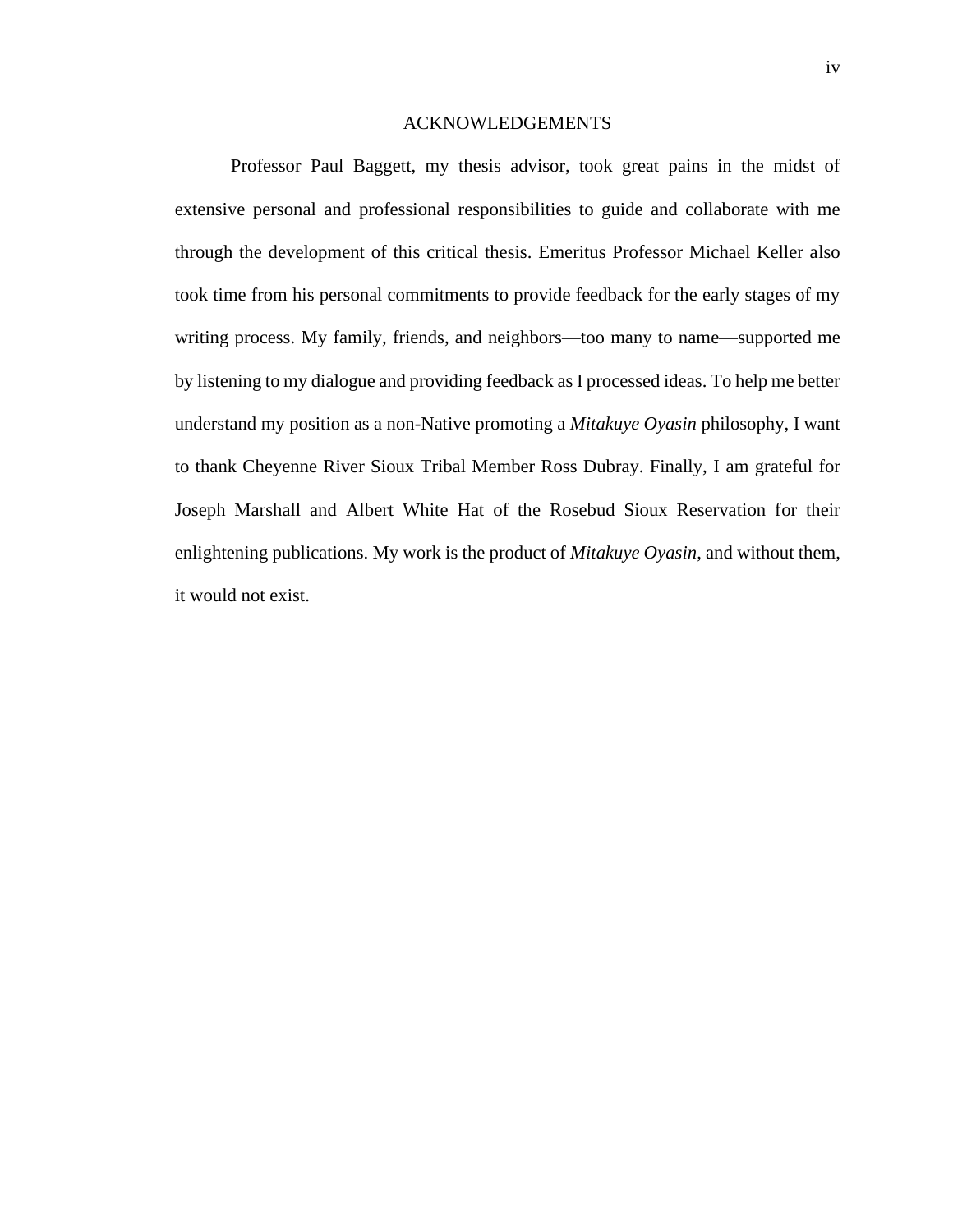## **CONTENTS**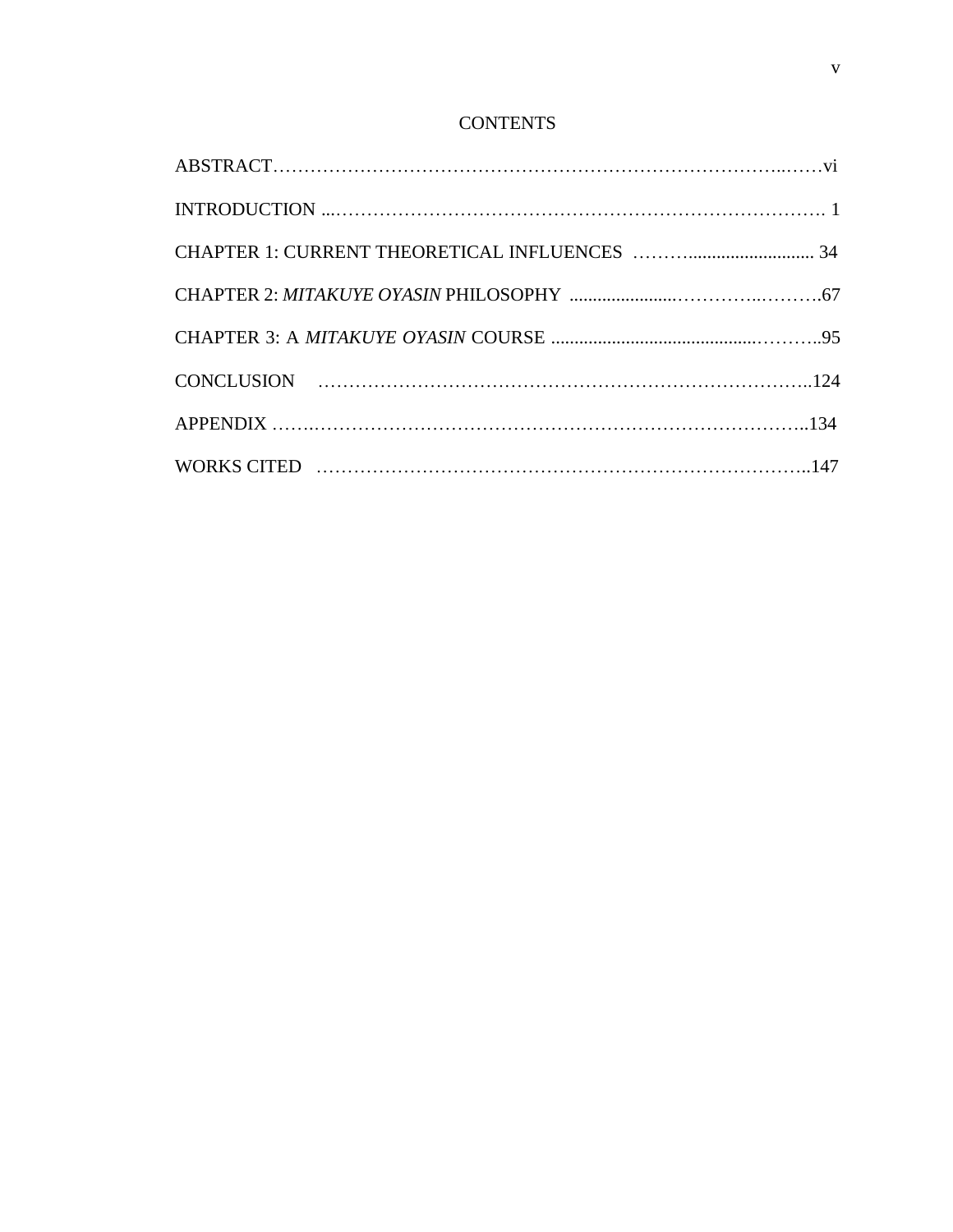#### **ABSTRACT**

# *MITAKUYE OYASIN:* PEDAGOGY AND DESIGN IN COMPOSITION I JODY LEE RUST

### 2022

*Mitakuye Oyasin*, an *Oceti Sakowin* (Lakota/Nakota/Dakota) phrase that translates as "All My Relations," is a philosophy that means all things created on earth and in the universe are related and inhabit a shared space. Because all things are related and share space, they all have a purpose and a responsibility to discover and serve that purpose to ensure all of our relatives thrive in our shared space. This relational thinking influences the way the *Oceti Sakowin* interact with the world, including the way they teach. In this thesis, I analyze the way composition theories shape the curriculum and pedagogy of the Composition I, Composition I course at South Dakota State University, and suggest that the course incorporate pedagogical and rhetorical methods influenced by *Mitakuye Oyasin*.

While instructors make a conscientious effort to invite students into the academic discourse community, several aspects of the course's design perpetuate binary thinking. I ask readers to consider how binary thinking, which I suggest is at the root of the culture of contention in the United States, impedes the instructors' success at most effectively inviting students to learn to critically read, write, and think in the academic commonplace. Finally, I ask readers to consider that when they overtly incorporate *Mitakuye Oyasin* in the course, such as introducing the concept of *zuya* and utilizing more explicitly narrative as a rhetorical and pedagogical device, the academy normalizes Native intellectual engagement and wisdom, and creates a more welcoming place for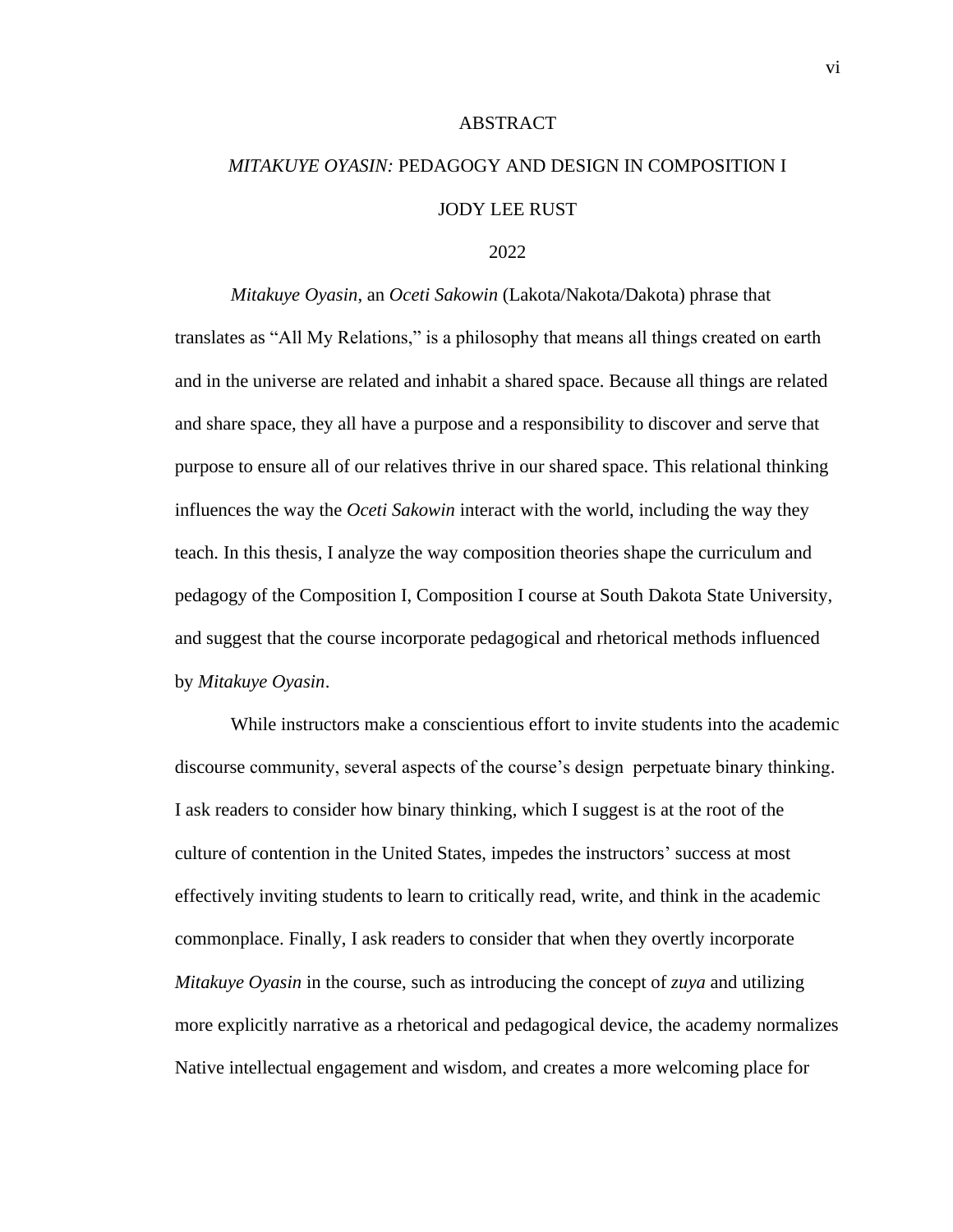Native students, professors, and professionals, thus honoring the university's commitment to rectifying past wrongs against the original people of the Dakotas.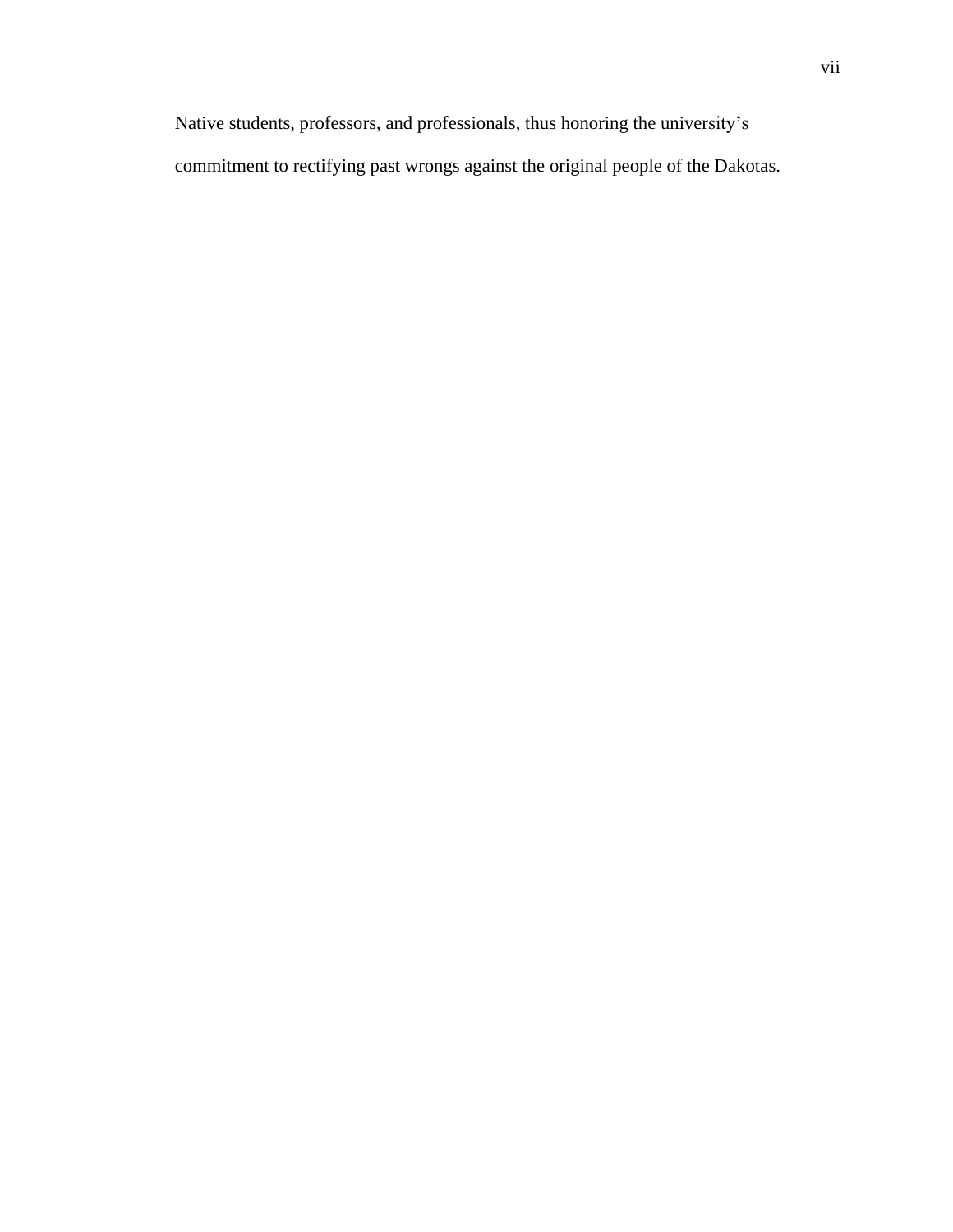### INTRODUCTION

Of the 886,667 people living in the state of South Dakota, Native Americans "alone" compose nine percent (U.S. Census). According to South Dakota State University's (SDSU's) Office of Diversity, Inclusion, Equity and Access, nine tribes of the *Oceti Sakowin* people reside within the state. While three tribal colleges and one tribal university in South Dakota serve the needs of Native students, similar efforts to serve the higher educational needs of Native students in South Dakota's state universities do persist. SDSU's American Indian Student Center (AISC) posits that it provides,

> . . .a welcome home-place to support those who have courageously chosen to walk the path of higher education. The AISC understands that a vital part of our function involves nation building and works to encourage students to recognize and develop their voice and help prepare Native students to respond to the call to return home. (*American Indian Student Center*)

The University also promotes the Wokini Initiative, a "collaborative and holistic framework to support American Indian student success and Indigenous Nation-Building" (*Wokini Initiative*). This *wokini*, or "new life," for SDSU seeks to increase the number of American Indian students, and to "support" their needs holistically, so that they graduate from the University and "return home" to their respective reservations to "give back" to their people, thus fulfilling the "call to return home."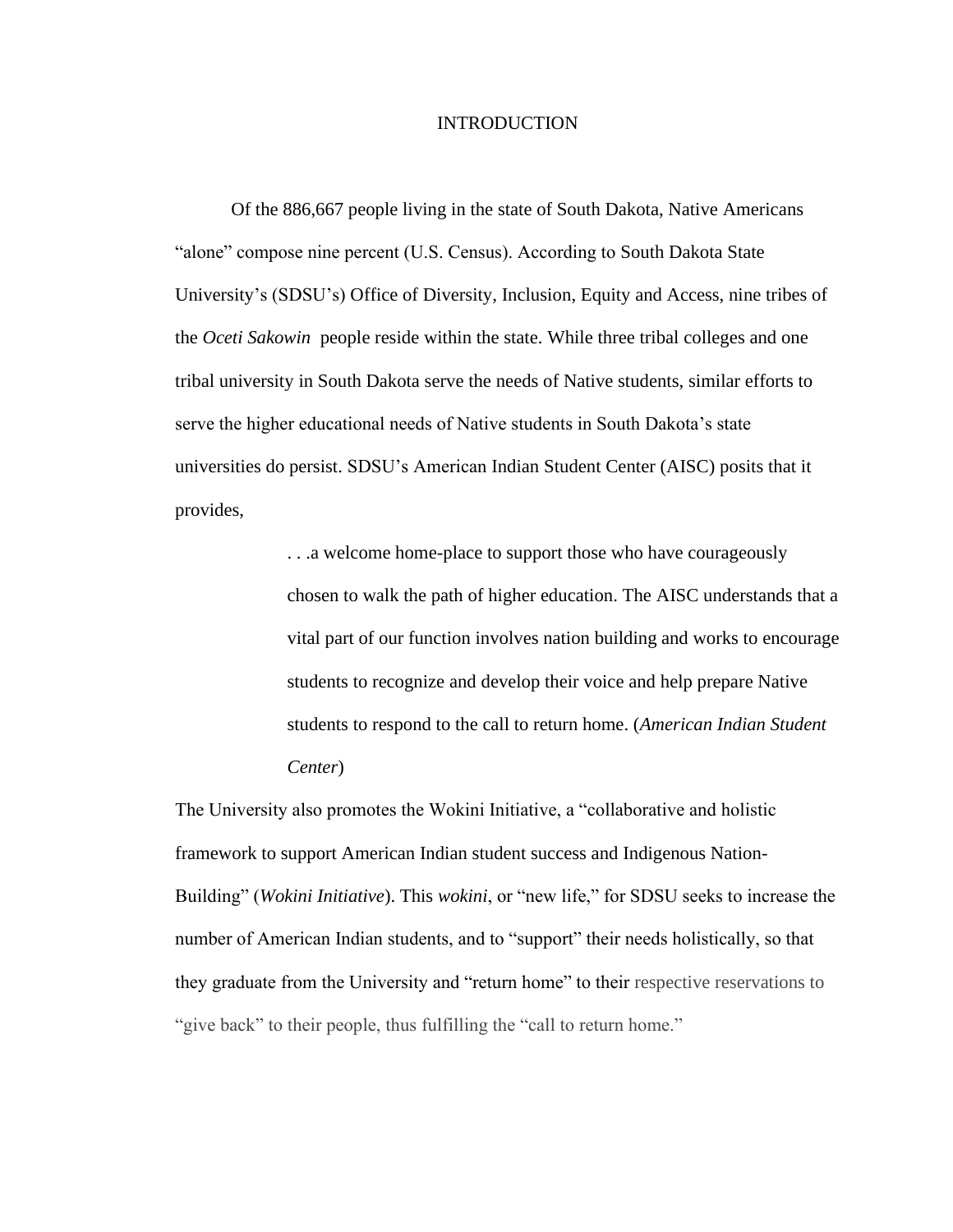Native Americans across the state appreciate SDSU's commitment to the Wokini Initiative's support of and focus on Native American students. Several of my former students who are Native American and who attended or currently attend SDSU have expressed to me their appreciation of the AISC on campus where they go for academic, social, and spiritual support. At the same time, these students have expressed their discomfort among the University's large and predominantly non-Native population, whose cultural norms, social expectations, and preconceived notions of Native American identity create additional stress for Native students.

SDSU's American Indian and Indigenous Studies Coordinator Mark Freeland commended the university's efforts to address Native students' needs. As Freeland and other campus leaders and students have noted, such initiatives are long overdue. Native American students enter the public education system with what many Native American elders and scholars call historical trauma. Stories told by parents and grandparents about boarding school experiences and educators' efforts to "Kill the Indian, Save the Man" (Pratt) consciously and subconsciously haunt students as they absorb the white man's education in the white man's world. The discomfort Native students feel when they leave their small, predominantly Native-populated schools and attend large, state universities often results in their withdrawal—despite supportive programs such as AISC.

One way SDSU can attract Native American students, particularly those who hail from this region, is to incorporate into its Composition I: Composition I course the philosophical perspective of the *Oceti Sakowin* (Seven Council Fires). The freshman composition course provides an optimal space to present a modern understanding of the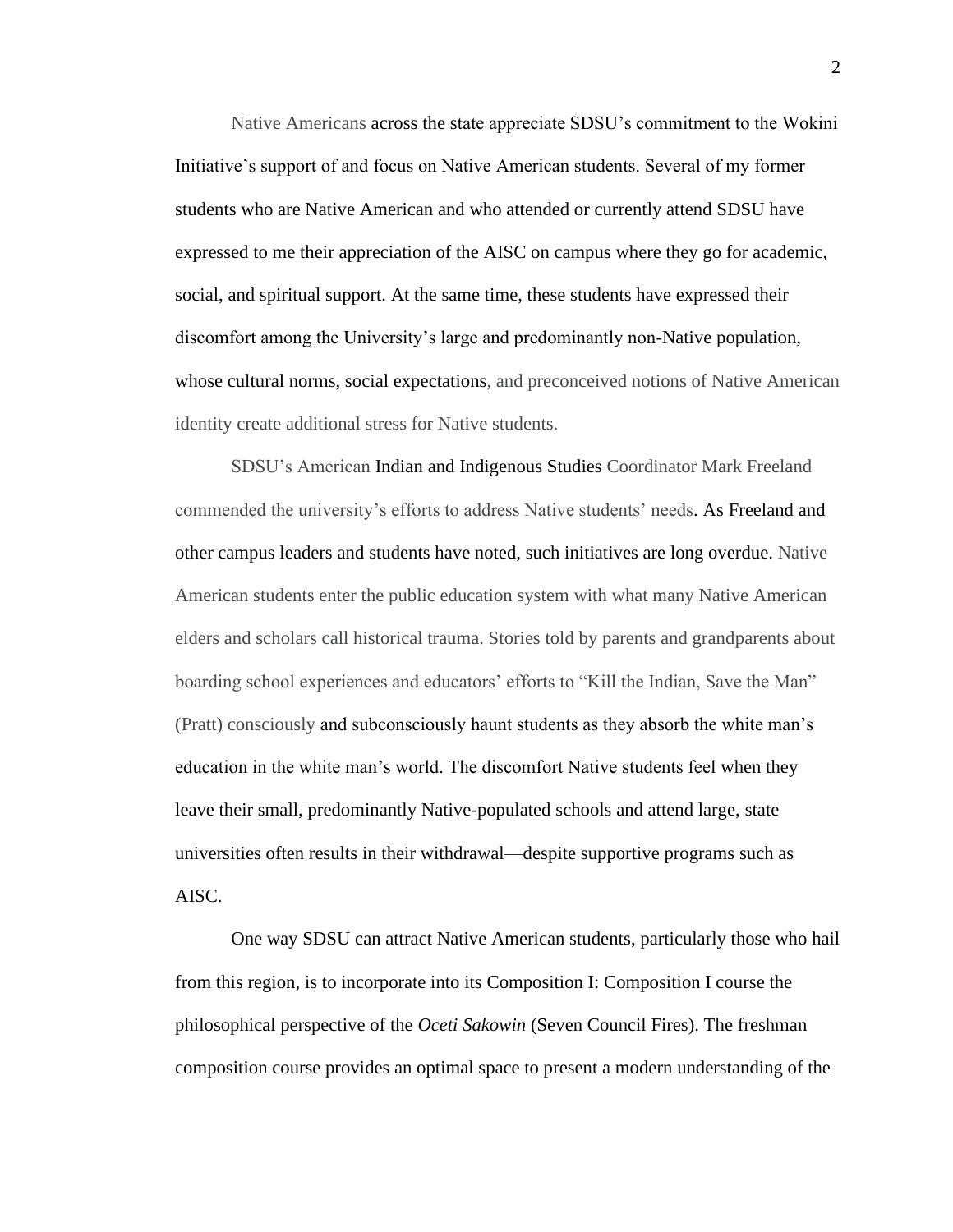Native perspective and experience. More specifically, all students taking the first-year composition course at SDSU would benefit from the wisdom of an Indigenous philosophy.

Consistent with most university-level composition courses across the country, SDSU's Composition I provides students opportunities for improving their critical thinking and writing skills. To do so, the current course asks students to analyze, "various aspects of American culture—its images, language, ideas, and discourses" (Serfling 1). While no single paradigm necessarily governs the design of this course in addition to analyzing aspects of American culture, students also attend to the grammar and rhetoric of academic prose, and develop proficiencies that will contribute to their own effectiveness as writers—the current course nonetheless places great emphasis on one of the more current pedagogical models in Composition Studies, one that stresses the need for student writers to recognize themselves as members of a community rather than as isolated individuals. The vision for the course thus corresponds with the community paradigm described by Joseph Harris. In his seminal essay, "The Idea of Community in the Study of Writing," Harris describes the conception of this writing paradigm as follows: "We write not as isolated individuals but as members of communities whose beliefs, concerns, and practices both instigate and constrain, at least in part, the sort of things we can say. Our aims and intentions in writing are thus not merely personal, idiosyncratic, but reflective of the communities to which we belong" (12). While recognizing some of the current strengths of this "community" paradigm, this thesis identifies features of SDSU's composition course that present challenges for both instructors and students. One recurrent challenge facing many writing instructors is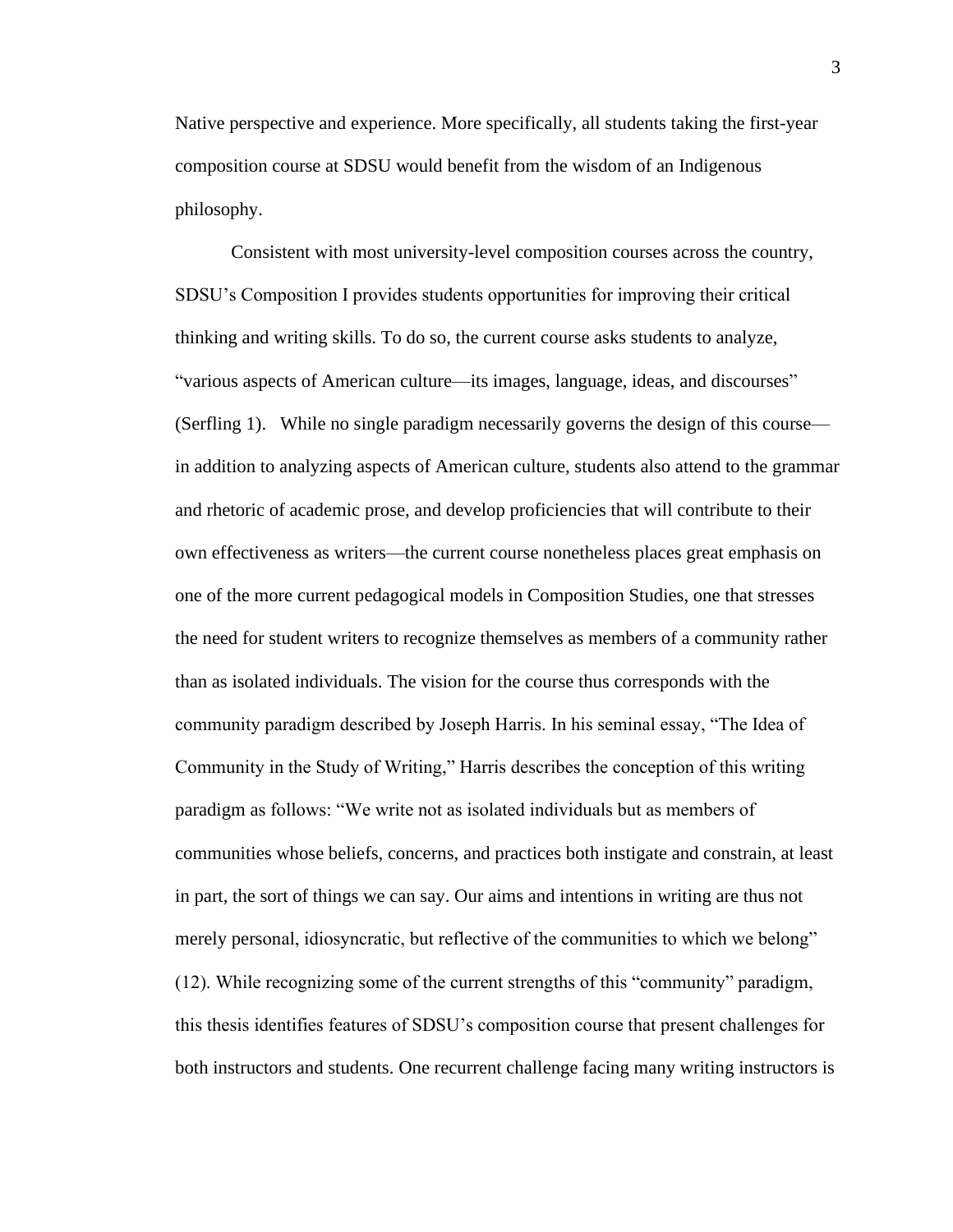that many students misconstrue critical thinking as binary thinking. Such misunderstandings can lead to fractious class discussion and in student essays, to reductions of multi-faceted concerns to two-sided issues. As I will explain below and in Chapter One, many scholars in Composition and Rhetoric have written extensively about this problem, even those who try to follow this community paradigm. These scholars have proposed models of instruction and course design that ideally contribute to a more inclusive classroom environment and to more nuanced and effective argumentation in student papers; however, putting such models into practice proves challenging for many.

This thesis proposes yet another approach, one that draws from Indigenous philosophy. While I do not pretend that the philosophy behind this approach can resolve all the issues that emerge in our composition classrooms, I do identify some key features of Indigenous thought that might remedy some of the shortcomings found within the first-year composition classroom. More specifically, this thesis recommends an approach informed by the Lakota/Dakota/Nakota, or the *Oceti Sakowin,* philosophy of *Mitakuye Oyasin*, which translates as "all my relations." As the term suggests, this philosophy underscores the importance of recognizing our relationships to one another, and to all things. Such an emphasis on relationality, I argue, can enhance students' critical thinking and writing skills, encouraging them to conceive of the issues we ask them to analyze with a stronger sensitivity to complexity, and to resist the simplified, binary thinking often found in student papers. In addition to *Mitakuye Oyasin*, I will introduce another central component in Lakota philosophy, the idea of a *zuya*, meaning a life's journey. I suggest employing this term helps students conceive of their learning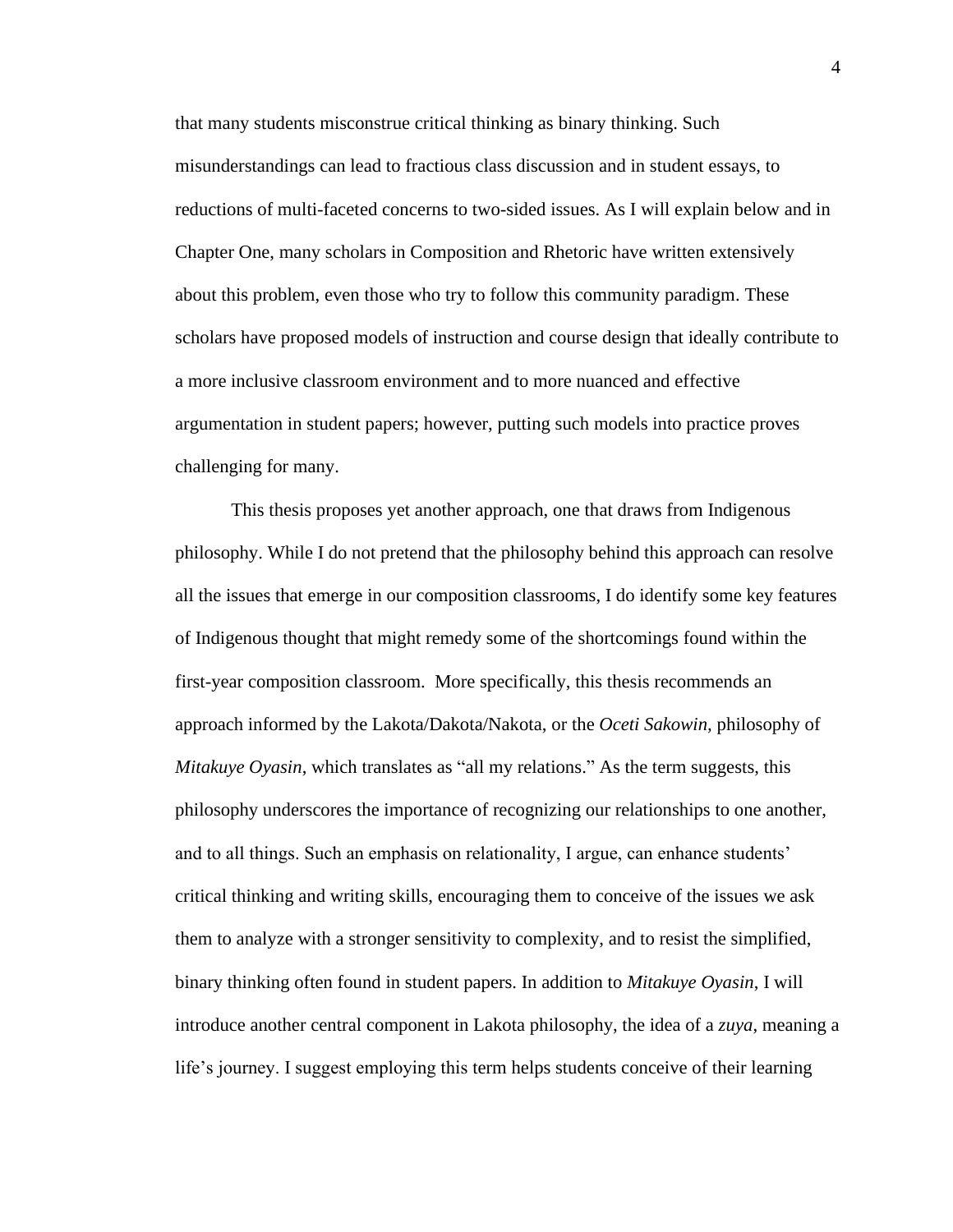experience—in this class and in others—as journeys, each student's journey having begun in a different place from their classmates' journeys, and each presenting challenges along the way that are often unique to their own education. As I will explain below, I introduce this concept of a *zuya* at the beginning of the semester, and then invite students to compare and contrast it with similar, European conceptions of our intellectual development such as the one illustrated in Plato's "Allegory of the Cave." By doing so, instructors can more effectively establish the "community" conditions that Harris and other Composition Studies scholars such as David Bartholomae and Gerald Graff see as essential for developing the proficiencies expected in academic writing.

Drawing from Indigenous traditions enriches the community conditions of the classroom in other respects as well. The current composition course uses as its reader editor Michael Keller's *Reading Popular Culture* (*RPC*), an anthology that provides an array of essays to choose from as instructors build the units covered in their syllabi. While *RPC* exposes students to a diversity of perspectives and forms (including essays, short stories, and allegorical prose), works by Indigenous writers are few, and other writers from diverse, ethnic, and cultural backgrounds are also limited. Since the Oceti Sakowin are the predominant Indigenous people in South Dakota, this thesis makes a case for their inclusion with two goals in mind. First, I explain how including works by Lakota writers contributes significantly to SDSU's commitment to diversity, one of its "Core Values," in fact, and to the recognition of Indigenous contributions to academic discourse **(***Diversity and Inclusion* 2). Second, I demonstrate how including some foundational stories from Lakota culture teaches students the rhetorical power of narrative form. For instance, I explain how the story about Iktomi and the ducks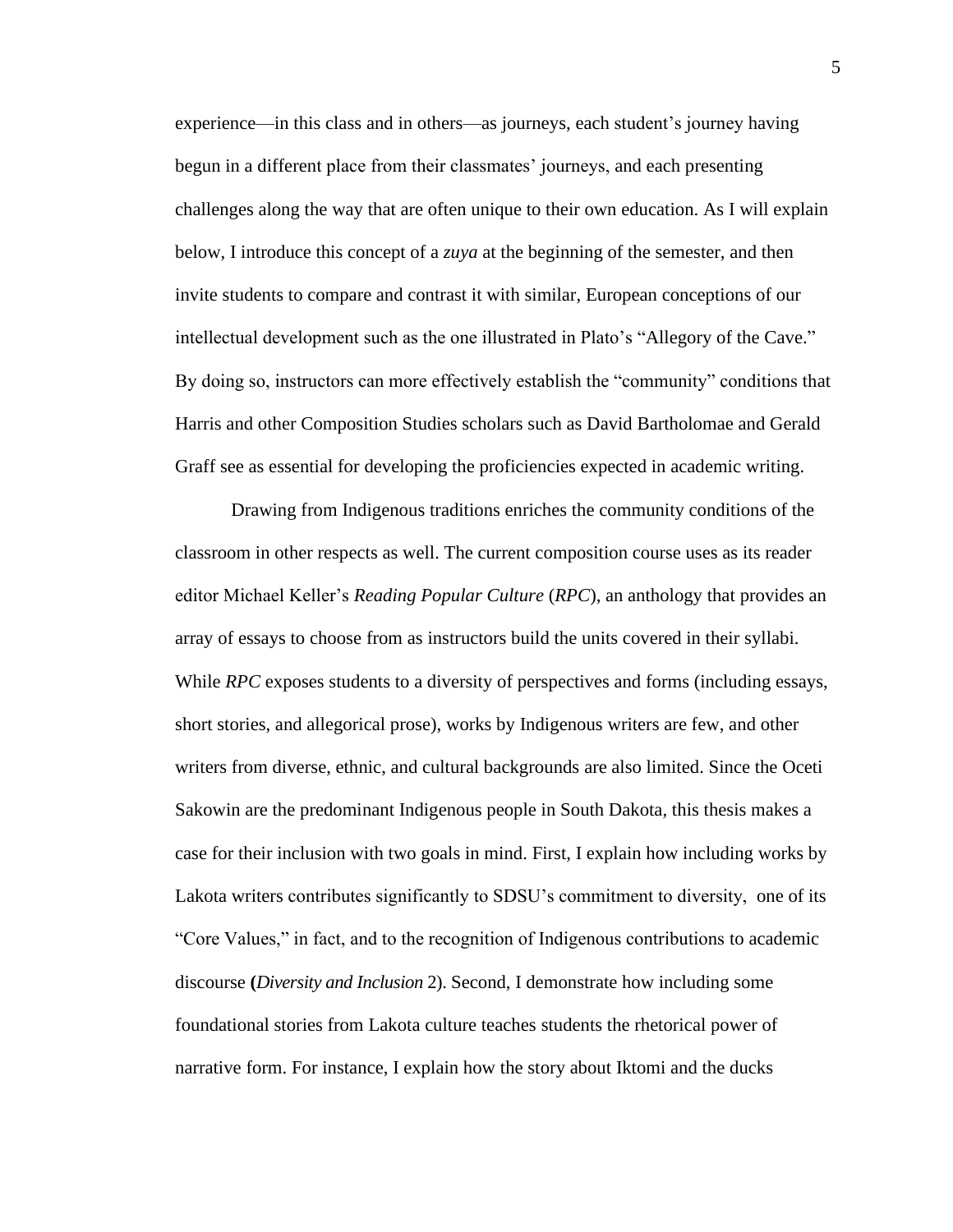demonstrates the nature of truth from an Indigenous perspective, which differs significantly from the conception of truth conveyed in Plato's "Allegory of the Cave."

The inclusion of works from the Lakota tradition is also warranted as the University stands on the ancestral territory of the *Oceti Sakowin*, an alliance that consists of *the Wahpekute, Wahpetunwan, Sisistunwan, Bdwakantunwan, Ihanktunwan, Ihanktunwanna*, and *Titunwan* peoples. But while including such Indigenous works may enhance the sense of community I am trying to build in this writing course, I will also draw from recent research that has demonstrated how such efforts can prove either meaningless or even counterproductive if not thoughtfully designed. Drawing from the scholarly work of Indigenous Studies scholars Scott Lyons, Sandy Marie Anglás Grande, Albert White Hat Sr., and Joseph Marshall, I point out how multi-cultural education of recent decades, however well-intentioned, has proven deeply problematic for Native people, especially when the rhetoric of democracy and inclusion found in some multiculturalist discourses follows a logic of assimilation, or of fluid or hybrid identity. I thus argue that composition instructors wishing to diversify their courses need to be ever cognizant of the troubled history of United States' efforts to integrate Native peoples into their educational systems, that the priorities of maintaining cultural and political sovereignty for Indigenous populations present challenges but also opportunities for those wishing to enhance the diversity of composition course materials.

SDSU's current Composition I, or Composition I, curriculum's compass points to writing as a significant communal act, despite the tendency to identify writing as a solitary act. When we think of community, we typically think of a group of people experiencing and/or sharing common space, ideologies, beliefs, customs, rules/laws,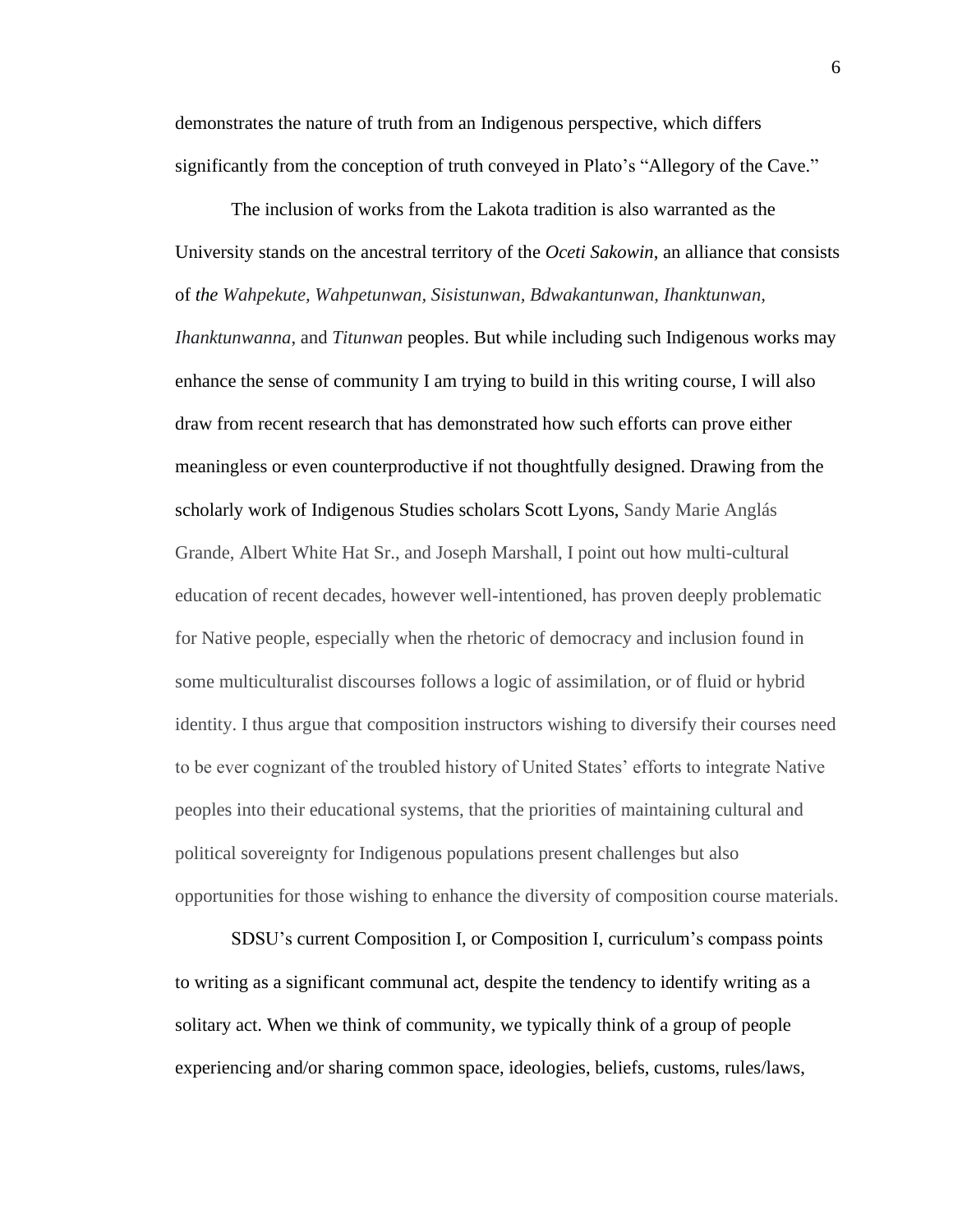and/or purposes. One often feels a part of community when one can relate to the group and feels accepted by it. Of course, writing is most often a solitary act. For instance, I sit now in isolation constructing, dismantling, and reconstructing the content of this thesis—but it is also very communal: as I revise, I consider feedback from my advisor, reshape the language and structure, and discern the best rhetorical choices for the purpose and presentation of this document. That is, I craft the writing to serve a communicative purpose, one that will hopefully incite conversation and influence the way readers view and consider composition course development and pedagogy.

The university itself constitutes a discourse community, but theorists disagree about the extent to which the academy is distinct from other, non-academic communities. David Bartholomae describes how students come to the academy with little notion of what topics warrant in-depth study, or of the ways academics use and construct language to analyze such topics. Bartholomae calls these students "basic" writers and suggests that instructors prepare their syllabi and pedagogical methods to help students learn the academic "commonplace" with its allusions, language use, and depth of critical analysis so that students can both understand, respond critically to the texts they read, and then write about them with authority (5, 9-11). The nature of the course's design places academics in positions of authority, with instructors choosing works they deem suitable for analysis, designing the syllabus, and limiting what students write about to a narrow list of topics. Joseph Harris and Gerald Graff question this hierarchy, which seems to elevate academic commonplaces over other commonplaces, and Harris provides some ideas for avoiding it. In Chapter One, I will show how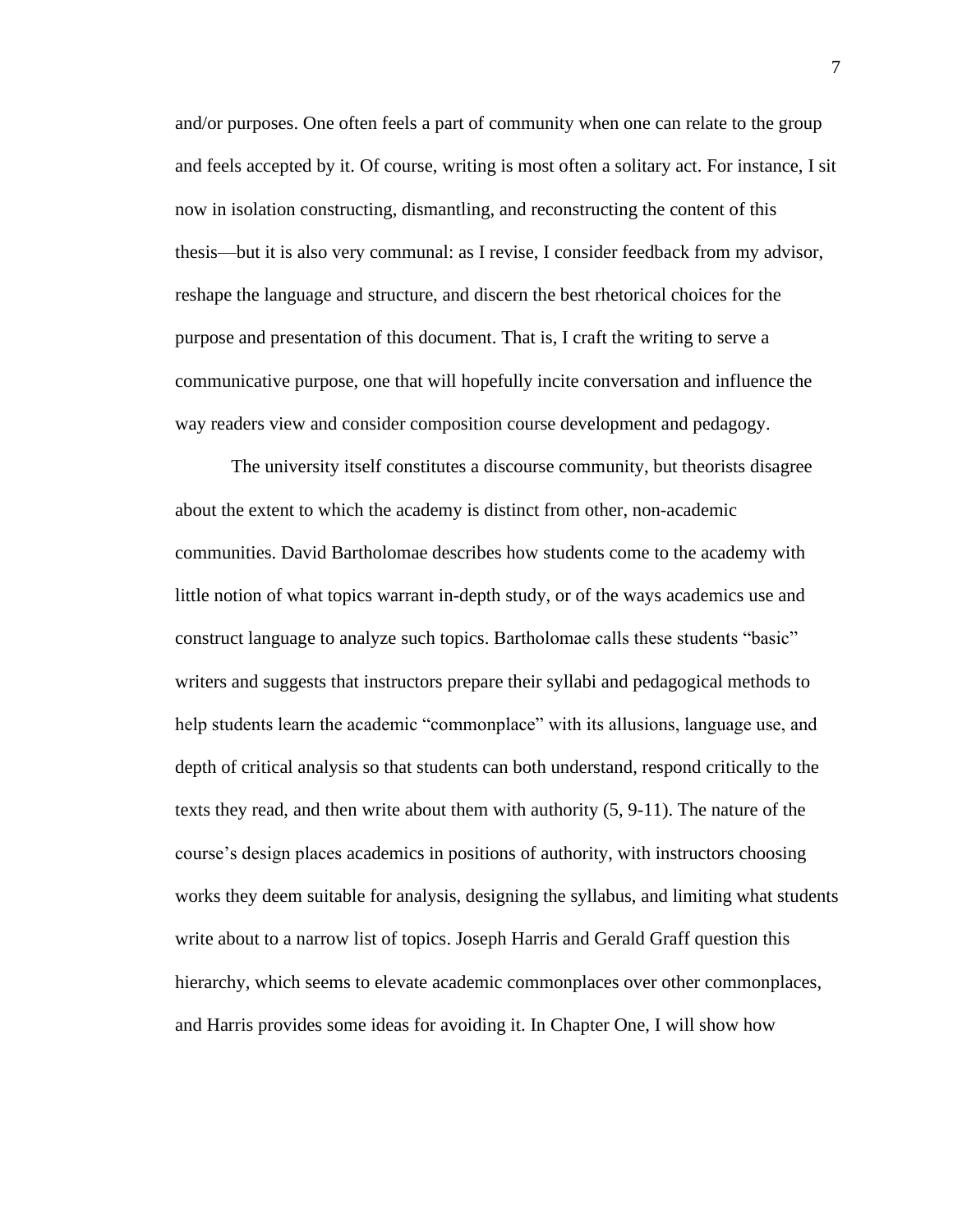Harris's concept of a "public space" attempts to change the instructor's concept of community, eliminating perceptions of its status as both hierarchical and homogenous.

Similar to Harris, James Berlin presents a version of the academic writing community in more inclusive terms, explaining how composition courses developed around a culture studies approach might help to address another hierarchy that has long plagued English Studies. He describes how cultural studies challenged the long tradition of privileging poetic (imaginative, timeless, and aesthetically pleasing) works over rhetorical (political, practical, and historically specific) works in English studies. Allowing the rhetorical to play a more central role in our discipline achieves two pedagogical goals. First, with cultural studies as their governing principle, instructors might incorporate into their syllabi the many other texts circulating within our media saturated environments, adding headline news or the latest TikTok meme to works canonized in literature anthologies. Second, centering the rhetorical in the classroom helps students develop critical reading and writing skills not only necessary for success within academia, but also within the many other discourse communities they occupy.

The design of SDSU's Composition I draws from Berlin and other cultural studies theorists. It focuses on popular culture, asking students to examine cultural artifacts that represent and shape American concepts of race, gender, class, knowledge, and intellectualism. In addition, its course reader, *RPC*, includes an array of texts, from canonical short stories by Washington Irving and Nathaniel Hawthorne to critical essays by leading cultural theorists such as Susan Bordo and Jackson Lears. But as inclusive as *RPC* appears, it lacks a sufficient selection of one form of written expression that I find especially productive for developing students' critical reading and writing skills: the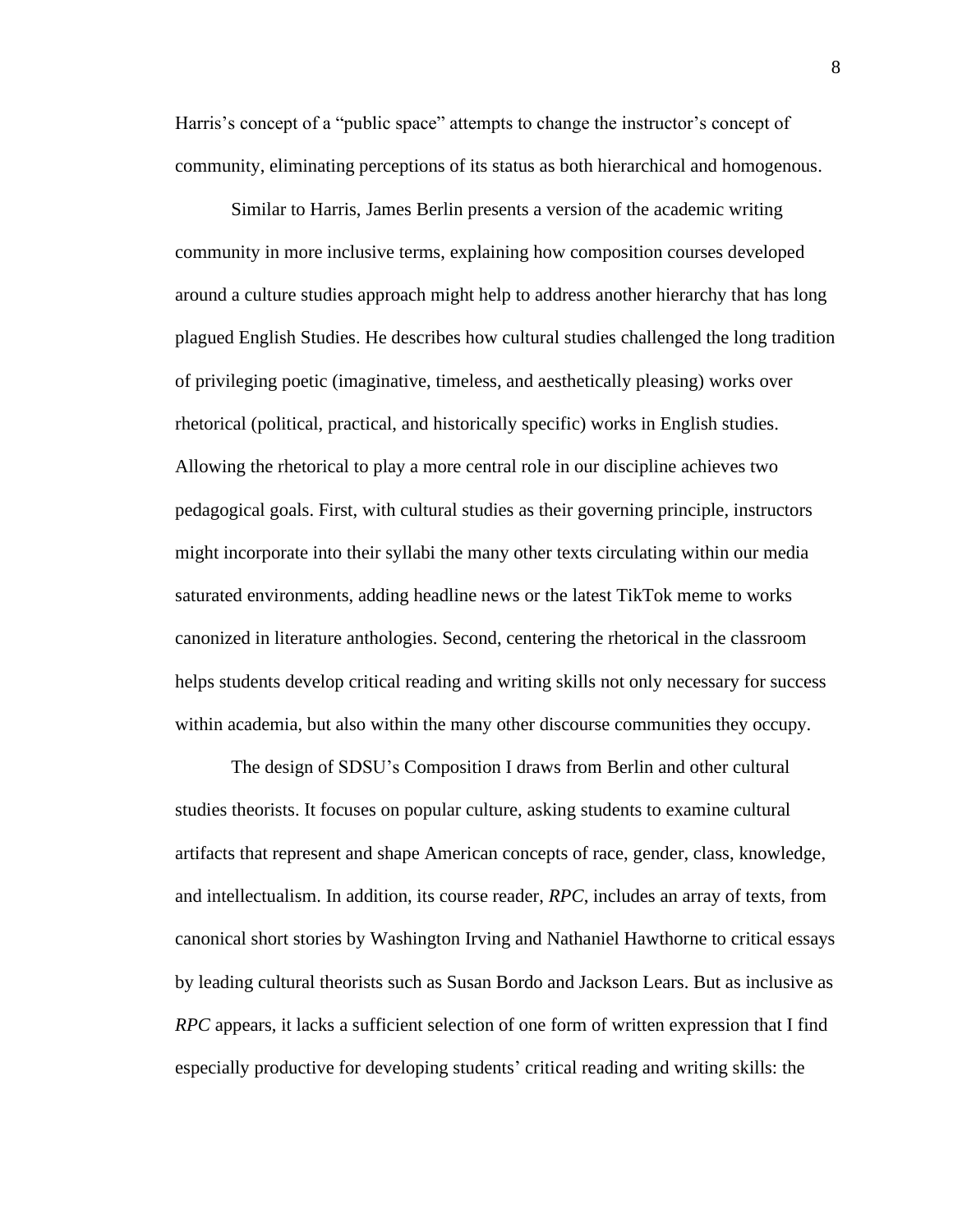narrative form. In this thesis, I make a case for the overt and purposeful inclusion of *Oceti Sakowin* narratives, highlighting their value for equipping students with the rhetorical tools we teach in Composition I.

Other concepts that inform Composition I development address the writing process and whether or not a students' writing should be revised and assessed based on students' intentions or on the final product. This argument raises some interesting questions about students' relationship to their ideas and what they write for their instructors—what is going on in their minds, and how effectively can they communicate those ideas on paper, or in conversation? Both Harris and Bartholomae heavily influence the way 101 instructors address this tension, while Donald A. Daiker and Donald M. Murray are additional sources that help student instructors navigate the tension between the ideas students write about and the essays they produce in the course. The conferences and kind of feedback encouraged by these theorists contribute to developing in students a concept of writing communities that challenge the notion that writing is a solitary act and contribute to the sense of community the course tries to create between the students and the academy.

While these theories of community attempt to address some of the challenges students face writing in the academy and instructors face teaching, the theoretical lens and the pedagogical methods that inform graduate teaching assistant (GTA) and instructor training yield in essays, instruction, and discussions what Deborah Tannen calls a "culture of critique," and I argue that this critical culture counters the desire to create community. Tannen argues in her essay "The Roots of Debate in Education and the Hope of Dialogue" that college classrooms "proceed from the assumption that the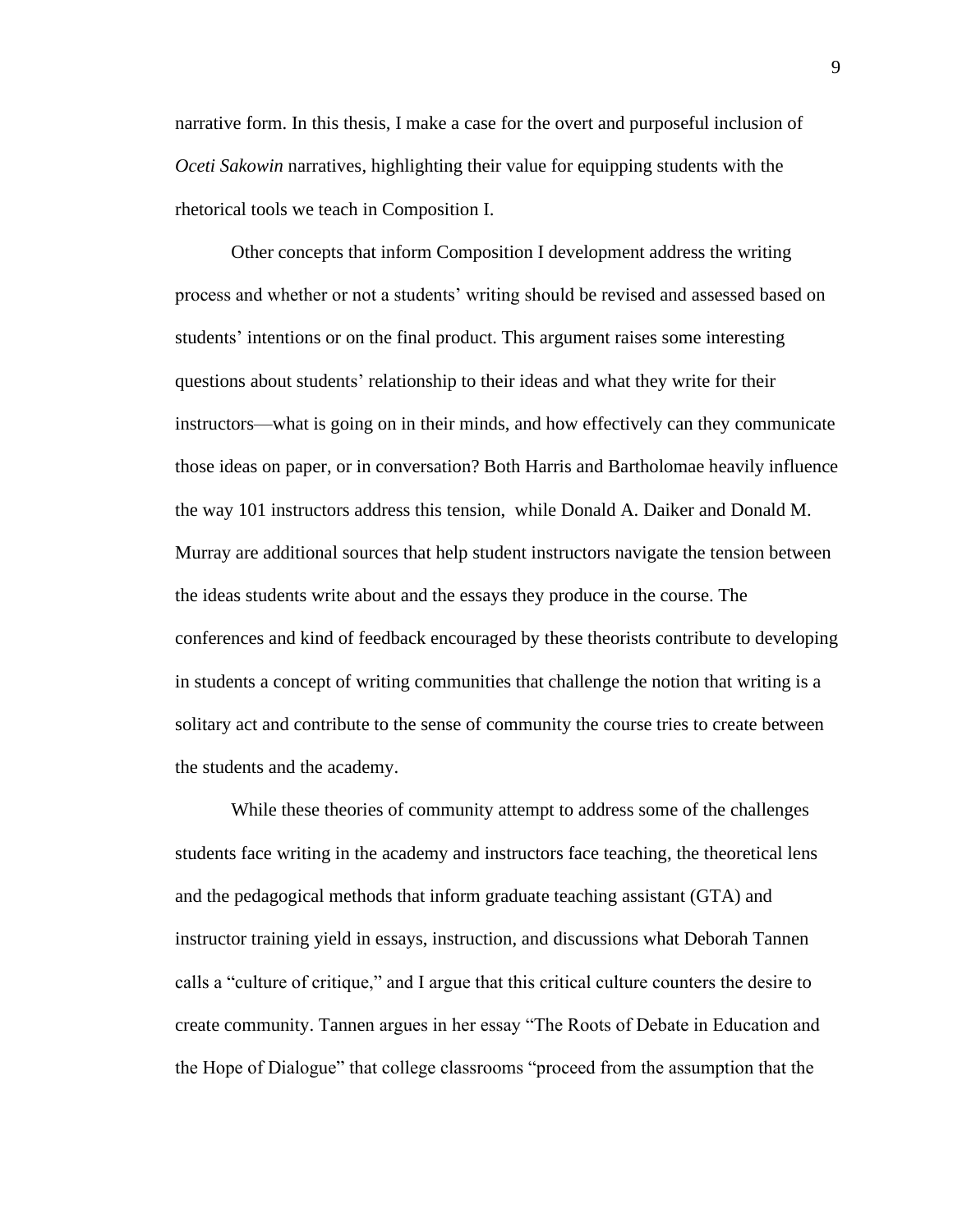educational process should be adversarial" (605). Tannen suggests that when instructors ask students to "frame arguments between opposing sides—that is, debate—or as attacks on the authors—that is, critique," female students may be less likely to take part in the class discussions. Indeed, I have noticed this same tendency in composition courses I have taught at SDSU, the design of which invites an adversarial approach to academic arguments; but even more concerning, I have learned through experience and research that most students, regardless of gender, race, or creed, hesitate to participate in discussions about controversial topics for fear of offending students or instructors or because they see no point in arguing with their peers. Most students do not want to engage in debate, and many professors and teaching assistants lament their unsuccessful attempts to involve all of their students in classroom discussions.

When controversial subjects do arise in classes, they often lack luster or become heated, two-sided debates (Tannen 601). Peter Elbow, who argues for "The Uses of Binary Thinking," acknowledges critiques of binary thinking, such as Hélène Cixous's concern that "wherever there are polar oppositions, there is dominance. . . . According to this critique, binary thinking almost always builds in dominance or privilege – sometimes overtly and sometimes covertly" (qtd. in Elbow 51). Elbow argues that instructors could take five different approaches to the uses of binary thinking in the classroom. The approach he argues for is to "Affirm both sides of the dichotomy as equally true, necessary, important, or correct," and he says another good approach is to "Reframe the conflict so there are more than two sides" (54). *St. Martin's Handbook*, one required text for SDSU's Composition I courses, encourages students to "engage difference" and find "common ground" when approaching arguments, and in some sense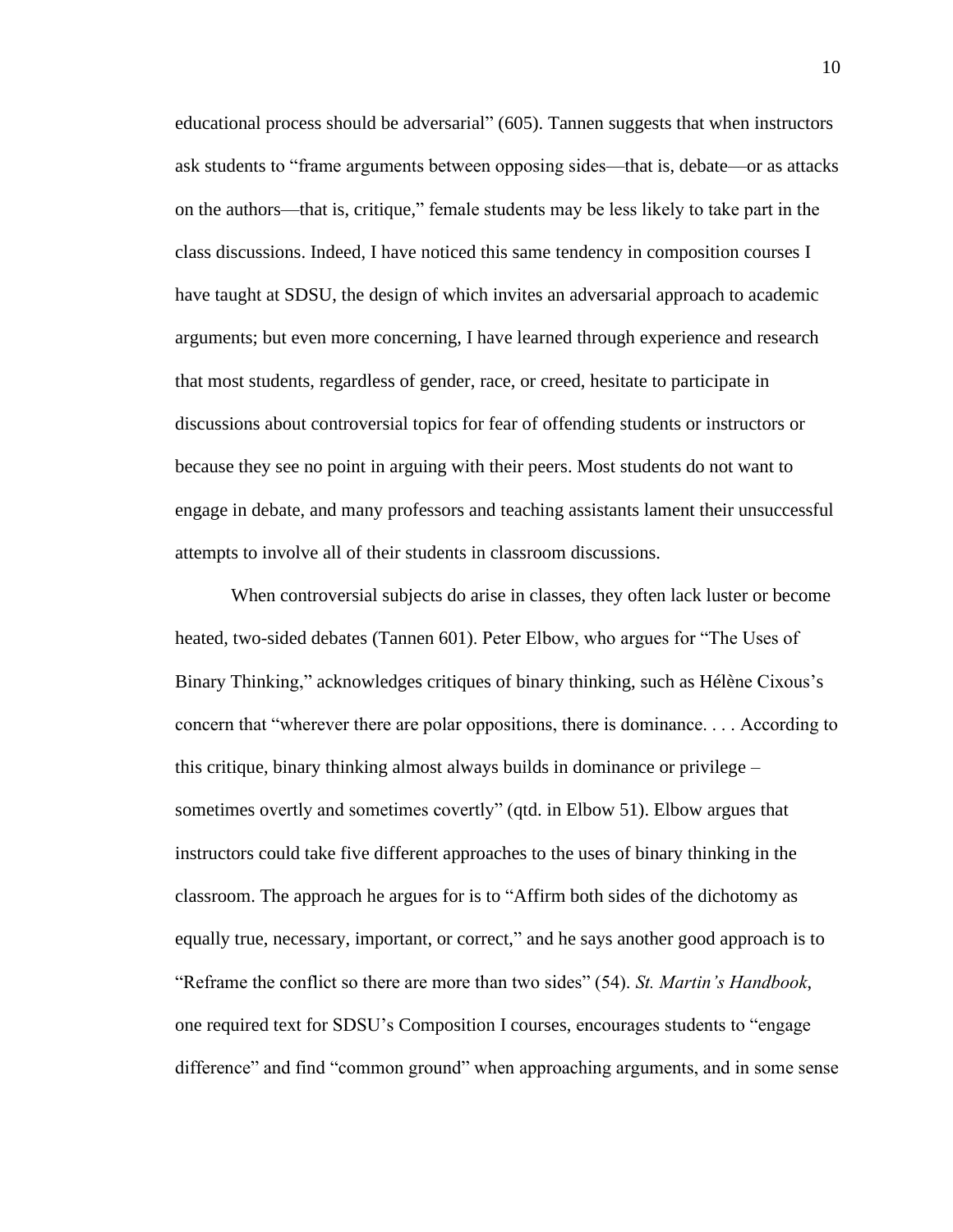supports Elbow's argument (Lunsford 14-15). Lunsford's approach is interesting in that she discusses the way that writers gain credibility through argument by establishing a relationship with readers, which she outlines explicitly in her text *Everything's an Argument* (40-41). Lunsford also argues that everything can be framed as an argument, and each form of communication is an argument serving different purposes and different ends. James Berlin also espouses the idea that all texts are rhetorical in his challenge of what he considers the traditional poetic-rhetoric binary in his book *Rhetorics, Poetics, and Cultures.* The form of argument Lunsford seems to most agree with is the "Rogerian argument . . . based on finding common ground and establishing trust among those who disagree about issues, and on approaching audiences in non-threatening ways" (Lunsford and Ruszkiewicz 6).

Gerald Graff and Cathy Birkenstein's text *They Say/I Say*, also required for the Composition I course, invites students to engage in the critical argument, or academic "conversation," and acknowledge the complexity of views surrounding any given idea or subject matter. Graff and Birkenstein provide a list of theorists who argue that writing is a social act, and then writes, "Despite this growing consensus that writing is a social, conversational act, helping student writers actually participate in these conversations remains a formidable challenge" (xiv).The paradox in these texts is that they invite students to find common ground while also encouraging them to anticipate and focus on differences. Even the act of teaching writing is posed as a "formidable challenge" because the academy must be "demystified" for students (Graff and Birkenstein xiv). Difference, challenge, demystification, searching for common ground—each of these words and phrases characterize what I think is a very American way of thinking about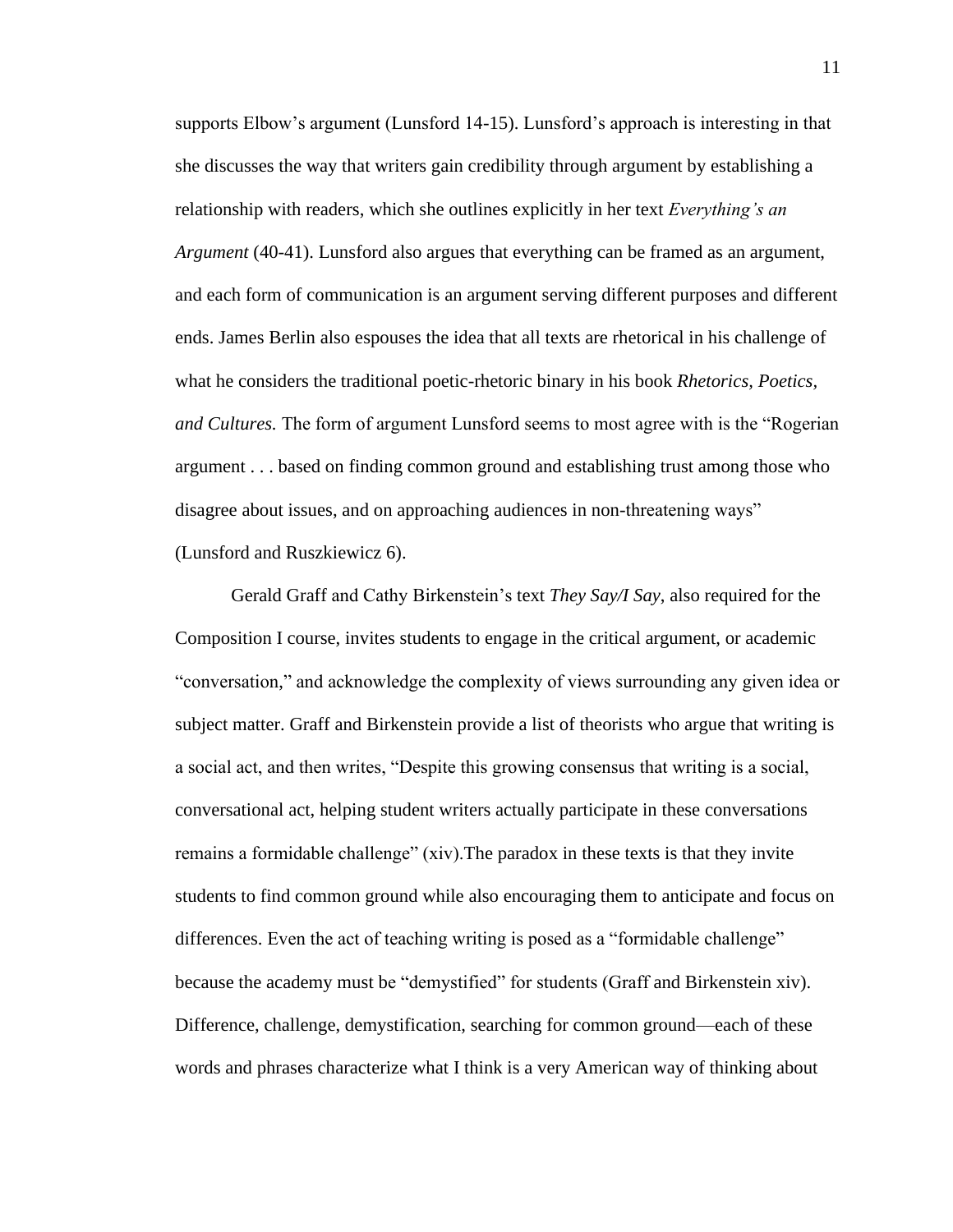the world as a challenge to overcome or conquer—a fight to win, and I will propose a way to think differently about engaging students in intellectual dialogue.

While neither Tannen nor I dismiss the value of adversarial pedagogical methods to engage students in critical thinking, we both argue that professors should rethink their approach to teaching students how to engage in academic dialogue and critique and model for students a less adversarial approach to writing academic arguments. Elbow's suggested approach, in its simplest form, boils down to accepting that we can "agree to disagree" when students are faced with dichotomies or paradoxes. Elbow writes about Hegel's "dialectic" and explains that this "tradition sees value in accepting. . . nonresolution" (52). He writes that "when we encounter something that is difficult or complicated or something that tangles people into endless debate, we are often in the presence of an opposition that needs to be made more explicit—and left unresolved" (Elbow 53). I take issue with this approach on one level because people often use it to escape or dismiss an argument, and rather than find a solution or common ground, we drop the discussion into a pit of unresolved issues. However, when one thinks about Lunsford's, Graff and Birkenstein's, and Elbow's approaches to argument in tandem, they present an approach that may acknowledge the different purposes of argument, respect the different perspectives on what might be paradoxically true in the different arguments, as well as accept that some differences are unresolvable. Lunsford writes, "Americans in particular tend to see the world in terms of problems and solutions" which, if one takes that assertion as truth, suggests that American students will come to the classroom with a mindset that any issue can and should be resolved (Lunsford and Ruszkiewicz 19), yet many students would rather not argue at all. Still, my own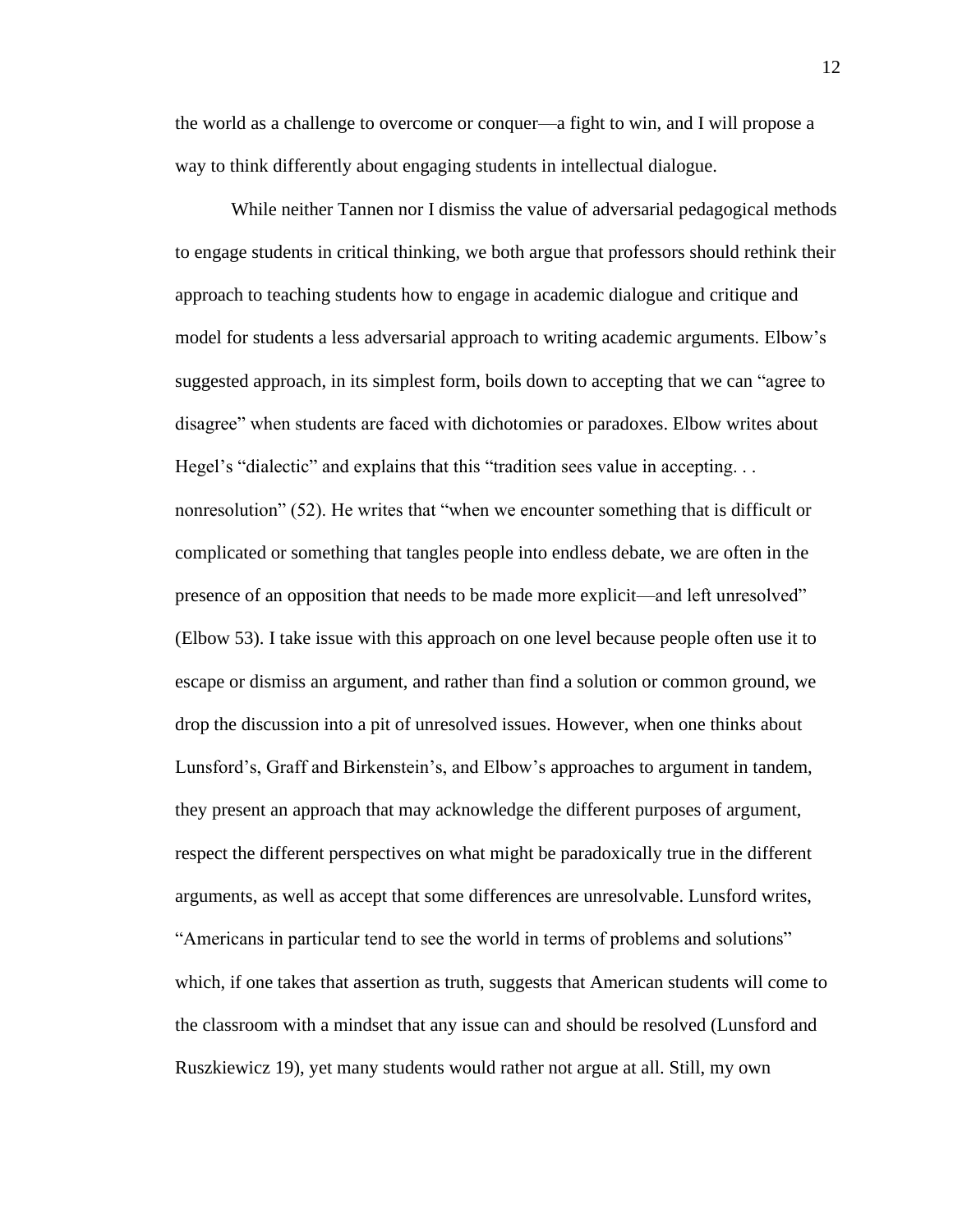resistance against agree to disagree approaches to argument serves as support for Lunsford's assertion—we can determine a solution to any problem, but one solution may not be best for everyone involved. I will explore the nuances of how to talk about and represent argument in the composition course and argue for an approach that may reframe the way we teach dissention.

How we teach our students affects how they act beyond the classroom. In her essay, Tannen argues that the adversarial nature of classrooms leads to the adversarial nature of our social and political culture, and that we think in terms of choosing a side rather than looking at all sides. Tannen writes, "What we have is a culture of critique. The press ready to pounce on allegations of scandal," and these accusations "make the news, no matter where they come" (618). These "allegations" become fuel for politicians to discredit the reputation of their opponents (618). She concludes that the pool of capable and willing political and social leaders has and continues to shrink (619). In our current political and social climate, we split issues into two sides, and people debate their positions but are often diverted from the pertinent political and social issues and embroiled in a moral battle of right and wrong. Pertinent issues affecting the public interest are reduced to simplistic pros and cons and debates aim for a "win" rather than the best solutions or are tabled because no one will work to an agreement. Citizens debate issues in coffee shops, workrooms, and on social media, and people who do not pick a side, or who do not pick one of the two sides, are told to either get off the fence or sit down and shut up. This reality begs the question: how did we get here? Education as well as popular culture influence how we approach our world. SDSU's Composition I course presents a paradoxical approach to critical thinking and writing that contributes to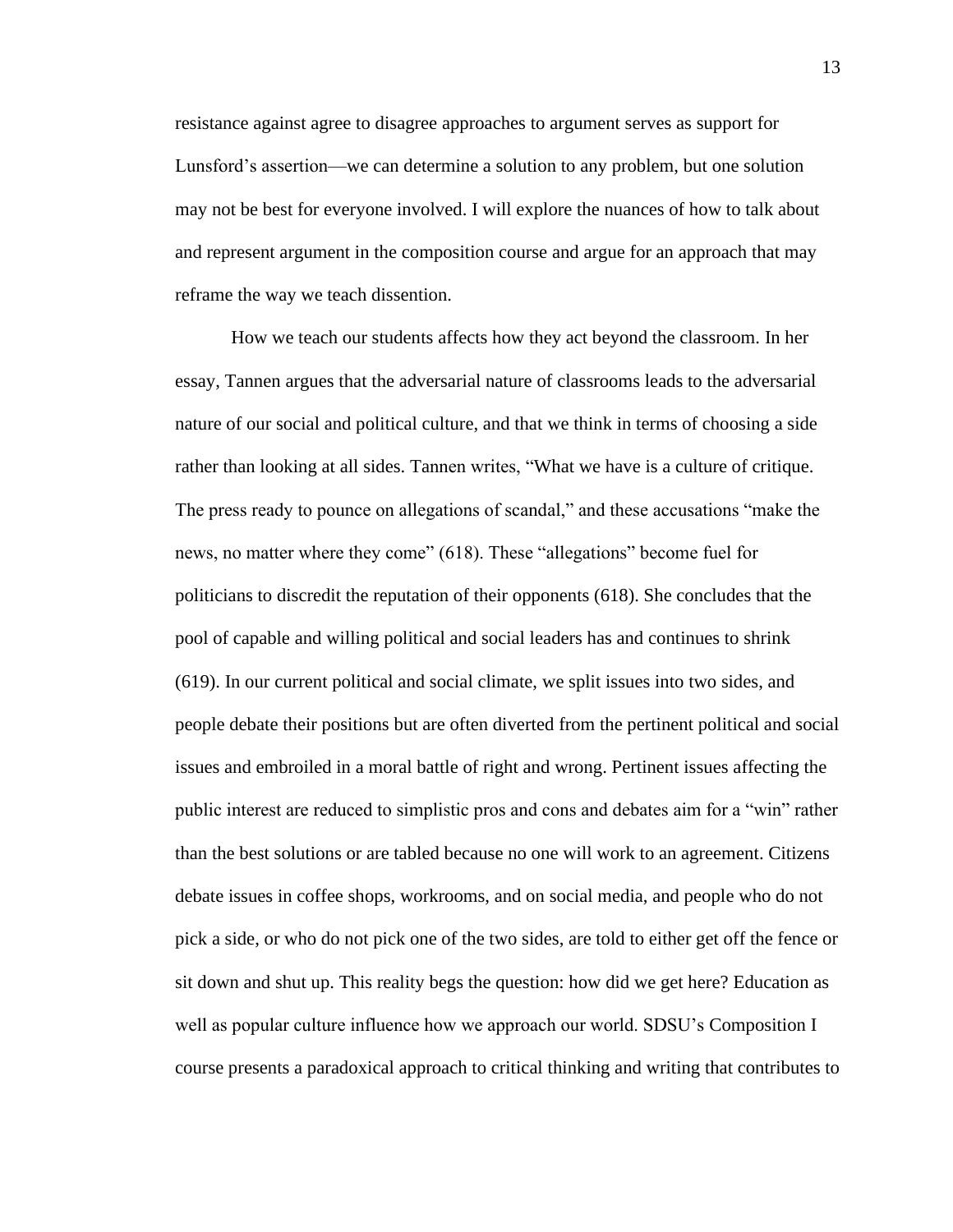this adversarial outcome even as the reading material explicitly states that people need to approach arguments with an effort to understand "difference" and find "common ground" (Lunsford , *SMH* 14-15).

In this thesis, I will show how *Mitakuye Oyasin* offers us a philosophy that compliments Tannen's argument. Tannen suggests we reframe debate so that people represent more than two sides of an issue and make "the goal to mediate and diffuse" polarities rather than stack sides (625). This approach allows for "a range of perspectives that shed nuanced light on the original two sides or suggest other ways of approaching the two sides entirely" (Tannen 625). Tannen also promotes dialogue over debate, citing rules of engagement from Amitai Etzioni's *The New Golden Rule*, and brings to my mind the idea of dialogue presented by Paulo Freire. Instead of inviting students into a conversation, I will explore how instructors can frame discourse as dialogue that seeks understanding and communally values both consensus and dissention. *Mitakuye Oyasin* offers instructors and writers another way of reframing the adversarial approach so that it takes backstage to seeking understanding through the way ideas and people relate to one another with the goal not to win the argument but to uncover concerns and/or discover resolutions that benefit all involved and/or affected.

#### **Introducing** *Mitakuye Oyasin* **into the Composition Classroom**

In Chapter Two, I will explain how *Mitakyue Oyasin* invites instructors to restructure the course with a relational mindset, and how that restructuring will address some of the ongoing challenges instructor's face in teaching academic critical reading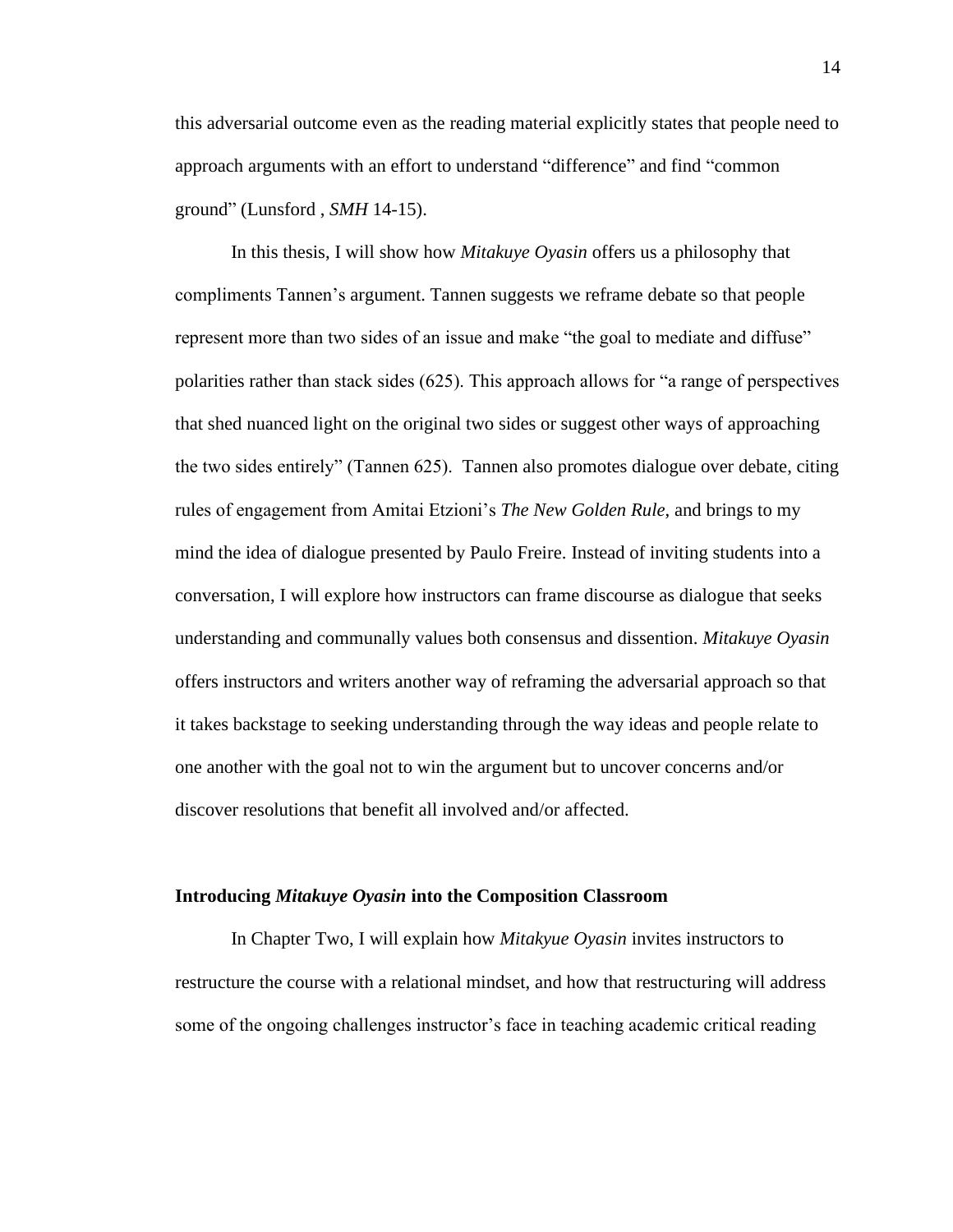and writing and students face in learning to critically read and write in the academy through a curriculum based on cultural studies.

*Mitakyue Oyasin* is an *Oceti Sakowin* philosophy that positions one's attention on the relationship between all things. The outcome of this philosophical approach is an ongoing development of understanding how elements and beings influence and affect each other. One who sees the world through *Mitakuye Oyasin* uses that understanding to make sense of and even resolve issues that arise in one's life through a belief that all of a person's thoughts and actions have consequences that affect others now and into the future. The philosophy asks a person to consider how one's thoughts and actions affect the relationships one chooses and the relationships that are inevitable because of the nature of where and when one lives or with whom one lives.

Albert White Hat, Sr. says in his book *Zuya: Life's Journey,* "I am not trying to convince anybody of anything, only to give a better, clearer understanding of our people and the traditional beliefs and systems that are in place in our culture. Hopefully, and importantly, there is no mystery in our philosophy, that everything we do is reality based" (xix-xx). From the perspective of the *Oceti Sakowin oyate*, or the Lakota/Dakota/Nakota people, everything a person does—in thought and in action—has meaning and influence. White Hat uses key phrases that shape an understanding of *Mitakuye Oyasin* as a way of thinking that invite a person to analyze the world carefully and critically in terms of relationality and influence. He also invites the reader to think about one's personal responsibility in affecting relationships. White Hat avoids dictating what others should think or do, and instead asks audiences to consider how the information he shares influences the way the audiences think about the world and their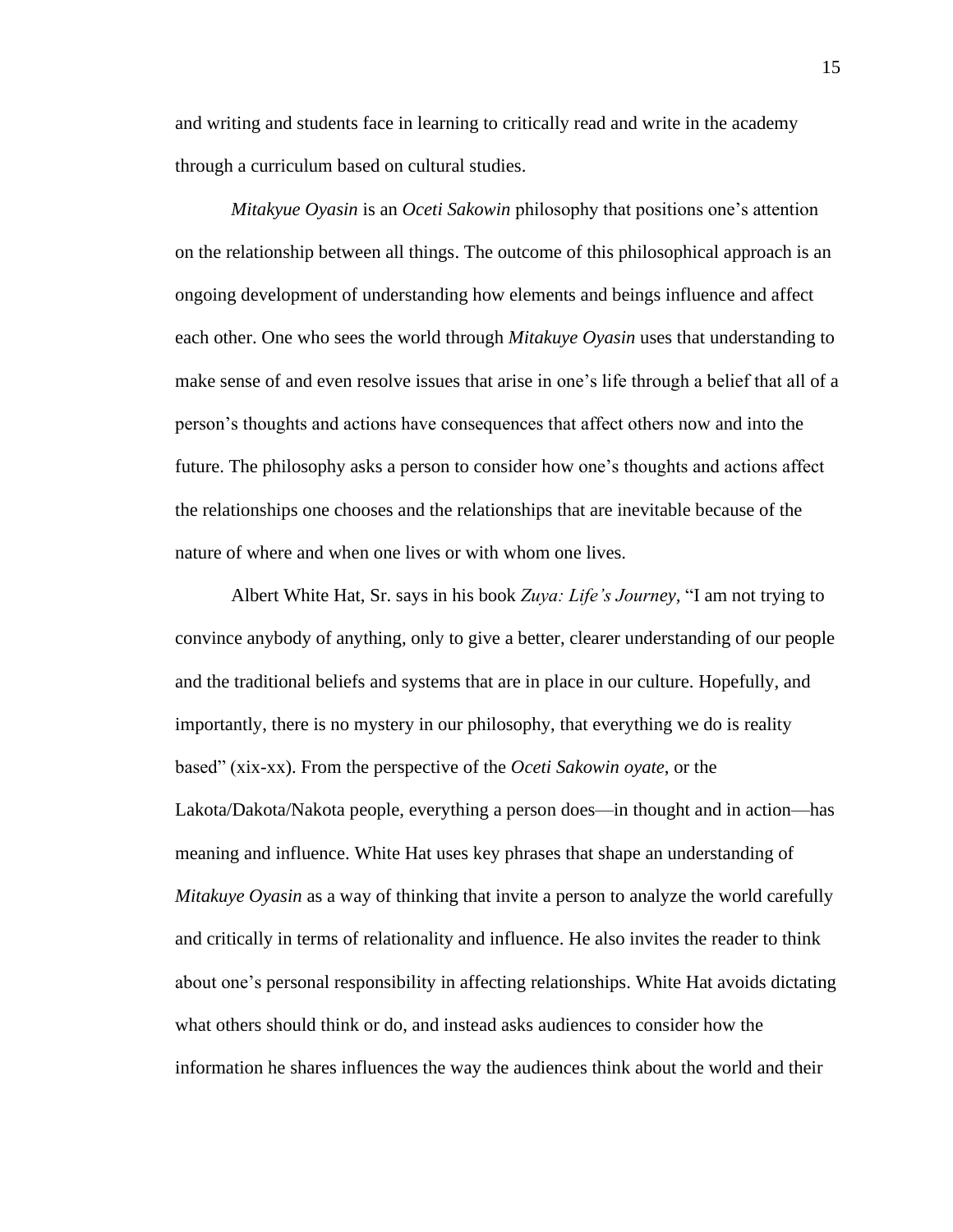relationship to it. This attitude reveals another aspect of the *Oceti Sakowin*  epistemology, which is that people respect each person's individual choices and right to think and act differently. While White Hat predominantly focuses on understanding Lakota culture, I think the philosophy offers non-Native instructors an opportunity to address divisiveness and diversity through a lens that accepts the contrary as a natural course of existence and embraces it for the relationships it fosters or illuminates rather than positions ideas and people in terms that oversimplify their complexity and causes animosity with division.

Instructors have a tendency to simplify information for students and then in increments expose them to more difficult concepts and skills. This is a logical learning progression, and one might even frame that learning curve as a journey. Yet not all journeys are simple, and one could argue that they do not begin as simply as people often convey them. Additionally, journeys are often full of unexpected challenges. These challenges change a person along his/her journey. According to White Hat, traditionally, a *zuya* was a journey that a young man took. His first challenge was to escape camp "without being caught" and he may be away from home for a day, a month, or years. During that journey, "They would have met people and survived challenges and on return would be more responsible and wiser." White Hat explains that he told one of his students that the "*zuya* was a form of education, of learning self-sufficiency and responsibility." During a *zuya*, one must practice fortitude, according to White Hat, which means to "make decisions and be strong with them" (47). College is a decision, and students who attend it are on a version of the *zuya*. This journey comes with challenges and expectations. Asking students to think about their college experience in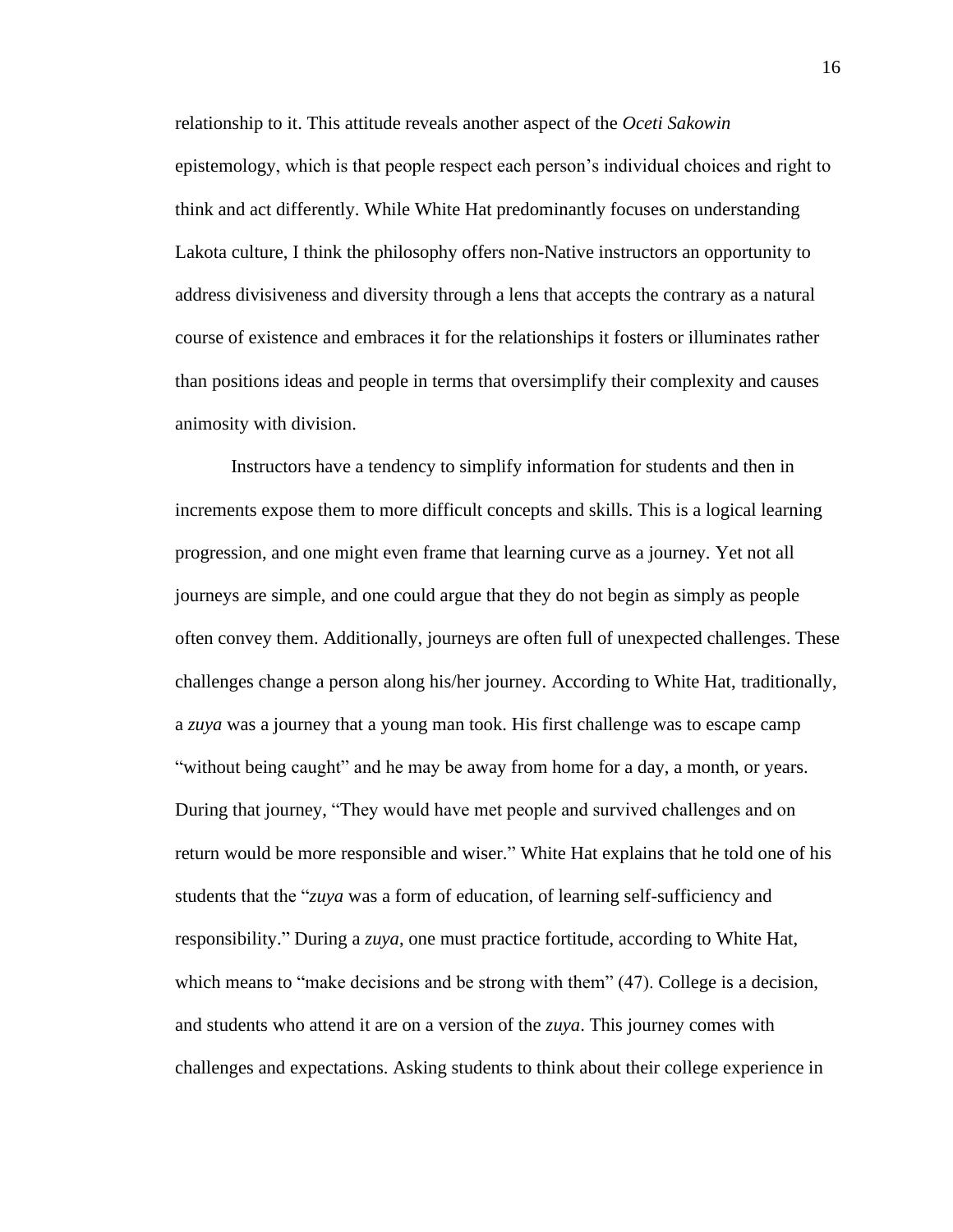terms of a journey that helps them mature may be a strategy that will help instructors shape students' attitudes toward writing and the academy in ways that improve their responses to the course's expectations and inspires them to think of the journey's likely outcome—greater wisdom.

In Chapter Two, I will also explore how the Composition I course offers a similar concept as *zuya* through Plato's "Allegory of the Cave," in which a prisoner is released from a cave and his education outside of the cave leads him to accept truths he did not know existed before his release. While the Lakota youth was not a prisoner, he still had to leave camp without getting caught, and his experience outside the camp led him to understand different truths, but the notion of truth to the *Oceti Sakowin* differs from that of Plato's notion of truth. I discuss the ancient concepts of truth in depth to address how the course can bring in specific concepts of truth by people indigenous to South Dakota to demonstrate how different cultures develop similar explanations of the nature of lived experience and philosophical perceptions.

Lived experiences as well as traditional stories shared through oral and written narratives serve as pedagogical and rhetorical strategies in the *Oceti Sakowin* traditions. Several Western theorists, particularly those who follow what Harris identifies as *growth* theory, argue that instructors should teach students to write from their lived experiences. Harris writes, "The growth theorists argued for an acceptance of the individual's own language or dialect, with a resulting de-emphasis on teaching correct or standard forms" so the "focus of most English lessons was not to be the forms of language but lived experiences, as shown in the literature or the writing of students" (10). The growth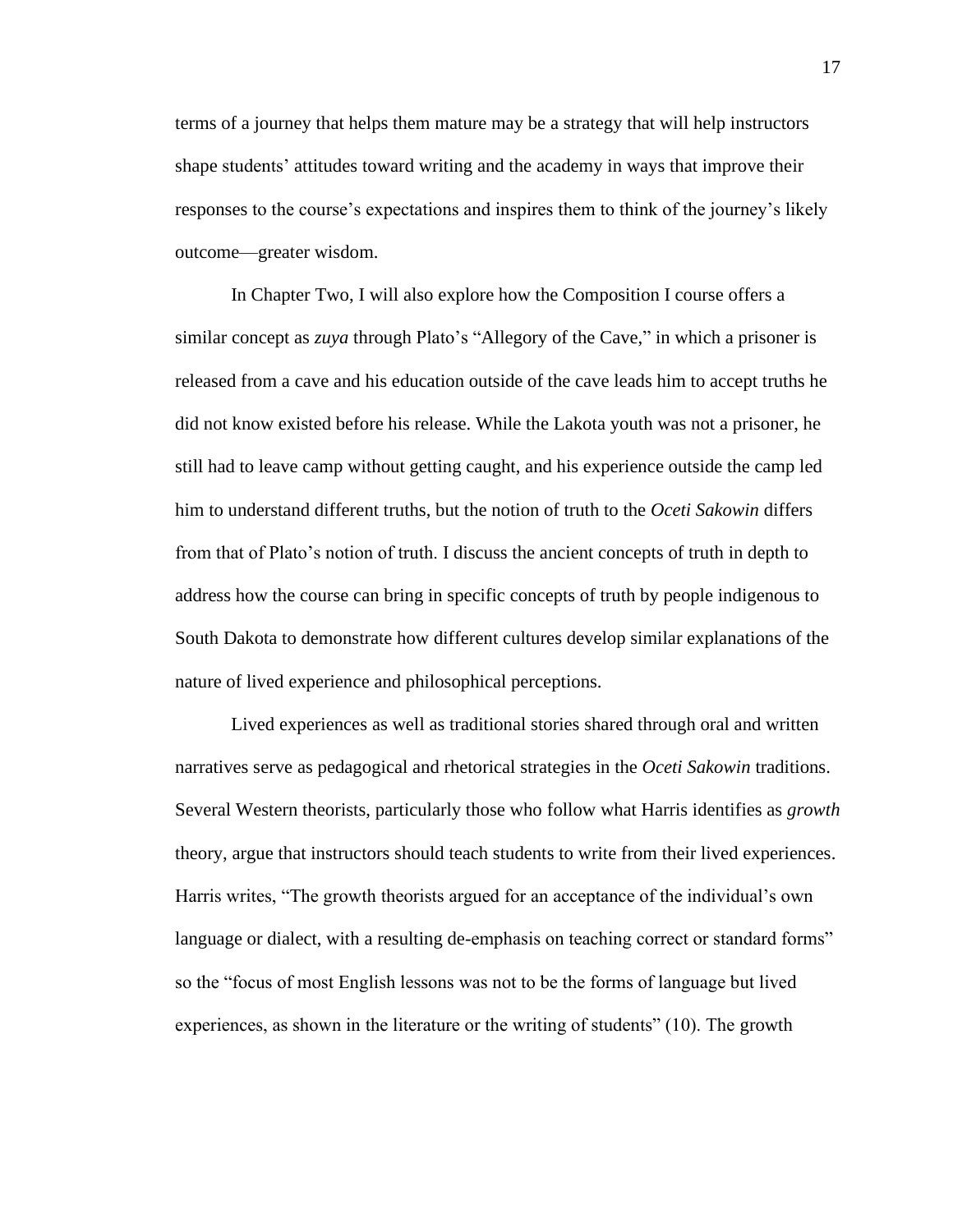theorists believed students' writing skills would improve with practice reading and writing, and direct writing instruction was unnecessary.

This notion of lived experience in some ways appears in the cultural studies paradigm through the inclusion of and student reaction to stories told through movies, novels, short stories, personal narratives, documentaries, films, and poems, but in Composition I, students do not initiate their lived experiences as subjects about which they write; instead, instructors choose the subjects and ask students to analyze them. These subjects are supposed to be chosen because instructors think they will be interesting and familiar to students. They come in the form of popular culture media and critical essays about the way information is represented in that media. Many essays in the reader *RPC* include aspects of narrative as a rhetorical tool, a few of the works are fictional narratives, and one essay by bell hooks is a personal narrative essay, but students do not directly learn about the uses of and power of narrative as a form of rhetoric in the course, and the expository writing prompts ignore narrative approaches to the content except that students are now able to use "I" in their essays, a pronoun use most associated with personal narratives and letters to newspaper editors. So, the personal, lived experiences of students disappears in the Composition I course if the instructor does not explicitly address it, and the use of fictional narrative is cursory at best.

In fictional narratives, lived experiences are often imagined or allegorical. In Composition I, students might read a narrative that exemplifies ideas they must write about, or that they experience but have not realized that experience yet. *RPC*'s fictional narratives include Nathaniel Hawthorne's "The May-Pole of Merry Mount," or

18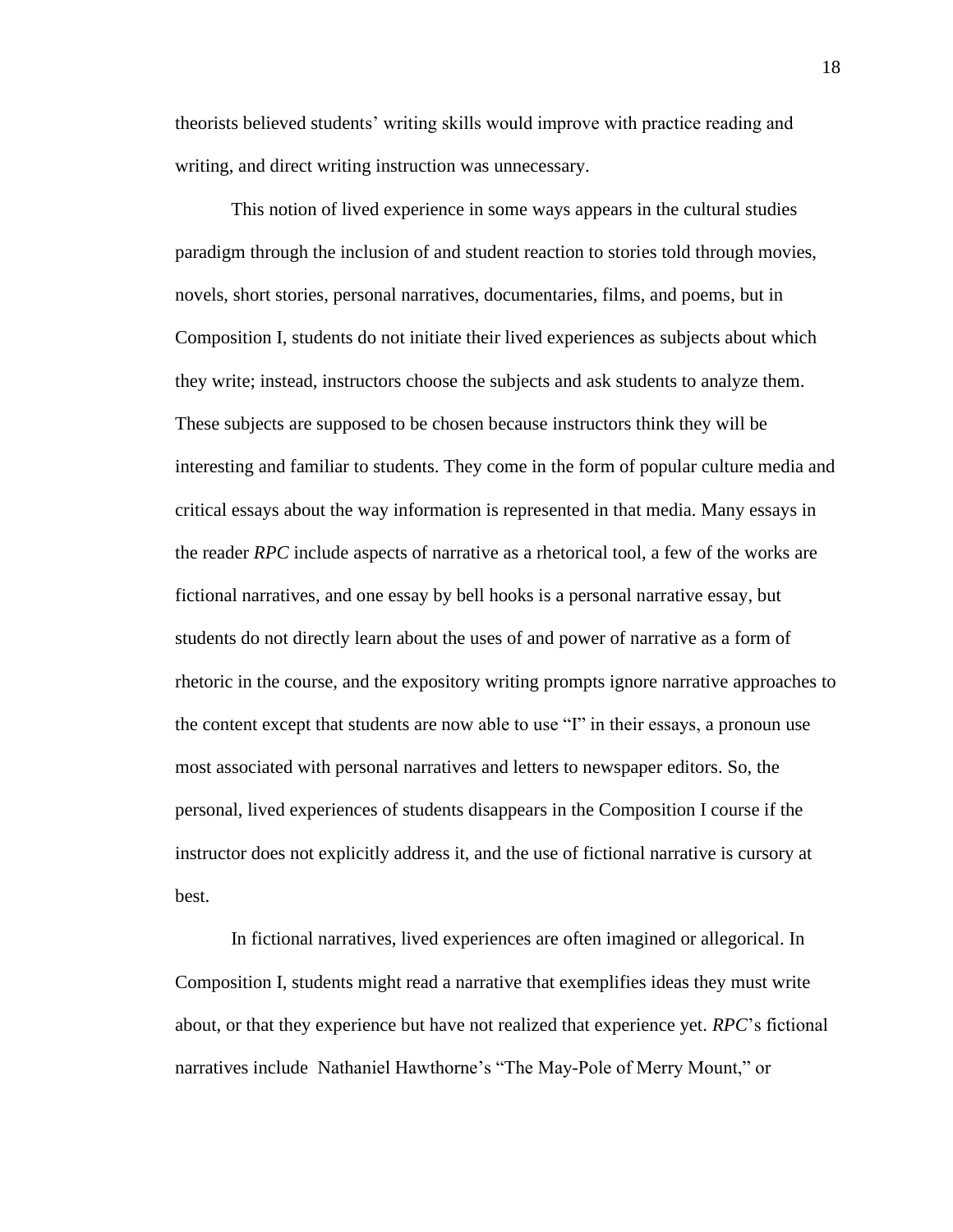Washington Irving's "Rip Van Winkle." Students may also view a film from popular culture, such as *Her* (2013) or *The Circle* (2017). The connection students have with these texts may be and often is superficial in that students may have no direct experience or understanding of the content of the narratives. For example, students may also play video games as does the main character in *Her*, but they may not relate to a white man falling in love with an operating system. Instructors ask students to find the relationship between their lived experiences or the lived experiences of the average American citizen, and the narratives in the films—they must draw upon their prior knowledge and experience to make sense of the stories they read and view even if they find making those connections difficult because of the seemingly foreign nature of the language, syntax, characters, culture, or context of the narratives. While I think asking students to read and view material with which they have no previous experience or connection is akin to the *zuya* journey, the argument that the course uses popular culture to meet students on common ground loses credibility when the narratives used do not more closely relate to or stem from what the students in the class have lived. This is not an argument against cultural studies or the use of narratives with which students are unfamiliar, but instead an argument that popular culture is not really common ground unless instructors survey their current students and choose works and subjects with which those students are familiar. In this respect, I draw attention to the way and kind of reading material instructors choose for the course.

Narrative is considered a very powerful tool for teaching and conveying information and ideas in *Oceti Sakowin* culture, and many people in other cultural traditions share the same belief. Lunsford includes a section on narrative as an "effective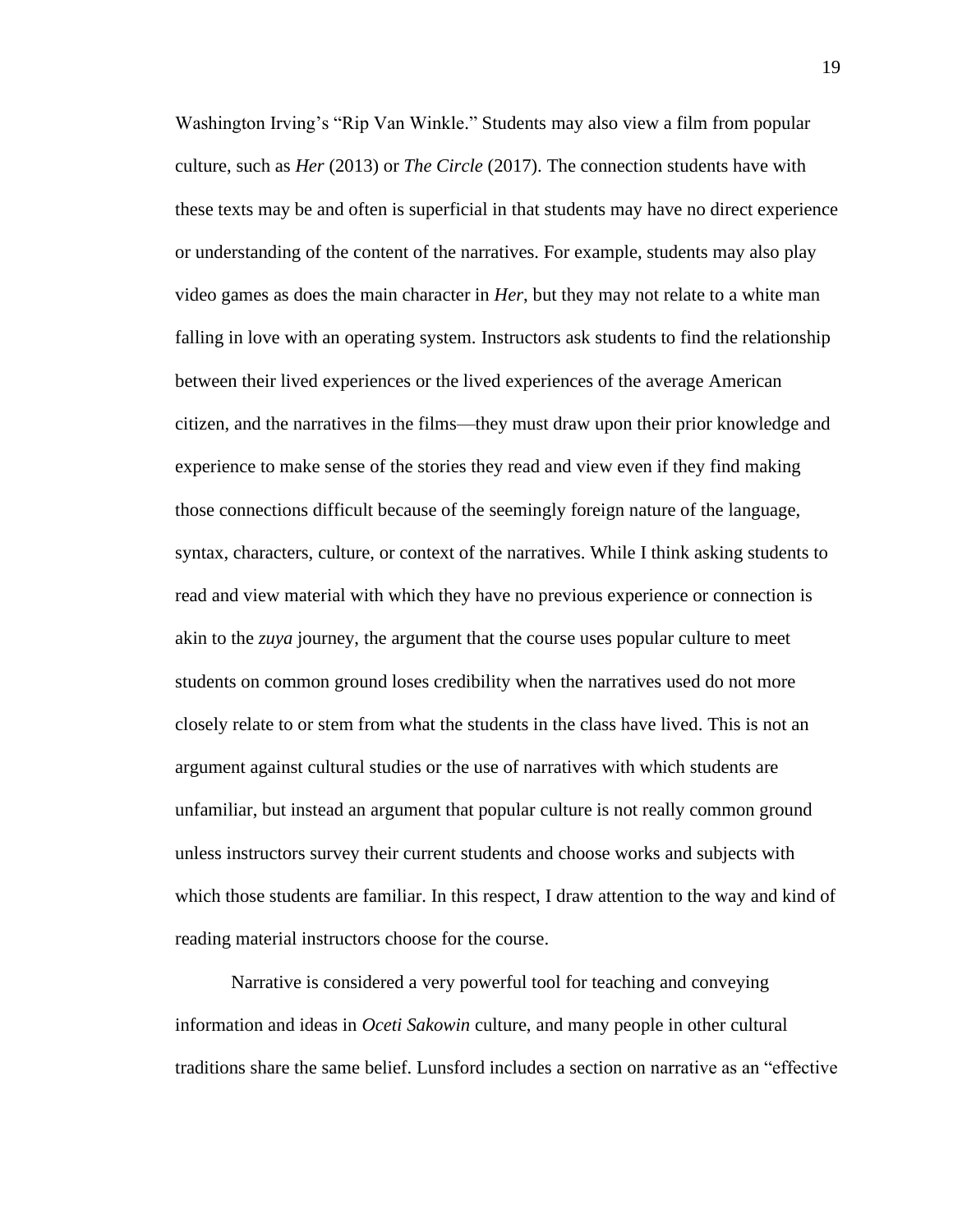method of development" and writes that "People almost always respond to stories, which can be used effectively in almost all kinds of writing," (*SMH* 63); however, this section on narrative is often glossed over in Composition I courses unless the instructor chooses to directly address it in the section about paragraph development. The power of narrative is even greater I think than what Lunsford depicts in *SMH.* 

Scholar Thomas King writes that the truth about stories is that they are powerful, and because they are powerful, storytellers bear responsibility for what and how they tell stories, and audiences bear responsibility for what they do with those stories (King 10). *The Truth About Stories: A Native Narrative* is a collection of Massey lectures King presented in 2003 as the first lecturer of Cherokee descent to present at the prestigious gathering of writers and scholars. These lectures unfold from the storyteller's tongue a complex mixture of personal narrative, cultural storytelling, and citations of authority from predominantly Native and some well-known non-Native scholars, writers, and storytellers. The lectures address a wide audience and offer allusions that nod to Native, popular, and academic cultures, and provide information and perspectives that guide the audience to reconsider what it means to tell and listen to stories about others and about oneself. They offer an example of how instructors might choose the reading material for students in the Composition I course.

King's teaching style provides context for deeper human truths understood through shared human experiences. King uses narrative and metacognition, which requires thinking about one's own thinking, as rhetorical tools to suggest to audiences that Native stories and philosophies offer Native and non-Native people effective and less divisively-inclined means to approach their relationship with others – their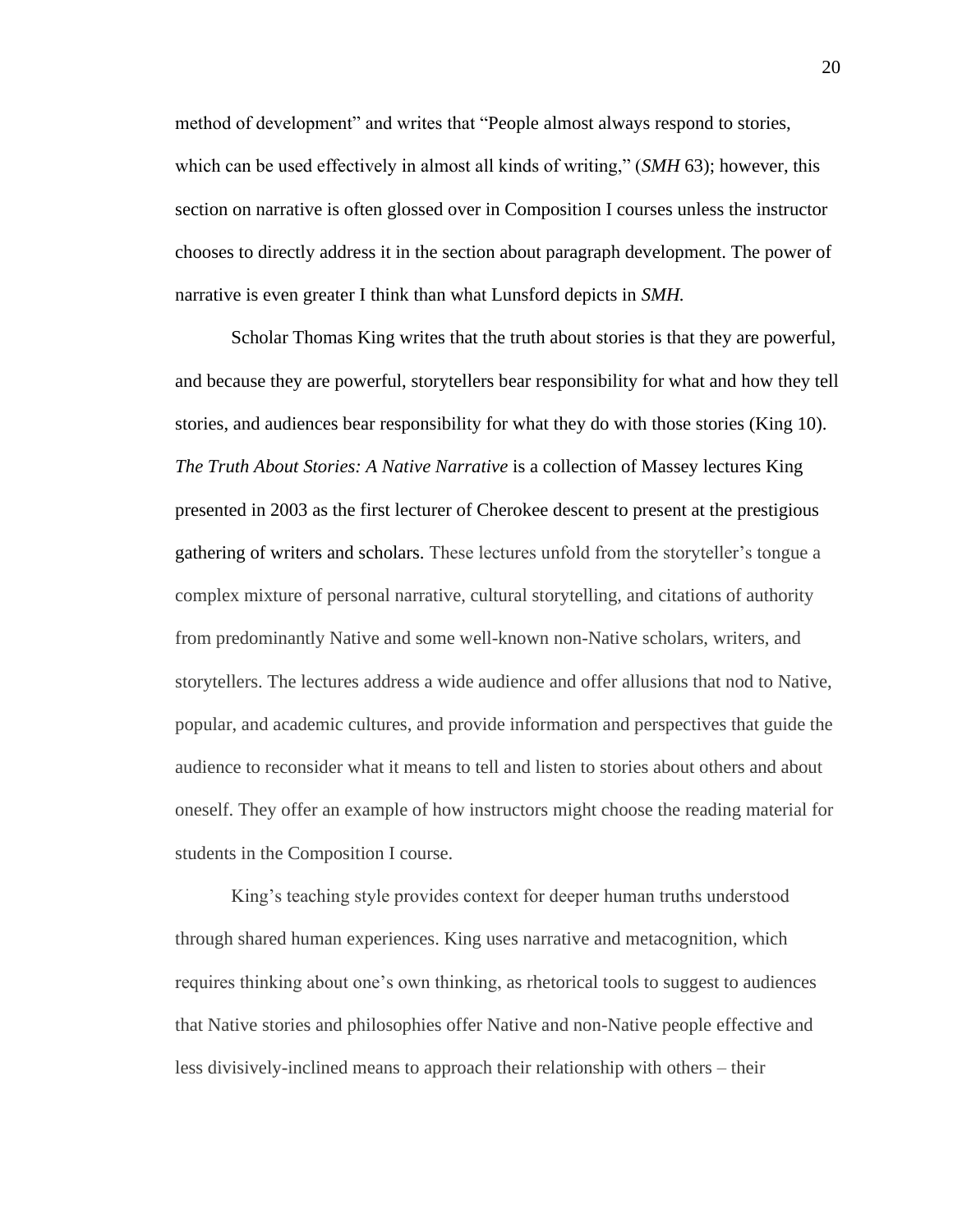interactions and reactions to other people. His oral tradition, committed to the page, models a combination of Western and Indigenous rhetoric as well as oral and written forms and structures that teach and present an argument with which the audience can act on – or not. King's influences come from a mixture of Indigenous and Western experiences, epistemologies, and philosophies, and closely resembles the ideas about *Mitakuye Oyasin* presented by White Hat. This mixture does not create a hybrid "other," but instead fits aspects of Western and Indigenous methods of communication together artfully to create a sophisticated and serious argument about the way stories influence how we think and how we act—the relationality paradigm is reflected in presenting stories of lived and imagined experiences alongside a critical analysis of these experiences.

Students typically come to the academy thinking that literature includes fiction and poetry. Literature—in the broader definition, the one that encompasses more than a canon of texts by award-winning writers chosen by an elite group of scholars at top universities—reflects culture and history as much as it influences it, and when we forget or ignore the stories of any culture, we lose what that culture can offer other cultures. The United States of America stretches from the Florida Keys to Alaska, and from Hawaii to Vermont. We are a nation of diverse climates, customs, and languages even as we share a common popular culture and the English language. Composition I focuses most of the students' attention on nonfiction, expository, and relatively contemporary literature with minimal narrative fiction or nonfiction. The reader used for the course does not include a diverse collection of essays and narratives by diverse scholars with unique perspectives. This choice to include more nonfiction than other forms of writing,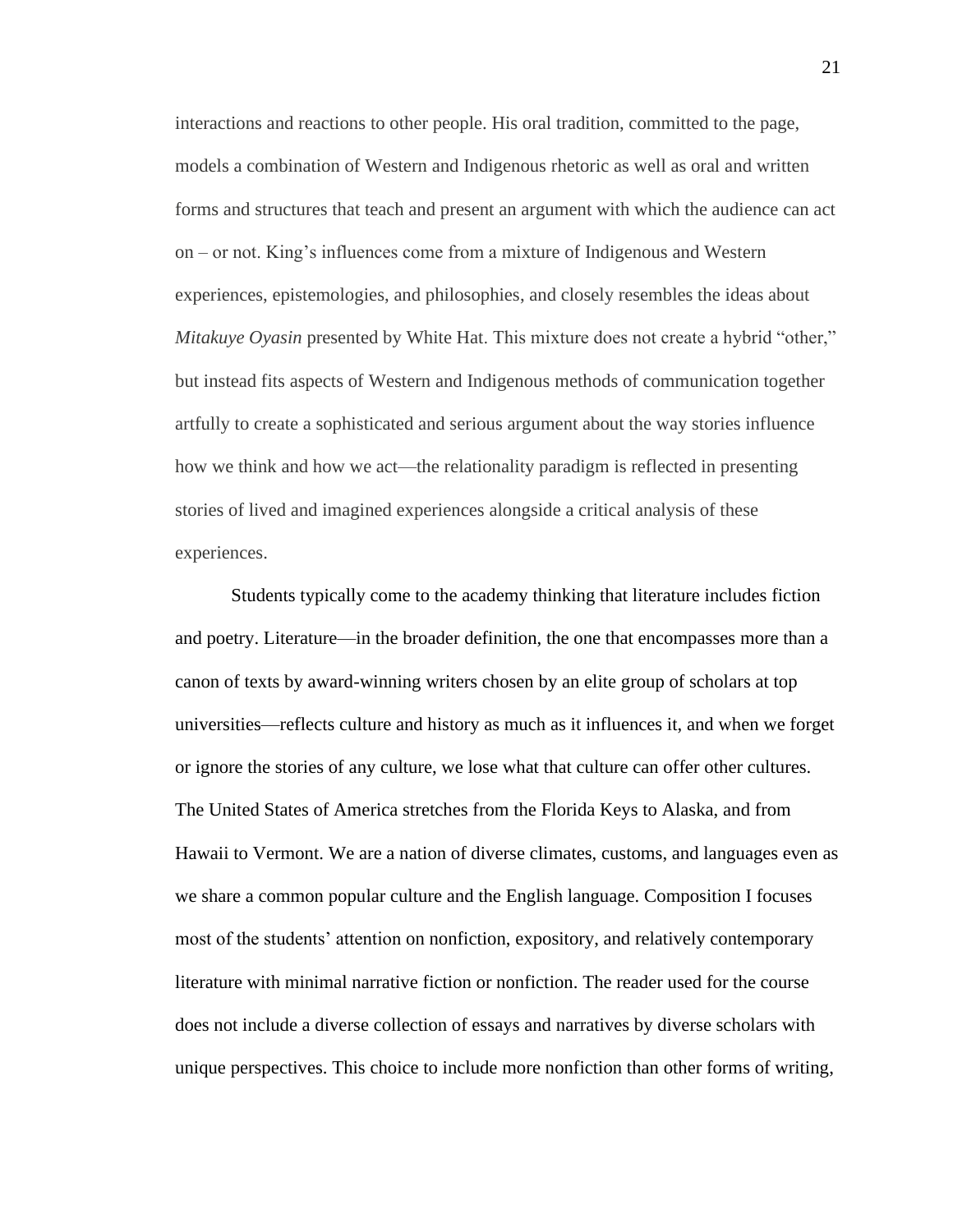and to include works written by predominantly white scholars, the majority of whom are male, reveals a bias against narrative as a serious form of rhetoric, and underrepresents perspective by non-white people. While this bias and the underrepresentation may be unintentional or circumstantial, it is still present, and even counters James Berlin's arguments to balance the poetic-rhetoric binary that English studies often perpetuates. A course that is founded in the concept of cultural studies should include voices from diverse cultures, not just different arguments from people with shared ideologies. At SDSU, one culture that should definitely be included in each unit is that of the *Oceti Sakowin.*

When we think of literature in a broader context, then to include diverse narratives that document lived experiences as a part of the curriculum makes sense. These narratives integrated with critical essays about various topics concerning the United States' popular culture bring to life the way various people experience the world and the way scholars analyze and criticize. Additionally, when we teach students how to integrate narratives into their own critical essays, we require them to connect seemingly remote ideas to their personal experiences and understandings. When students connect experience and real-world situations with that which they can relate, they will more likely remember the ideas about what they write, and they will be able to better connect and understand abstract, academic conversations Graff and Birkenstein, and other scholars, invite them to join.

When students reflect on their own lived experiences in comparison to others, they develop a greater sense of their personal identity and their communal identity. While instructors and GTAs who receive training to teach Composition I do not read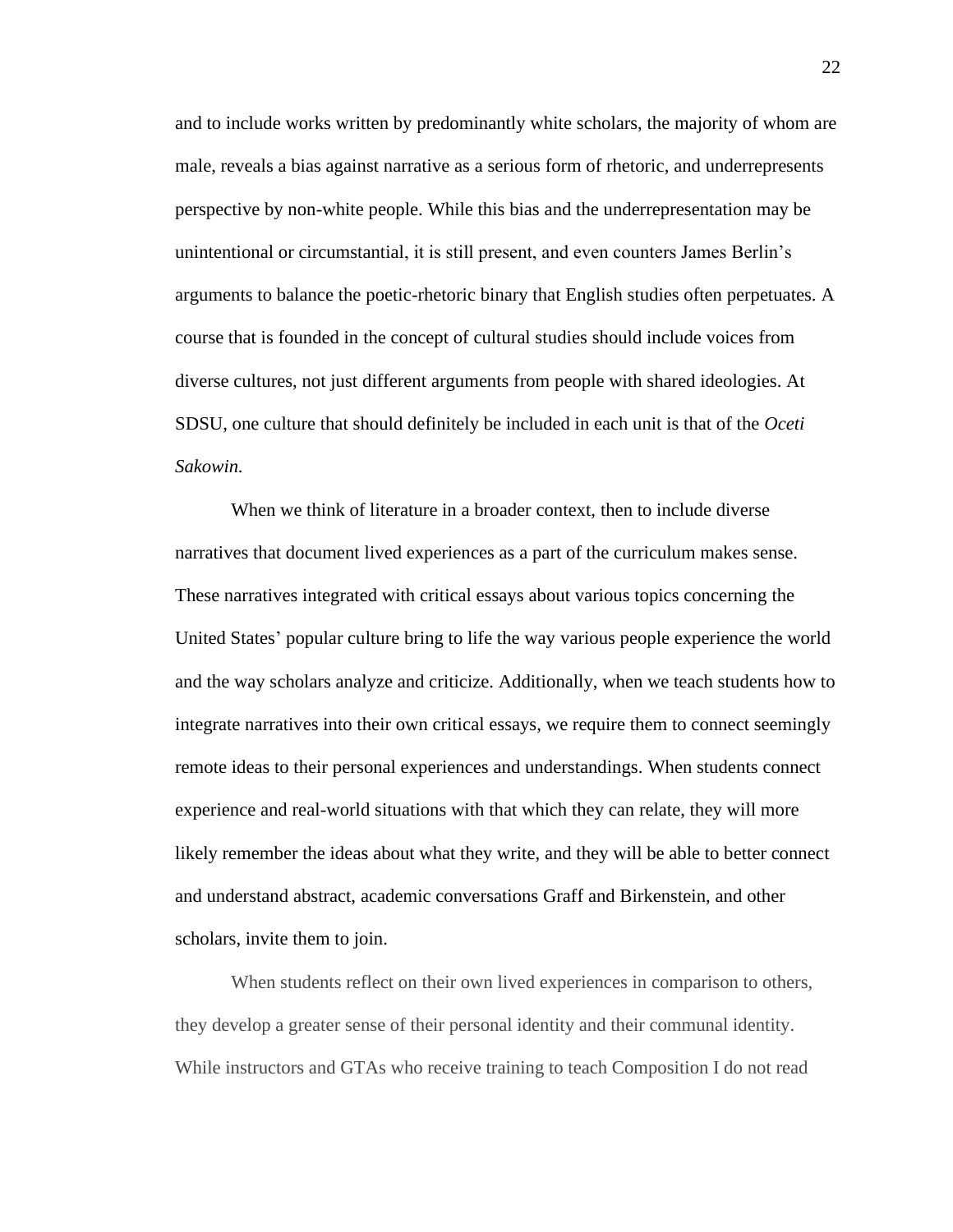explicitly about critical pedagogy, the course is influenced by it. According to Native scholar Sandy Marie Anglás Grande, engagement in critical pedagogy requires one to think about "the way one learns to see oneself in relation to the world," and understand "the formation of self" which "serves as the basis for analyses of race, class, gender, and sexuality and their relationships to questions of democracy, justice, and community" (346). Critical theory and pedagogy, then, require a person to think about how his/her identity is shaped by relationships between the self and various aspects of the world. Critical theorists argue that identity is based on a "theory of difference," which is, according to McLaren and Giroux, "firmly rooted in the 'power-sensitive discourse of power, democracy, social justice, and historical memory'" (qtd. in Grande 347). Grande explains that the critical theorists' notion of identity, rather than fixed and "predetermined by biological and other *prima facie* indicators" is shaped by where it is "historically situated" and how it is "socially constructed" (347). Critical pedagogy informs Composition I course content and design in that by critically analyzing popular culture, students are challenged to consider the forces that shape the identity of an American citizen—class, race, gender, democracy, justice, and community; however, the requirement of "difference," Grande explains, motivates many Native Americans to embrace the essentialist theorists' view that Native identity encapsulate a narrow definition that is unique and unchanging and based on a "set of characteristics" that distinguish Natives from what she calls "whitestream"—the typical white American (346). The essentialist theory of identity is problematic for Native Americans, too, because it perpetuates a fixed and homogenized misrepresentation of Native American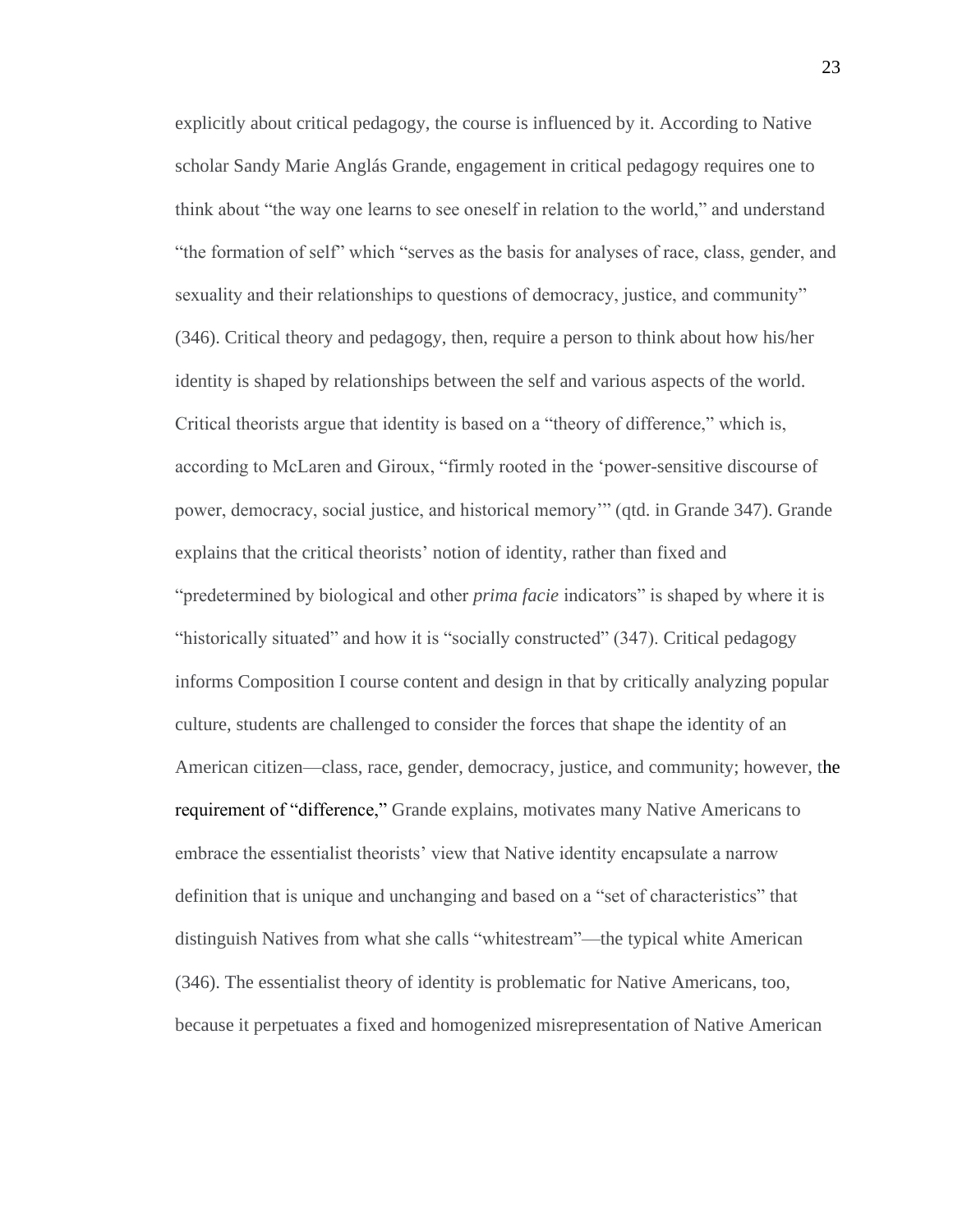peoples and defines the Native American identity in contrast to white identity even when contrasts are insignificant or non-existent.

Over 500 federally recognized tribes thrive on reservations across the United States. Each of these tribes operates under sovereign tribal governments who sustain a treaty relationship with the U.S. federal government. Under these treaties, each tribe operates within its own culture, language, and governing systems. They rely on the treaty agreements for economic stability, and they must maintain a fixed cultural identity to set themselves apart from other Americans. If a tribe's culture and language is indistinguishable from mainstream culture, the tribe's sovereignty, treaty rights, and federal recognition are threatened (Grande 348-49).

Native scholars like Scott Richard Lyons and Vine Deloria Jr. stand in the space between their own tribal, traditional cultures and white America. Lyons shares in his essay "In Vine Veritas," his insecurities as a Native American scholar living in white suburbia. To Native people he perceived as more Indigenous than himself, such as renowned Native intellectual Deloria, Lyons fears he is not "*Indian enough*" (61-2). His father was Native; his mother was white. Living in suburban America, his pale skin and short haircut distanced him even further from what many perceive as "Indian," even people in his own tribe (61). He writes,

> Perhaps it's fair to speak of history, as Deloria often did, which for centuries described Natives as savages, warriors, and heathen – then later as drunkards, welfare cheats, and gang bangers – but never intellectuals; a history that turned Indians into what Audre Lorde called capitalism's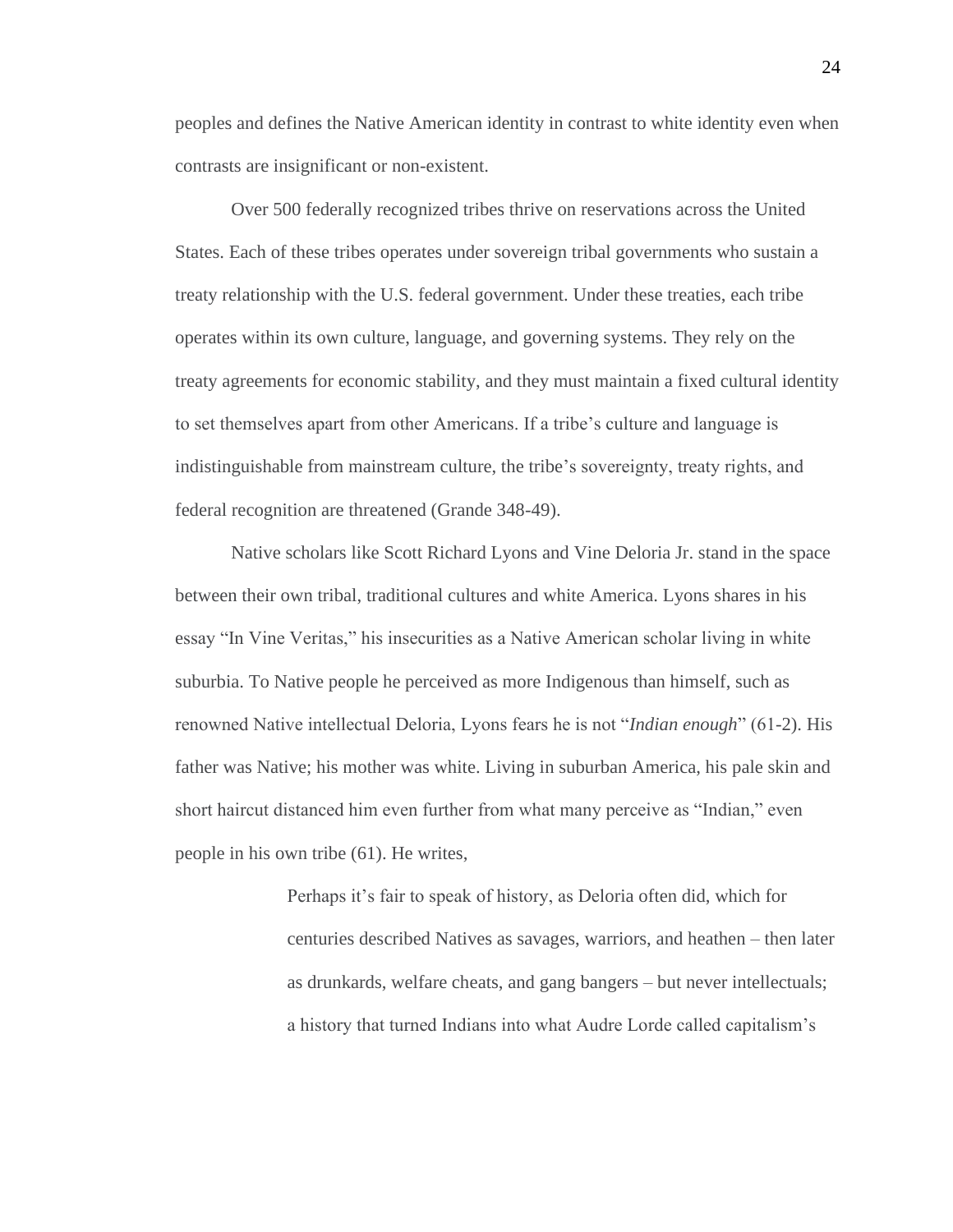"surplus people" – meaning "excess" or "waste" . . . . the dominant

historical message to Indians has been this: *you are not smart*. (Lyons 62)

Historically, Native people were "too Indian," evidenced in Pratt's speech and U.S. government policy, which championed "Kill the Indian, Save the Man." This campaign fueled government policies that forced parents to send their children to Indian boarding schools where educators, priests, and nuns "killed" the Indian. Federal agents picked up students from their homes and sent to them to Indian-designated boarding schools at the age of five. Most of these children remained at school until they were 18. In the years between, teachers and nuns physically and emotionally punished students for speaking their languages or practicing their cultures. They went to school with other children from other tribes across the country, and some did not see or visit their families during their twelve to thirteen years of schooling. This approach to teaching Native children emerged from a Peace Commission in 1867, and rather than officially sanction genocide, the Commission called for "cultural, and specifically linguistic, genocide" to deal with the "Indian problem," or "language differences that led to misunderstandings" (Reyhner and Eder 41). In contemporary society, Lyons finds himself wondering if he is "Indian enough," because he does not live on the reservation, speak the language of his people, or "remember what real poverty is like" (63).

Like his ancestors, who graduated from boarding school, he feels disconnected from both his ancestry and his whitestream life. He also exemplifies the man from the "Allegory of the Cave" who leaves what he knows, learns new ways of thinking and seeing the world, and then is faced with the consequences of returning home. In Lyon's case, and in the case of many Native scholars, the idea of returning home is more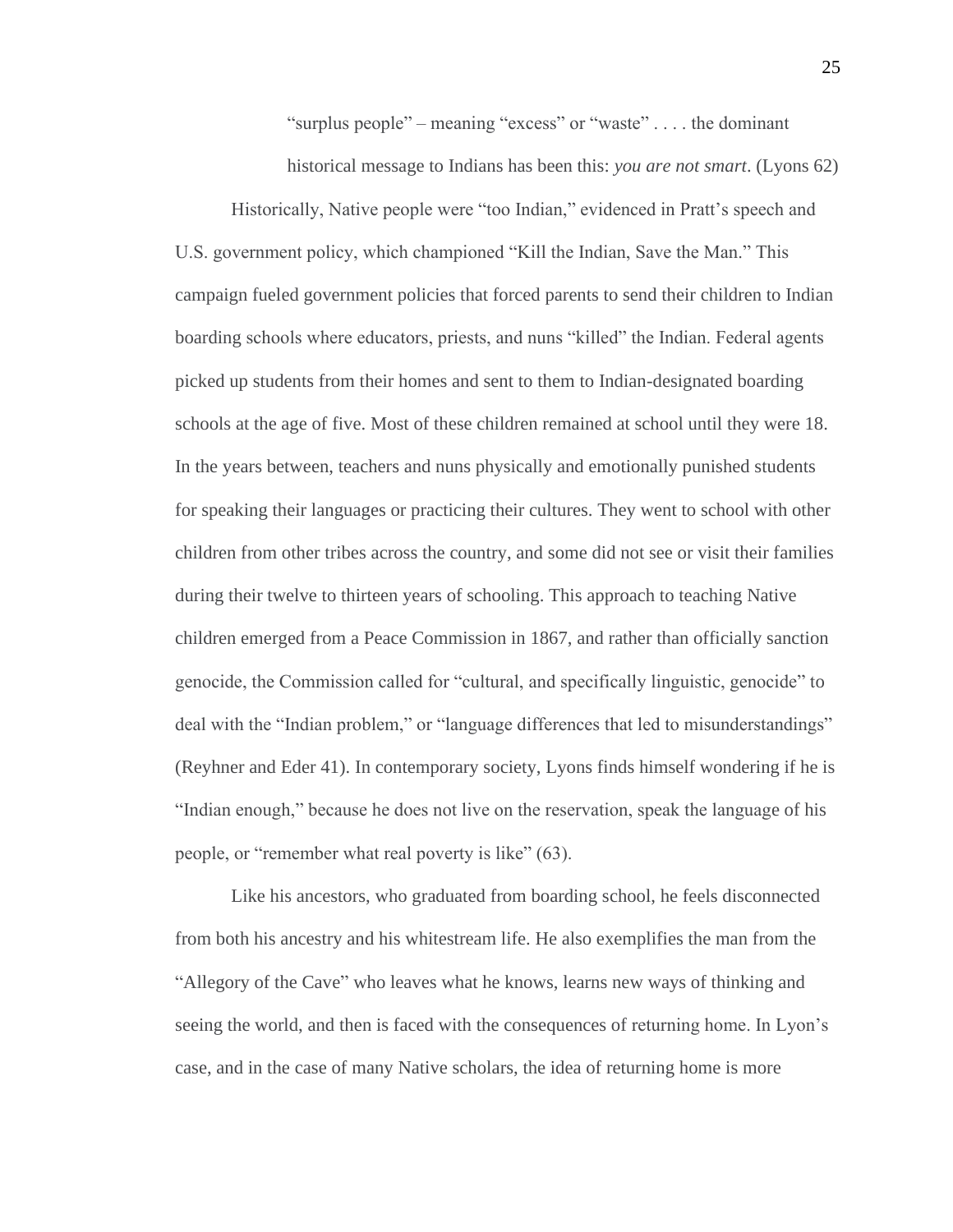metaphorical than physical, because their *zuyas* do not always support a return home. When he measures himself against Indian identities on his reservation and in mainstream America, Lyons recognizes that his identification as a Native intellectual does not exist in the national or tribal narratives. Early boarding school educational systems trained Indian youth to pursue agricultural and domestic lines of work. Young men were encouraged to enter the military and taught to obey (Mails 224-225). Educators, priests, nuns, and dorm matrons raised the children as problems to be fixed. The children were not considered intellectually capable of pursuing academic careers. Lyons's identity as a Native scholar in English challenges other notions of Native identities, and he admits to feeling insecure and maybe even guilty about who he is as a Native intellectual. When non-Native students in a composition course read works by Native scholars and practice relating to them without identifying them as "other," but still recognizing them as equals, they might become skeptical of stereotypes of what it means to be Indian.

Since the critical and essentialist theories are problematic for Native Americans politically, socially, and personally, Grande argues that "many marginalized groups" seek "culturally relevant curriculum" so that they "ensure inclusion in the democratic imaginary," but Native American "scholars and educators" want to "disrupt and impede absorption into that democracy and continue the struggle to remain distinctive, tribal, and sovereign peoples" (356). Grande cites Ojibwe scholar May Hermes, who asks not "What is the role of culture in knowledge acquisition," but "What is the role of the school as a site of cultural production" (Grande 355)?

Mainstream culture naturally forms the basis of instruction for most courses taught at SDSU, including Composition I, which uses the text *Reading Popular Culture*.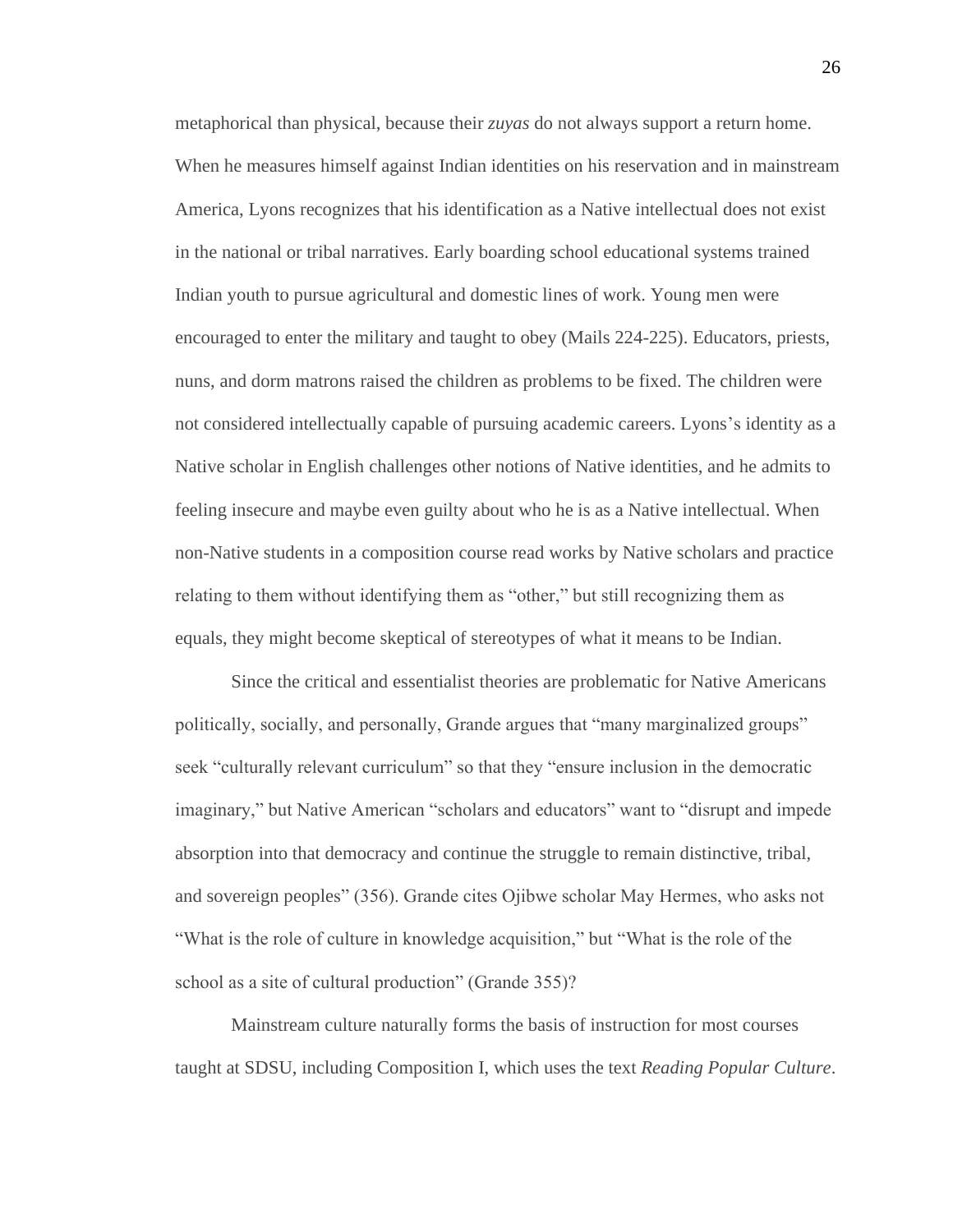While the academic articles in the anthology are written by diverse academics, these academics represent the whitestream that Grande identifies. Diverse topics about culturally relevant issues does not necessarily equal diverse representation of non-White perspectives. Even efforts to create multicultural curriculum fall short of adequately representing diverse cultural perspectives because it often appears in the form of content about non-White people and how they are represented. Instead, essays by Native and other non-white scholars should be included for their perspectives about culturally relevant topics and not only about the way they are represented by white-dominated popular culture. For example, King writes about the power of stories through an Indigenous perspective more than he writes an essay about Indigenous identity, even though he addresses identity in his essay. He also serves as an intellectual scholar who when read by students, helps to normalize Native people as intellectuals.

While Native American numbers are minimal when placed as a percentage of the overall population of the U.S., their presence in the plains states is prominent and essential to intellectual, political, and social issues and decisions in the Northern Plains. What often happens currently, is that Native scholars and issues that Native people deem significant for everyone are relegated to American Indian studies departments, Native American literature courses, or Indigenous community colleges simply because they are a minority voice. When I think of this tendency, I am reminded of Thoreau in his essay published in the pamphlet, "On the Duty of Civil Disobedience,"

> But it is the fault of the government itself that the remedy is worse than the evil. It makes it worse. Why is it not more apt to anticipate and provide for reform? Why does it not cherish its wise minority? Why does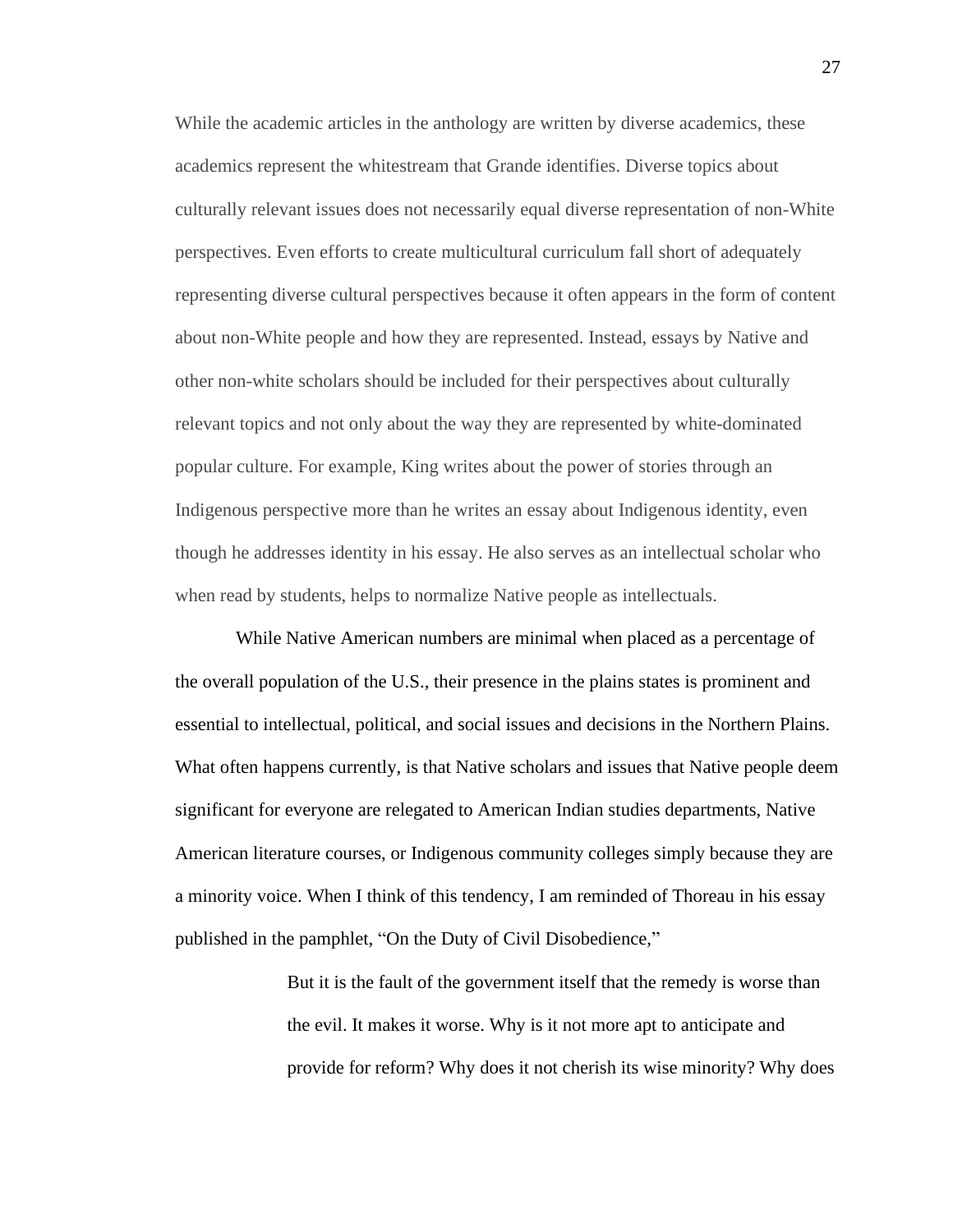it cry and resist before it is hurt? Why does it not encourage its citizens to be on the alert to point out its faults, and do better than it would have them? (12)

While Thoreau addresses the morality of government's Mexican-American war tax and slavery in this essay, I think of these same questions as I campaign for SDSU's English department and other freshmen composition courses in South Dakota to adopt the philosophy of its "wise minority," the Dakota/Lakota/Nakota indigenous Nations of South Dakota.

Some people may argue that whatever a small minority culture within the U.S. might have to offer is good for them, but not for everyone. Another criticism is that if people not born into that culture use an aspect of it to shape their study or practice, they risk being accused of and found guilty of cultural appropriation. In either case, the *Mitakuye Oyasin* philosophy and its influence on the composition class could benefit everyone and improve writing and reading instruction. To relegate it to the sidelines or wrap it up and protect it from those who might make it perverse is to reject the value of improving what we do, or to horde it and risk losing it to history.

An instructor asked to teach using a Native philosophy may meet with concerns of appropriation. Yet we learn the philosophy of others – Kant, Derrida, Lacan, Aristotle, Plato, Butler, Harris, Bartholomae – and we teach new teachers theories informed by these philosophies without serious complaint. Inherent in the texts of Harris, Bartholomae and Butler – theorists and educators who influence how we teach composition at SDSU – is the idea that truth is relative to one's level of knowledge and understanding. The curriculum is formulated around a cultural studies model, and we are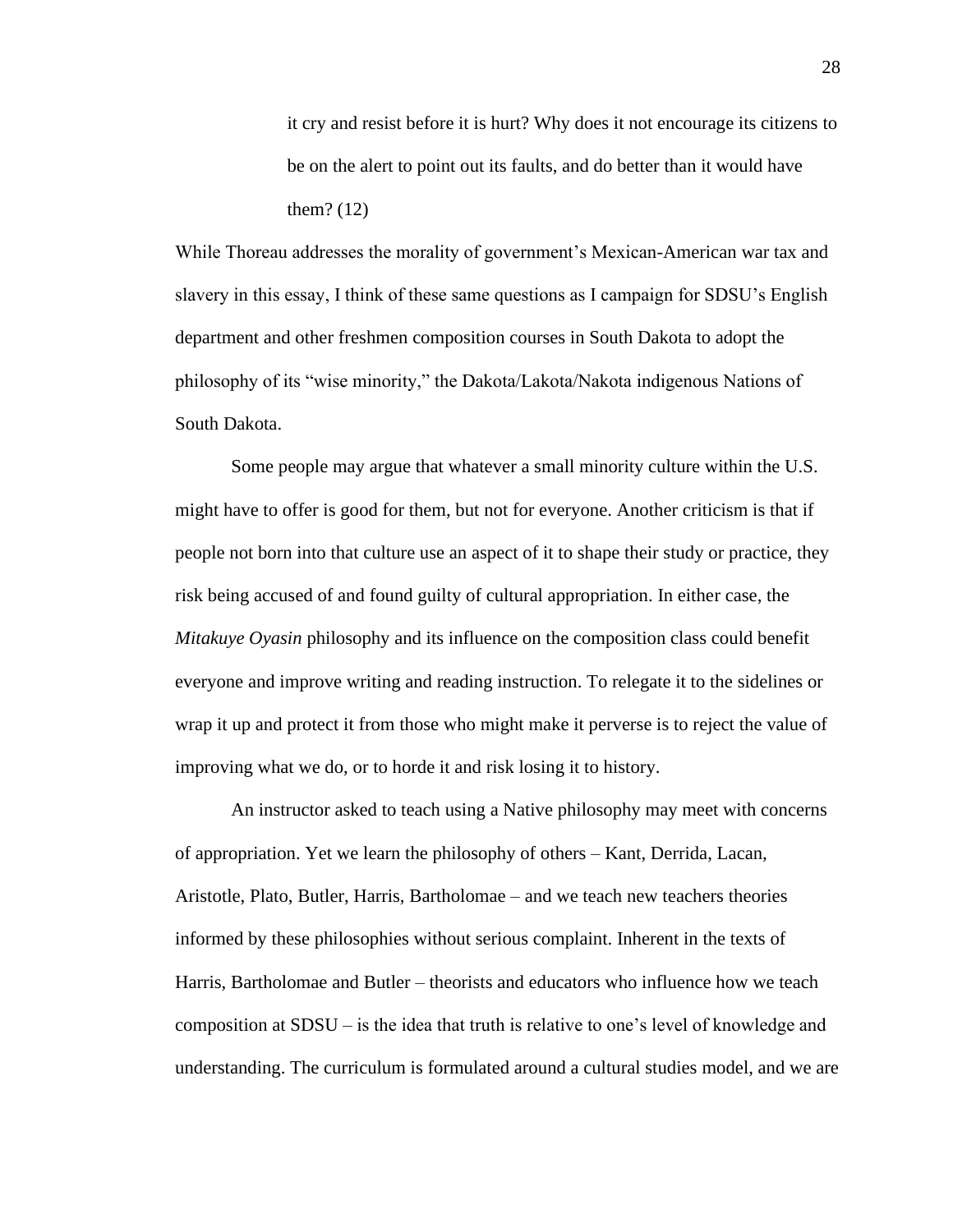taught to inspire students to find points of contention, take a position, and refute counter arguments in critical discussions and essays. Most instructors do not explicitly explain to students this pedagogical approach. Instead, they practice the approach through their choice of content, order of presentation, types of assignments, methods of instruction, and language of instruction. That design is already laid out in an approved template with approved goals.

## **Pedagogical Design**

In Chapter Three, I provide more specific details about how to integrate the Indigenous approach into this composition course by first focusing on the texts used to teach the course. *RPC*, which, as I have already discussed, includes a variety of essays by scholars and authors from a variety of disciplines. These authors write about the representation of intellect, democracy, capitalism, gender, race, class, technology, and education in popular culture. Popular culture includes both fiction and nonfiction media, and when analyzing it, the reader or viewer searches for the "truth" of what is represented. The students learn to ask questions that the essays also pose, both explicitly and implicitly, that may help them get at that truth or those truths. *RPC* incorporates a variety of academic voices that demonstrate what critical analysis looks and sounds like on paper. The essays collected essays are positioned so that students can see how they respond to each other not only based on their subject matter but based on their literal references each other's arguments. By choosing essays from authors who quote each other or mention each other in their essays, *RPC* demonstrates that the authors are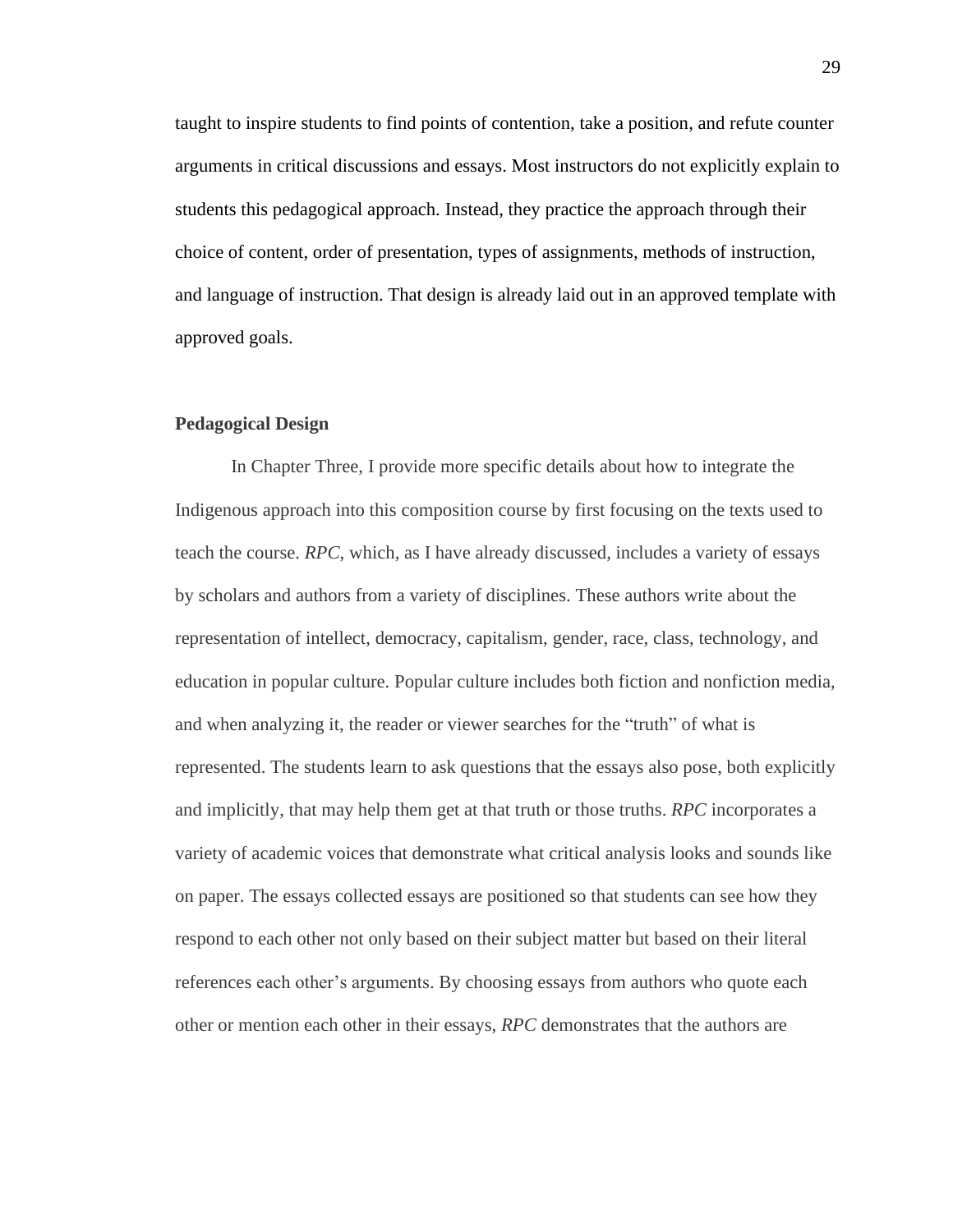engaged in conversation with one another—they are engaged in academic discourse about representation in popular culture.

Despite the diversity of academic discipline representations in *RPC*, the text lacks cultural diversity. Based on the biographical information provided in *RPC* about the authors and a Google search of each author, I identified of the sixty-three authors in *RPC*, thirty-eight white males, seventeen white females, one Japanese female, one Jewish female, one Black female, one Native American female, and four females whose race could not be determined via any biographical information or pictures. I confirmed that at least fifty of the authors are over the age of fifty and/or are deceased. Most of the essays were originally published in the 1990s and early 2000s, a few were published after 2010 and a few published between 1940 and 1990. Finally, several narratives are published from the nineteenth century and Plato's "Allegory of the Cave" was published during the Greek Classical period.

At issue here is that the text predominantly consists of authors and scholars whose work, while still significant in today's cultural climate, is for most incoming freshmen outdated. Students do not understand the cultural references or allusions because for them, the references are a part of a past with which they are unfamiliar. I found no confirmation of any essays written by Black, Native, Asian, or Hispanic males. Most of the essays or narratives by people who identify as a minority in America are about their minority status in relation to the subject matter. Given the number of minority scholars in our country, I think we could do better to balance representation of different scholars and communities in our content selections for Composition I.

30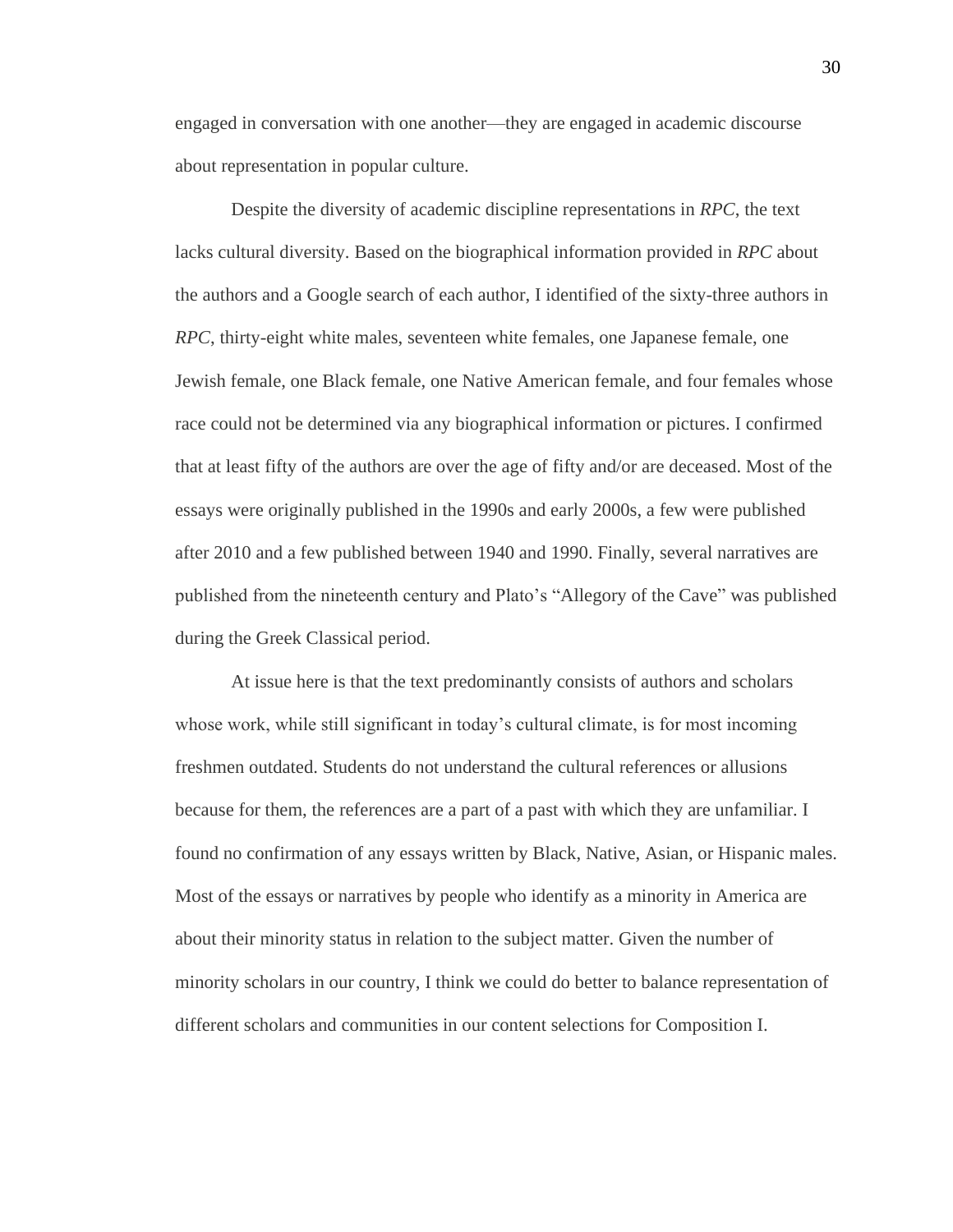*RPC* alleviates the instructor's need to locate reading materials that serve as examples of critical academic essays, conversations in academic discourse, and sources students can cite in their own essays as they join the academic conversations. Many of the graduate students will teach the same essays and prompts they use the first semester they teach, and their repeated use of the same reading materials makes sense. It saves time. Instructors become familiar with the texts and the more they teach them, the easier they become to teach. If they feel so inclined, they may swap one prompt for another, or one essay for another, but for the most part, every student at SDSU writes an ad analysis, a paper about technology or education, and a paper about representation or antintellectualism. Instructors can also easily check the accuracy of quotes and discover instances of plagiarism more readily. If the instructors know the essays from which students will collect information, and all students pull from two or three of four or five essays in a unit, then the instructor does not need to read or search through forty to fifty different essays to verify accuracy or check for plagiarism. Finally, the collection ensures students are read essays written by well-respected scholars and authors. These essays exemplify effective arguments and uses of rhetorical devices and provide students with content that contributes to the ethos of their own writing.

To address the difficulty many students have reading some of the essays or narratives in *RPC*, Michael Keller and his colleague Professor Nathan Serfling advise new instructors to teach easier essays in the first unit and more difficult ones later. The longer the essay, the more difficult it seems to be for students. The older the essay or narrative, the more difficult it seems to be for students. Both professors suggest anticipating what students will need to know before they read the essay and prepping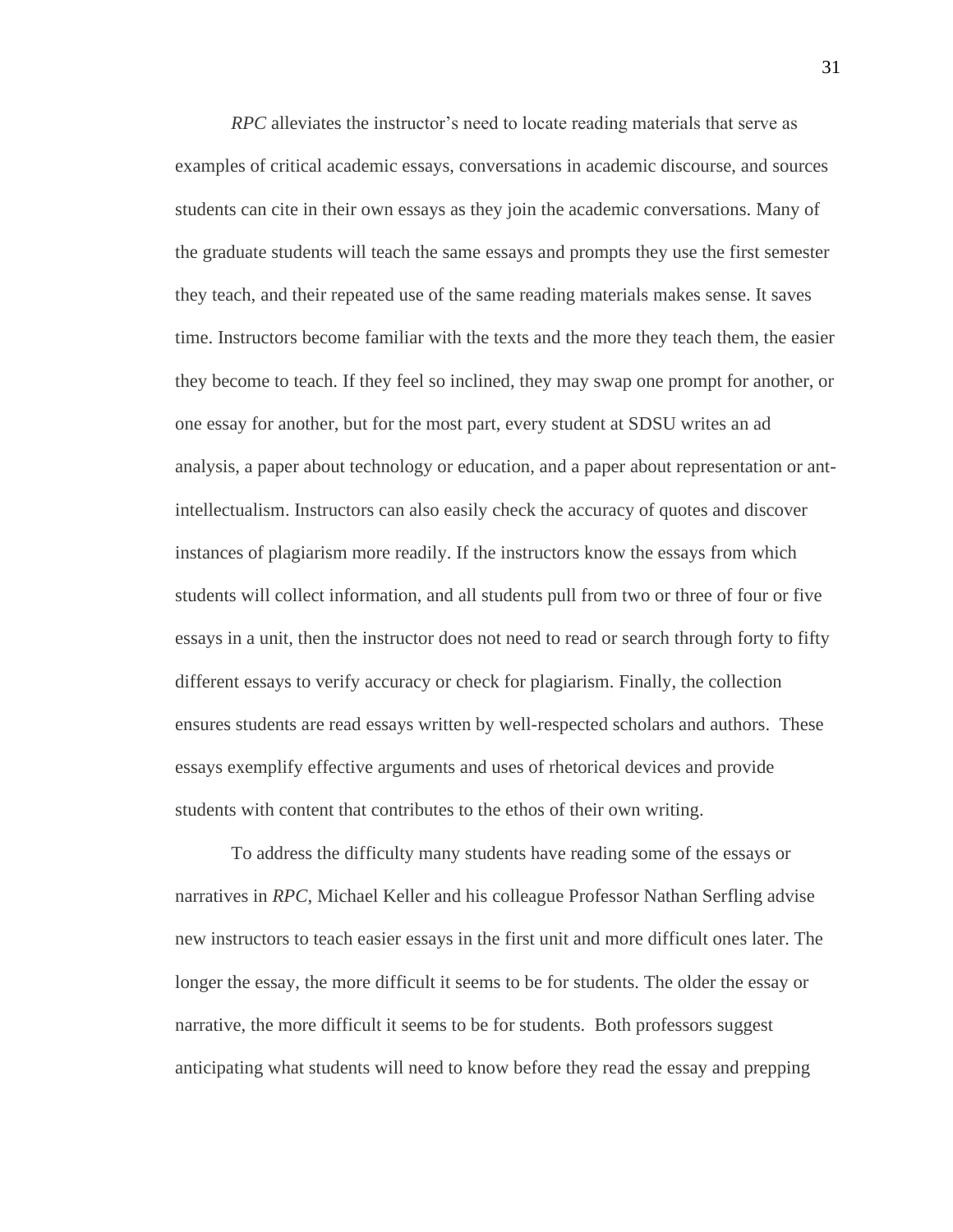them for the texts that will likely most challenge students. So even though students struggle with many of these essays, Keller anticipated this challenge and created plans to help instructors address it. This point is significant when we think about incorporating narratives and essays that may be unfamiliar to students because they are from the *Oceti Sakowin* traditions. Pedagogical approaches are already in place to help students understand what they do not already know or have experience with, and some of these approaches will be effective even if some of the essays currently used are replaced with essays by and/or about Native people.

While the *RPC* collection is strategically and for the most part effectively compiled, it unfortunately lacks the diversity and timeliness to address the needs of students in 2022. I think students would benefit from a collection of essays that are more current—published after 2015, about similar cultural issues and by a more diverse group of scholars. Many Native American intellectuals and activists use popular media sources to promote their ideas, movements, etc. in addition to publishing scholarly articles about concepts that do not focus on Native identity and representation specifically. Instead, they write through a Native perspective. Articles by and about Native people in relation to the many subjects the composition course already includes on its smorgasbord of prompts could be incorporated into the curriculum and would stand as a way to create a narrative that Native American scholars are actively engaged in academic conversations. Additionally, each unit should seek to provide articles written by scholars of other cultural backgrounds and ages. From the perspective of *mitakuye oyasin,* all my relations does not only include Native people or White people, but people of any cultural background. Wisdom comes from understanding others and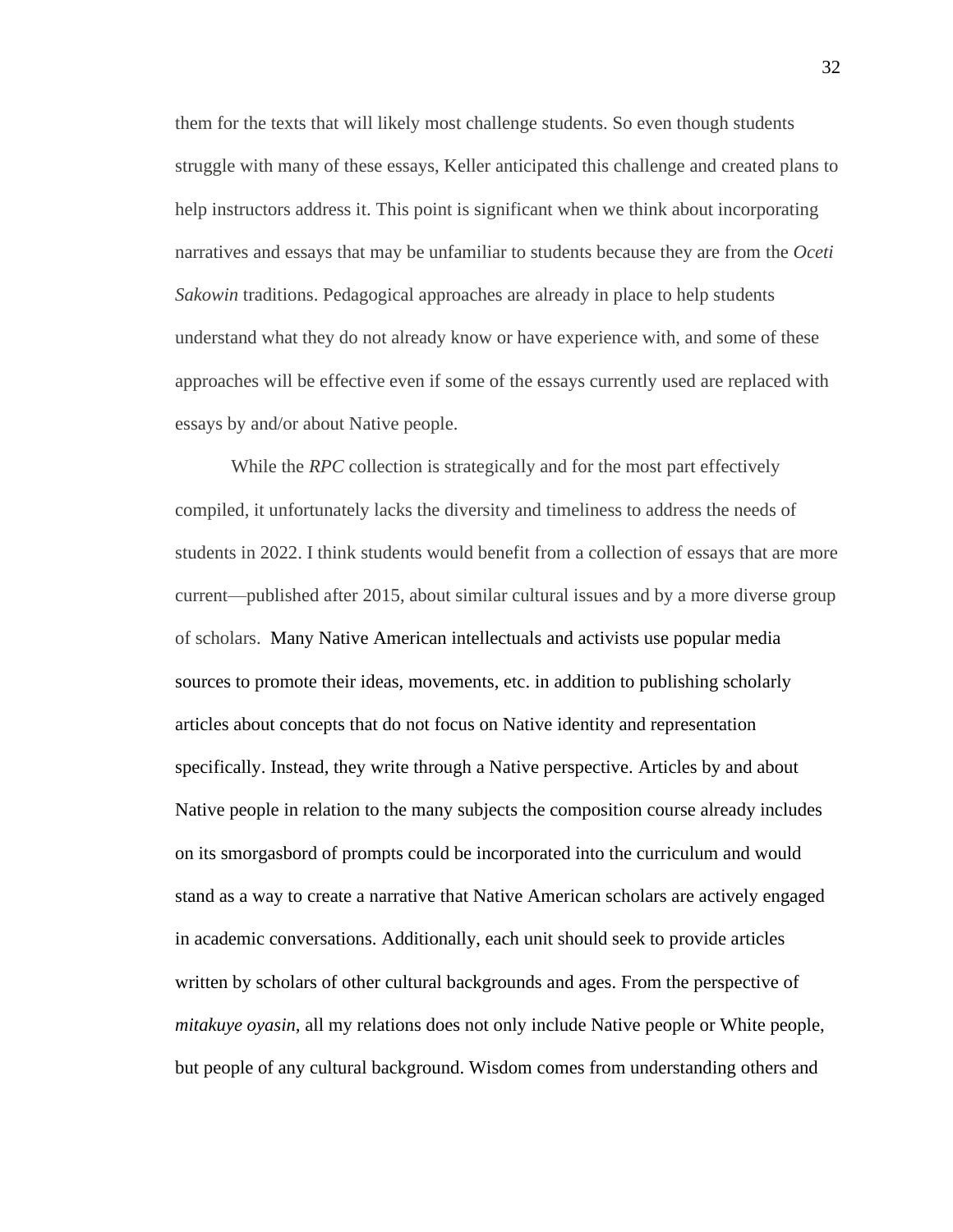figuring out the relationship that one has with others. Philosophically, the concept of all my relations includes more than Native and White perspectives. The perspectives of other Americans who may be Black, Asian, Hispanic, Middle Eastern, or transgender are also important.

The other texts used in the class, *St. Martin's Handbook* (*SMH*) and *They Say/I Say* (*TSIS*), are effective tools that help the instructor teach students the elements of writing. *SMH* focuses on common grammatical errors, discusses the ways students might and should define and approach academic arguments, outlines how to create arguments, identify faulty arguments, develop sentences, paragraphs, and essays for different purposes, and conduct research. Despite the text's comprehensive and predominantly useful presentation of how to write academically, it uses language which Lunsford indicates is very important in her chapter "Words Matter!"—that engages difference in a way that positions the writer on one side and opponents on another with the common ground in the middle. *TSIS* in its title alone engages the binary thinking as well, and I will address how Graff and Birkenstein, throughout the text, argues that they are not encouraging only two sides of an issue in a debate, but simplifying the presentation of ideas as they might be positioned by a student on paper using the templates they present. The kind of language and the positioning of ideas in these texts supports the binary thinking that I think should be dismantled.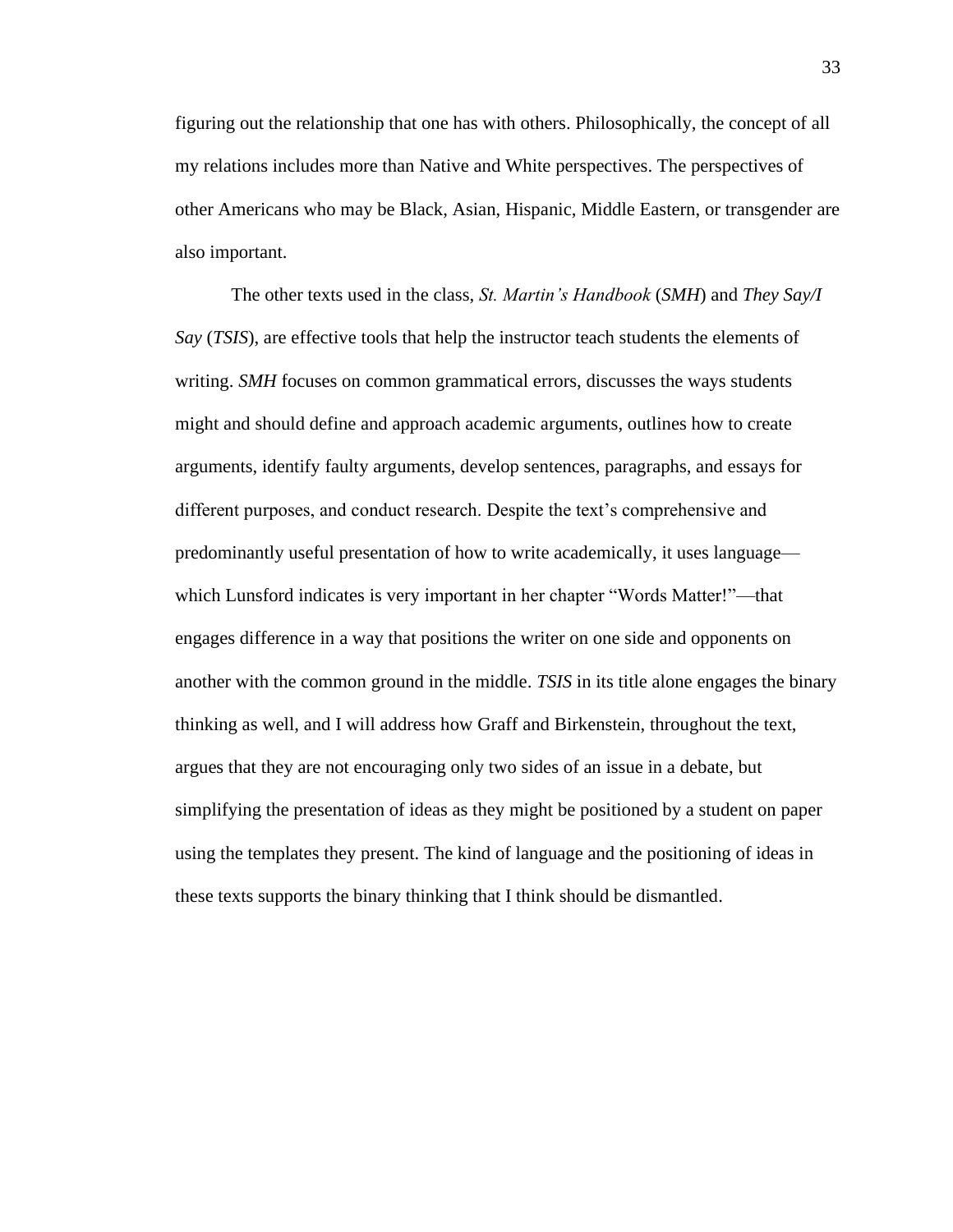## CHAPTER 1 CURRENT THEORETICAL INFLUENCES

Theories that shape South Dakota State University's Composition I grapple with how best to introduce students to the academic writing community. Instructors learn to think of these communities through discussions of commonplaces in their Teaching College Composition seminar or training sessions. According to composition theorist David Bartholomae, students learn different commonplaces as they grow up in their respective communities. Their interactions at home, school, and in social situations each present a different commonplace, and the phrases, idioms, jargon, allusions, and other modes of communication constitute the way students use and understand language. Others describe these modes of communication as codes that represent meaning. James Berlin describes them as "cultural codes, social semiotics that work themselves out in shaping consciousness in our students and ourselves" (124). Students learn how different communities use different codes, which develop into commonplaces, to signify meaning and they subsequently shape their consciousness—the way they think about themselves and others. Understanding commonplaces creates the foundation upon which the composition course develops a writing community where students learn the academic commonplace.

Within and across commonplaces, people engage in discourses. A discourse is written or spoken communication and an "an academic discourse community," concludes Joseph Harris in his book *A Teaching Subject: Composition Since 1966*, is a group of people who gather and share their ideas more through their written work than in a physically shared space. The people in an academic writing community share "an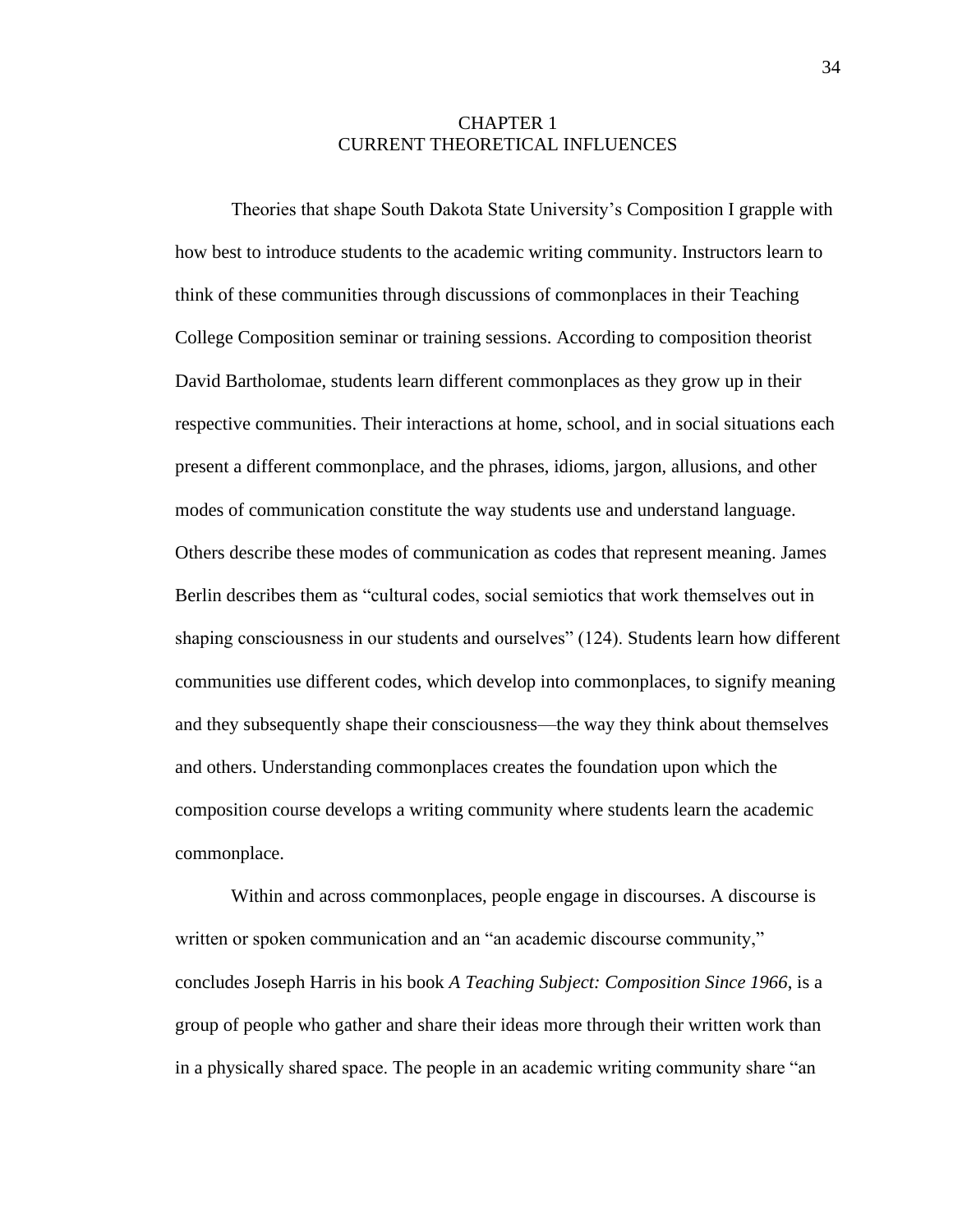affinity of beliefs and purposes, consensus," and their "physical nearness" is replaced by "like-mindedness" (Harris 138). So, the academic writing community then shares a consciousness. When writers engage in discourse, the discourse consists of its own "clusters of allusions and references its members share" (Harris 137). These clusters, or codes, might be unique to different discourses but the academic codes in Composition I are codes used across different discourses and in multiple academic commonplaces. This universal academic commonplace is important for Composition I students to learn because it creates a web that allows them to communicate on a basic level in the multiple discourses they will enter through their academic studies. The students are required to take the course. They will enter diverse disciplines in the university. The texts for students and the verbal style sheet used in the English department outline the codes students might use in whichever discipline or discourses they enter after taking Composition I.

In his discussion of community and its relationship to writing pedagogy, Harris explains that the academic community carried a negative, "chummy club" connotation when he started teaching in 1984—a community to which he never felt fully a member. Harris relates to Raymond Williams's description of potential alienation from both one's home and academic communities: a person gains perspective when he leaves a community and enters a new one (Harris 133). Harris argues that once a person transfers from one to another or multiple communities, one can feel on the outskirts of each of those communities (133). When students come to college, they "often confront ways of speaking and writing that make use of rules, conventions, commonplaces, values, and beliefs that can be quite different from (and sometimes in conflict with) some of those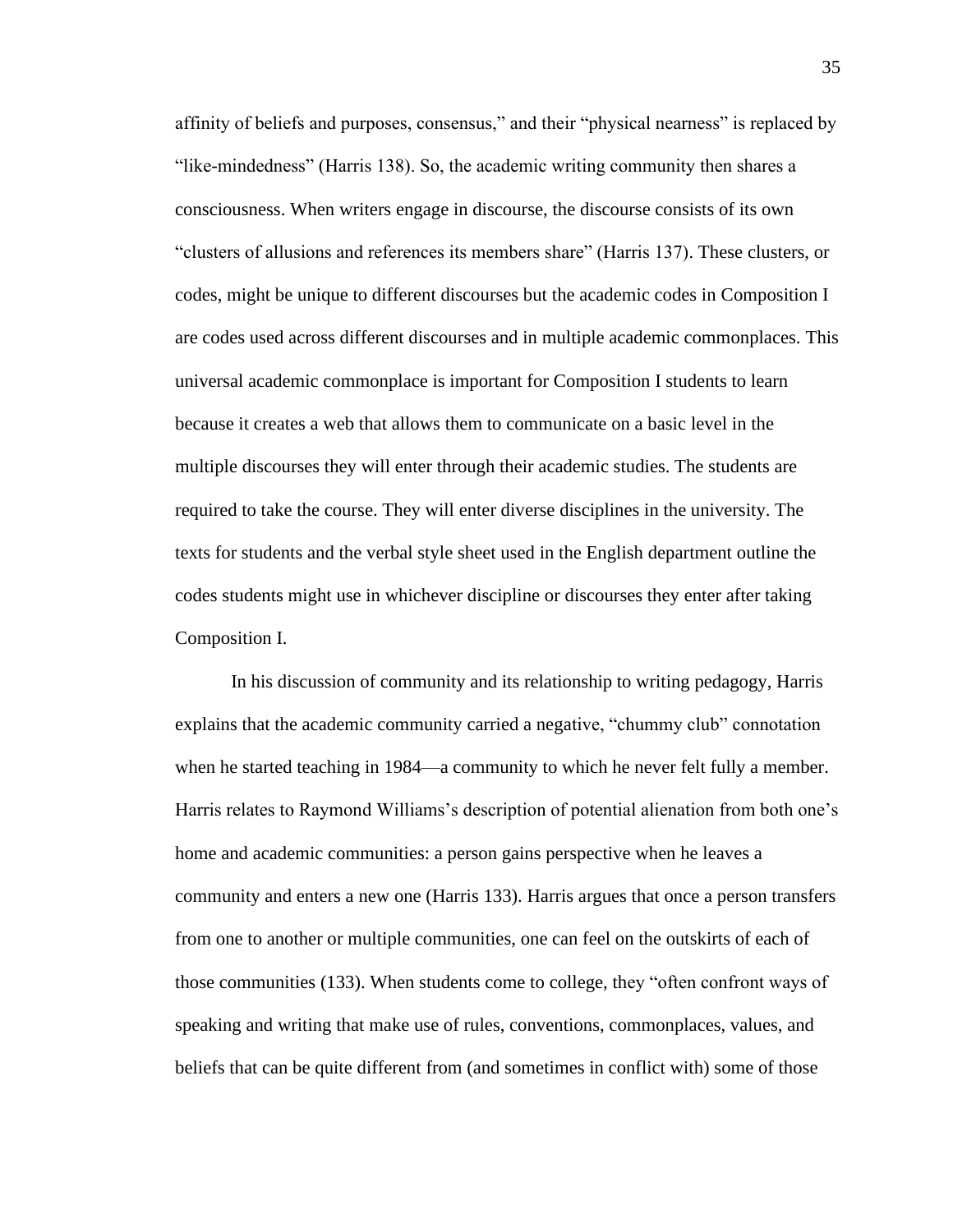they already know or hold" (20). In *RPC*, Keller includes bell hooks' personal narrative essay about her own alienation based on her socioeconomic class and race. I think the texts used in Composition I assume students begin on the outside of the academy, invite them in, tell them how hard it will be, teach them a new way of communicating and subsequently thinking, and potentially alienate students from all of their communities. Many theorists from multiple disciplines call this new position a hybrid experience, and others think of it as intellectual evolution. For students, however academics frame it, they must deal with the position in which it places them. Instructors are meant to help them navigate the new intellectual space created from their new learning experiences, and the texts, which anticipate the potential stress of this transition will create.

Both *TSIS* and *SMH* give students the "set phrases, rituals, gestures, habits of mind, tricks of persuasion, obligatory conclusions, and necessary connections that determine the 'what might be said' and constitute knowledge within the various branches of our academic community" (Bartholomae 11). In learning these codes, students may develop not only new perspectives and understandings, but new ways of talking about their own and others' perspectives. "We write not as isolated individuals but as members of communities whose beliefs, concerns, and practices both instigate and constrain, at least in part, the sorts of things we say" and so "our aims and intentions in writing are thus not merely personal, idiosyncratic, but reflective of the communities in which we belong" (Harris 133-34). The sources used in Composition I attempt to guide students through the unfamiliar academic codes, but Harris raises concerns that the definition of community by theorists such as Bartholomae creates "discursive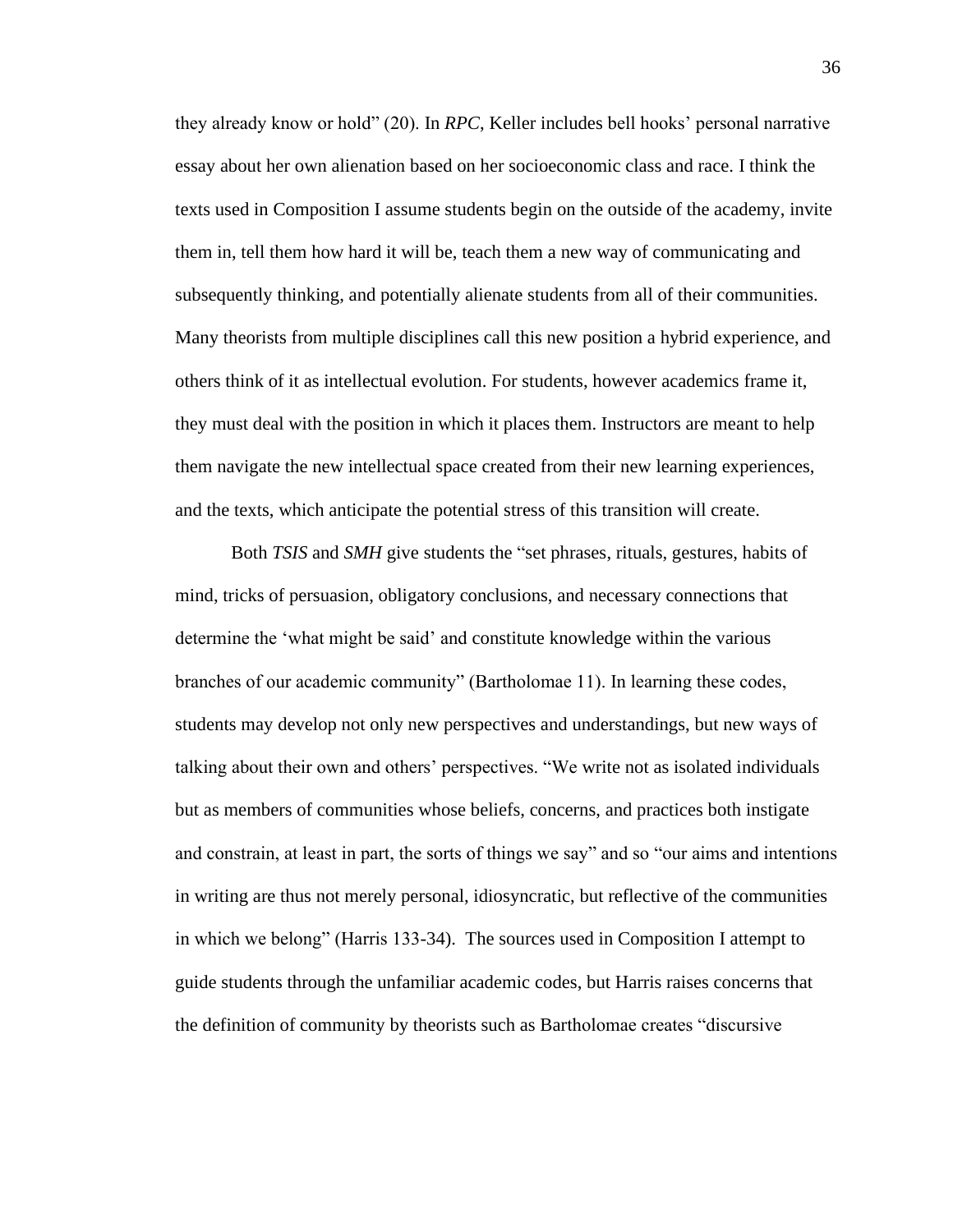utopias that direct and determine the writing of their members" and do so without directly stating the parameters of these communities (134).

Because of that concern, the Composition I course's reading assignments in both Lunsford's and Graff and Birkenstein's texts, the use of the "Principles of Verbal Style" handout<sup>1</sup>, the initial focus on common grammatical errors, and the structure of the writing prompts establish the academic parameters taught in Composition I. These codes are considered helpful for students across academic disciplines. Nonetheless, inherent in the course is the dynamic between who harbors the knowledge and gives the grades and who does not, between who is already a part of the academic community and who is not. This dichotomous relationship seems unavoidable, and it establishes a hierarchy that places the academic instructor above the student.

Harris argues that theorists such as Bartholomae and Patricia Bizzell attempt to demystify the academic commonplace, and academy's role is to "help us to see that it is only through being part of some ongoing discourse that we can, as individual writers, have things like points to make and purposes to achieve" and so "we write not as isolated individuals but as members of communities whose beliefs, concerns, and practices both instigate and constrain, at least in part, the sorts of things we can say" (133-34). This concept of community challenges earlier theorists who focused on the individual's solitary development of writing or the individual writing process. Harris argues that while helpful, these socially conscious, utopian theories of writing communities held by theorists such as Bartholomae are vaguely defined, and as such,

<sup>&</sup>lt;sup>1</sup> This handout, provided by the director of the writing program, lists verbal style expectations instructors teaching Composition I will teach students and expect them to apply in their writing. They are: "use vivid verbs, use active rather than passive voice, avoid expletive constructions, avoid nominalizations."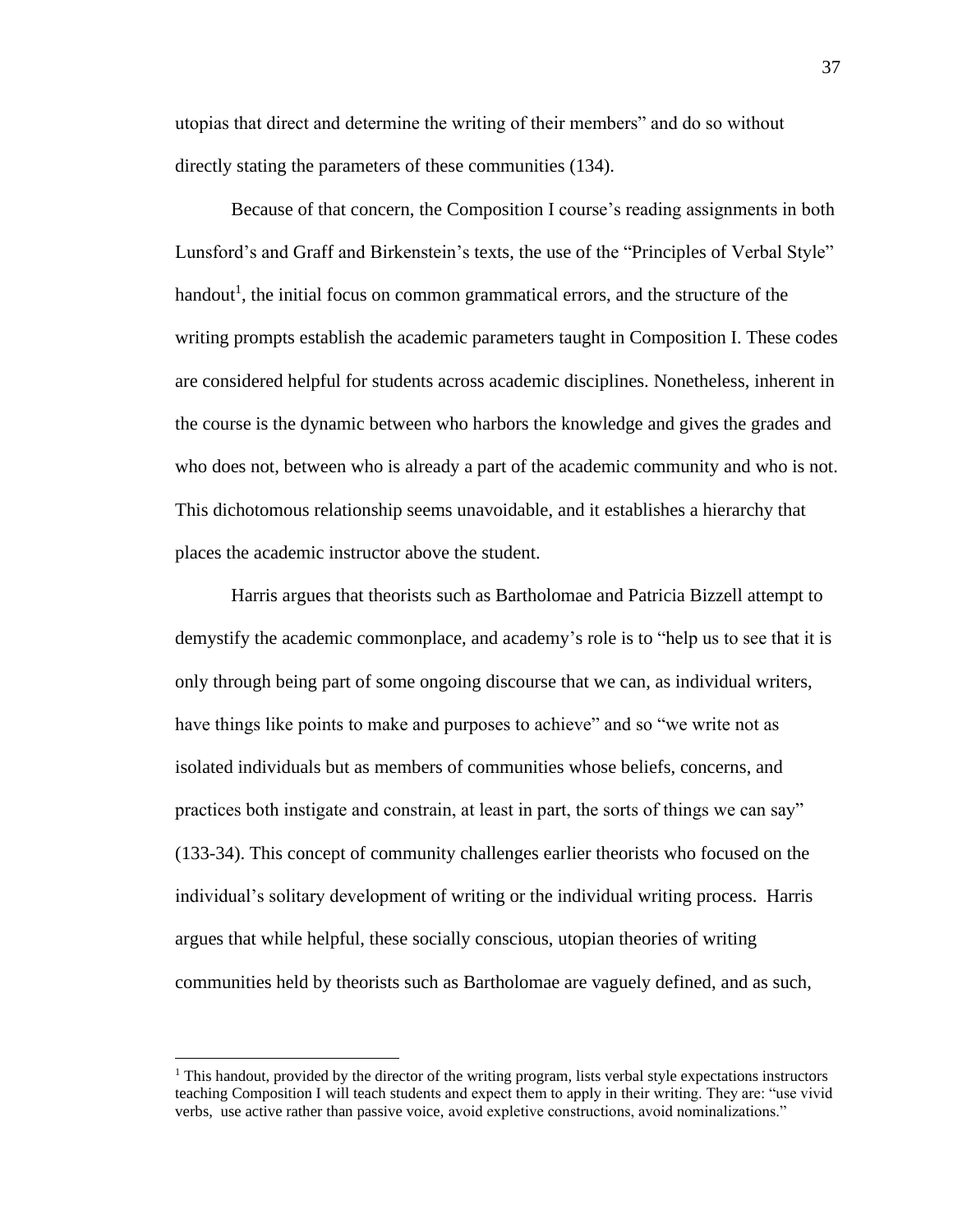they lack "conflict or change," because they imply that the university has one common form of discourse that can be taught by those who know it. Those who know it, intentionally or not, create an elitist attitude and "polarize" views of writing as either a defense of "the power of the discourse community or the imagination of the individual writer" (Harris 134).

As an example of this tension, Bartholomae positions himself and his colleagues inside the academic community with what Harris calls a "sense of shared purpose" and his students outside of that community (135-36). The paternal/maternal nature of this relationship characterizes professors/teachers as an elite group who harbor all the knowledge, despite Bartholomae's effort to characterize commonplaces as different even those within the academic community—rather than hierarchical. The gap between students' original abilities and commonplaces and the academic expectations and commonplaces may be (or appear to be) so vast that students feel at the mercy of the instructor's expectations and expertise.

For instance, in Composition I, which emphasizes popular culture as a strategy to create a familiar territory for students to explore, instructors forewarn our students that traversing the gap will be difficult between their communities and the academic discourse community. Then, were instructors to assign a text like Jackson Lears's "Beyond Veblen: Rethinking Consumer Culture in America" from *RPC*, in which students struggle to understand vocabulary, syntax, context, and content, it seems more like a trick to students than a reassurance that the challenge will improve their ability in the academic community. Even more disingenuous is that while instructors posture as mere facilitators of discussion, they are equipped with a list of important ideas about the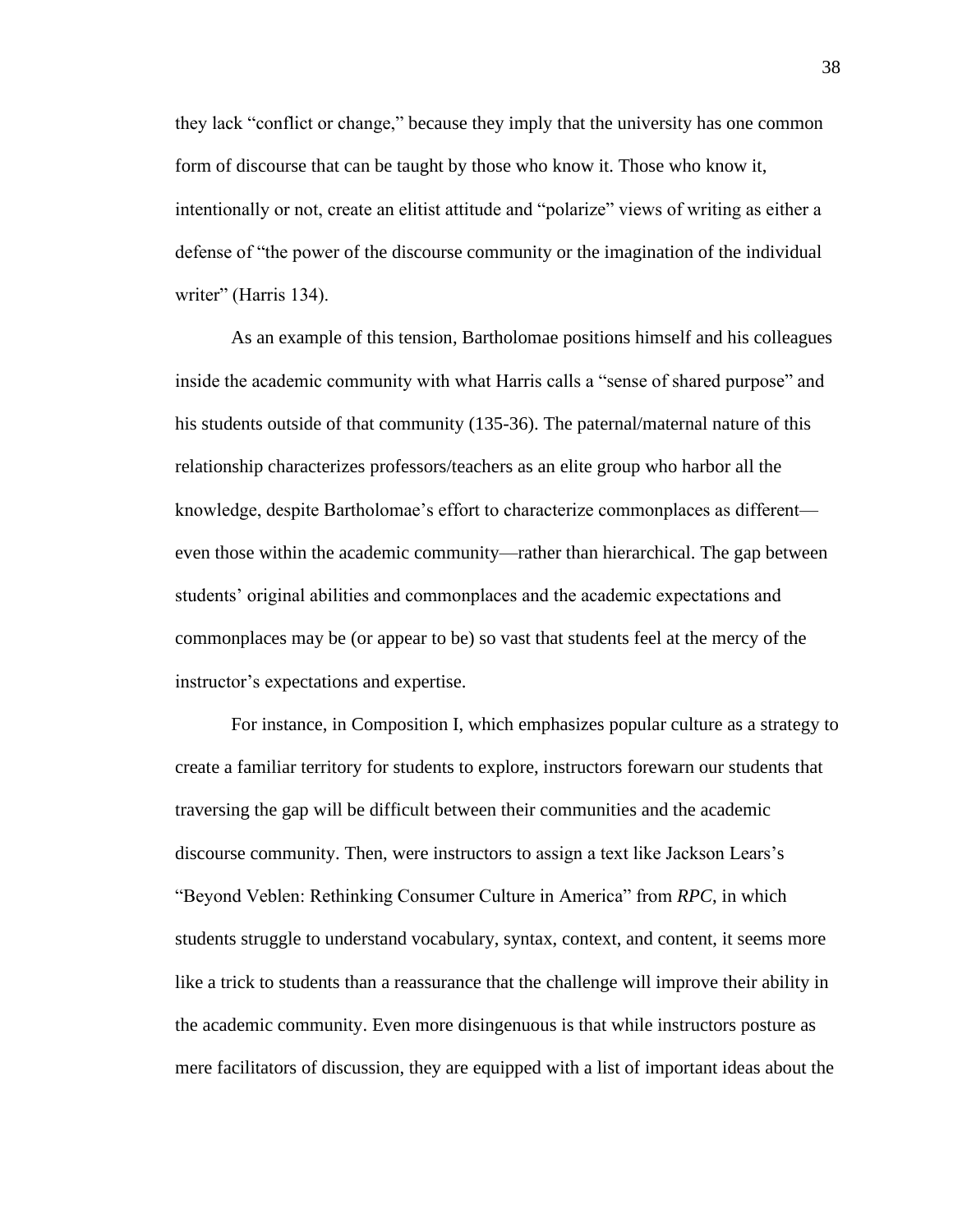text that shape and limit the scope of the conversation. In this relationship, students do not generate meaning from the commonplace; instead, they collect meaning from instructors. This is not to say that *RPC* provides only inaccessible texts. Works like African American scholar bell hooks's narrative, "Learning in the Shadow of Race and Class," address this potential imbalance by providing students with a more accessible essay. Students are more capable of relating to the structure, syntax, vocabulary, and context of the narrative. Like hooks, the students often consider themselves outsiders to the community based on their socioeconomic class—many coming from rural communities and middle class families—even if they are not also facing challenges based on their race. Compared to Lears's essay, hooks's essay is easier to understand and relate to, and therefore balances the more difficult and foreign commonplace with the more familiar one.

Instructors assign readings in Composition I are chosen to equip students with skills of critical citizenship that will empower them in communities beyond college. The academic community trains students to understand their popular culture with critical habits of mind that will extend beyond the classroom into other communities, locally, nationally, and globally. The Composition I syllabus (appendix) reads, "Regardless of your major, these faculties [analysis, critical thinking, critical reading, critical writing] will be invaluable to you as you advance in your studies here at SDSU, in your professional career, and in your civic life" (Serfling 2). Additionally, the syllabus explains that students will read, analyze, and write about "narratives American culture embraces and advances" to help students "develop another turn of literacy: that of an attentive and engaged citizen" (2). The 101 course attempts to characterize academic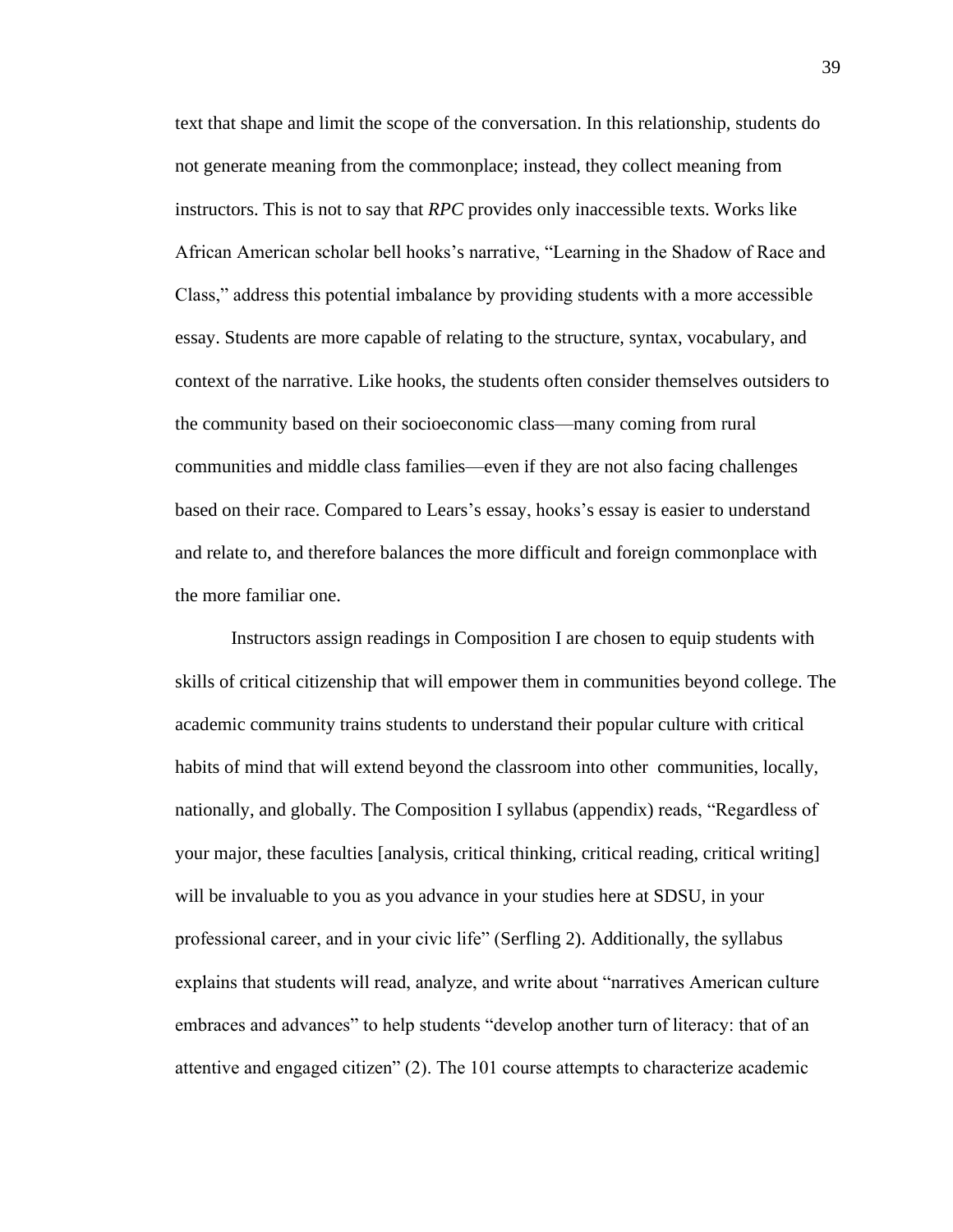writing as engaging in a discourse within the academic community. Instructors must understand that one community can harbor multiple commonplaces, because thinking about language communication within a commonplace helps one to think about the way language expectations change depending on the mode of communication (a formal essay, speech, or casual conversation), the intended audience (specialists, constituents, friends), and the purpose (to conduct critical analysis, to solicit votes, to share lifechanging experiences) of the communication. Theorists spend extensive time discussing different definitions and concepts of community and how it influences the language individuals and groups use to convey meaning, and how language and meaning shape thinking. So, instructors then assume and expect that students will bring with them communication codes that may make their ability to communicate and think like an academic challenging.

SDSU instructors, often new to teaching college composition, on the simplest level are asked to think about the commonplaces from which students come and the academic one into which they will venture because the course acts as the bootcamp for students to learn the basics of academic communication expected from them in their college career. SDSU's course uses popular culture as a bridge between the students' current understanding and use of language to an academic understanding and use of language. Popular culture presents a space where commonplaces and their codes mingle, and many young people learn about different commonplaces that exist outside their home communities from watching and listening to popular media sources such as TV shows, films, advertisements, the Internet, newscasts and through their public education and social experiences. Using popular culture then provides students a space for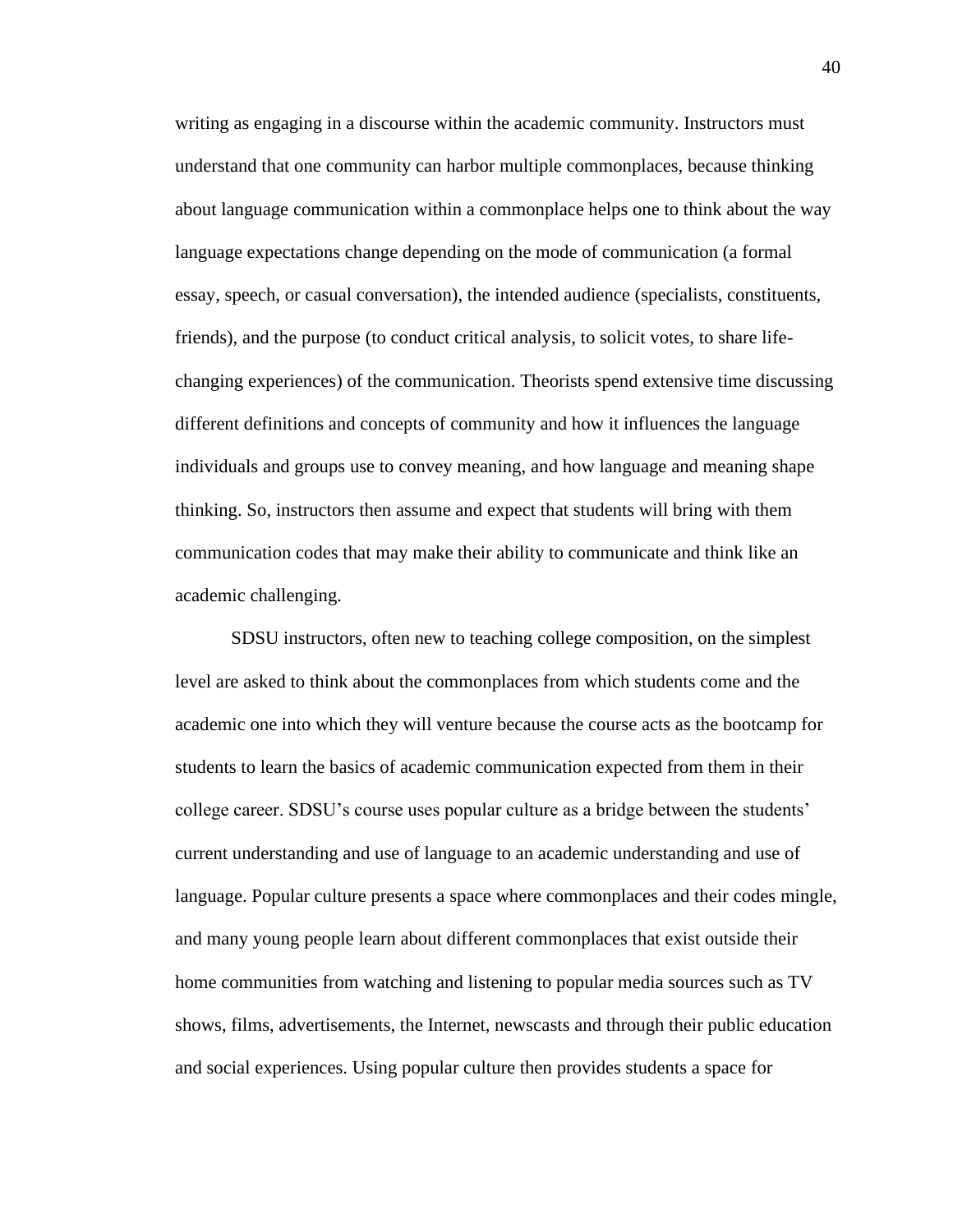examining some of American culture's commonplaces, codes, and discourses present within them.

The pains taken to think about the language of communities and how to teach students the ways language is used differently within different communities assumes that when students enter the academy, they often harbor misconceived notions of what college life will be like and of the work instructors will require of them. In freshmen courses, students realize the reading and writing they must complete reaches a level of commitment and difficulty that far exceeds the expectations they met in their secondary education. Scholars are not remiss in realizing the truth evident in the gap between secondary and collegiate expectations. To address this gap, Composition I is designed to invite students into the academic community at the same time it challenges them to participate in critical thinking through reading and writing critical essays. Students practice metacognition—thinking about their own thinking—and write critically about social and cultural concepts of representation that shape how Americans identify themselves and others. The course's focus on popular culture as a point of analysis arises from the theory that by using sources with which students may already be familiar, instructors can more easily teach students how to think about and talk about those sources like an academic. Popular culture as a source of analysis also draws from a cultural studies approach discussed by James Berlin.

Cultural studies uses as its primary sources popularly consumed texts, such as films, television shows, and advertisements. Students analyze these sources, and at SDSU, they read scholars who analyze similar sources. They learn to identify the rhetorical features of all texts, examining how form, focus, content, and context, make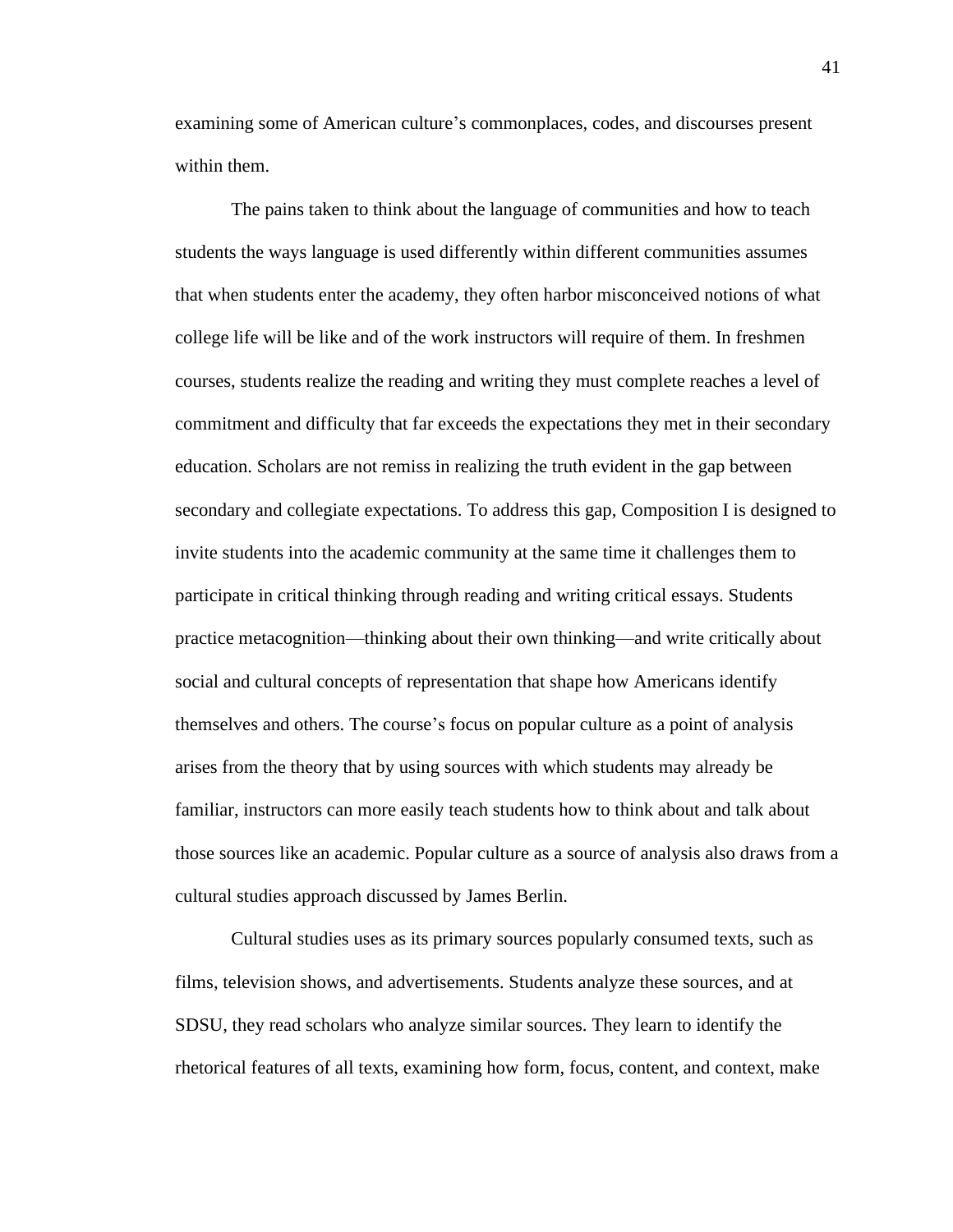an argument or suggest a viewpoint that promotes certain ideologies and/or attitudes towards the subject matter. For example, the representation of a woman in a bikini on a street corner arguably represents women as sexual objects and prostitutes. Composition I teaches students to critically analyze these sources for their implicit and explicit representations and reflect and speculate on the way these representations influence the way people think about others in American society. Students often fail to buy into the argument that learning to critically read and write about representations in popular culture is imperative to collegiate success. They often ask, "How is this going to help me as a mechanical engineer, businessman, environmentalist, or chemist?" Instructors must convince the students of the value of critical analysis in their academic careers and their roles as American citizens. Students are not so much concerned with the kinds of texts they read but the kind of reading and writing they are expected to do because they do not readily and easily find critical analysis personally or professionally valuable. The students' resistance to reading and writing that is not content-specific augments the instructor's challenge of teaching writing and so the instructor must convince students that the discussions of representation in popular culture are important for them to analyze because these representations influence the way people see each other and themselves, and result in thinking and actions that threaten the promises of America's democracy.

An instructor must then use popular culture artifacts and the essays about them to prove that repeated exposure results in normalizing certain ideas and behaviors, and people may not even realize the subtle influences of that exposure. The idea that these subtle influences are potentially nefarious inspires many students to do the work that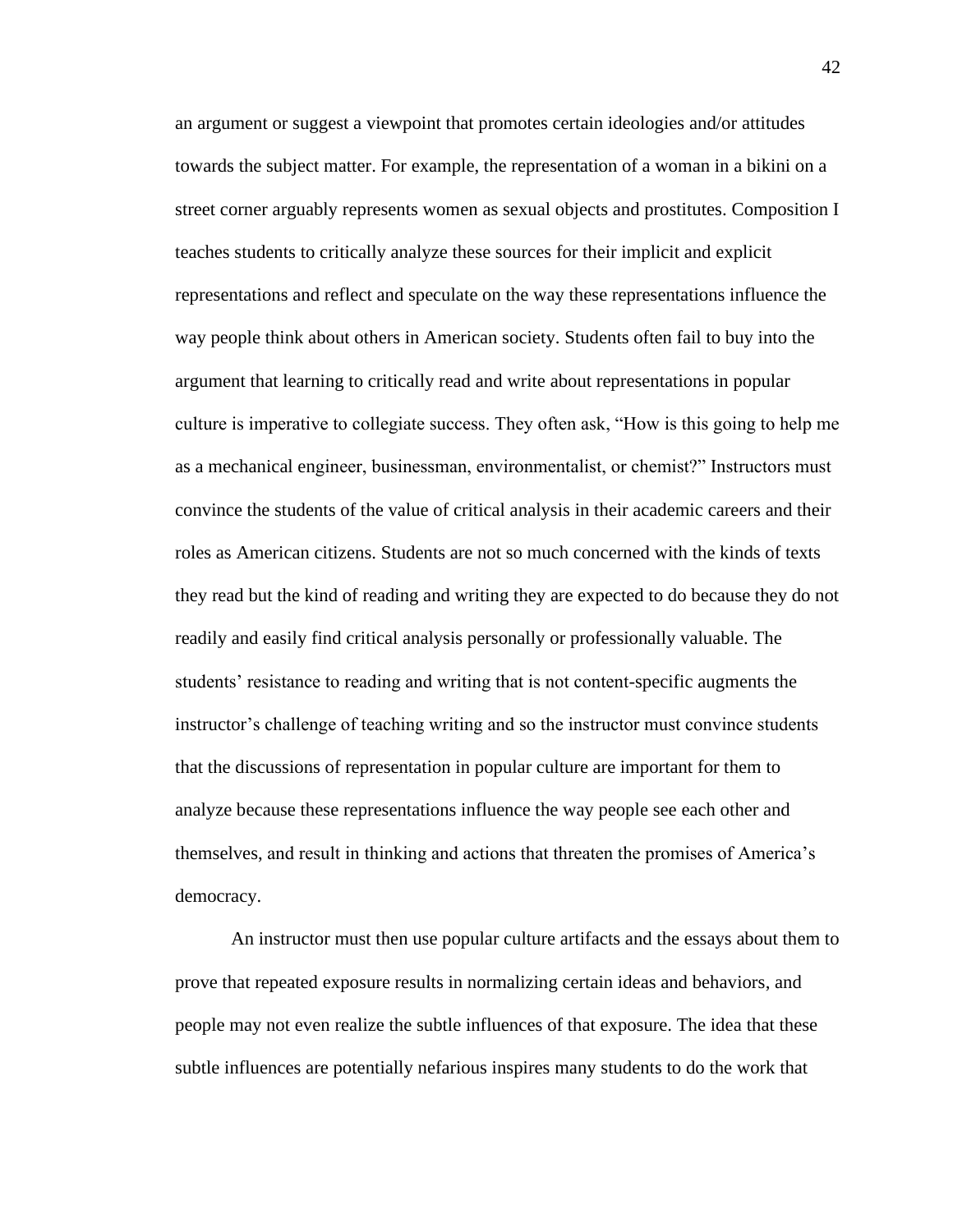will help them develop critical literacy; however, in popular culture, literacy is usually associated with the ability to read poetic or imaginative literature. SDSU's course expands the students concept of literacy, and they learn to read critically not only canonical literature, but other sources of information, an expansion that harkens to an earlier definition of literature, before the nineteenth century.

In the eighteenth century, literature meant, "'reading ability and reading experience, and it included philosophy, history, and essays as well as poems'" (qtd. in Berlin 5). This definition characterized literature as a "specification of the area formerly categorized as *rhetoric* and *grammar*: a specialization to reading and. . .to the printed word'" (5). In the nineteenth century, literature "'became an apparently objective category of printed works of a certain quality'" (5). The shift in how people defined literature went from one of "learning in general to literature as taste and sensibility" and evolved from the "the church and state universities. . .to the new scholarly profession defined on class terms" by the bourgeoisie (5). Berlin argues that the "notion of taste created a set of complementary binary oppositions categorizing the subjective over the objective, the unconscious over the conscious, the private over the public" (6). Imaginative writing was judged by those in positions of power who could determine their quality and distinguished them from a lower class of writing that was objective and for practical, work-related purposes. "The elevated qualities of art were on the one hand attributed 'to the imaginative' dimension access to a truth 'higher' or 'deeper' than 'scientific' or 'objective' or 'everyday' reality" (7). From this distinction, Berlin says comes "the division between art and science, literature and politics, high culture and low culture—in general the distinction between poetic and rhetoric" (7). Berlin argues that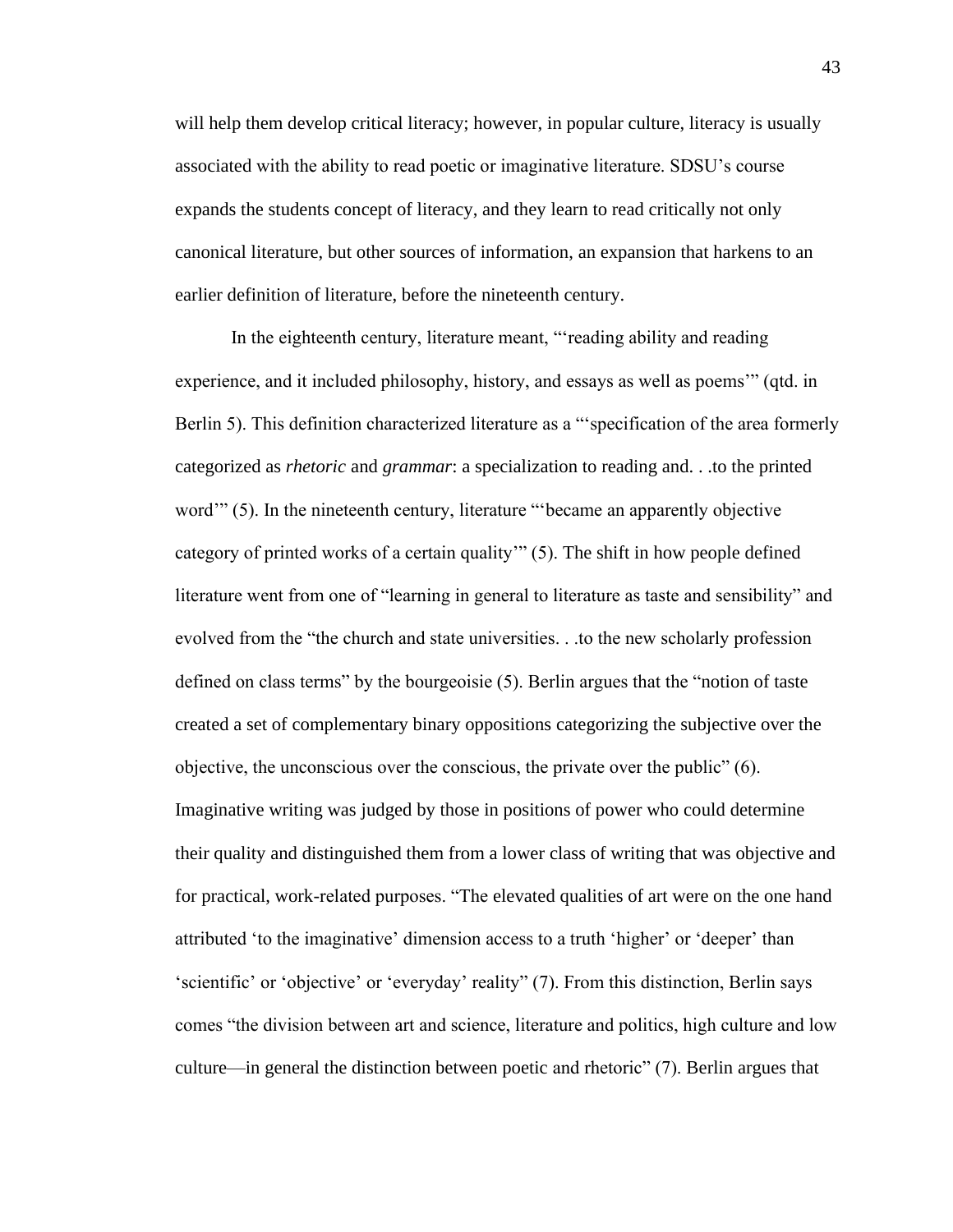English departments that consider any analysis of texts for their "political unconscious," and do not take "seriously the production and interpretation of rhetorical texts that address political matters" serve to maintain the power structure (15-16). The "educated middle class" through the "educational system" control portions of what Berlin calls "cultural capital" and maintain power through "class biased achievement tests and entrance requirements" (16).

Berlin's goal is to "challenge the old disciplinary binaries that privilege consumption over production and aesthetic over the rhetorical" (123). He writes that "Popular taste," prefers "function to form. . . displaying a utilitarianism considered a part of the practical and political world;" whereas the "intellectual response. . .prefers 'the representation—literature, theatre, painting—more than . . . the thing represented'" (Bourdieu qtd. in Berlin 12). Subsequently, Robert Scholes argues, "English Departments 'mark those texts labeled literature as good or important and dismiss those non-literary texts as beneath our notice'" (qtd. in Berlin 13). Many American English departments still privilege canonical literature over other forms of texts, even though American English Departments in the late 1960s imagined English as a research-based teaching subject in which its scientific approach "defines the subject and then identifies a set of principles for use in its study," (Harris 9). One might think that the scientific approach would also embrace works that, while perhaps not considered poetic, certainly prove rhetorically powerful for different reasons. Berlin is not as focused on the "objects and methods of study" in the way a scientific approach may dictate, but he still argues that "students must examine" the functions of texts "as parts of coded structures" and employs a strategy so students can look "at the text successively within its generic,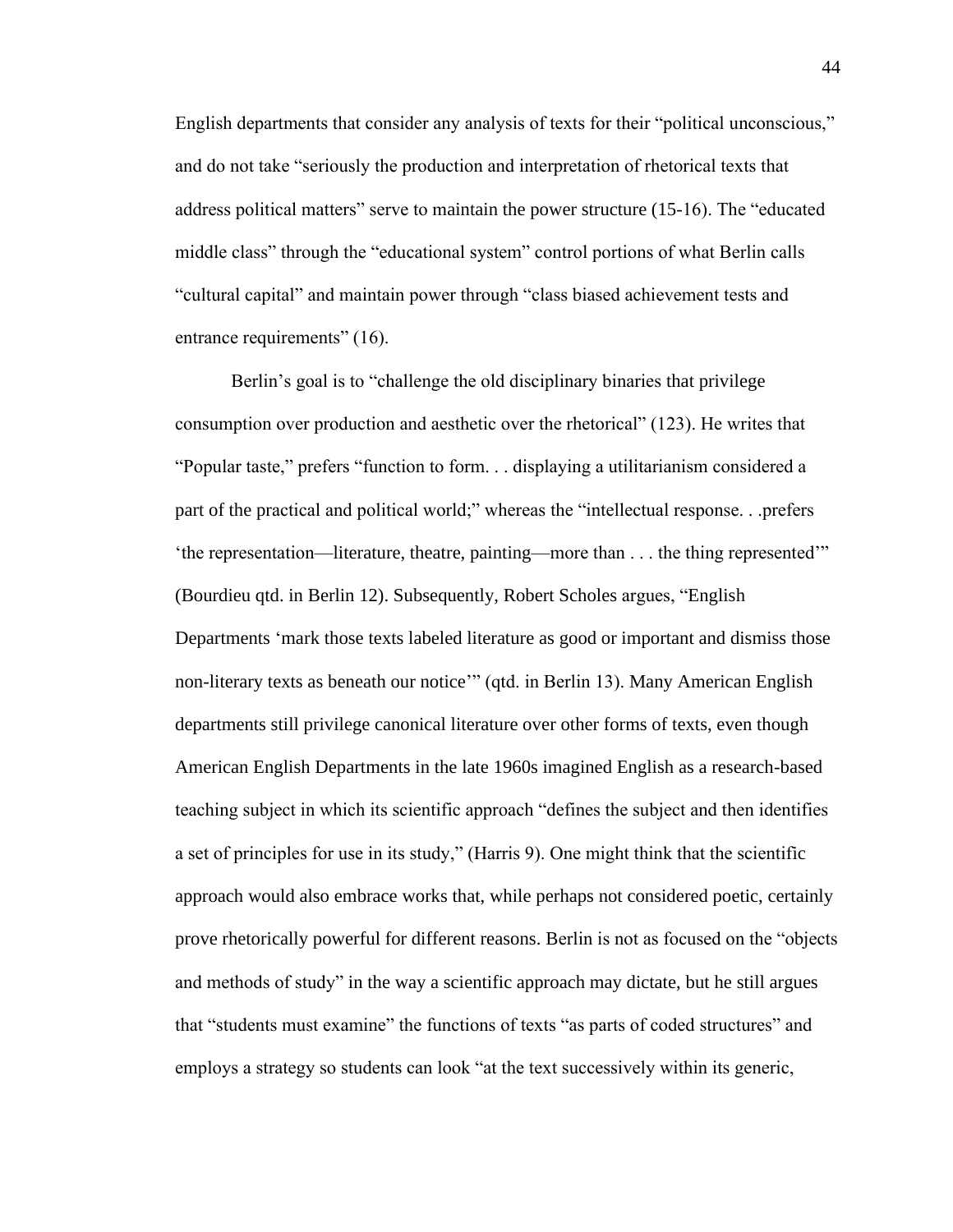ideological, and socioeconomic environment" (125). Berlin's focus, then, is not on the kind of text used, but on each text's rhetorical value, and how the rhetoric of the text is influenced by its historical and political context, and how the text influences its audiences and shapes the social and political context.

Berlin's discussion supports serious consideration of the poetic and rhetorical features of all texts—forms of communication that include literature as well as movies, advertisements, and essays, even if they do not meet the aesthetic standards established by high culture. While Berlin specifically aimed to disrupt the hierarchies of "reading over writing," "consumption of production," and "poetical over rhetorical texts" in the course he taught at Purdue University (123), he also talks about other courses that use the concept of cultural studies, including one taught at Carnegie Mellon by Alan Kennedy. Like Kennedy's course, Composition I places "all cultural texts" within the historical context "which has given them a particular meaning" (Kennedy qtd. in Berlin 162). Kennedy argued "that all texts are finally rhetorical, that is, designed to bring about effects in the material world" (Kennedy qtd. in Berlin 162). In Composition I, all the texts, including those from popular culture, are treated as rhetorical representations. Instructors teach students to analyze how texts rhetorically represent race, gender, class, technology, and education, and how these representations shape consciousness. Since popular culture texts influence how people communicate, when students learn how to read them and write about them critically, then students have "recognize[d] the inevitability of difference in values. . . . They will not be victims of indoctrination. . . . They learn that there are different, and often contradictory, value systems in the world" which are "unavoidable" (Kennedy qtd. in Berlin 161-62). Lunsford's and Graff and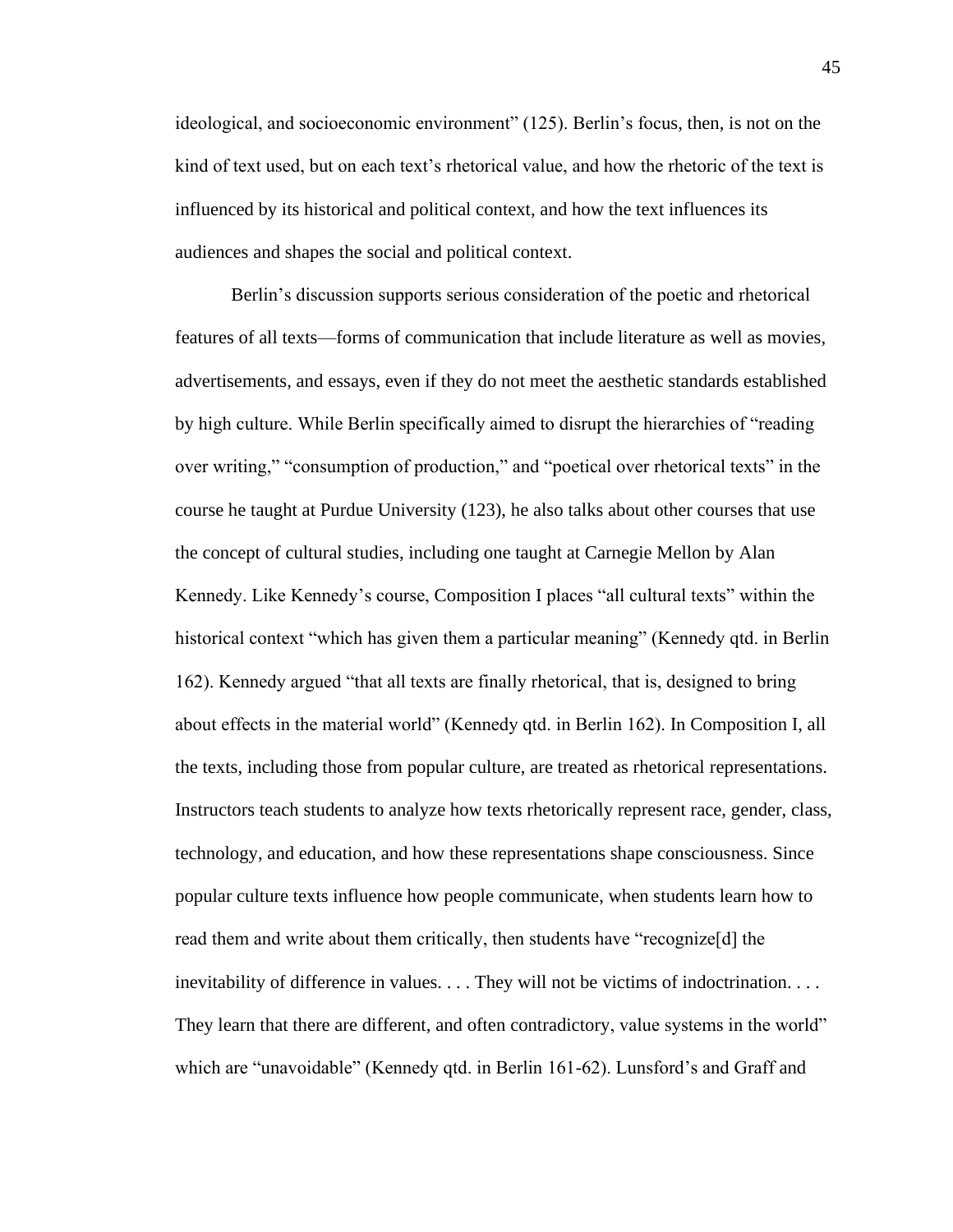Birkenstein's texts prepare students for the potentially different views they will encounter in the *RPC* essay and class discussions and serve to equip students with some of the codes they need to talk about certain texts as academics. Instructors are tasked with helping students learn the codes of popular culture texts—codes with which students may not be familiar because they do not know the language used to talk about and forms applied to develop texts like an advertisement or a film.

While *RPC* provides the subject matter for essays students write in Composition I, *SMH* and *TSIS* invite students into the composition classroom with a supportive attitude that essentially lets students know the texts about writing "got the students' backs." The language in each of the undergraduate texts addresses students' fears that in these discourses, where they will argue, the arguments will lead to conflict, expose difference, and therefore present a "formidable challenge" for students, and as Graff and Birkenstein state, for instructors too (xiv). This array of concerns often deters students from wanting to join the conversation. These informational texts acknowledge the potential fears and other obstacles a student feels and encounters when learning to write an academic essay. Not only might the inevitable fight intimidate students, but they must also overcome the other obstacles—particularly their ignorance of the academic codes such as vocabulary and grammar use, complex syntax, and rhetorical strategies. By identifying these fears, the authors empathize with the students and hopefully alleviate their concerns by promising that their texts will provide them with the habits of mind and language tools that will fortify them with that academic voice. *TSIS* and *SMH*, then, signal the authors' empathy for the intimidation students may feel, suggest students adopt an "open minded" mindset, and teach students grammatical tools and writing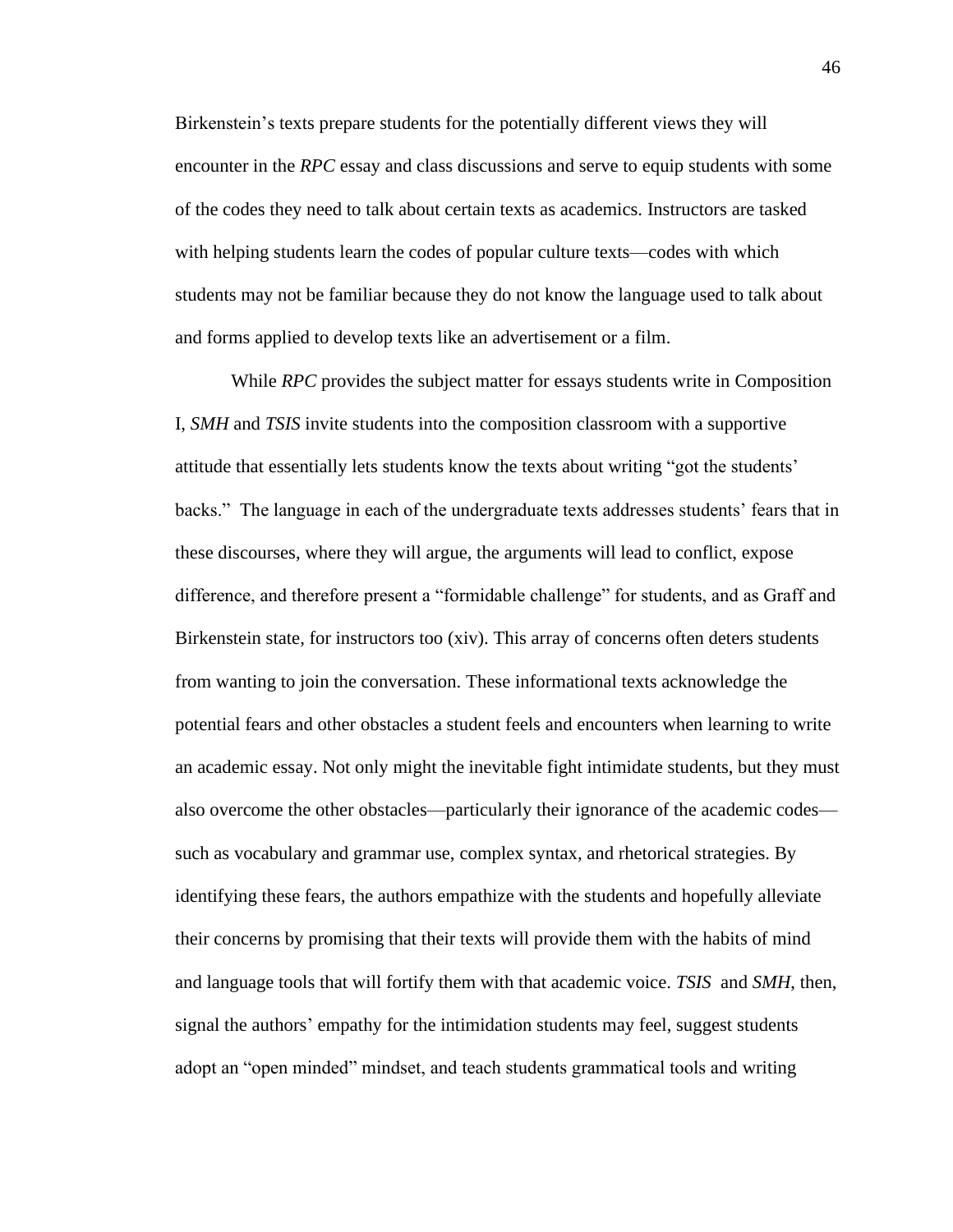strategies that will equip them with the ability to write academic essays with confidence and authority. These texts strive to help students engage in the same commonplace as the academics through the discourses presented in *RPC*. The logic of the course is that if given the proper tools and the moral support to do the job (write critical essays like an academic), students will be more confident in their attempts to do said job. Both *TSIS*  and *SMH* provide students with very helpful tools and insights that when understood and applied clearly help students improve their writing skills; however, the invitation into the texts and the explanations for different approaches to critical writing simultaneously encourage students and create barriers for them as academic writers.

Graff and Birkenstein write that one challenge students face when entering an academic conversation is that students think they need to be "experts in the field" about which they are asked to write, and since they are not, making "I" statements that reflect their own position in an argument is "daunting" (57). They suggest that arguments are not based on what people know only, but also on "everyday habits of mind that can be isolated, identified, and used by almost anyone" and "the arguments that finally win the day are built. . . on some very basic rhetorical patterns that most of us use on a daily basis" (57-8). In *SMH,* Lunsford sets up a similar introduction to writing as an act that engages difference. In Chapter Two's "Expectations for College Writing," she begins:

> What does it mean to be a college student? It means becoming the self and the thinker and the writer you most want to be. It means engaging with challenging new ideas and with people who are different from you in many ways. It means not only opening your books (including this one!) but also opening your mind. In a time when many writers find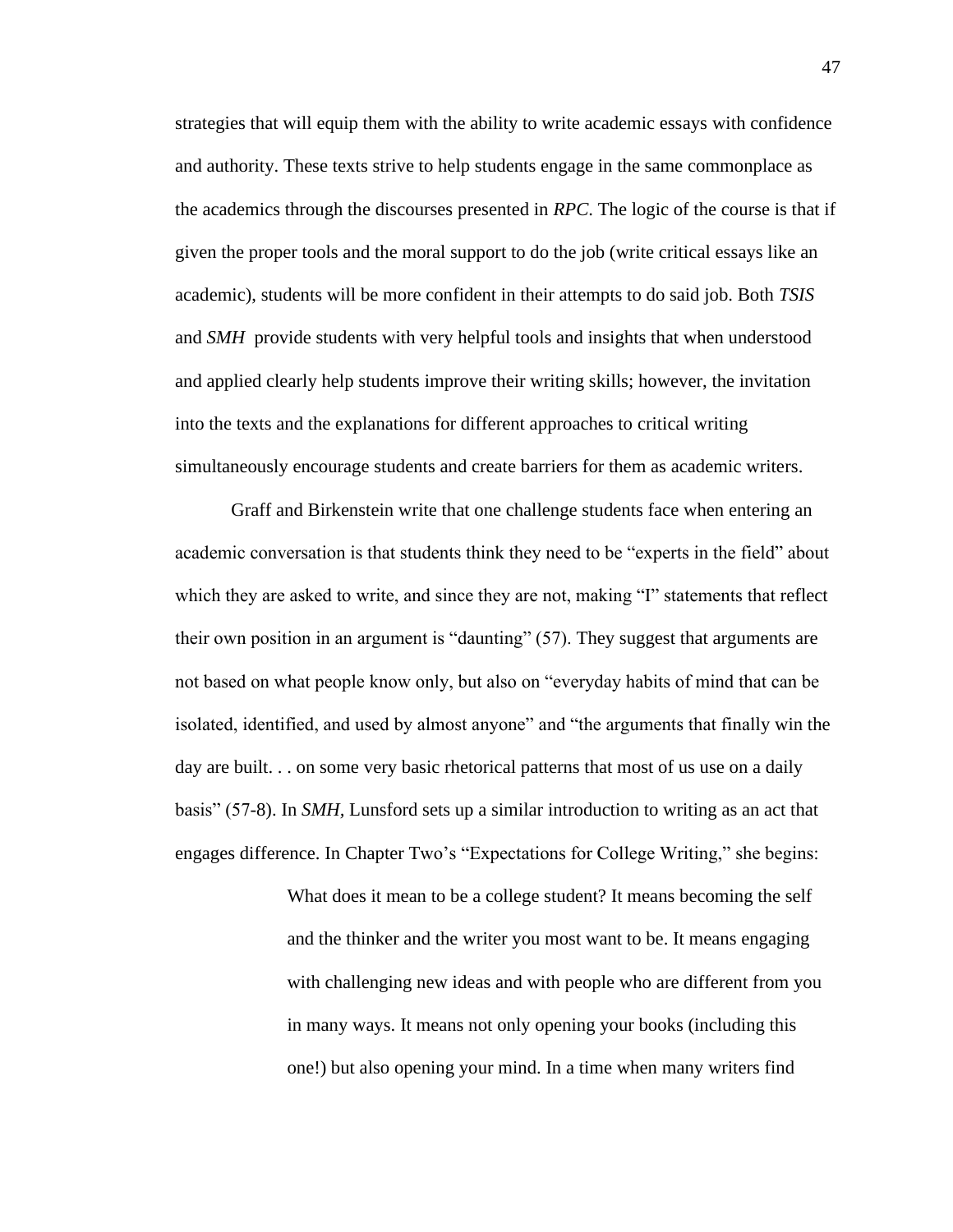themselves in the echo chambers provided by social media—where they encounter only ideas and views like their own—opening your minds seems especially necessary. Indeed, openness is a theme that many groups across the country are pursuing. . .. With its nationwide National Conversation Project, First Listen aims to open minds by modeling the kind of respectful civil discourse you can practice as a college writer, speaker, and thinker. (14)

Lunsford follows this up, stating students should expect to engage difference, identify the barriers that might prevent them or others from doing so, and then develop "habits of mind" that they should practice so as to avoid or manage their responses to "heated conversations" or debates in which they will inevitably find themselves (17).

Lunsford's introduction assumes that students come to college wanting to be writers and thinkers, that they do not have to engage with people who think differently, that they might not open their books or their minds, that they are consumed with social media and listen to their own ideas in its "echo chamber." These characterizations may be true for many students, but they immediately set students on the defensive. Many students did not come to college to be writers or thinkers. They came to learn a discipline or trade. Many already have open minds but lack the knowledge or awareness of others' views not because of social media echo chambers as much as geographical isolation and minimal experiences. Lunsford recognizes the nature of division in the country in this introduction, and clearly wants to help students think about how best to engage difference respectfully. My concern is that Lunsford assumes students do not already know how to engage difference, be respectful, and listen to other views, and that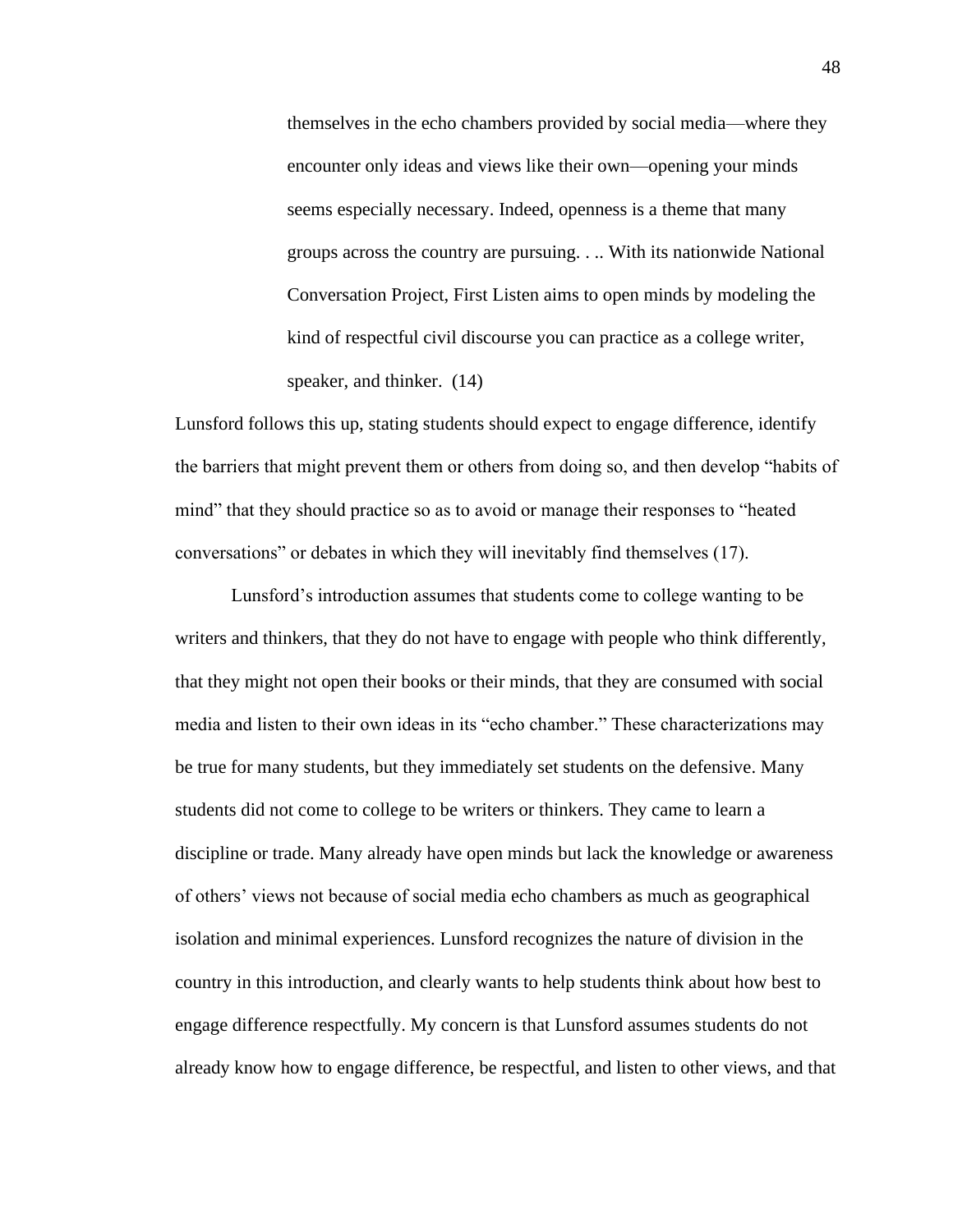the academy is where they will learn to develop these habits. While it is true that our current sociopolitical climate is very divided, we risk deepening those divisions by assuming students come to the academy with close-minded attitudes. As subtle as this may seem, these assumptions perpetuate the hierarchy that places the academy over the students.

The *TSIS* authors, in multiple chapters, also make similar assumptions about the close-minded attitudes of students upon entering the academy. They provide rhetorical, even language they can use in templates, to help students engage different positions in any argument they may encounter. Such strategies increase the authority with which students engage in these arguments. One strategy is to use rhetorical patterns of "agreeing, disagreeing, or some combination or both" (58). Graff and Birkenstein acknowledge that some critics might think reducing an argument to one of these three rhetorical patterns may seem to ignore the "complexity, subtlety, or originality" of an argument, but instead, "the more complex and subtle an argument is, the more it departs from the conventional ways people think, and the more your readers will need to be able to place it on their mental map in order to process the complex details you present" (59). They argue that the placement of ideas into these simple, reduced patterns actually allow writers to provide a map that positions their argument in relation to others—like describing landmarks when providing directions—and this helps readers understand the context in which the writer has positioned him or herself. *TSIS* painstakingly defends the characterization of "they say/I say" throughout the text to support the benefits of acknowledging different positions in an argument even when the positioning could reduce the argument to two sides of a debate. Graff and Berkenstein argue that this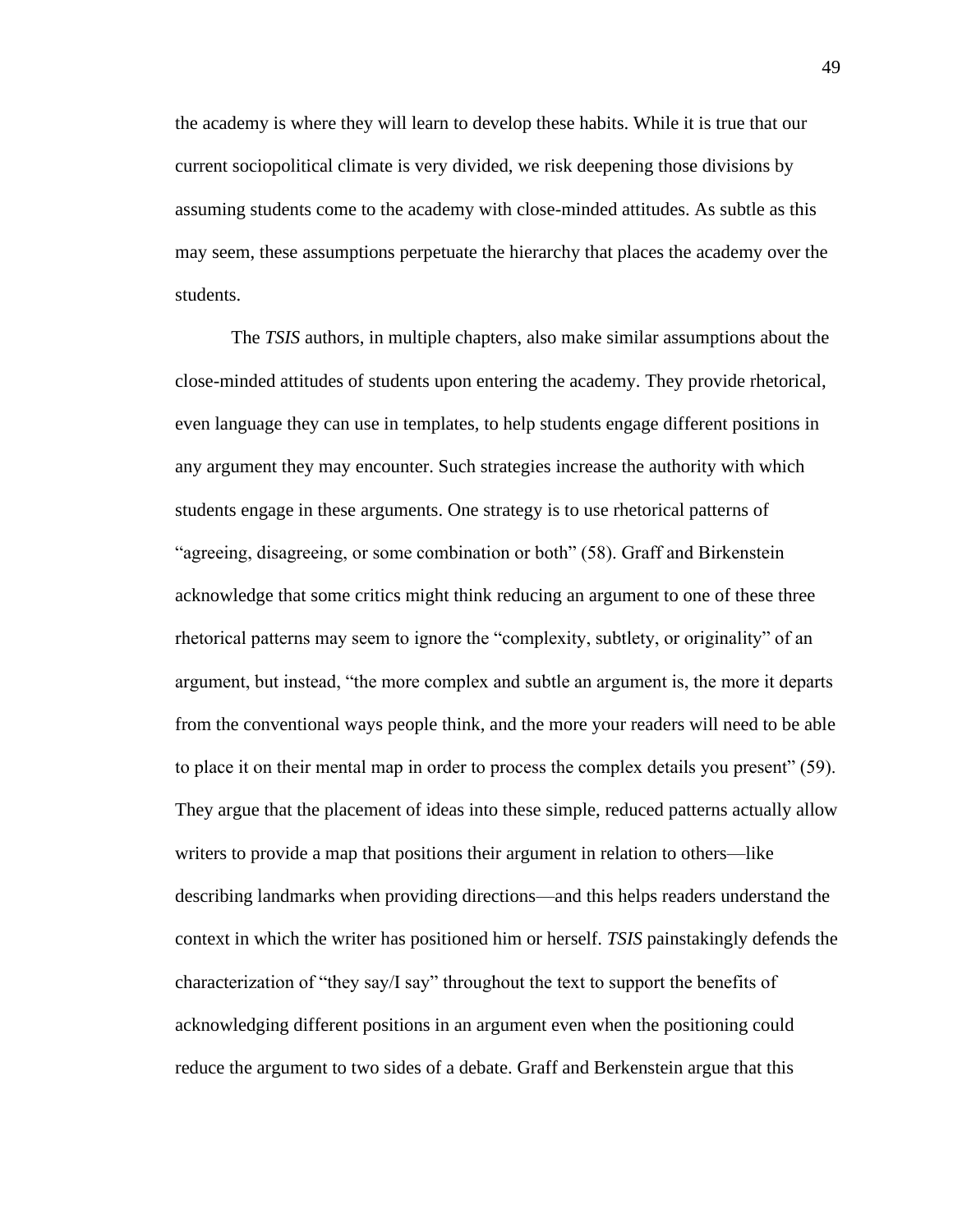adversarial approach provides a simplification that students recognize because it is a part of "conventional ways people think."

I think the way Lunsford, Graff and Berkenstein talk about engaging different viewpoints and the time they spend doing it exemplify a conventional thinking that reveals what Deborah Tannen calls an "argument culture." This culture, "with its tendency to approach issues as a polarized debate, and the culture of critique, with its inclination to regard criticism and attack as the best if not the only type of rigorous thinking, are deeply rooted in the Western tradition, going back to the ancient Greeks" (Tannen 601). The Greek philosophers valued logos over pathos. Pathos was most closely associated with poetics, and the bards who traveled through the land sharing their stories used their "power to persuade others by getting them all worked up" (603). Both *TSIS* and *SMH* provide logical recommendations for how students can address potential disagreements, and even encourage them to identify counterarguments that may weaken their arguments. The writer is tasked to anticipate attacks and perhaps diffuse them before they have a chance to mount with force. The point of the argument is to discover the truth. "Our glorification of opposition as the path to truth is related to the development of formal logic, which encourages truth seeking as a step-by-step alternation of claims and counterclaims" (Tannen 603). The Composition I texts that most inform how instructors, especially new instructors, approach the act of analysis, which is through this adversarial approach that is intrinsic in the way Americans think. Even Lunsford points out that Americans tend to enter an argument with the idea that there are solutions to them (Lunsford and Ruszkiewicz 19). This kind of thinking Tannen suggests is a result of scientific thinking within American culture that does not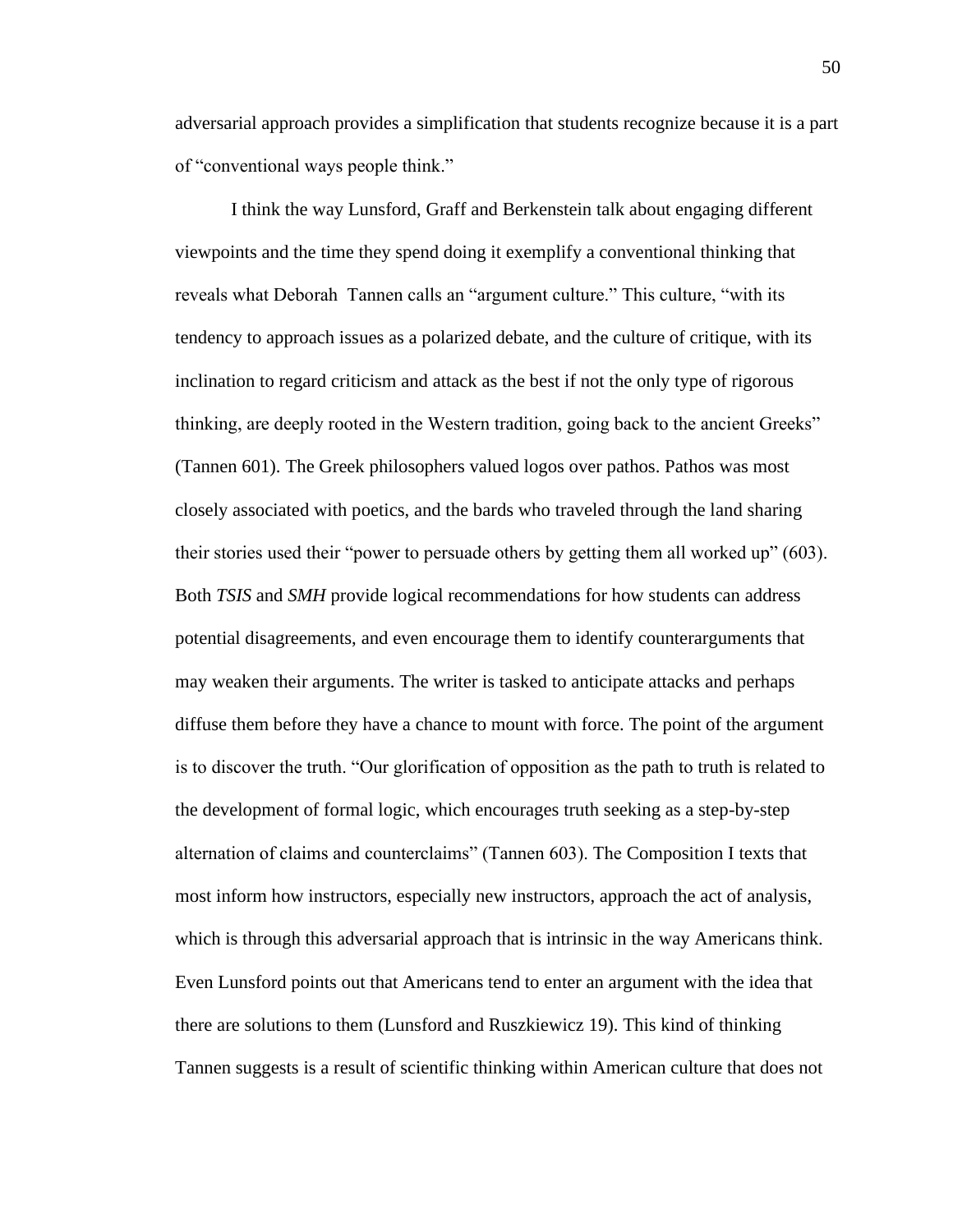give credence to a person's personal convictions because "truth is objective." If we think of arguments as a means to flush out the truth, then the positioning of opposing arguments will reveal untruths and make clear the truths. This approach, though, assumes there is a truth in the mix of voices, and the writer's goal is to bring that truth to light while at the same time proving that the others' positions are untrue.

Tannen argues that the division we experience in our social and political lives stems from this adversarial thinking and is reflected in the way we teach students even at a very young age. She herself cites a different way of presenting argument style that rejects "disputation." She writes, "In China and India. . .the preferred mode of rhetoric was exposition rather than argument" and the goal was to "'enlighten an enquirer' not to 'overwhelm an opponent'" (602). Tannen also points out that the Eastern cultures considered philosophy a concern with "observation and experience" rather than the search for truth. The shift in how one approaches information, one's habit of mind, changes how one talks about and presents the information. While the texts used in Composition I present adversarial arguments as ways to engage difference and show the truth of an argument, they are still shaped by this adversarial habit of thinking. All of the efforts to help students think about their approach and control their emotions during disagreements in class or on paper are still shaped though the idea that we will disagree with others. A legitimate argument is that disagreement is a natural result of experience, and students need to learn how to deal with their disagreements like academics, so students can argue and debate without losing their cool. However, if learning through this method proves to create more barriers and slow students' ability to learn how to analyze and discover truths within the material they analyze and compare, then why not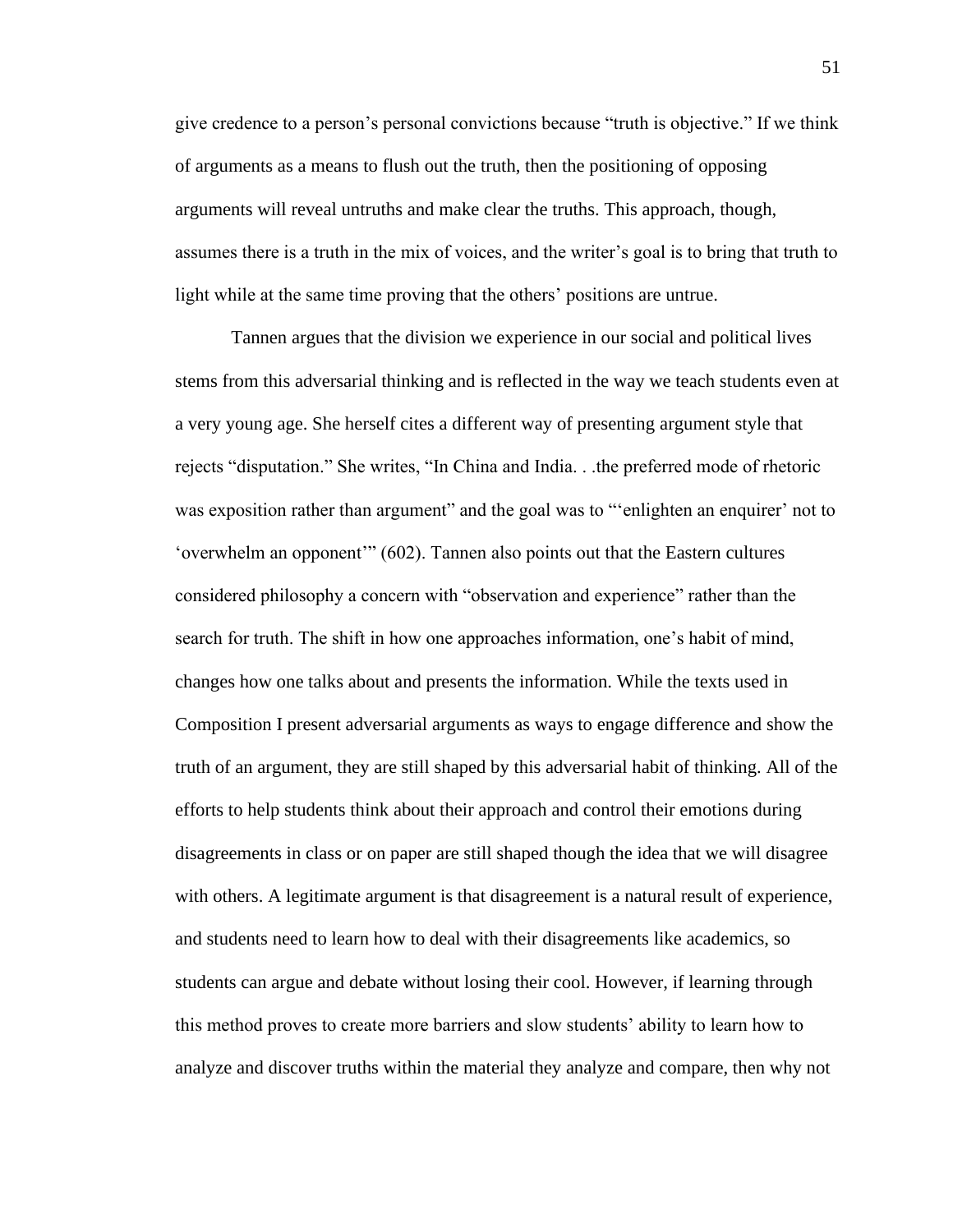consider an approach that would invite students to think less adversarial, and more like a wisely?

One example of this Tannen provides involves thinking about the questions we ask and the implications of those questions. A male student asked in a sociology class, "Smith is very vague in her theory of XX. Can you explain it further?" He could have asked instead, "I didn't understand the author's theory. Can you explain it to me" (Tannen 606). The first way of asking the question puts the responsibility for the explanation on the writer, and the second puts the responsibility of understanding on the reader. Tannen argues that males are more likely to ask questions like the first to avoid appearing ignorant, but students may not think about why they ask questions the way they do, nor do many instructors (606).

Another example of how questions an adversarial culture, in Composition I instructors in the Teaching Seminar are given a list of questions to inspire class discussions of an essay, and the first question is to ask students what they thought about the reading. This open ended question does not always receive much of a response from students, and so the teacher follows up with a directed questions that asks them, "What did you think about the distinction the author makes between  $X$  and  $Y$ ? Why does he make that distinction? Do you agree with it?" Not only do these questions guide the students to what the teacher thinks is important in the text, challenging the students to look for the "right" answer, but it also asks students to establish themselves in a position with a viewpoint that agrees with or disagrees with the author, creating debate between the text and the reader. The Composition I course embraces this debate as a way to generate discussions, and I think even passionate discussions are welcome depending on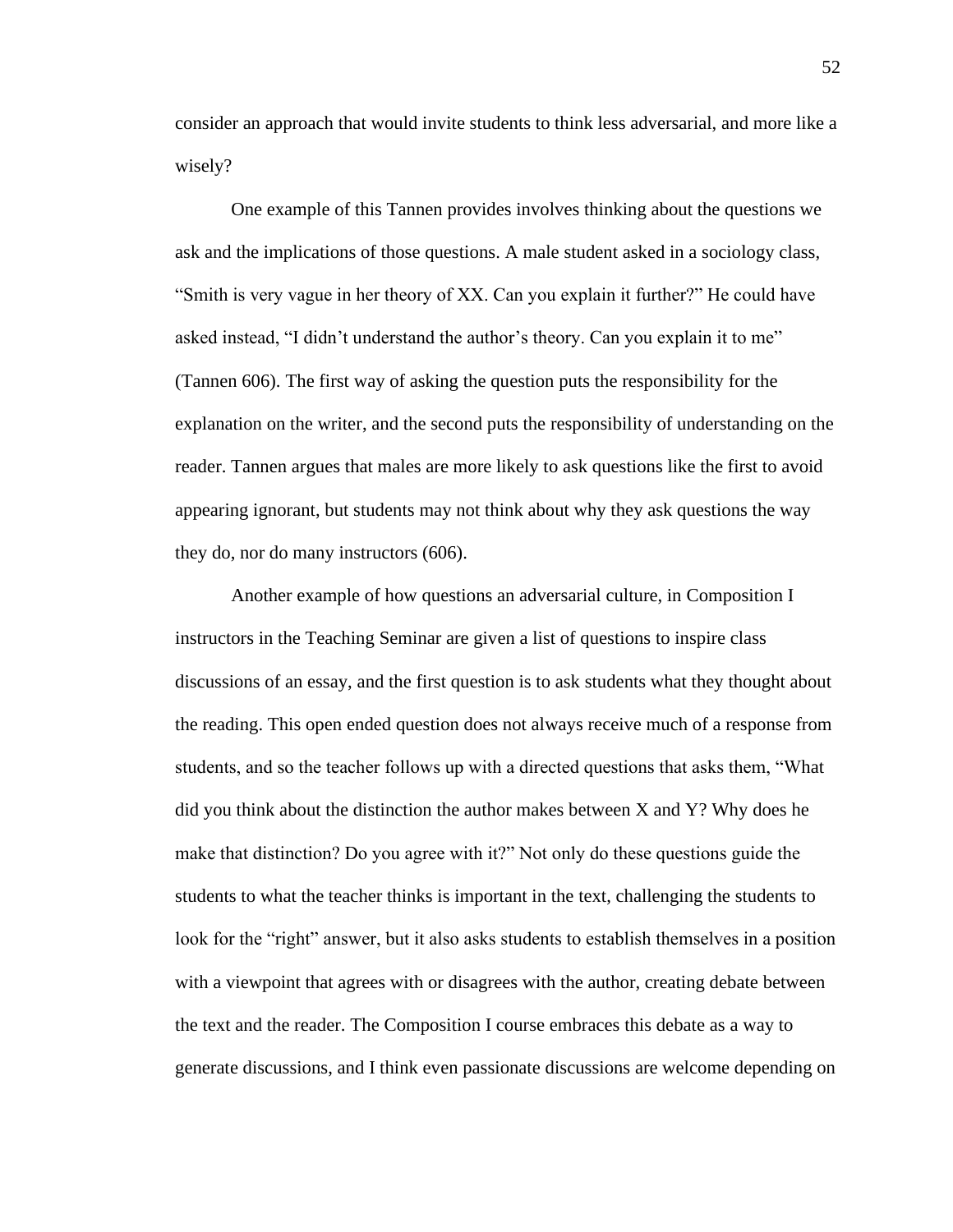the experience of the instructor, but most instructors who are new to teaching struggle to manage discussions in which students do engage in expressing divergent positions, or struggle to motivate students to feel confident enough to express their points of view because they fear a debate will ensue.

This underlying debate culture, which the texts encourage, shape the potential approaches instructors adopt in the composition classroom when teaching critical writing and reading. The debate culture also influences the choices teachers make when deciding the subject matter for units and texts the students will read. Some instructors will avoid potentially controversial units because they are not sure how to handle possible conflicts in class discussions or worry that a low grade on an essay arguing a contrary position will either be affected by their own bias or lead to accusations that the grade is a result of that bias. In these situations, even the interactions between students and teachers can become adversarial, and then fail to achieve the goal to use tension as a tool for learning. Instead, tension becomes a fight between the students and the instructor about what is fair or just.

In Composition I, many instructors assign Plato's "Allegory of the Cave," and teach it for its discussion of truth, with its prisoners having access to a representation of the world—which is its shadows—and not the world for what it actually is. Instructors use this allegory specifically to argue that the process of finding truth will lead the prisoner out of the shadows and into the light. The allegory serves many functions. Teachers explicitly align it with the role education plays in the discovery of knowledge, or Truth as absolute and outside the material world of shadows. The enlightened individual sees the source of the shadows and can now distinguish Truth from illusion.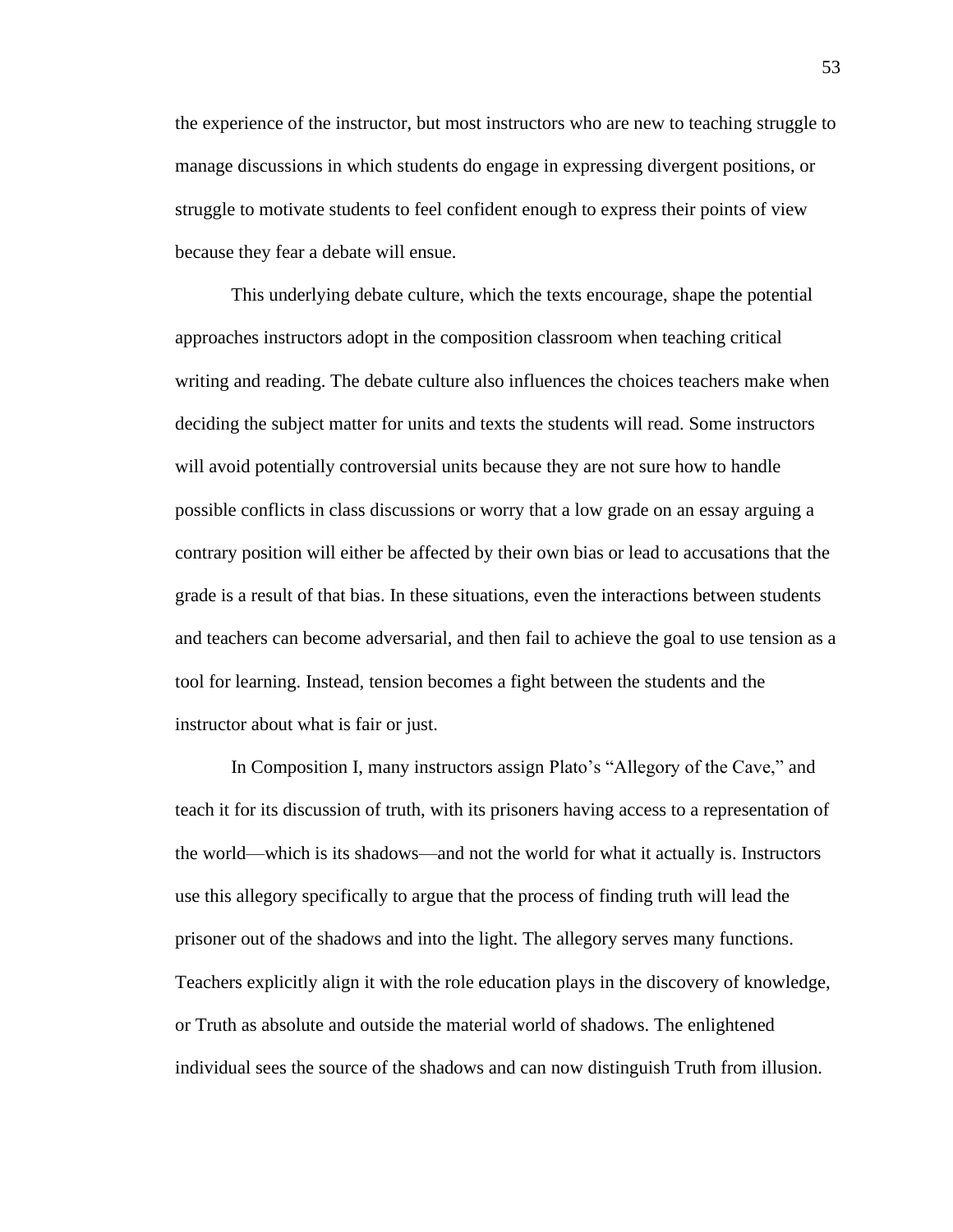The unenlightened person thinks the shadows are real, and the willfully unenlightened person has the opportunity to see the "truth" when the prisoner returns home to share what he has learned because he has taken "pity on them" (567). However, the inhabitants of the cave refuse to accept that their reality is not real, and say of the freed prisoner, "that he went up and down he came without his eyes; and that it was better not even to think of ascending; and if any one tried to loose another and lead him up to the light, let them only catch the offender, and they would put him to death" (Plato 567).

In most instances, a student will want to be the enlightened individual, because most people want to know the Truth, but this concept of truth establishes a hierarchy that implies that the people who are enlightened know better than rather than know differently from others. To be enlightened in and of itself establishes a knowledge or intellect hierarchy. When students do not understand concepts in texts, they may feel that they do not have the intellectual ability to be enlightened. They must either accept that what their instructors explain to them is true, or they reject that "truth" and adopt the attitude that this new version of truth is actually false, and the rogue instructor, or academy should be "put to death." In these instances, students either challenge the academy or instructor, or they leave the academy. When students remain in the academy, and they become enlightened, they risk experiencing what bell hooks experienced. They are forever changed by their enlightened experiences and new understandings. When they return home, their home communities reject them, considering them corrupted by the institutions they attended. This dynamic plays out in many Composition I classroom discussions as well as in the lives of students who attend

54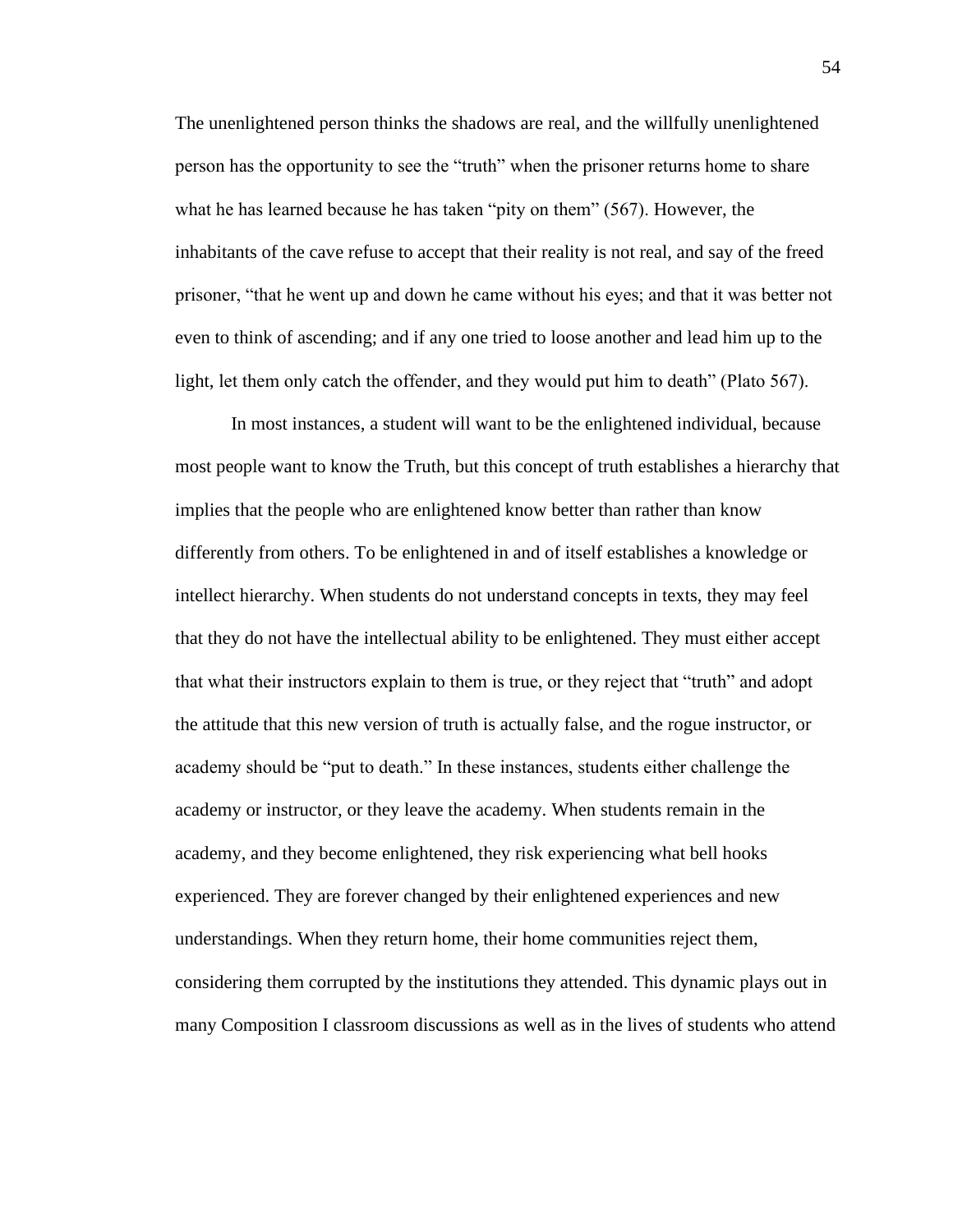the university; however, the allegory also contains subtler influences that students and instructors may consider.

The argument Plato makes is systematic, using reason and logic, yet he uses a story form, the allegory, to convey his philosophy of forms. Students in Composition I do not discuss the narrative of the story as a rhetorical tool, nor the poetics of it. The narrative utilizes the elements of a story with characters and a plot. The poetics is the artful way of putting the story together that appeals to some standard of aesthetics. The rhetoric is the way the story persuades the audience to accept the story's points. Plato establishes a cause and effect sequence so that he can "show in a figure how far our nature is enlightened or unenlighted" (565). In the telling of his allegory, he asks leading questions that logically take the reader/listener through the sequence, "And do you see, I said, men passing along the wall carrying all sorts of vessels. . .which appear over the wall?. . .and they see only their own shadows, or the shadows of one another, which the fire throws on the opposite wall of the cave" (565)?

In these and subsequent questions, Plato uses questions that specify causes and effects in the course of events and in the questions that posit the relationship between one act and another, "do you see how this can lead to this, and doesn't it make sense that. . ." so that he states the answer in the question rather than leaving it open for interpretation. Oftentimes instructors take this same approach. They ask questions that lead the students to the answers they already determined from the text. Students do not discover what information is in the texts; rather, instructors lead them to the answers instructors want them to understand. Then, instructors ask them to report what the authors say, and respond with what they think about what the authors say. The instructor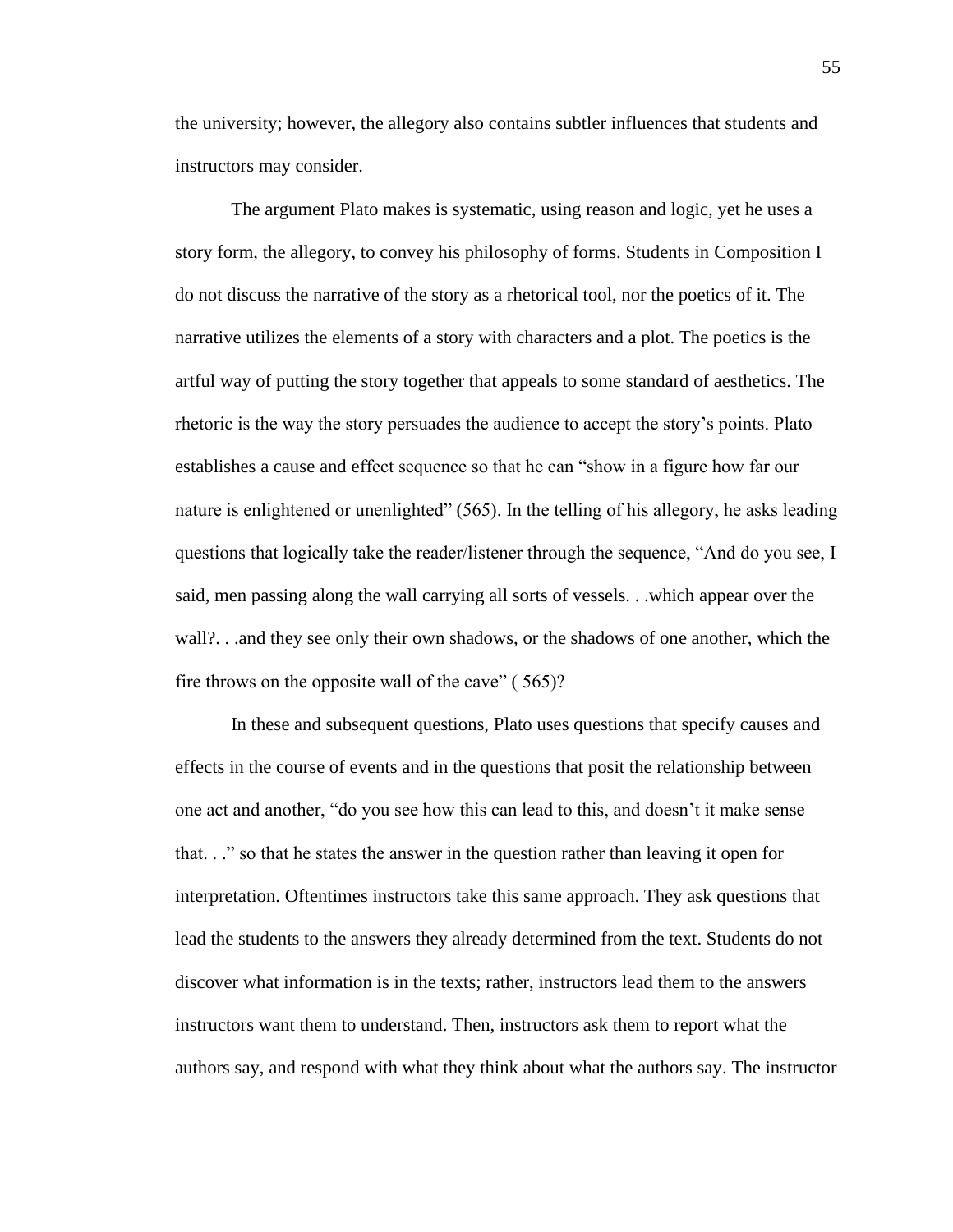harbors the knowledge and authority, and this creates in students the notion that they need to "get it right" so as to avoid the embarrassment of "getting it wrong." Of course, students need to understand the text and accurately represent what the authors have written, but one might ask if that representation of knowledge comes from the student's own discovered understanding, or if it is simply a report of what they learned from the teacher. Additionally, is what the students' say a true reflection of their own thoughts and positions, or a projection of what they think the instructor will accept? One way to trust that students genuinely understand a text and reflect genuine responses is to create a community in which they feel safe to do so.

While students may relate to this allegory in different ways, the problem with teaching Plato's allegory in isolation is that it assumes that an absolute truth exists and fails to consider that truth is relative to the situation. Are the prisoners who never experience any other truth ignorant or lesser than the prisoner who was released? Are their life experiences false, a mirage, because they have never entered the light? Are students prisoners? What holds them as prisoners? Who releases them? The academy? Lived experience? All of these questions are valid and interesting, but they provide a limited view of how people can think about Truth. The allegory also positions the "enlightened" academic above the ignorant student, and this power dynamic acts as yet another barrier in the composition classroom.

Theoretical discussions of writing discourse communities attempt to address these kinds of hierarchies and help students gain a sense of authority; Harris explores the difficulty of defining communities. He explains Stanley Fish's "interpretive community," a group of "loosely" connected people who "share certain habits of mind;"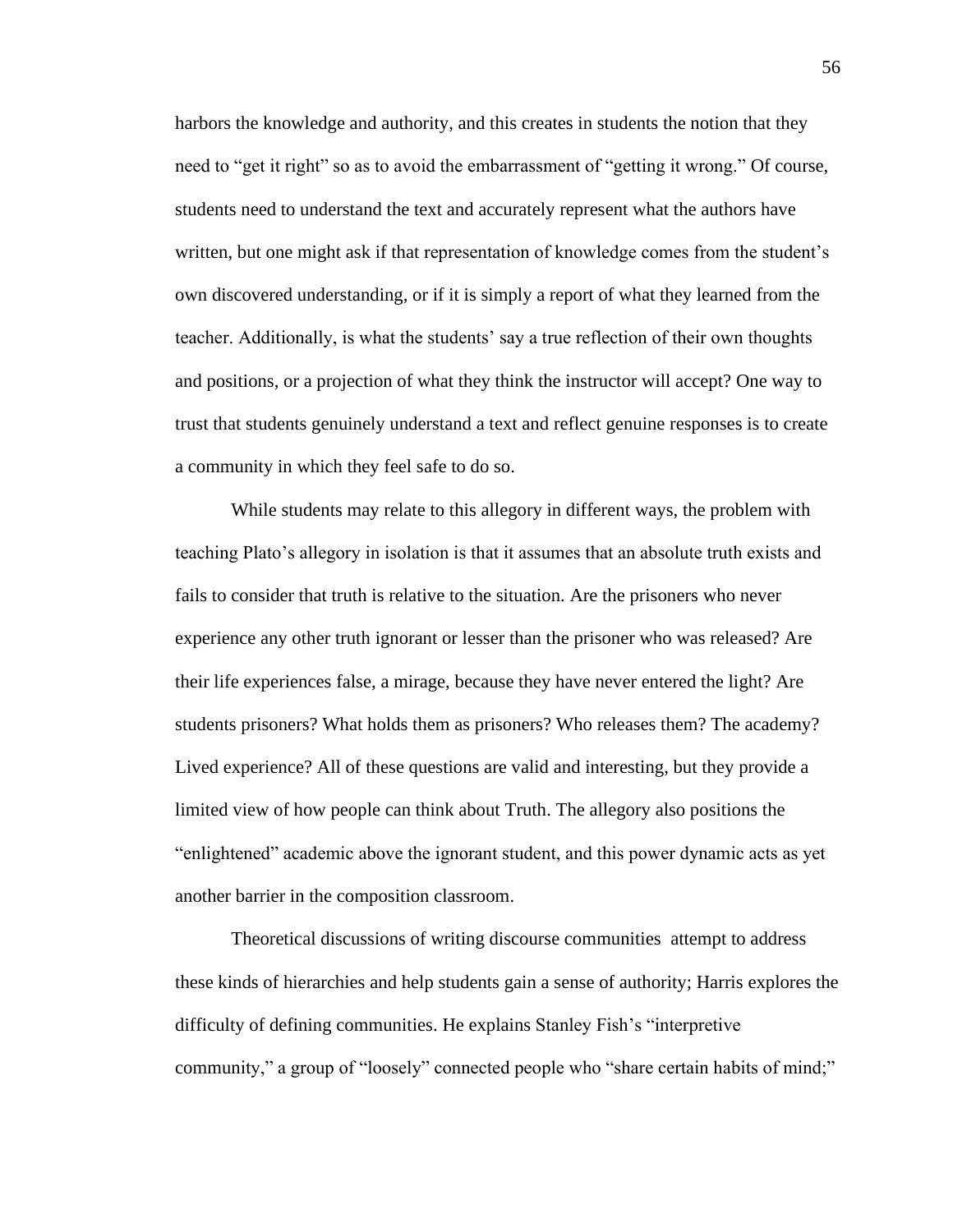the "speech community," which requires a physically shared space; and the "discourse community," which defines the group by their shared use of "references" and allusions (136-37). Bartholomae's concept of students moving from their home commonplace to the academic commonplace, according to Harris, differs from Bartholomae's pedagogy in that Bartholomae asks students to write what "they already think and feel about a certain subject. . . and then tries to get them to redefine that thinking through a seminarlike process of reading and dialogue" (Harris139-40).

The Composition I course begins with a similar writing task—the diagnostic essay—that introduces the students to the academic writing commonplace accompanied with instruction about grammar and depth of content through formal feedback, but this feedback comes before and without any subsequent revision of the diagnostic essay. The diagnostic is used to determine what the students can and cannot write well, but it also creates this hierarchical tension on the second day of class.

In the diagnostic, students assume authority over what they write. They are allowed forty-five minutes to write a two-to three-page analysis of a TV show they watched. The familiarity with the source and the freedom to write what they think about it allows students to begin the course with a sense of authority; however, that authority is quickly dashed when students receive the score and feedback on their essays, as well as potentially see examples of their sentences containing common grammatical errors displayed anonymously in a class assignment. While the diagnostic provides a baseline of the students' writing ability, and the grammar assignment uses student examples from the diagnostics for direct instruction in a whole class review, the public display of poorly written student work and the extensive feedback on diagnostics creates undermines the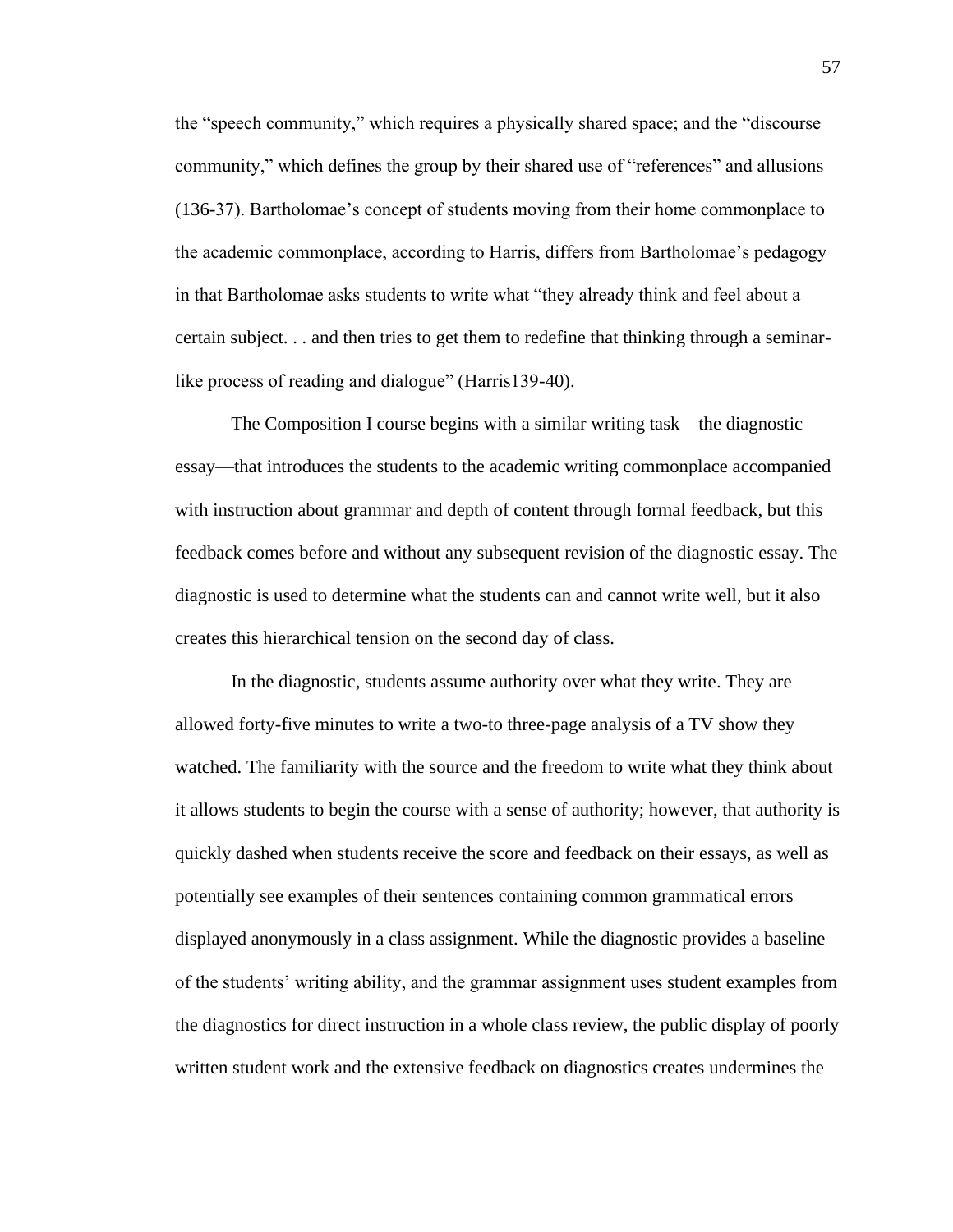initial invitation to allow students to engage in academic writing, drawing attention to how poorly they write academic essays. The instructors then must reassure students that this assessment is a baseline, and that the students' overall goal is to grow from this initial writing performance to an improved performance in the final essay. The instructor's ability to reinstate students' authority is hindered in that they tell students to perform with authority and then show them how poorly they perform, which shakes their sense of authority.

As a result, the academic writing community is fissured with the first writing assignment in the 101 course, and the rest of the semester, the instructor has to manage the tension it creates. Harris and Bartholomae, and I would even say Berlin, all think that this tension is necessary for individual student growth—students' own commonplaces need to be challenged for them to grow and learn to develop new commonplaces. The instructor must navigate the hierarchy that this tension creates and the contradiction that it establishes—a community that is supposed to invite everyone into the conversation with equal authority, but in which clear hierarchies exist. Harris ultimately argues writing scholars replace the word *community* with the term "public space" where a "community of strangers" can meet to "form their own voices as writers and intellectuals" (155). However, in the current 101 course, the writing community created by the course design and the instructors who teach it places the teachers above the students. This positioning resembles Harris's characterization and criticism of Bartholomae's concept of the academic discourse community, in which teachers are commissioned to help students learn how to "Invent the University." In the case of Composition I, the teachers have already invented the university and its academic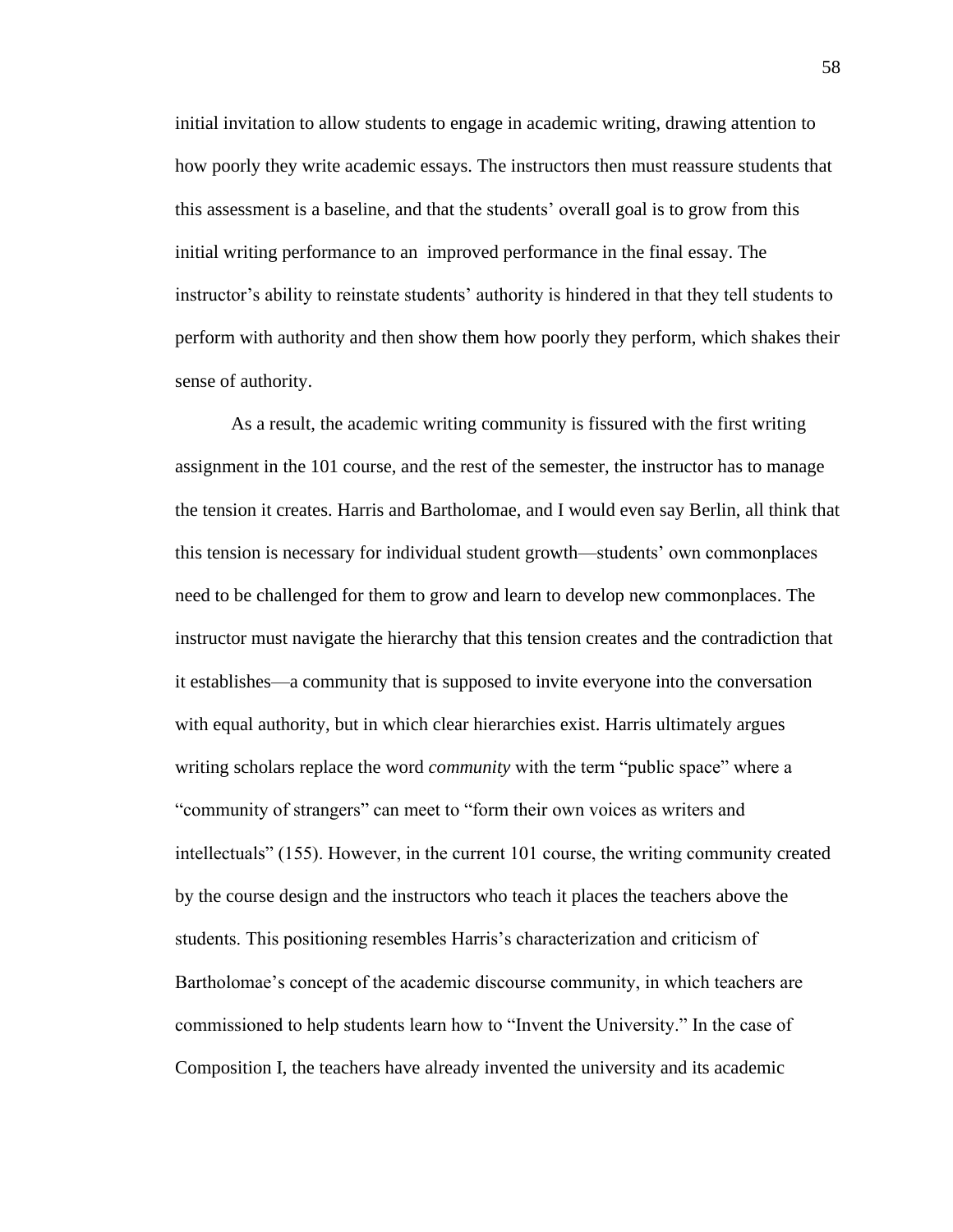writing community and spend the semester trying to teach the students how to communicate in it.

*RPC* includes poetic works by Nathaniel Hawthorne, Washington Irving, and Plato, and narrative essays by Henry David Thoreau and bell hooks. The text places these narrative poetic texts alongside nonfiction, expository texts. In fact, the expository texts outnumber the poetic texts, and in doing so suggest that for academic composition, the hierarchy places rhetoric (expository) over poetic (narrative) for the purposes of addressing serious analysis of culture or any other subject in the academy. This shift is responsive to the utilitarian, scientific trends in teaching writing that Harris explains became clear after the Seminar on Teaching and learning English at Dartmouth College in 1966.

At Dartmouth, Americans presented a scholarly-centered approach to teaching English and primarily argued for a set of skills that acted as a "civilizing value" for students (Harris 8). Tannen argues that the origin of scientific thinking is "rooted in the Christian Church," which consisted of monks who were soldiers first, and so they used military experiences as metaphors for the battle between good and evil (603). "The history of science in the Church holds the key to understanding our tradition of regarding the search for truth as an enterprise of oral disputation in which positions are propounded, defended, and attacked without regard to the debater's personal conviction. It is a notion of truth as objective" (603). One who seeks the objective truth through scientific research is more civilized than one who does not. Removing the subjective, one could argue, removes unreliable emotional determinations from the equation of an argument. A scientific approach to the teaching of English defines "the subject," and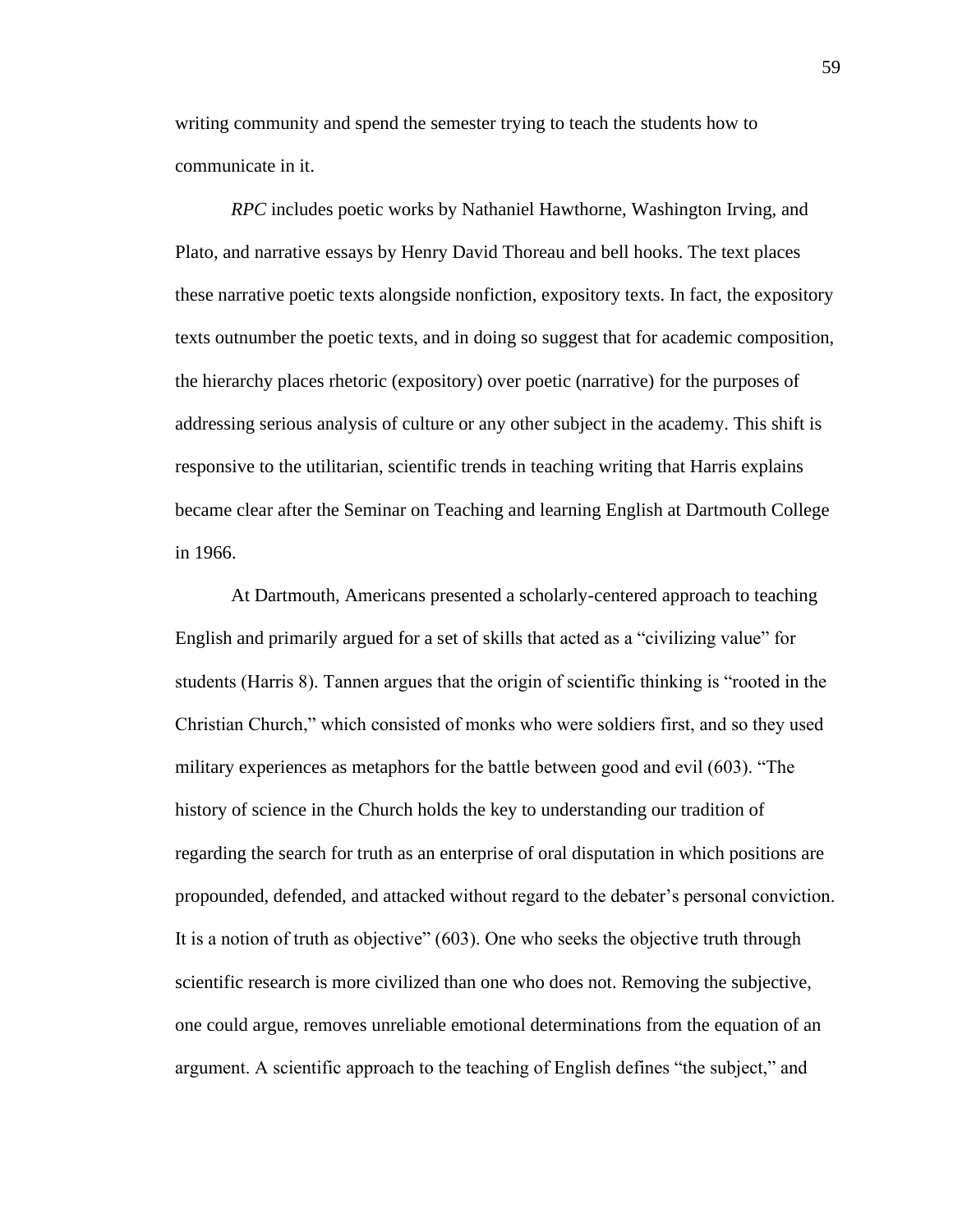then identifies "a set of principles for use in its study" (Harris 9). One rhetorical principle in the Composition I course that is not considered as effective as forms of logos is narrative, in particular the narrative experience of the writer.

John Trimbur criticized Dartmouth scholars and teachers, including Harris, for "glossing over" the importance of the students as consumers who may speak different languages and come from different cultures (Harris 22). Harris addresses this concern in some measure when he discusses Bartholomae's commonplaces, and the teacher's role in helping students negotiate their way from their own commonplace through academic discourse. Following the growth theorists' model, a student who writes from her own "lived experience," must also write for and from her own commonplace, which enables her to acknowledge and root her academic writing in her "lived" culture and language. A weakness of the growth model, though, as Harris argues, is that in it, the teacher is apt to nurture a writer without challenging him or her to expand beyond the familiar commonplace and language, so students are able to negotiate different discourses. This criticism may be why instructors are not encouraged to teach students how to use narrative as a rhetorical tool, and even to expand it beyond lived experience into allegorical and anectodical forms to explain complex ideas in their writing.

A student's writing voice emerges from the interplay of experience, knowledge, and language. While different theorists taught or argued for slightly different definitions of voice and from where it emerges, they all show a "willingness to take on the tangled relationship between self and writer and text" (57). This focus shows that voice is very much influenced first by the writer's community of origin, then by community for which he writes, and finally by the discourse about and commonplace in which he writes.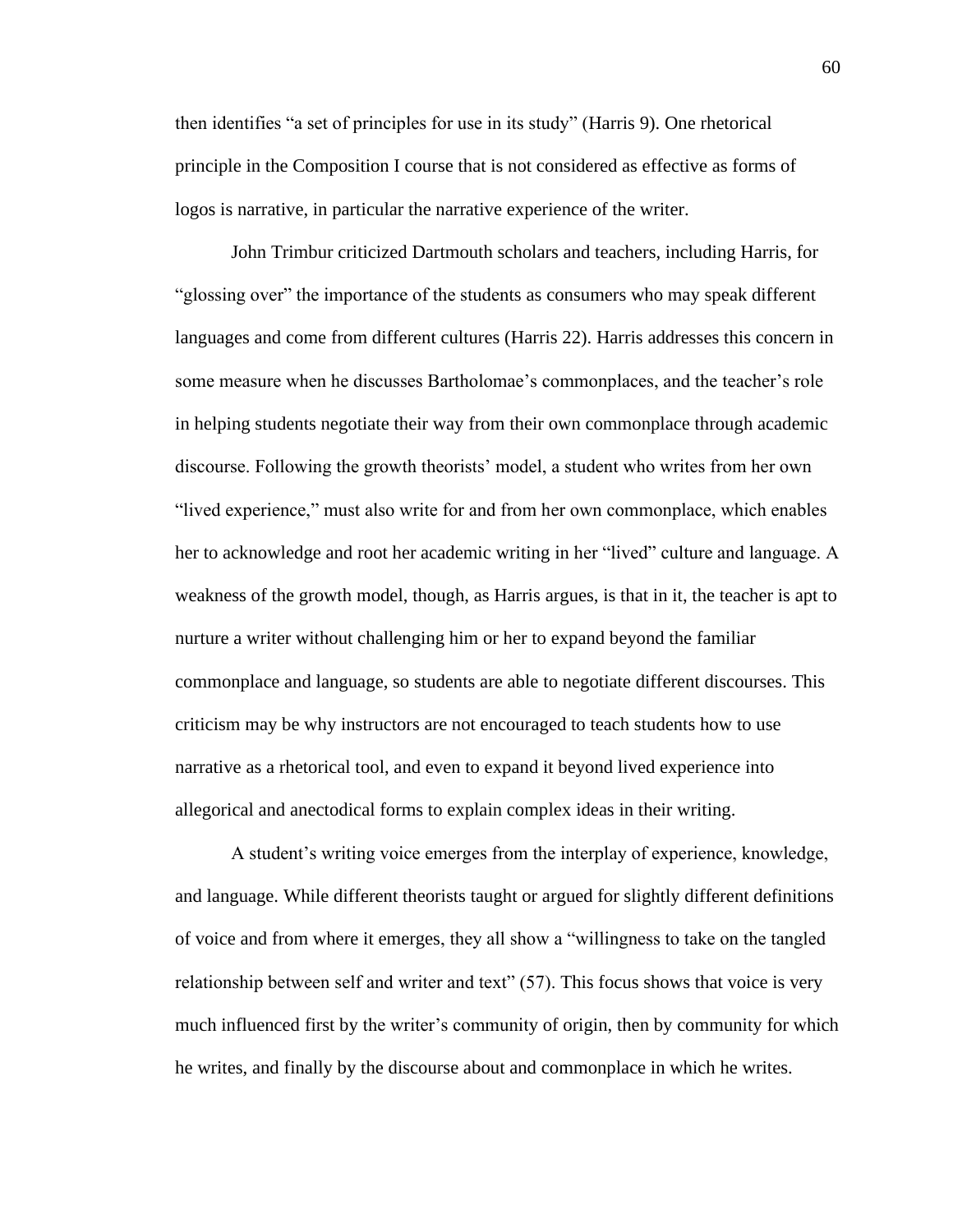Bartholomae claims voice emerges from the writer's reaction against other voices. Harris calls for "intensive academic writing" that bridges the space between "freedom and constraint," and that in "intensive writing," voice emerges from the writer, the conversations in which the writer engages, and through his or her specific use of language or "codes" (58-59).

Students struggle to grasp this abstract concept of voice. Graff and Birkenstein in *TSIS* and Bartholomae in "Inventing the University" argue that writers read to draw upon what others say (47). Students understand and experience the tension that exists between the writer and the text. Young college writers struggle to present their ideas to an academic audience in writing first from the sources to which they have easy access (prior knowledge and experience, and the language and perspectives of their commonplaces), and second from the sources newer to and more challenging for them (the language and perspectives of the academic or public commonplaces) in the essays they read. Tapping into a variety of narrative forms and structures and teaching students how to use them for rhetorical purposes rather than confessionals can not only help students better bridge the space between their home and academic commonplaces but helps them ground abstract concepts and ideologies in theirs and others' lived experiences. Grounding the abstract in their own realities or truths may be a more effective way of helping students learn how to understand the truths as others see them.

Sondra Perl, but more prominently Janet Emig and Linda Flower, espoused the idea that by teaching students the writing process, they escape an "egocentric point of view," which was the alleged culprit behind poor writing and could be the origin of the confessional writing that many instructors try to avoid by steering clear of directly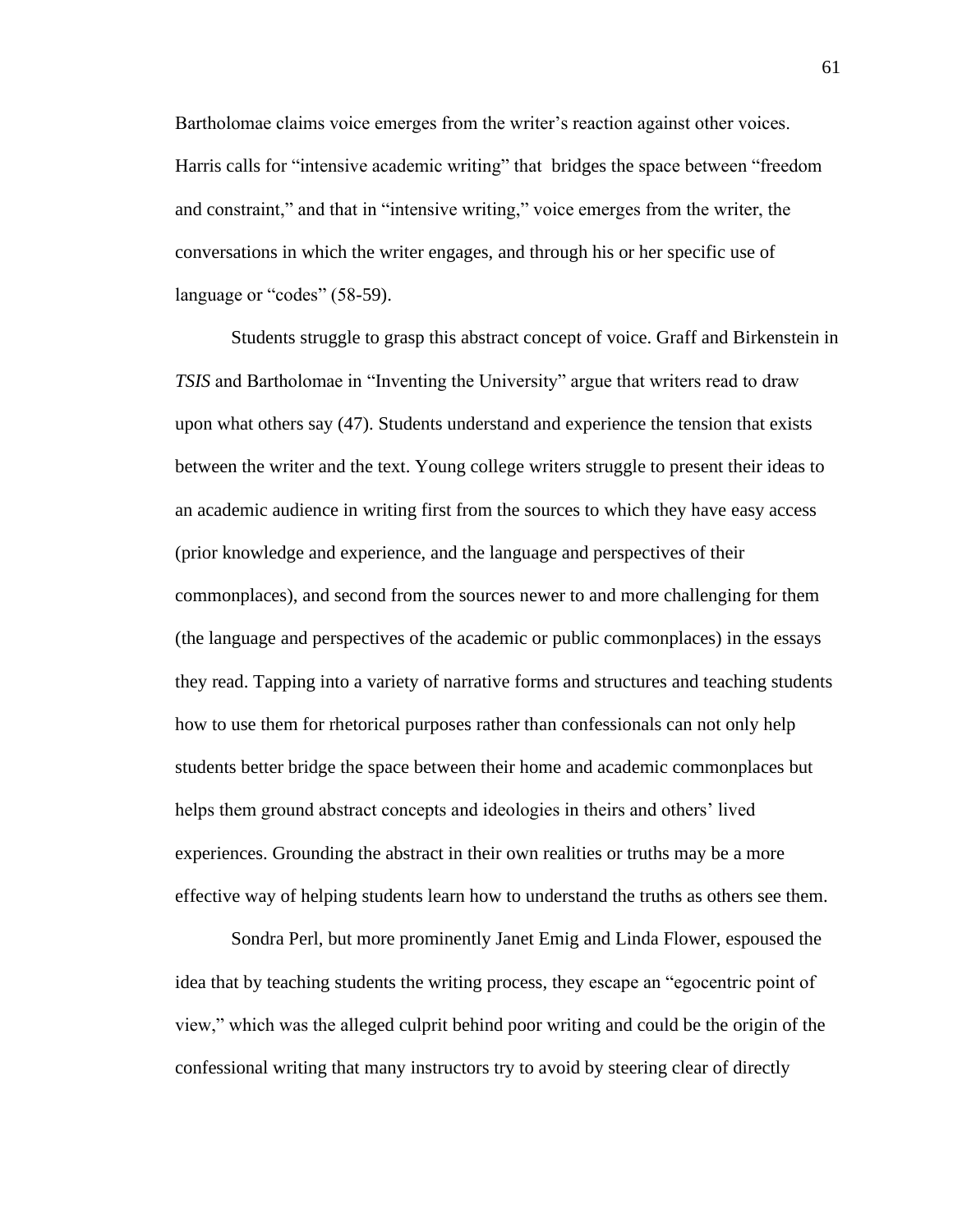teaching narrative as a rhetorical tool in students' academic writing. Emig divides writing into two categories, *reflexive* and *extensive*, which Harris says is another version of "literary and nonliterary" (78). Reflexive is the poetic and extensive is business writing, and Emig recommends composition courses incorporate reflexive writing more, and that it should have a more "personal and 'contemplative' quality" (79). Harris argues that Flower and Emig teach the process only, rather than teach students to "shape" their "prose for a reader" (89), and that "their descriptions of the composing process are predetermined by a vision of an ideal text" (78). He argues that process teaching acts as a mode of acculturation that stifles or changes what the writer wrote and thus masks the writer's voice (90-1). Additionally, he suggests that most if not all students prefer to write more extensively than reflexively and insists that teachers teach writing as an "ongoing conversation" with outside voices, and the form of writing the students use must shift to meet the needs of the situation and audience (91, 94).

Reflexive writing is simply not a part of the Composition I syllabus as a choice for exploring or presenting ideas in a text. The course emphasizes the importance of writing as a developmental process that includes revisions, as well as a thinking process that constructs ideas within the structure of an academic, expository essay against the voices of other scholars. Students receive substantive instruction and numerous models of this new-to-them form of critical, expository writing. They draft, peer review, revise, conference with the instructor, and then revise again for a final draft. Many students have not experienced such a significantly extensive revision process, and most have never conferenced with their teachers about their writing, so in this way, the Composition I design takes students through the "writing process." That process helps to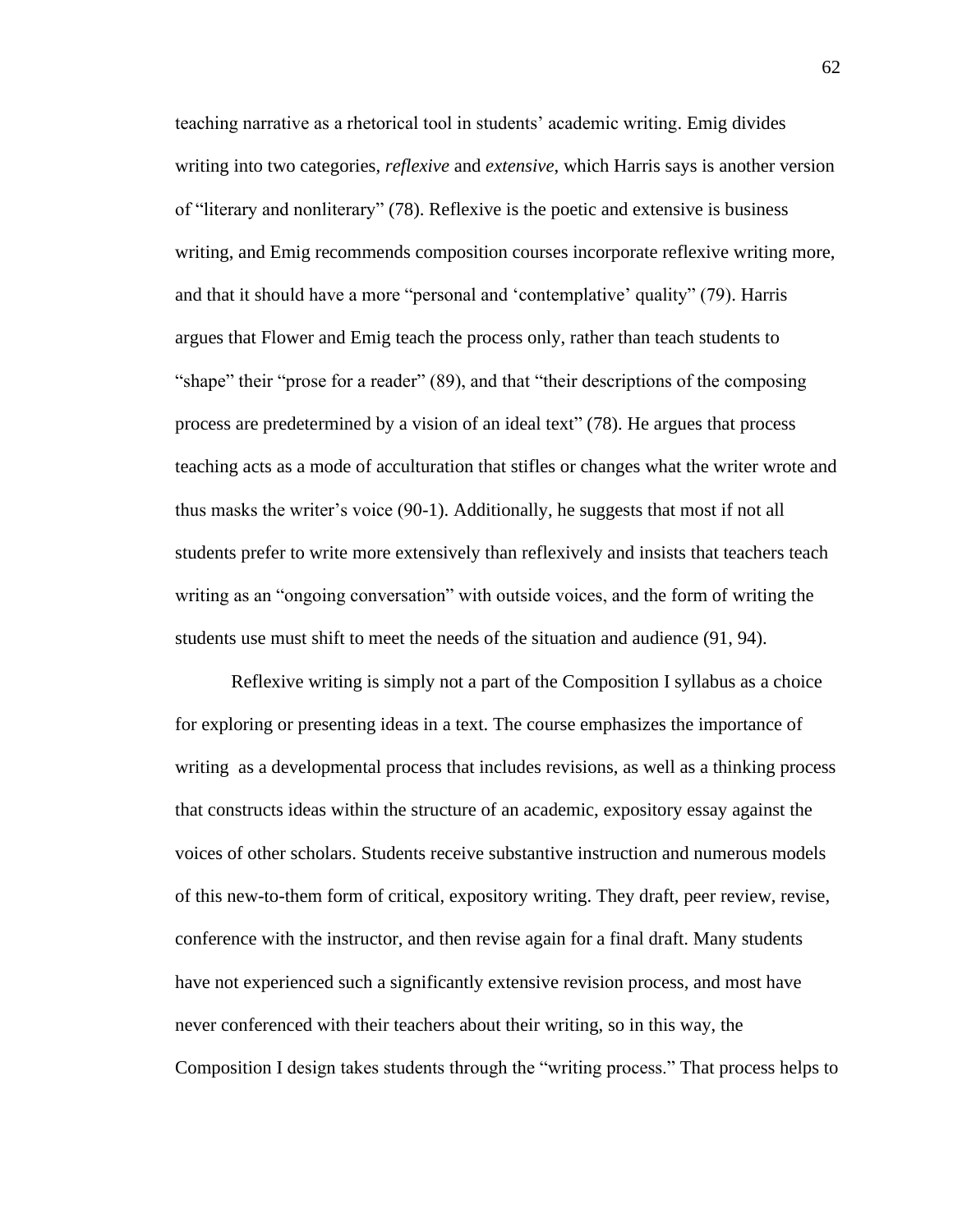support the instructors' intent to create a writing community. While engaging in a discourse with other scholars is one way to create a sense of the writing discourse community, I think feedback on student essays and discussions about student writing in writing conferences act as the most significant ways for instructors to build this writing community with their students, even if the community seems to exist primarily of twenty-five communities of the instructor and each individual student, rather than a community of twenty-six writers.

To learn how to develop the writing community through feedback on student assignments, GTA instructors in their Teaching Composition course read Donald A. Daiker's "Learning for Praise," which encourages meaningful and specific feedback so that students understand what mistakes they have made and what they should do to correct them. These mistakes may be in grammar, verbal style, organization, or argument development. Many students have expressed to me that the feedback they receive on their essays far exceeds the nature of feedback they received on high school English essays. GTAs and other 101 instructors are encouraged to spend more time providing written, thoughtful feedback, often in the form of questions or explanations about why something is effective or ineffective on student essays. If the feedback is effective, students are able to express their own ideas through the use of language that integrates their own commonplace codes and those of the discourse in which they engage. Written feedback seeks to empower the students' voices, not overpower them, and so instructors are taught to ask questions that get students to think and express themselves, thus avoiding acculturating them, or drowning students' voices with the instructor's voice.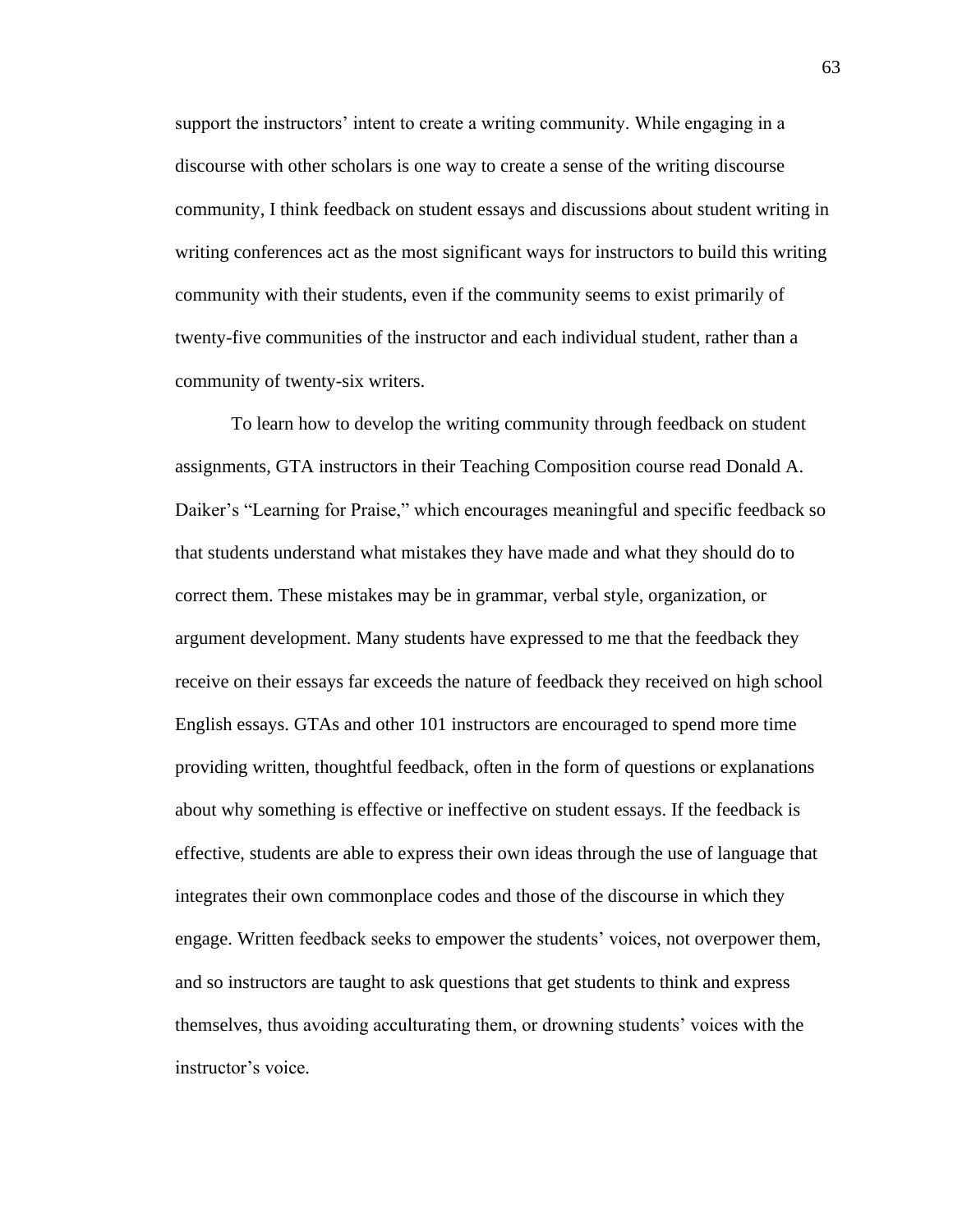To help GTAs conduct the writing conferences, they read and discuss Donald M. Murray's "The Listening Eye: Reflection on the Writing Conference." Murray suggests that the instructor needs to essentially get out of the student's way and ask questions that inspire the students to talk through their ideas for the essay. Murray asks himself in the essay, "What am I teaching?" and initially, he answers with "I am teaching the writing process" (98); however, he then reflects, "I am really teaching my students to react to their own work in such a way that they write increasingly effective drafts" (99). Murray and Daiker reach similar conclusions as Harris, Bartholomae, and Berlin about what the teacher's intention and practice should look like—that they should focus on the "work of the students." Thomas Newkirk, in "The First Five Minutes," emphasizes too, that the teacher needs to resist dominating the conference and avoid the situation in which the "teacher identifies a problem and suggests remedies before the student is even convinced a problem exists" (323). This idea relates to the suggestion in Murray's essay that the teacher allow the student to talk through his/her ideas rather than point out the issues and tell the student how to correct them.

Geneva Smitherman's 1977 publication of *Talkin and Testifyin* argues for teachers to provide more feedback to the content of texts written by African American students and fewer conventional corrections (Harris 107). This argument—to focus on content foremost—supports the ideas espoused by the Daiker, Murray, Harris, Berlin, and Bartholomae. Smitherman promoted a teacher response style that coached students to consider their "choice of words," logic, and "originality" (Harris 110). According to Harris, Smitherman argues that instructors who teach language use should focus "on skills in reading and writing that are 'intellectual competencies that can be taught in any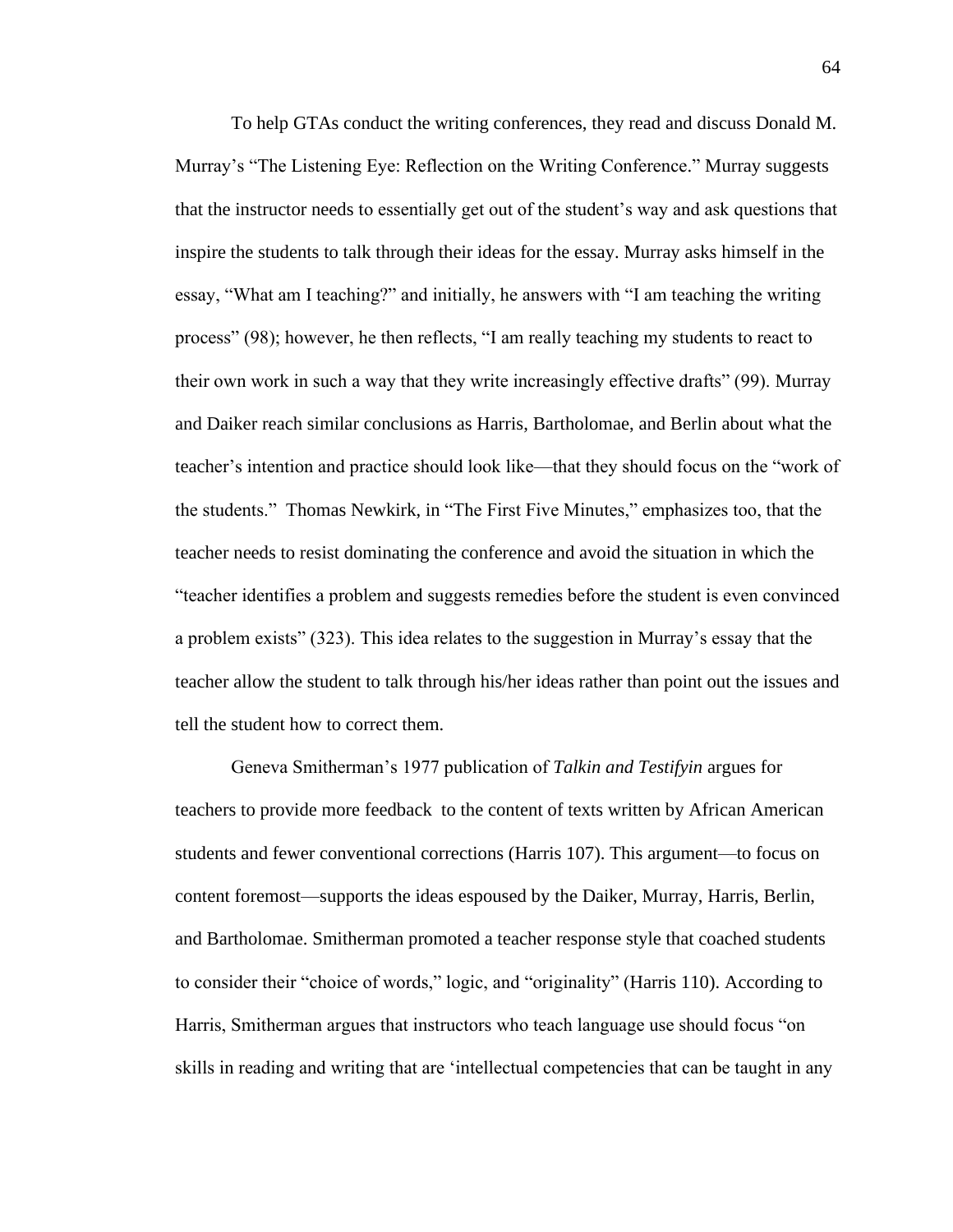dialect,'" (109). Smitherman also argues that "teachers need to move beyond a fetishizing of correctness and instead focus on the more substantive, difficult, and rhetorical aspects of communication such as content and message, style, choice of words, logical development, originality of thought and expression . . .the real components of language power'" (qtd. in Harris 109-10).

Instructors focus on these aspects of essays in Composition I, evidenced by the diagnostic essay and related grammar assignment, reading assignments in *SMH*, and the kind of feedback instructors, at least those who take the Teaching Composition seminar, are advised to provide. Mike Rose argues for ways to "demystify the workings of the academy for his students" which were typically "people of color from lower socioeconomic classes" and needed guidance into the academic systems "designed to exclude them" (qtd. in Harris 111-12). He did this by having students in one class "summarize short simpler readings, and then moved them slowly classifying and comparing to analyzing. . .I explained and modeled. I used accessible readings, tried to incorporate what the veterans learned from one assignment to the next, slowly increased difficulty, and provided a lot of time for the men to talk and write" (Rose qtd. in Harris 112-13). Rose and Malcom Kiniry focus on what Harris calls "matters of stance and argument" and not on conventions (113). They, like Bartholomae and Anthony Petrosky "sketch out a plan for a basic writing course that is set up very much like a graduate seminar: students read, write, and talk together about a particular intellectual issues over the course of the term, coming at the same topic from a number of different angels, reading one another's writings, and seeing how the individual concerns they bring to their common subject influence what each of them has to say about it" (Harris 113).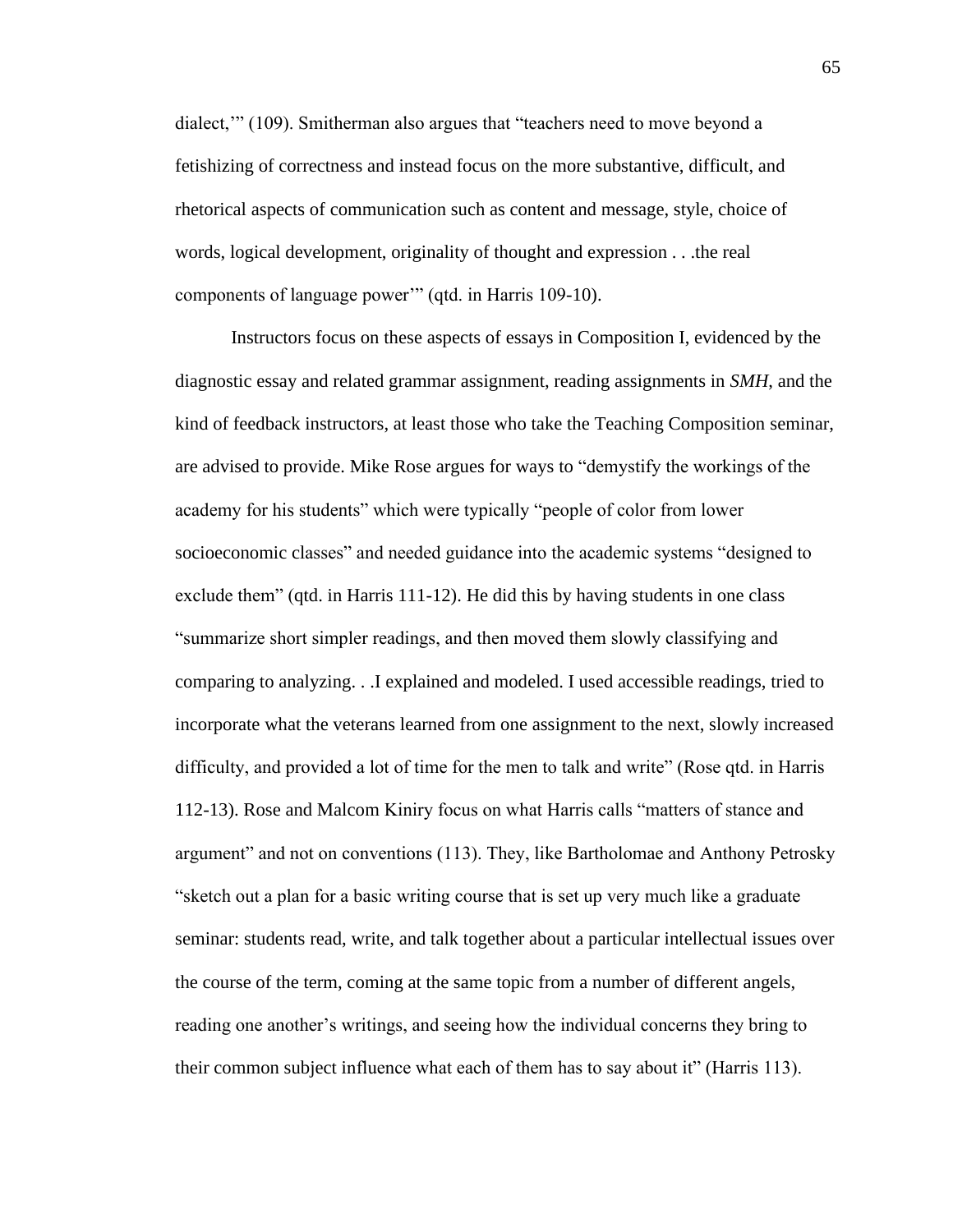Composition I instructors are encouraged to take this same approach—assigning more difficult texts in later units and using the texts as examples for how to develop a thesis, use rhetorical devices, write transitions, and/or construct effective conclusions. However, the course assignments could more effectively adopt this spiral approach to strengthen the relationship between each assignment and the final written product in each unit and more strategically demonstrate the relationship between each unit.

Berlin's discussion of the poetic-rhetoric binary as it relates to class systems in culture is also significant because education is seen as a means to improve or sustain one's socio-economic class in American culture. Many of the essays in *RPC* pertain to education and class in the United States' capitalist system. Composition I helps students "regardless of" their "major" to "develop intellectual practices" that are "invaluable" to students' academic and career endeavors as well as their "civic life" (Serfling 1). Students are taught so they become "engaged citizen[s]." Composition, along with the general purpose of education, is to teach students how to be participatory citizens rather than passive citizens. To do this, Keller carefully constructed a course design in which the intersection of texts and lessons attempt to build a community of critically thinking and culturally conscious readers and writers who, after having taken the class, will be prepared to write for any class in the academy. However, as I have demonstrated, and as with any carefully designed system, students would benefit from a rethinking of its approach to community, its reliance on binary thinking, and its neglect of narrative as a valid rhetorical tool for students to use in their academic writing.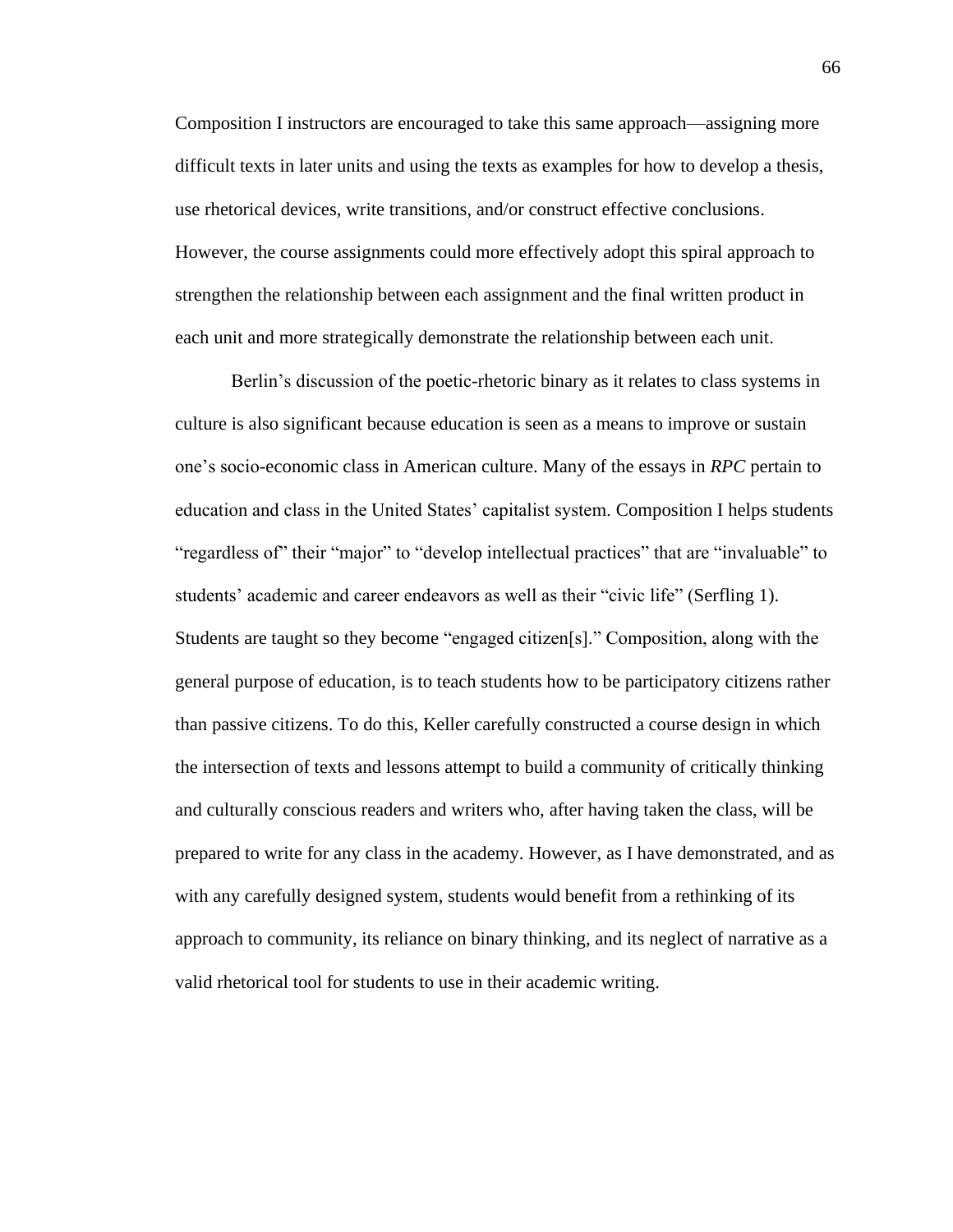## CHAPTER 2 *MITAKUYE OYASIN* PHILOSOPHY

Students who take the Composition I at South Dakota State University enter the classroom as new members in what is characterized as the academic community. In this community, the students learn that not only is the expectation for reading and writing different from what most of them have previously experienced, but also that they use language differently and they apply ways of thinking that take them to critical depths they may not have traveled before. As I have discussed in the previous chapter, several composition theorists influence the design of the course and the way it is taught. Gerald Graff and Cathy Birkenstein's concept of "entering the conversation" with academics and using templates that will help them navigate the language attempts to ease the learning curve of using academic "commonplaces," which is David Bartholomae's concept of the way people communicate in certain environments and for certain purposes. Upon entering the conversation, theorists assume that students will encounter opposing views, and attempt to help students prepare for that opposition and learn to address it. Andrea Lunsford attempts to alleviate the students' apprehension of potential conflict by talking about how students need to "engage difference" and search for common ground (Lunsford, *SMH* 14). James Berlin presents his idea of cultural studies, using popular culture publications as artifacts to analyze for their cultural and political significance (Berlin 133-40). By analyzing these popularly consumed artifacts, students tap into material with which they may already be familiar, and through that material, they learn to critically think, speak, and write about the way ads, movies, TV shows,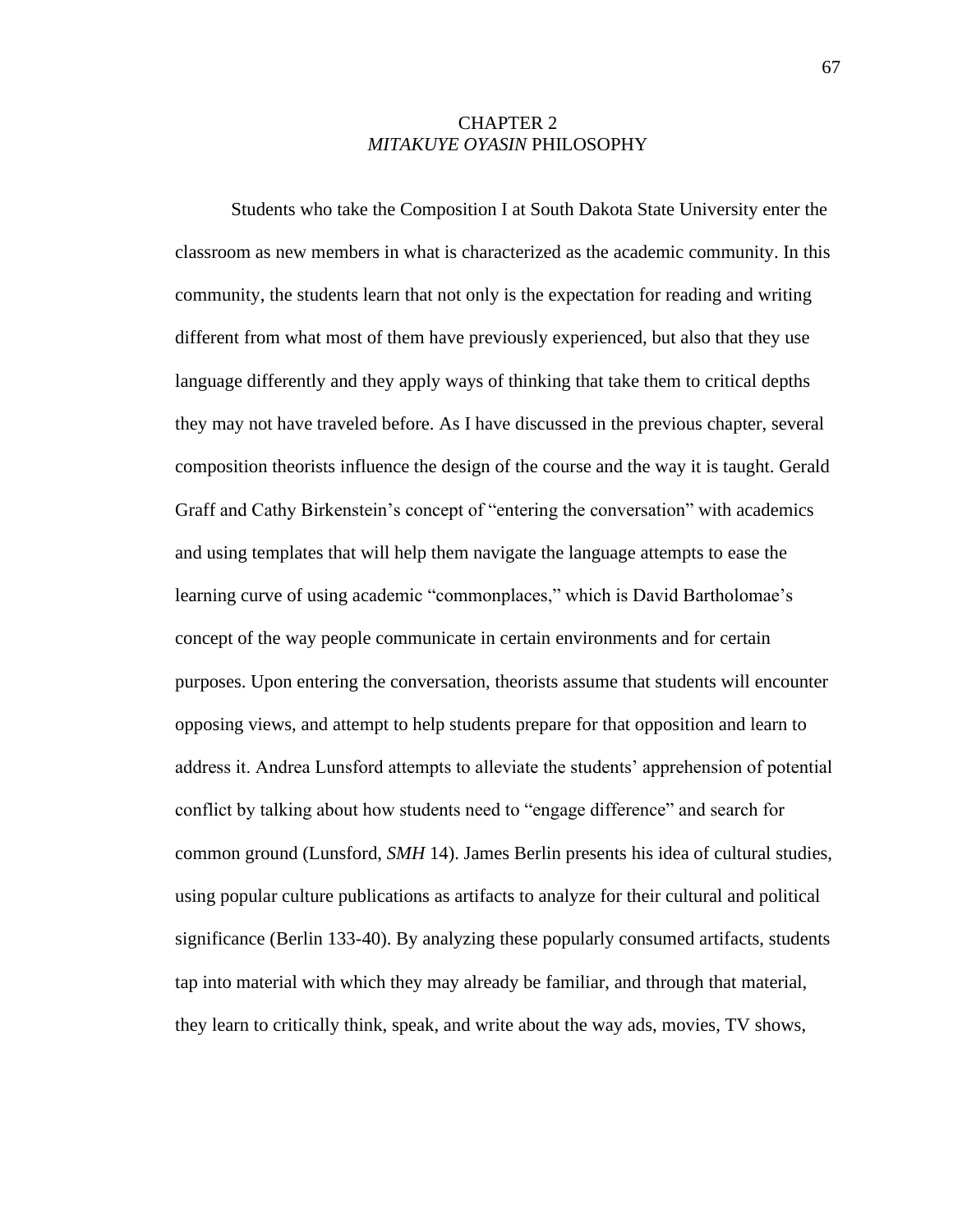social media, and news casts subtly and overtly influence the way people think and act in American society.

In the previous chapter, I also explained how the community into which students are invited is often inherently presented as hierarchical and perceived by some theorists as elitist or utopian (Harris 145-46). While for the most part these theorists make a concerted effort to avoid promoting into binary thinking, they do so anyway in the language structures they use to talk about argument and joining an academic conversation and the way reading assignments are presented and discussed in class and often in essays. Additionally, the content of *RPC* fails to provide contemporary and familiar ground through which students can enter the academic community and its critical expectations, lacking the diverse perspectives that would normalize intellectual engagement and critical analysis from people historically marginalized in the academy, particularly Native Americans. Finally, the failure for the course to incorporate narrative purposefully and directly into its content both as a pedagogical tool and rhetorical device weakens the success to which the course could engage students in critical discussions that delve deeper into concepts of what it means to live in community with others. Each of these issues might be alleviated by allowing the concept of *Mitakuye Oyasin* to shape decisions in the design of the course and the methods of instruction. *Mitakuye Oyasin* means that all things are related, and by respecting the relationality of all things, instructors and students would use language that reshapes how they talk about argument and present their arguments to one another.

In this chapter, I will explain the different approach that is possible when instructors use the *Mitakuye Oyasin* philosophy to invite students into the academic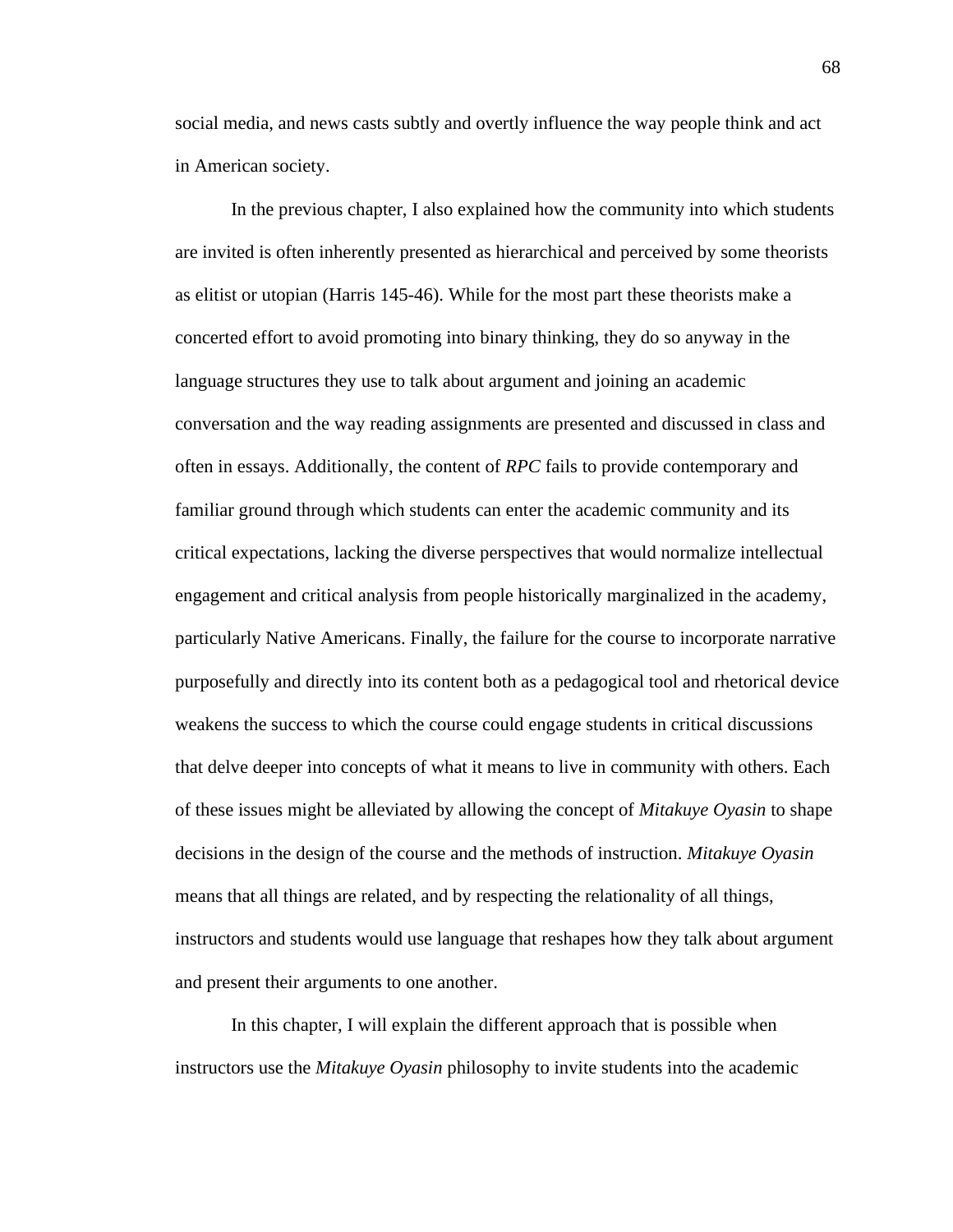writing community, its discourses, and to teach the academic commonplaces students need to understand in order to read and write in this community effectively.

Additionally, I will explore how using the *Mitakuye Oyasin* philosophy aligns with the idea of rhetorical sovereignty in that it acknowledges and honors a key *Oceti Sakowin*  way of thinking, accepting it as a valuable asset in educating the youth who will be our future leaders. It also honors the *Oceti Sakowin* currently living in the Dakotas by recognizing them and their insightful contributions to human interactions that can help improve the way instructors teach academic critical reading and writing. When applied to the teaching of reading and writing, *Mitakuye Oyasin* invites instructors to expand dialogue and analysis in the classroom to include Native and other minority perspectives; reframe binary/dichotomous thinking; incorporate narrative more explicitly as a serious form of rhetoric; inspire complex student analysis; and reshape students' understanding of popular narratives that misrepresent Indigenous peoples and other historically marginalized people in the United States.

The recognition of Native American contributions to education theory and pedagogy, and the inclusion of Native scholars in a composition course required of all students also makes a bold statement about the importance of the Wokini Initiative. By making the intellectual contribution of the *Oceti Sakowin* a regular part of the way instructors teach students, and students learn, the university not only promotes "Indigenous Nation-Building" but Indigenous influence and wisdom at the university. It brings "new life" to the nation-wide concern about division within social and political discourse in the United States and helps not just Native students return home and give what they have learned to their communities from Western institutions, but helps non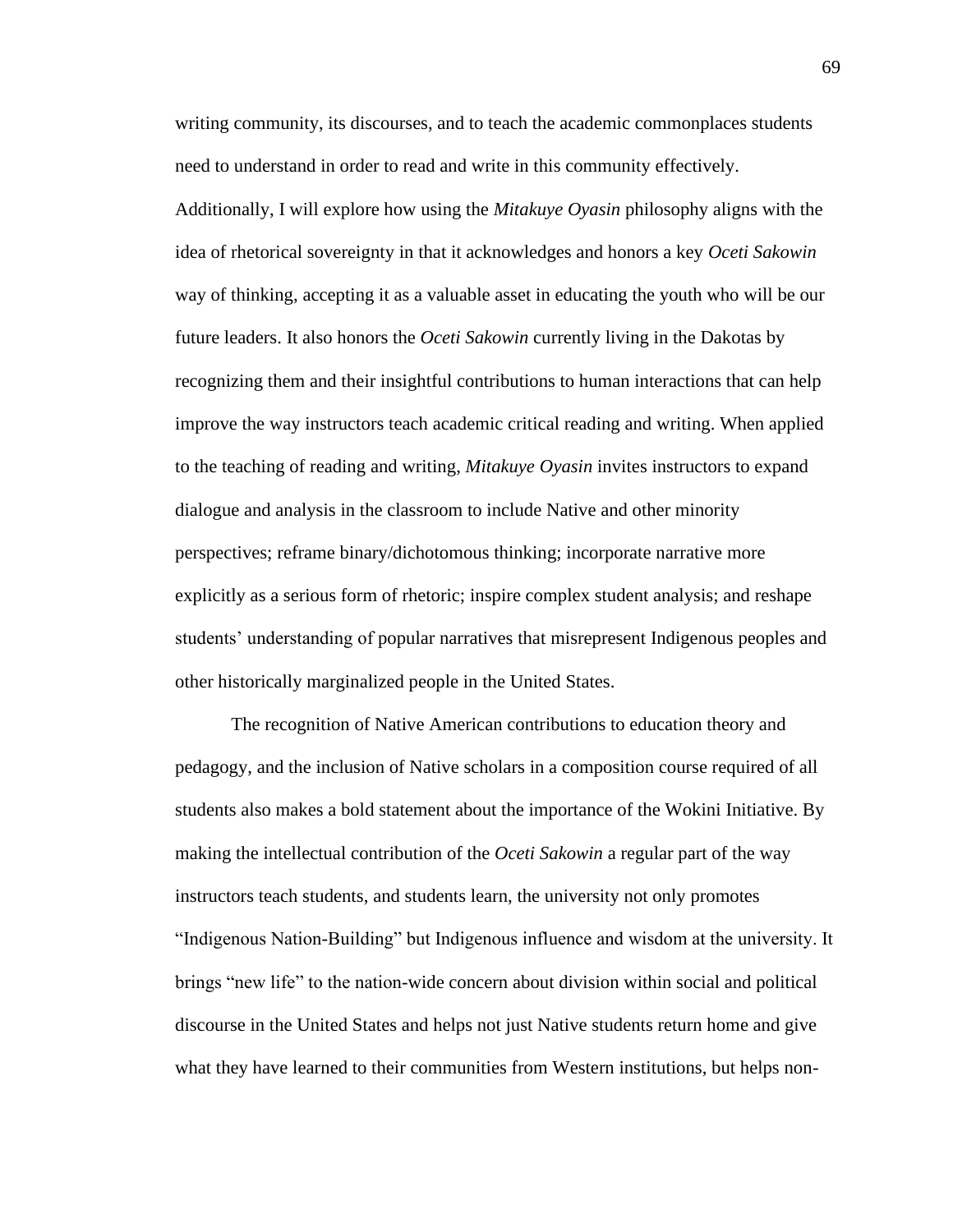Native students return to their homes and give to their communities what they have learned from the *Oceti Sakowin*. The application of this philosophy then offers an integrated exchange of wisdom and practice that could help instructors and students develop more effective ways of communicating the complexity of ideas that influence social and political discourses and actions in peaceful and respectful ways, thus diminishing the focus on difference and otherness that has historically pervaded American education, social, and political systems.

Albert White Hat, Sr., a Lakota educator and elder on the Rosebud Reservation in South Dakota models in his book *Life's Journey—Zuya: Oral Teachings from Rosebud* ways of teaching and learning through the *Mitakuye Oyasin* philosophy that side-steps binary thinking and fosters critical thinking and writing skills. *Mitakuye Oyasin* cultivates community similar to the way Harris conceives of community as a shared space where people share ideas (Harris 147). The book is a journey that begins with a history of the Lakota. That history starts with White Hat's own experience and upbringing on Rosebud and traces the history of education and interaction with White, Western culture's influence on the *Oceti Sakowin*. He explains the history of oppression, broken treaties, and educational systems that were designed to control the Indians and assimilate them if not eradicate them from the United States. The United States, from the viewpoint of many tribal nations, was the invader that took from them their land, culture, and language without just cause. White Hat's treatment of the history of his people is not scathing nor accusatory; rather, it is reflective, insightful, and considerate of the differences between Western and Lakota perspectives. He writes more to his own people as much as he writes for other Native tribal members and non-Native people.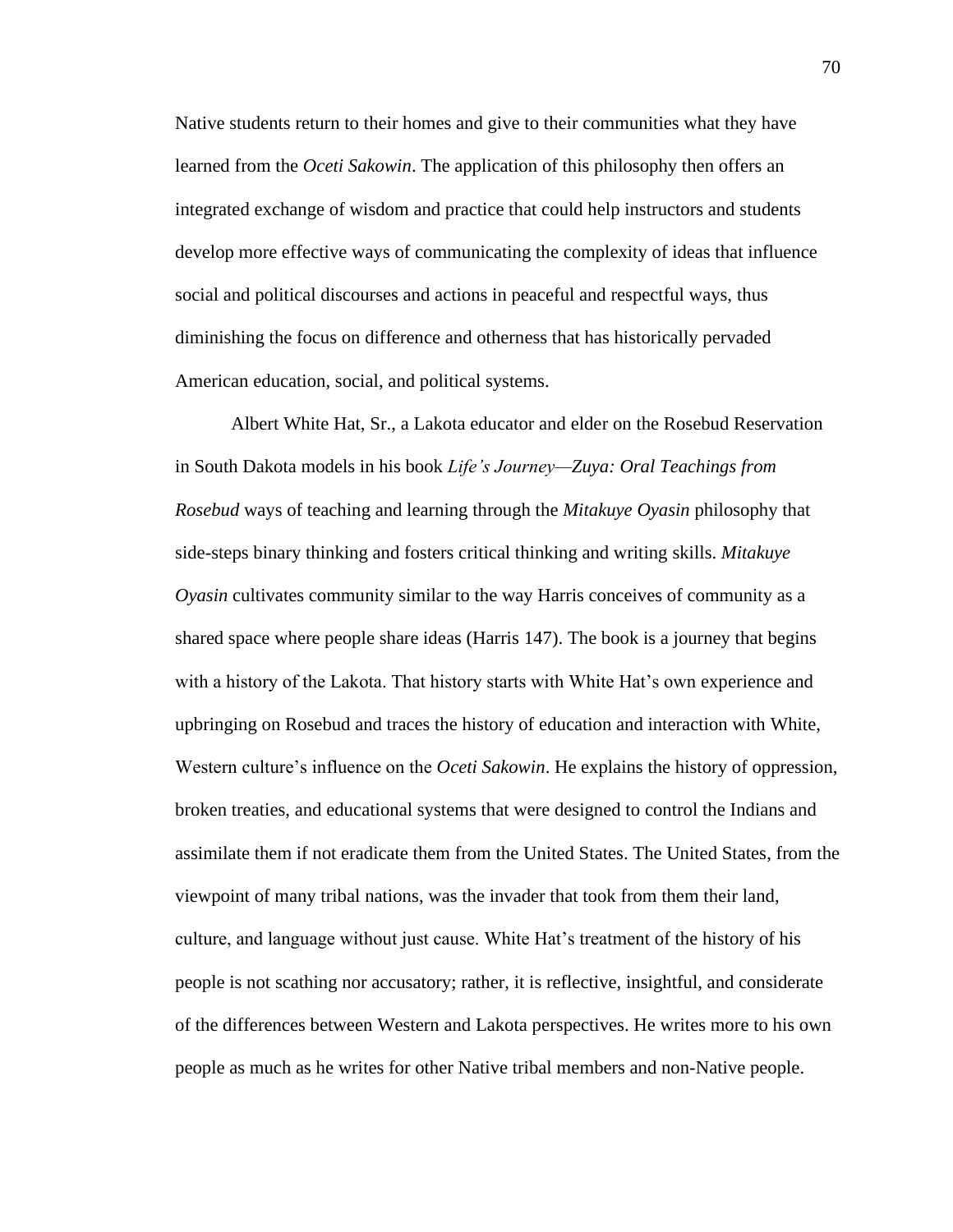"White Hat seeks to preserve the link the Lakota people have with their past," the jacket cover indicates.

If we think of the Composition I course as an introduction to a *zuya*, or journey, we might also consider what it means to conduct that journey from the *Mitakuye Oyasin*  perspective, and how that perspective, along with the ideas of rhetorical sovereignty for Native Americans and understandings of identity for all students, might influence how we advise instructors to teach composition, and how we teach composition to students as a beneficial tool for their journeys. A *zuya*, White Hat explains, is a journey a young man would take. He would sneak out of camp, and head in one direction. He would come back at some point to share what he learned on the journey. When he returned, he would "have met other people and survived many challenges" and would be "more responsible and wiser" (47). White Hat says that the *zuya* was "a form of education, of learning self-sufficiency and responsibility" and that people do not do that anymore. Many students on the reservations leave to attend colleges, and some stay away from the reservation until they have completed their degrees. They return home, more knowledgeable, more mature, and better able to contribute to their communities. Some never return to the reservation, and this too was possible for someone who left on a *zuya* (White Hat 47). While the journeys Lakota men took in the past are different, people today and in any culture often experience the same kind of journey that involves a separation from their homes for a period of time during which they live new experiences and learn from them. Students leave their homes where they communicate in commonplaces with which they are familiar—they know the rules and develop a certain level of literacy in reading the various forms of communication and expectations. When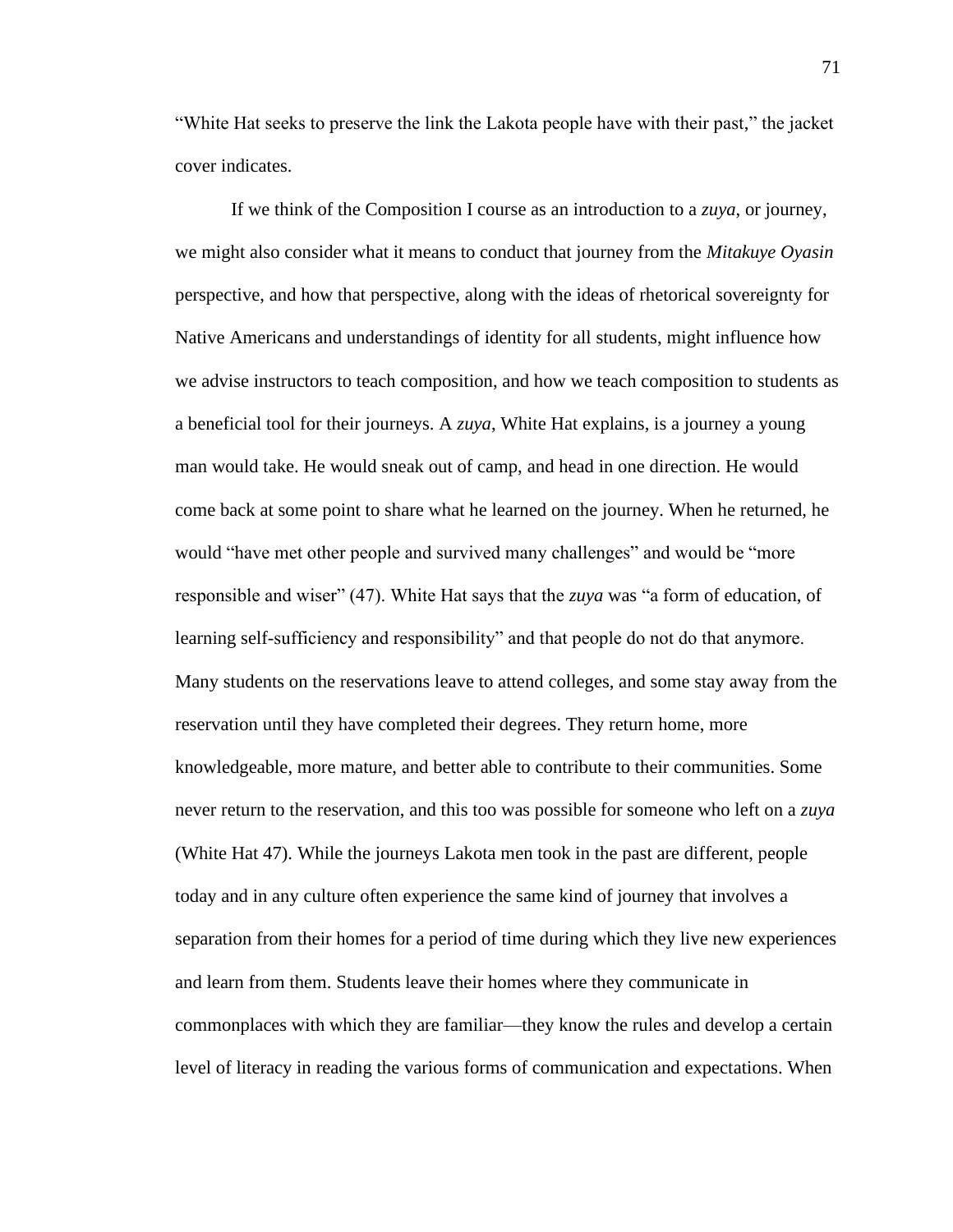they go to college, they learn to communicate in potentially unfamiliar commonplaces. Often, college is the first time that students have been away from home, and they face many intellectual and emotional challenges. When they return home, they are often more mature and wiser than they were when they left. They learned from the books they read, the courses they took, the people they met, and their varied experiences. Like the young men who traveled on their *zuyas*, young people today carry their newfound understandings home to help themselves and others in their communities.

A person who takes a *zuya* faces a challenge when they return home that White Hat does not discuss in his book, but a challenge that I have witnessed, experienced, and that bell hooks documents in her personal narrative "Learning in the Shadow of Race and Class" anthologized in *Reading Popular Culture*, the reader for Composition I. In hooks's personal narrative, she talks about her lived experience as a black college student from a working-class family at Stanford University from a working-class family. "Slowly, I began to understand fully that there was no place in the academe for folks from working-class backgrounds who did not wish to leave the past behind" (hooks 557). She characterizes in this essay the experience that she had in college where her values, ways of speaking and thinking from home differed significantly from what she encountered in the academy. Bartholomae addresses this difference by defining commonplaces and suggesting strategies that will help students learn the academic commonplace so that they can join in the academic discourses with authority. One who has authority also has developed confidence within a community. Gerald Graff invites students to join the conversations academics have and gives them templates that support the way they use language to talk about ideas in those conversations, hopefully in ways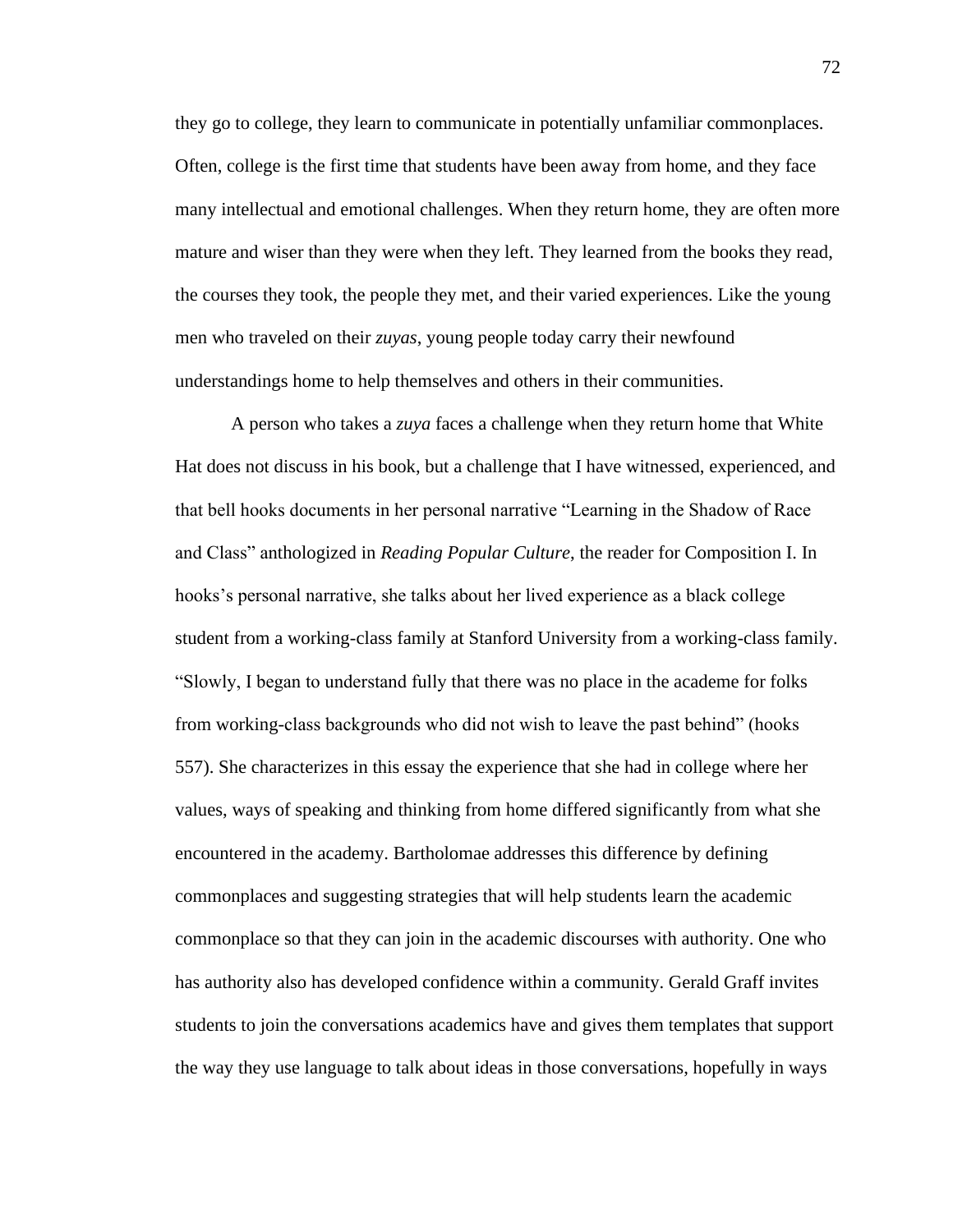that do not offend but instead engage those who "listen." hooks's outsider feeling is shared by other theorists. Earlier I pointed out how Harris and Raymond Williams also write about the way students feel on the outside of the academy, but they add another dynamic—that when students return home, they no longer fully integrate into their home communities because the *zuya* they took changed them. What they learn at the academy or out in the world is not always well-received by the people who stayed behind and have not changed. In many ways their identity has changed, and they are strangers to the place and people they once called their community.

SDSU's Wokini Initiative promotes Native students' return to their home communities to give back to their people, but when they return, their identities shaped by the ideas they learned in schools that explicitly and implicitly educate them through the philosophies and epistemologies of Western culture, they are not always received with open arms. While the *Oceti Sakowin* still harbor traditional beliefs and ways of thinking, they also harbor a mistrust of the White man's educational system, and the colonized ideologies that sought to "save the man" and "kill the Indian." A person who returns to the reservation then, may not be accepted because the tribe's sovereignty is intimately tied to identity, and Native identity has historically been defined by its differences from White American culture. Native identity includes speaking the tribe's traditional language, practicing traditional ceremonies, and dressing in traditional clothes and regalia. On the contemporary reservation, it may mean all those things, but it also includes speaking the language and being able to read it in reservation commonplaces. Native students who return from college must be able to codeswitch or shift from using the language and communication styles they used as school, to using the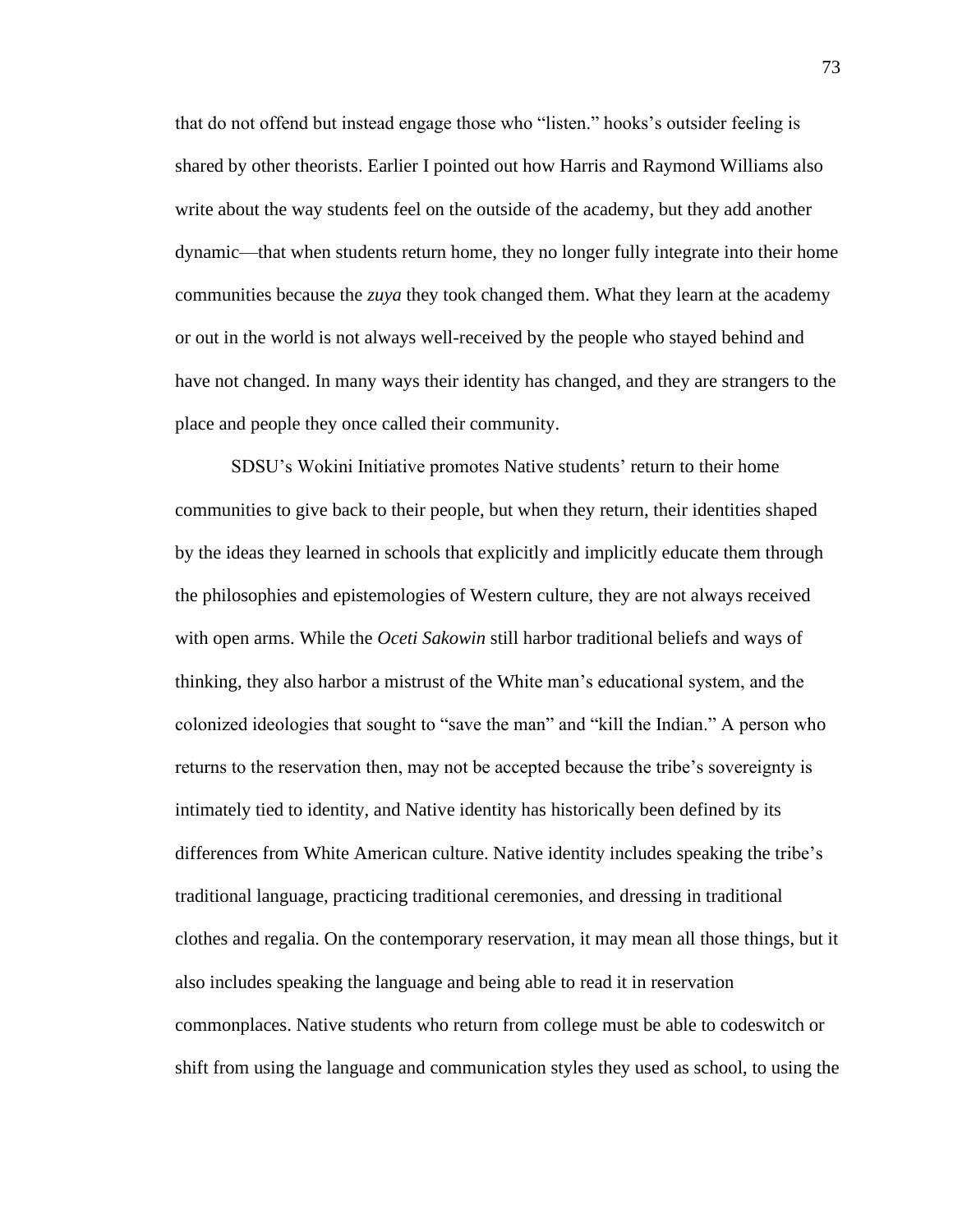language and communication styles they grew up with at home. While this may have also been true for hooks, and certainly is true for many if not all students, the Native students' face an even more politically and socially charged dilemma. If they are unable to identify as uniquely different from the rest of the people in American culture by means other than the color of their skin, the United States government could determine that a tribe will no longer have its sovereign status. What each Native student stands to lose or gain communally after college relates directly to what other students stand to lose or gain as individuals whose identities have been changed by their *zuyas*, but what they have to lose culturally, politically, and geographically is for them, exponentially more precarious.

A comparative analysis of the lived educational experiences of Native, Black, and working-class students, may help non-Native, White students understand ways and perhaps the extent to which history, geographical location, and education affect society, culture, and politics. Understanding this complex relationship requires critical questions that force students to learn about the ways historical policies and events, cultural expectations, and educational aspirations all continuously nudge and collide with one another to shape individual identities as well as cultural identities and social norms. In a country where division manifests itself in debilitating and fatal ways, this exploration of relationality may prove more successful and supportive of Harris's notion of a shared public space where students of different backgrounds have an opportunity to talk about their individual journeys and speculate on the way those journeys will affect not only them, but the people they meet along the way or return to at their educational journey's end. Instructors can also invite students to recognize the work they complete along this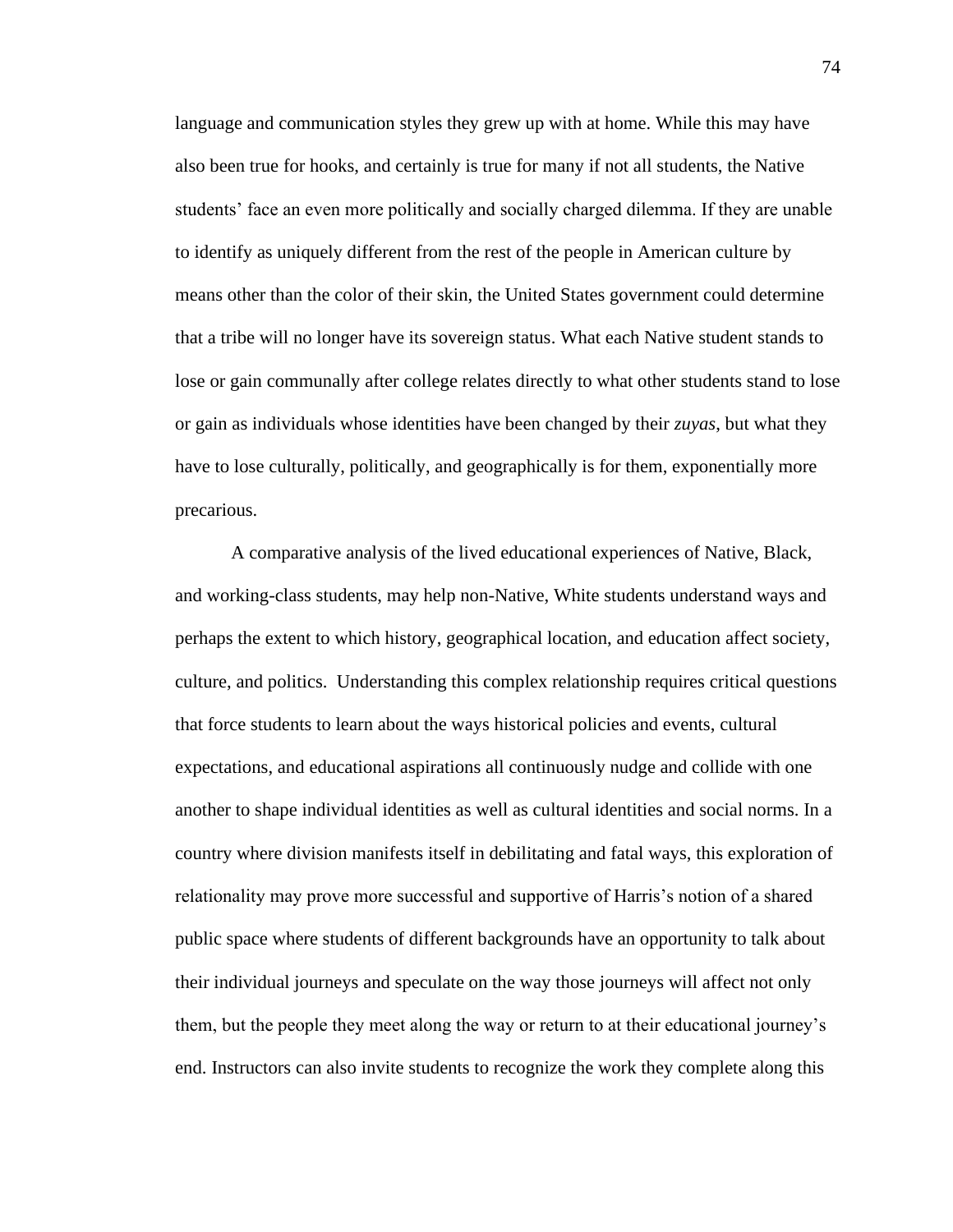educational journey, and more specifically in the composition class. As part of a common intellectual journey along which they will learn and develop come habits of mind and practices of writing found in academia.

While framing the educational experience as a journey is one way the *Oceti Sakowin* traditions can help improve Composition I, another is to use the understanding of "all my relations" to build concepts of community that influence how the community interacts. The attitude and expectations of the instructor and the students intertwine with each individual's understanding of and commitment to community. For young people in the traditional *Oceti Sakowin* community and home, the first lesson they are taught is the relational *Oceti Sakowin* philosophy of *Mitakuye Oyasin*, which stems from the *oyate's* creation story, and the "understanding necessary to live that philosophy starts at birth" (White Hat 87). White Hat suggests in that statement that to understand that philosophy, one must grow up with it, but is it possible to adopt a philosophy that one did not grow up with? Assuming that it is possible to put into practice a philosophy that one did not begin life learning, and initially laying aside legitimate concerns of appropriation, and acculturation, I want to explore how *Mitakuye Oyasin* would influence the college academic writing community. White Hat writes, "in our culture, everything is a relative, regardless of the situation. Everything is a relative, and we work with them all" (152).

In Western culture, more often than not, young people are taught to be fearful of strangers. Everyone is not a relative, and relatives, friends, acquaintances, and strangers are all treated differently. An individual is often more dependent on one's personal relationship with another individual than an overarching sense of communal responsibility. When a child learns to interact and understand the world, he/she gains

75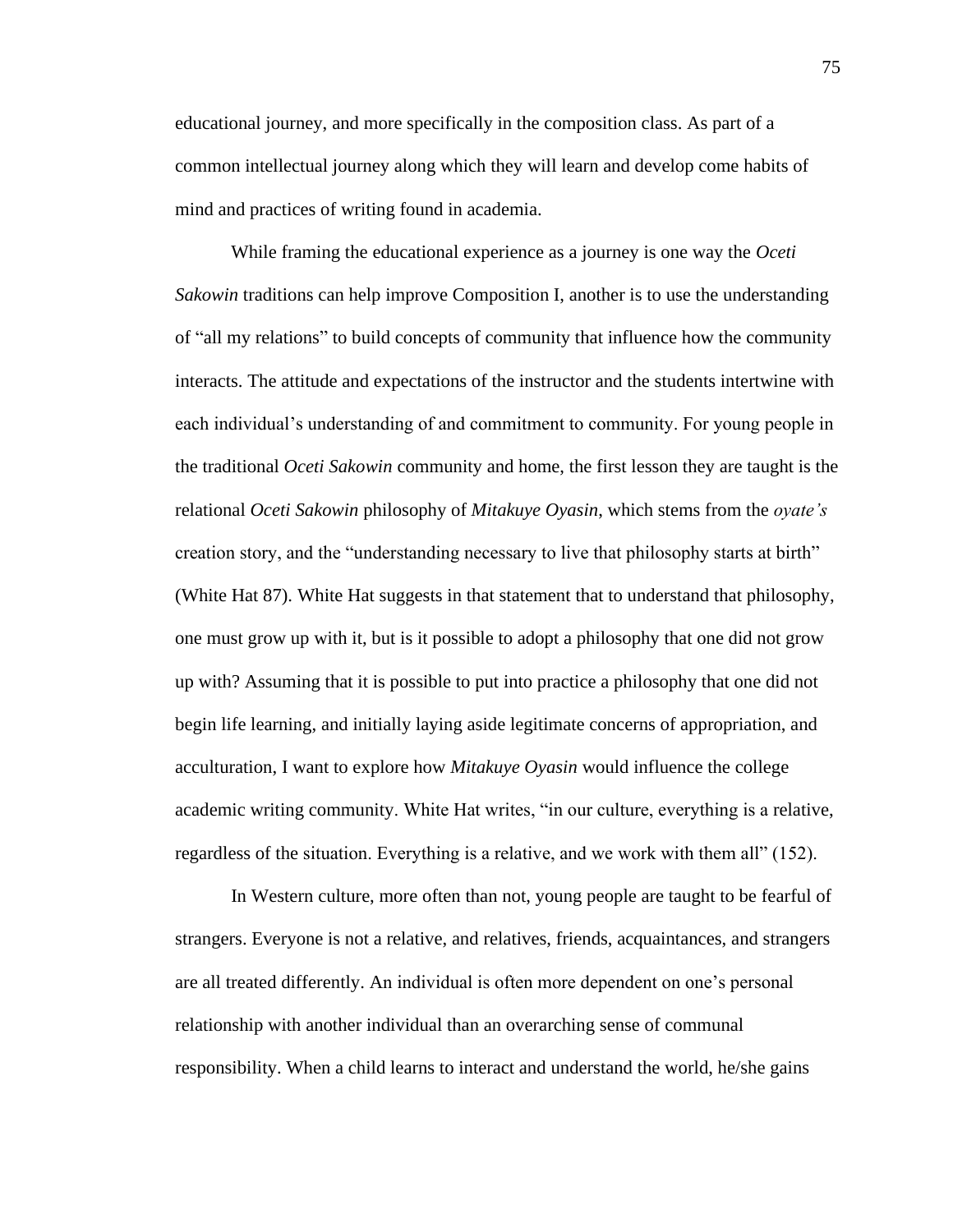knowledge and experience that shapes his/her ways of thinking and doing. White Hat says that "Knowledge is wonderful, but without experience, it has no meaning or feeling to it" (87). He explains that children see the way people in their *tioṡp̄ayes*, or their families, do things from birth—they watch, and often they experience what they see in order to develop an understanding" (87). When students come into a course designed through *Mitakuye Oyasin*, they experience a relational way of thinking and doing. This begins with the attitude and approach the teacher takes in creating a public space focused on relationality—a familial sense of community—rather than Harris's public space in which strangers meet.

To provide a better understanding of *Mitakuye Oyasin*, White Hat tells the *Oceti Sakowin* origin/creation story that begins with *Iyan*. In this creation story, Iyan shed his blood, and from his blood, the creation of the world ensued. White Hat explains that "we came from the blood of Iyan, that we are all related to all creation." The first element of creation was Maka and Mni, land and water. Maka complained that she was too dark and cold, and so Iyan create the sun, Anpetu Wi. When Maka complained it was too hot, Iyan created the moon, Hanhepi Wi. White Hat notes that "from the beginning, we as a creation complain. We're not satisfied" (31). The moon brought balance to the sun, and soon Maka asked for a covering. With each creation, Iyan lost power, so by this time, creation became a shared effort between Iyan and those who he created. When Maka asked for a covering, Iyan said, "If we give you a covering, you must promise to give it life and nourishment" (White Hat 32). Grass, plants, and trees followed, and "with each creation another need arose, and with each need, all of creation would get together and decide how to fill that need" (32). White Hat explains that with each element/being Iyan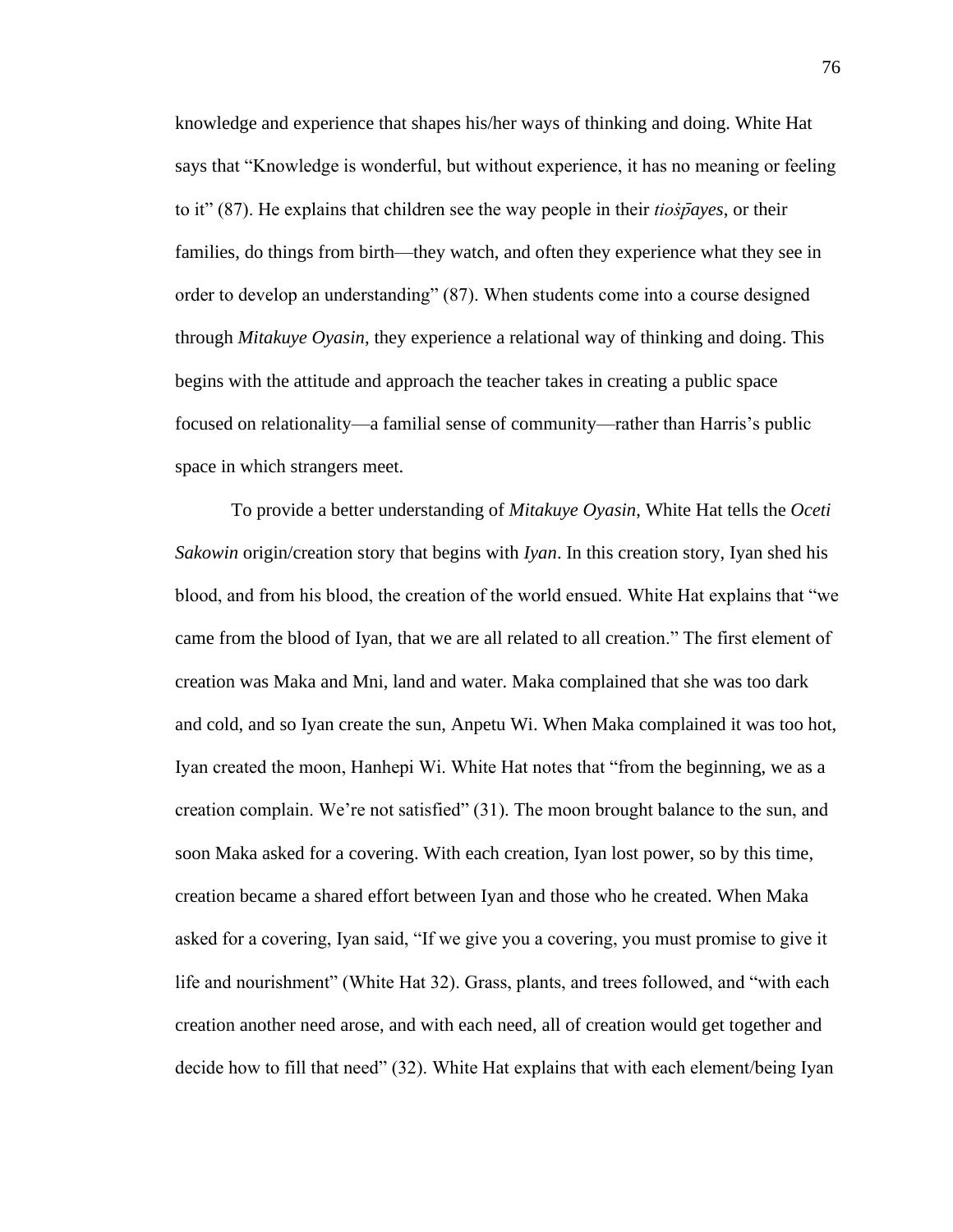created, he "created another identical one in the universe" (32). Man and woman were created last, and man, Wicasa, was made "to be like the universe, to carry the power and energy of the universe" and woman, Wiyan, was created "to be like the earth, to give nourishment and life" and "together. . .create life" (32). This creation story shows how the *oyate* think of all that is created on earth and in the universe as related. Children practice this understanding of relationship through experiences in their *tioṡp̄ayes*, their blood relatives, and that practice informs the children's behaviors and relationship beyond their blood relatives and extends their notion of relative to all of the elements and creatures of creation.

In Western ideology, a "psychological distance" exists when one refers to aunts or uncles, and that distance increases as one moves away from the nuclear family to friends, neighbors, animals, plants, and weather (White Hat 88). An *Oceti Sakowin*  cultural value considers such psychological distance unnecessary between any form of creation. Consider that the greater distance one feels from another being or object, the easier one can mistreat or ignore that being. We might pay attention to the spiders beneath our feet until they crawl on us or create webs that get in our way. We can easily kill a spider without thinking about the consequences of our actions for the spider or for us. Western culture treats a spider as nonsentience, and people psychologically distance themselves from it; therefore, it has less value. But if we consider it is a relative in creation, we may think about the way spiders control other insects for us by simply living their lives—eating the insects that would overcome us without the spider as their predator. The *Oceti Sakowin* do not just think of this as a metaphor or a nice story about nature. This is a real and valuable relationship that must be respected to keep harmony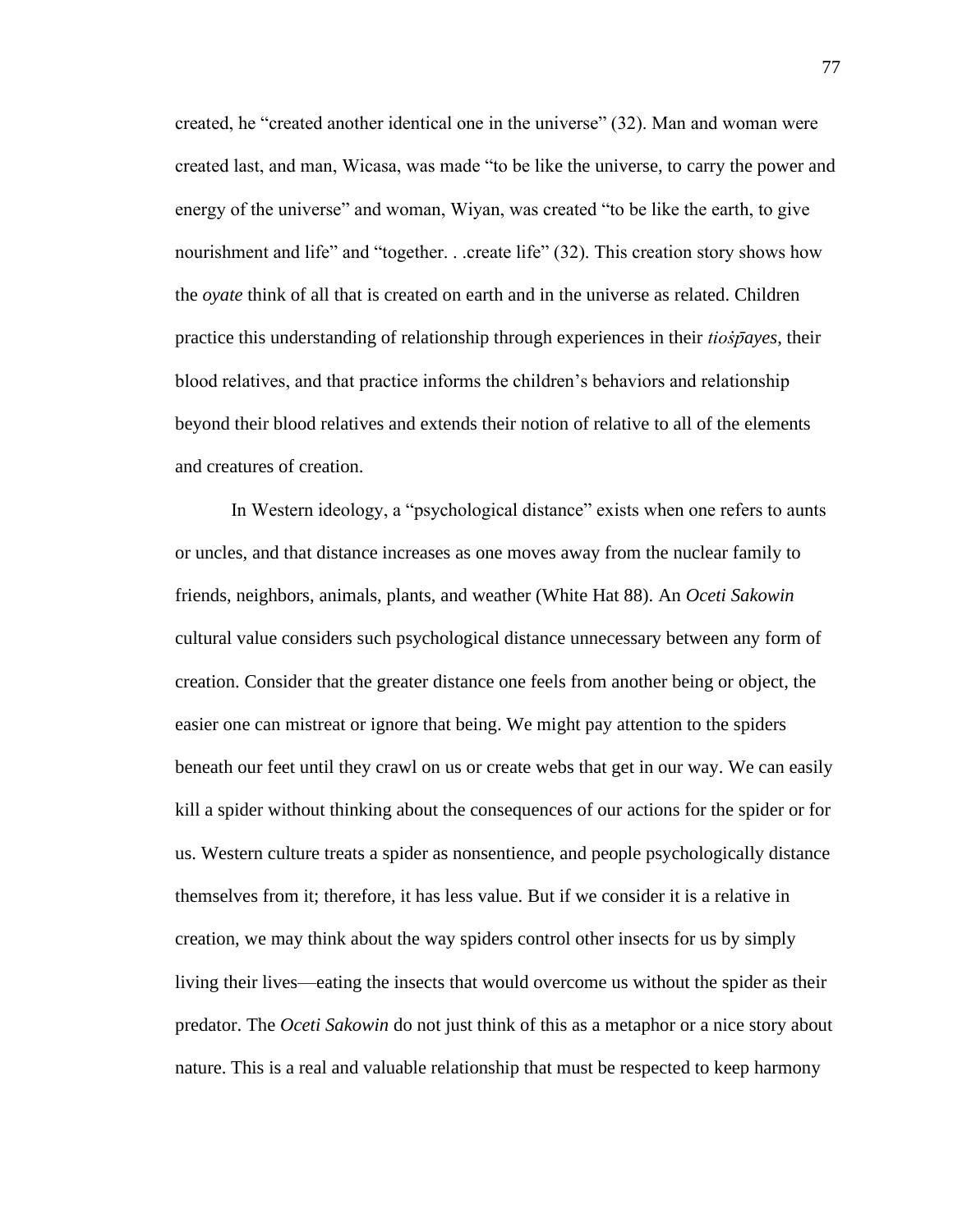and balance in the creation community. All things are related. All things have a purpose. Some of those things are good, some are bad, but they all serve a purpose. The person's role is to understand this truth and work to discover and fulfill his/her purpose.

Understanding this concept or relationality can help composition instructors rethink how they create a writing community in their classrooms. Instructors might suggest that each of the students on this educational journey are possibly in unfamiliar and intimidating territory, and that lack of familiarity contributes to the psychological distance they may experience. Ways to alleviate that distance through *Mitakuye Oyasin* might be to think about the way an instructor greets students when they come into the class. When students are greeted by the instructor as individuals, and when they greet each other in the shared, public space, Harris's "community of strangers" (Harris 154), becomes instead a community of relatives—people related in their humanity, their educational journey, their physical location, and their purpose (enrollment in a particular Composition I course). Depending on the instructor's comfort level, she or she might use familial terms to address the students—son, daughter, sister, cousin, aunt, or even friend—which is a practice common on reservations. The instructor would shake their relatives' hands, make eye contact, and ask them how they are doing. This greeting ceremony creates a community of relatives in a space comfortable and safe. A space where invitations are unnecessary because they are already welcomed.

Harris raised a concern about the tendency to frame the academic writing community as utopian; but the idea of community through *Mitakuye Oyasin* does not promote or imply that the individuals in the community will always be in harmony. While focusing on the idea that all things are related, *Mitakuye Oyasin* does not ignore,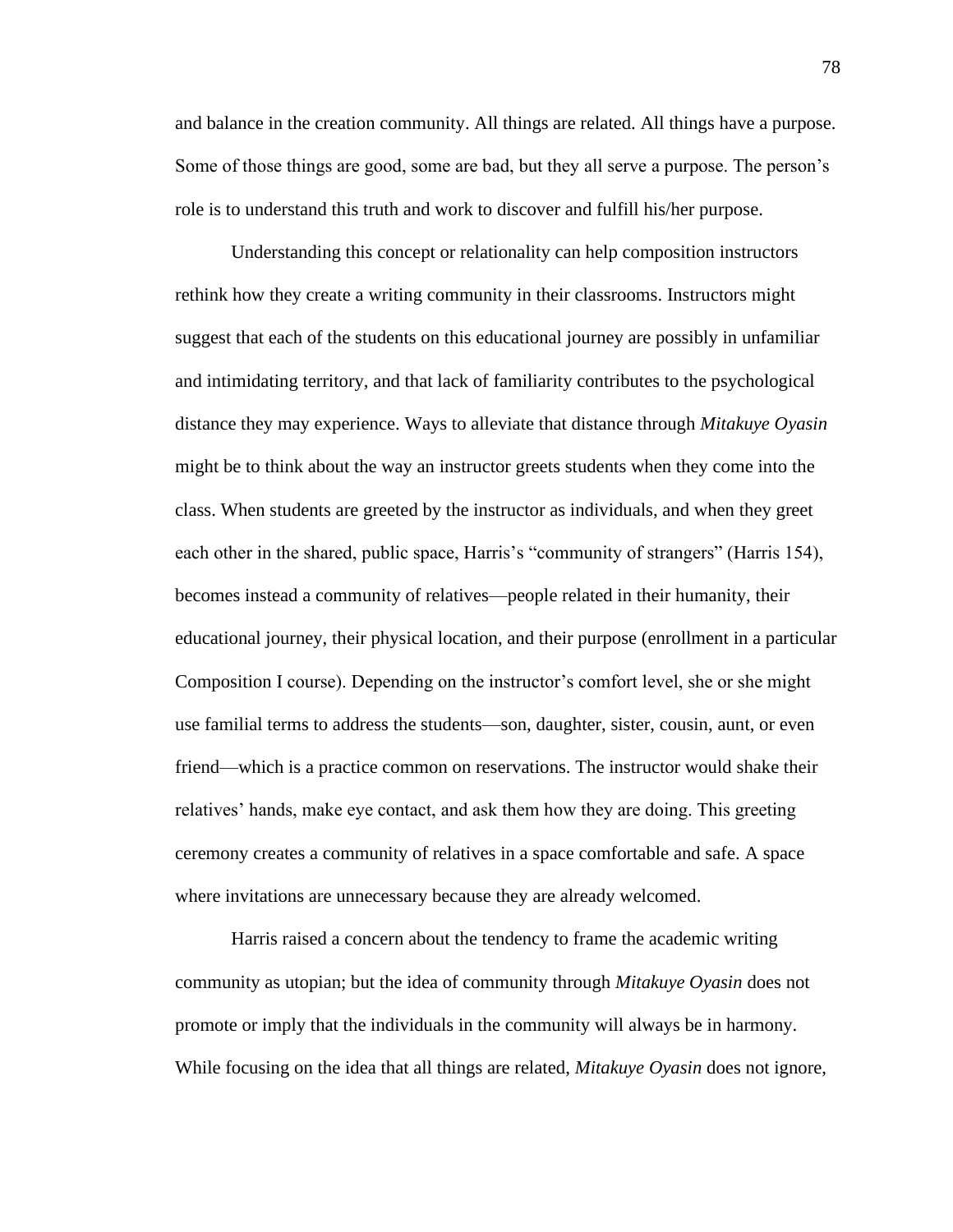or devalue the individual's position or opinion. "In our philosophy. . .individuality is very important," and White Hat says that "They [ancestors/elders] always say that everybody is different. Everyone is unique and has a purpose" (White Hat 76). "You can decide for yourself" and should "Consider the source of the information, how it has come down to use today, and then make your own decisions about it" (78).

In a classroom, when students explain their thoughts and interpretations, they develop an argument which may contradict someone else's argument. Harris cites Kenneth Burke's *A Rhetoric of Motives*, in which Burke describes "intellectual debate" as a "'somewhat formless parliamentary wrangle,' a 'horse-trading' of ideas in which individual critics try to grab support for their own positions through whatever deals, borrowings, and alliances they can strike up with some colleagues, and whatever raids or attacks that can make on the views of others'" (qtd. in Harris 154). Harris points out and agrees with Burke's own observation that the "temptation" of teachers is "to give form to such wrangles by placing opposing views in dialectical tension with each other, so their conflicts can then be resolved at some 'higher' or 'ultimate' level" (qtd. in Harris 154). This dialectic is found in Plato's dialogues, and Peter Elbow addresses them as well in his essay "The Uses of Binary Thinking." Harris, Burke, and Elbow all agree that leaving issues unresolved may be the best goal a writing instructor can aim for, rather than pushing for consensus or common ground, as Lunsford suggests in *SMH*. Trying to get students from "opposing speeches to agreement, diversity to consensus, wrangle to dialogue" positions the teacher "as both judge and advocate of what gets said, pointing out the weaknesses of some positions while accenting the strengths of others" (Harris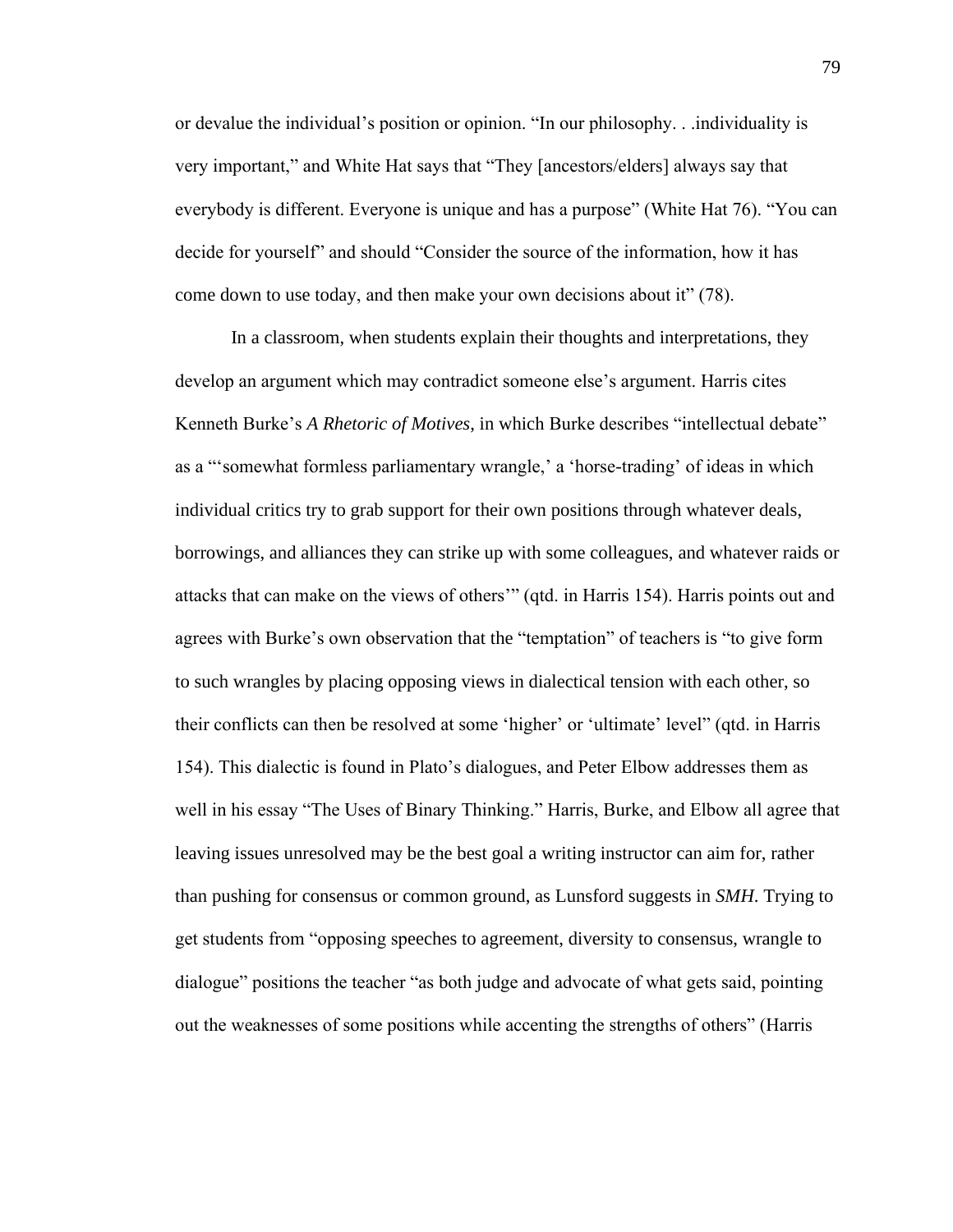154). Harris promotes a "wrangle" that allows students to draw their own conclusions rather than a "dialogue whose course has been charted in advance by the teacher" (155).

This sentiment is strongly supported by the *Oceti Sakowin* epistemology of the individual's choice to dissent. White Hat's examples do not contain an effort to change another person's mind or actions, but rather he shows how the *oyate* present an argument for the ideas, a course of action, or strategies for taking action. Each individual in the dialogue must decide for him or herself what to think or what action to take. The presenter simply asks the listeners to consider what he/she argued, and then listens to other arguments without interrupting. Additionally, in the *Oceti Sakowin* tradition, the people are given time to think about the argument—not just seconds, but hours, days, or weeks. The allotment of time for thought and consideration shows a value for contemplation and critical thinking which cannot always take place in the span of a class period, and the design of the class would then need to consider ways to allow time for students to think and reflect before requiring them to respond. Additionally, the instructor would need to resist dictating an agenda for discussions about reading assignments or concepts. The classroom activities would then need to be designed to allow students to explore their thoughts and ideas without telling the students what they need to understand from the text, but instead helping the figure out how to discover meaning from the text. The instructor's role, then, is to help students learn to explore and think critically to discover meaning.

Another aspect of understanding how to create a relational community revolves around virtues that if practiced, help a person function more effectively as individuals within community. *Mitakuye Oyasin,* as White Hat indicates, is a practice influenced by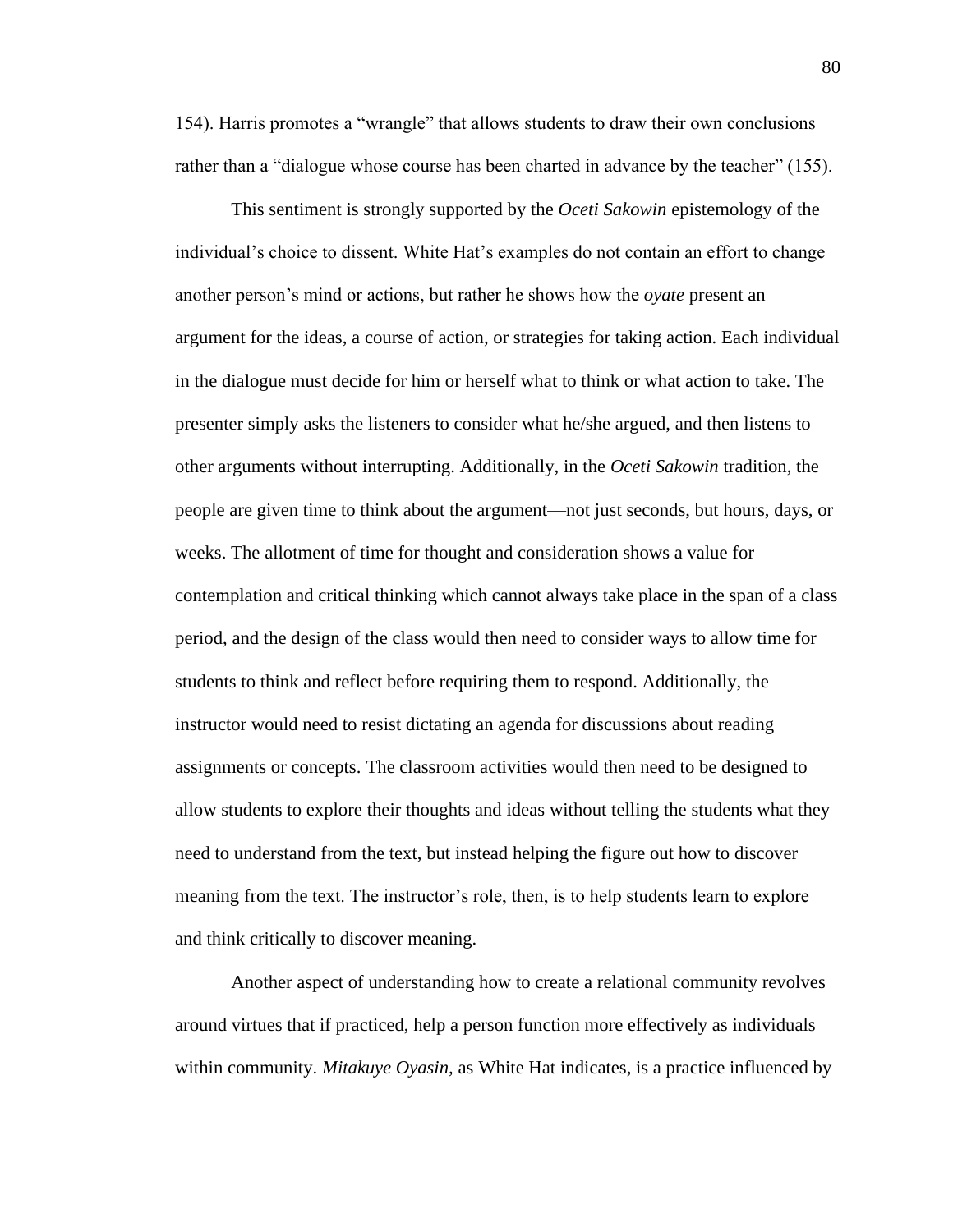"the four virtues of fortitude, generosity, bravery, and wisdom" (White Hat 89). Fortitude is to have "strength and endurance to stick to your decisions, to withstand pressure" (46). Generosity is to give "from your heart," and this giving is done to honor and respect those to whom a person gives, and when one gives, it will come back to him/her, even if not in his/her lifetime, it will be remembered, and returned to one's children or grandchildren (46). Bravery is to have that "courage to make decisions" and "then take responsibility for those decisions" (43). And finally, wisdom is "the result of knowledge and experience combined" (47). These virtues help the individual consider his/her responsibility to educational commitments, not only for him/herself, but for those with whom he/she interacts. Each of these virtues can be directly explained and nurtured in the classroom by the instructor to help create a space in which each individual works to strengthen not only his/her own critical thinking and writing skills but also support peers in the development of their skills. For students to acquire these skills, an instructor must think of ways the individual would need to apply these virtues to complete assignments and participate in class discussion. When planning lessons and assignments, instructors need to think about their audience: who are they and how might they learn?

White Hat addresses learning styles through the Lakota perspective in his explanation about the way the people learn. He says that each person approaches learning about ceremony in a different manner. While White Hat observes and contemplates, he will sometimes think of an explanation for whatever he is observing. His nephew, on the other hand, asks a lot of questions (82-83). Whether observing and thinking about what one sees to achieve understanding, or asking questions, White Hat says that "The old saying that actions speak louder than words is true; how we behave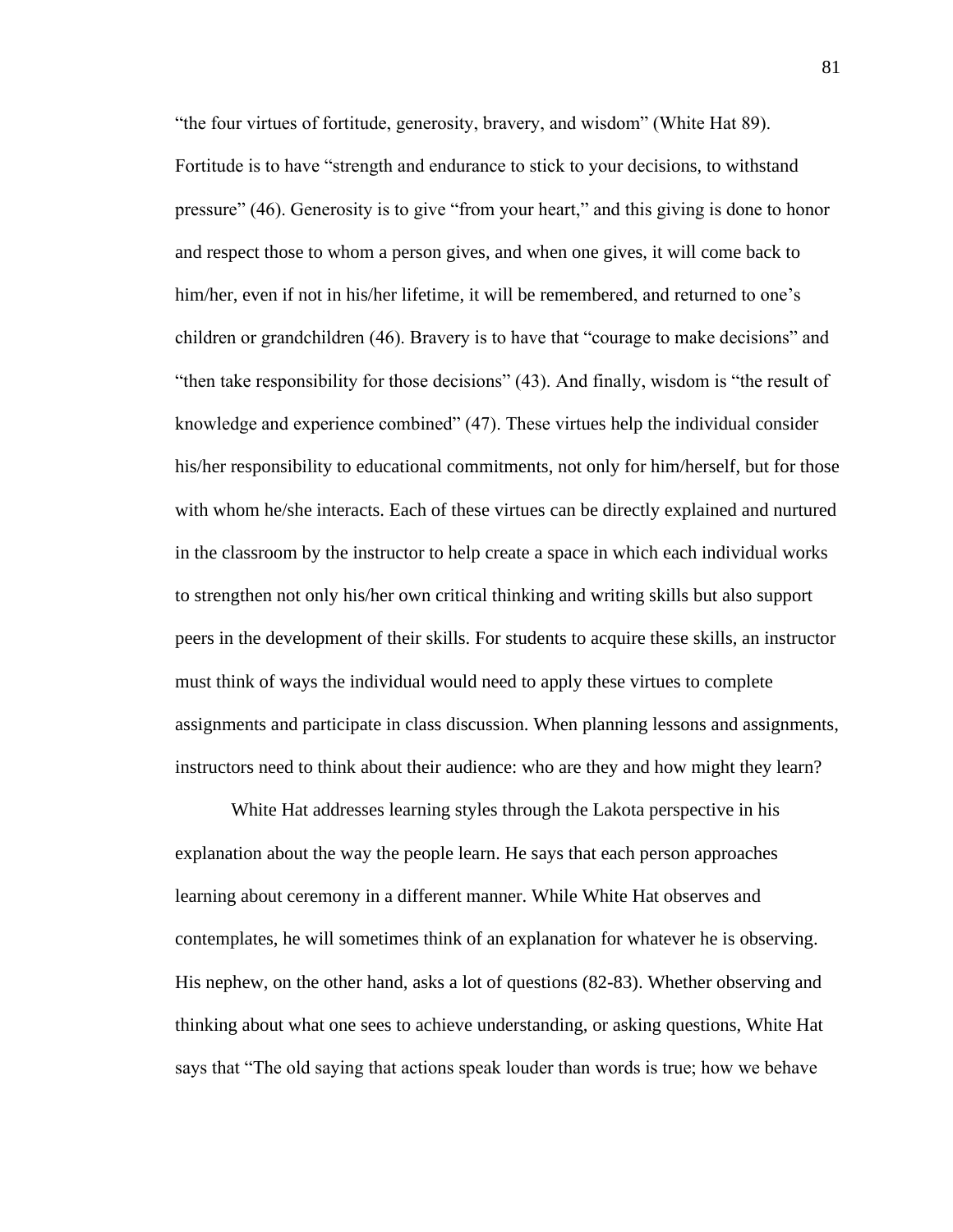and then use language to describe that behavior, that's how our kids come to understand" (19). The meaning associated with the words teachers use, and the subsequent actions used with those words, act as a powerful teaching tool for any learning style. For teachers to effectively teach students, they must consider not only how their own actions and words interplay and display learning, but also what they have students do in the classroom to reflect and practice that learning. The relationship between words, actions, and meaning through *Mitakuye Oyasin* presents yet another way that the philosophy might inform not only what is taught in the class, but how it is taught by the teacher and practiced by the students.

The language Lunsford uses when she introduces college writing in *SMH* with "Expecting—and engaging—difference" departs from White Hat's description of respective differences. She begins with,

> Whether you go to college in the North, South, East, or West and whether you attend an HBCU, a large state university, a two-year college, a small liberal arts college, whether you come from a conservative or liberal background—or somewhere in between—you will meet people who come from very different places with a range of cultures and values, who speak different languages and dialects, who think in different ways, and who have ideas unlike your own. (Lunsford, *SMH* 14)

In this introduction, the language is of difference and sets up a binary relationship between each example, then steps back from that binary position once to acknowledge a linear spectrum ("or somewhere in between"). This language does two things: it explicitly focuses on difference, and it establishes the binary thinking that too often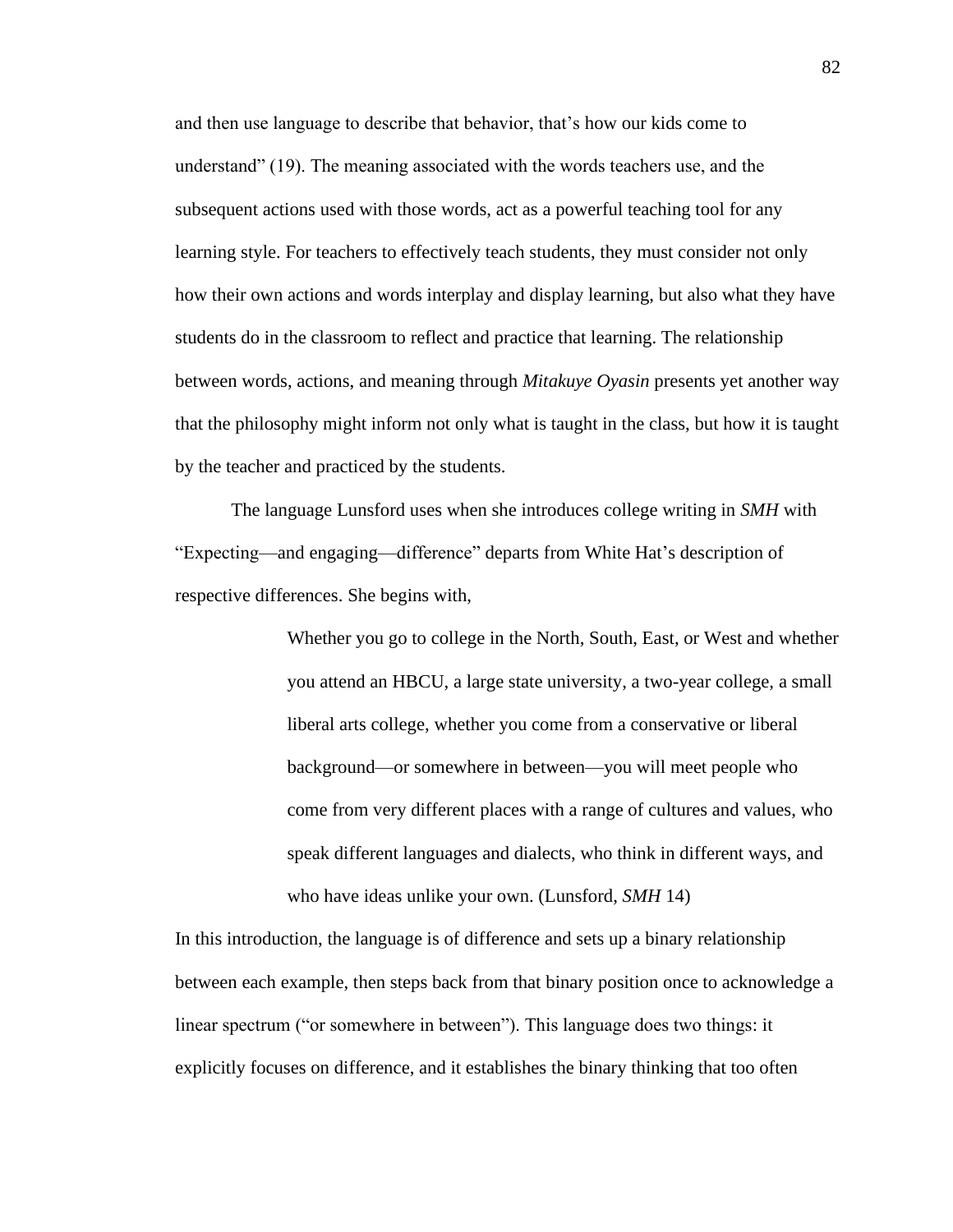leads to positioning ideas and people on two sides of an argument. Lunsford likens the exposure to different people and ideas to world travel, and frames it as an opportunity to "learn about cultures, languages, and ways of knowing practiced by people from other places, to listen and slowly understand, and to engage differences in an open and welcoming way" (*SMH* 15). She then discusses the "barriers" that exist to listening and understanding those who are different and the mindset one should adopt to overcome these barriers. She lists eight barriers: "fear, stubbornness, ego, ingrained cultural and religious beliefs, lack of knowledge, understanding, or willingness to listen, namecalling and labeling; stereotyping; and peer influence (mob mentality)" (Lunsford, *SMH* 15). Then she lists the qualities of an open-minded person: "learning, awareness; expanding your experience; self-knowledge, self-growth; appreciation for the diversity and complexity of the human experience; opportunity to explore ideas; humanizing people who are different from you; experiencing school as a safer environment (intellectually and physically)" (Lunsford, *SMH* 17).

In this introduction, the task of college writing has already been presented as a challenge to overcome. The challenge could be interpreted as one that motivates and excites students—they get to travel the world without ever leaving their classroom—but it sets each individual up to anticipate unsafe engagements. Students might think that their own fears, ego, and biases are under attack before they even begin class, and that they need to brace for that attack. They must also be careful of what they say, because it may reveal stereotypes or biases. The statement that an open-minded person humanizes those who are different implies that a closed-minded person dehumanizes people. Again, the binary thinking is inherent in this introduction to the college composition classroom.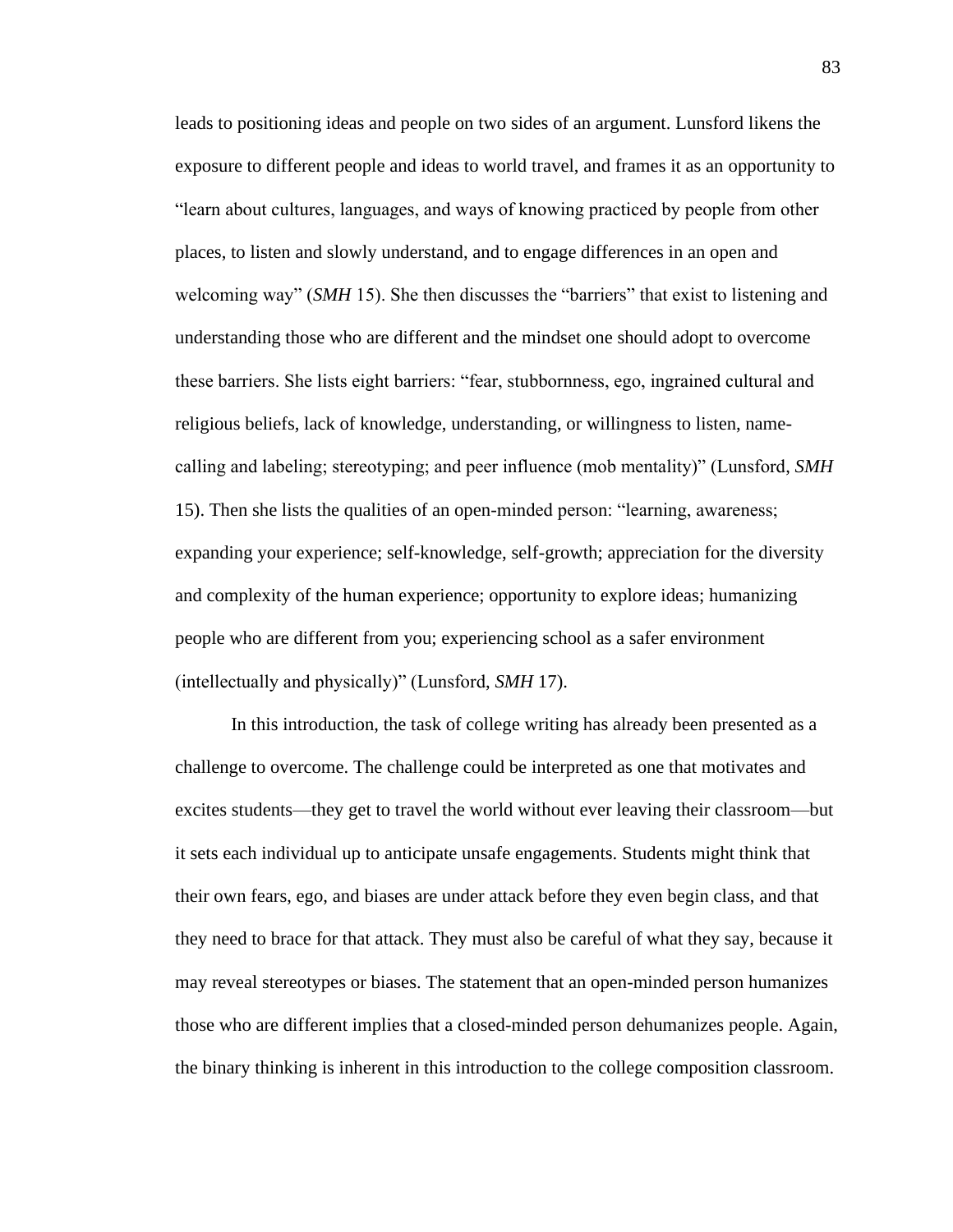The students are asked to rise to an exciting challenge—engage in differences—but be careful what they say and how they say it. The paradox often leads students to choose silence over voicing their thoughts in class, and to prepare to pick sides in a debate that may challenge their beliefs. A re-write of this introduction through the concept of *Mitakuye Oyasin* would instead focus on the four virtues: fortitude, generosity, bravery, and wisdom. Students commit, share their thoughts and time, which requires both generosity and bravery, and throughout the course, develop wisdom about their relatives—the people who are themselves experiencing a *zuya*, and from whom they can learn something that will help them better understand the complexities of the world.

To shape how instructors might design and teach under *Mitakuye Oyasin*, we return to community, but this time instructors are asked to think in terms of relationality beyond the classroom or even the human, two-legged community. The *Oceti Sakowin*  does not exclude one's relationship with Nature's elements even when they are physically located elsewhere—there is no psychological distancing even when one is physically distanced from an element. The observation of relationships between different elements offers lessons for how one might approach any number of activities or situations. Observing and applying lessons from Nature to any human act or process is not poetic or metaphorical. Observing and identifying relationships throughout creation is a practical, rhetorical, and educational strategy. Observation of the world around us, watching, noticing details, thinking about how the details interact and influence one another is an expectation of learning through the *Mitakuye Oyasin* perspective. Nature speaks to us through its actions, and we should read those actions to help us address our needs. This habit of mind requires critical thinking essential to the Composition I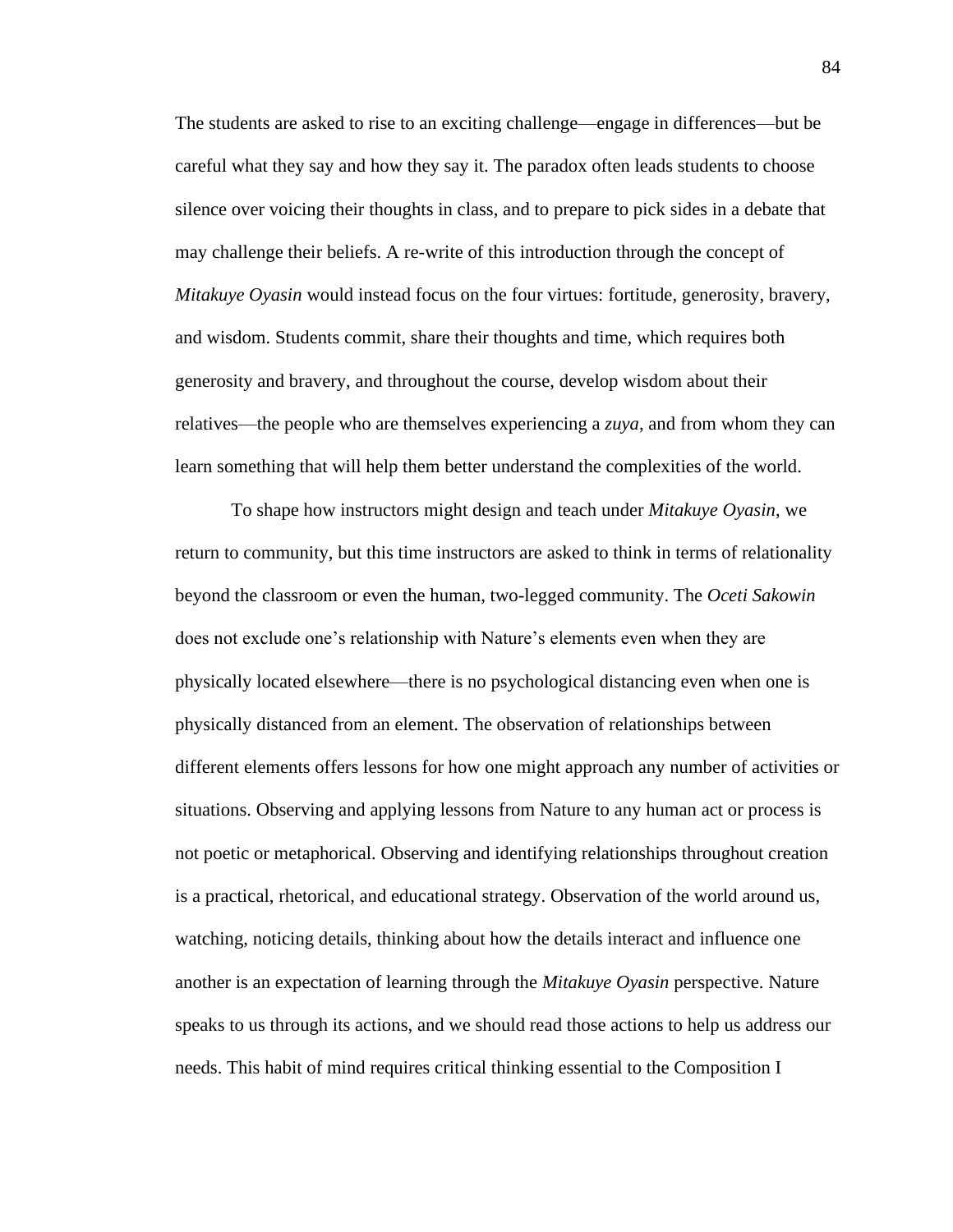composition course. For example, an instructor might observe the progression of seasons to understand how to organize lessons and integrate assignments to serve an overarching purpose or multiple purposes. The instructor could explain the significance of seasons as the *Oceti Sakowin* might think of them to extend this concept of relationality to cultural relationships. This aspect of the philosophy harkens to the Composition I course content, which focuses on cultural studies.

In the *Oceti Sakowin* culture, the four seasons are events during which the *Oceti Sakowin* hold ceremonies. In the spring, they welcome back the thunder (a spirit nation) and have a wiping of the tears ceremony for anyone who has lost loved ones and may be mourning; during the summer they hold the sun dance ceremony, and during the fall, they prepare for the winter. Winter is a time for "preparation for the coming new year, for the new seasons, and for taking stock. It's a time to share knowledge and wisdom, and a lot of teaching takes place" (White Hat 81). In this cycle, each season is a time to reflect on and apply what came before and prepare for what comes next. The relationship between seasons is one of interdependence, and even though each season has its own elements and conditions, people must adjust to those conditions and in many instances rely upon them. This observation of the natural cycle is another way to understand *Mitakuye Oyasin*. Not only does the cycle exemplify the relationship between each season, but it also exemplifies the relationship between people and the way conditions influence what people do during them.

Even though White Hat states that the Western way of thinking is different from the *Oceti Sakowin*, and many other Indigenous and Western thinkers may agree, in both cultures, people educate their children in Winter. This time to "share knowledge and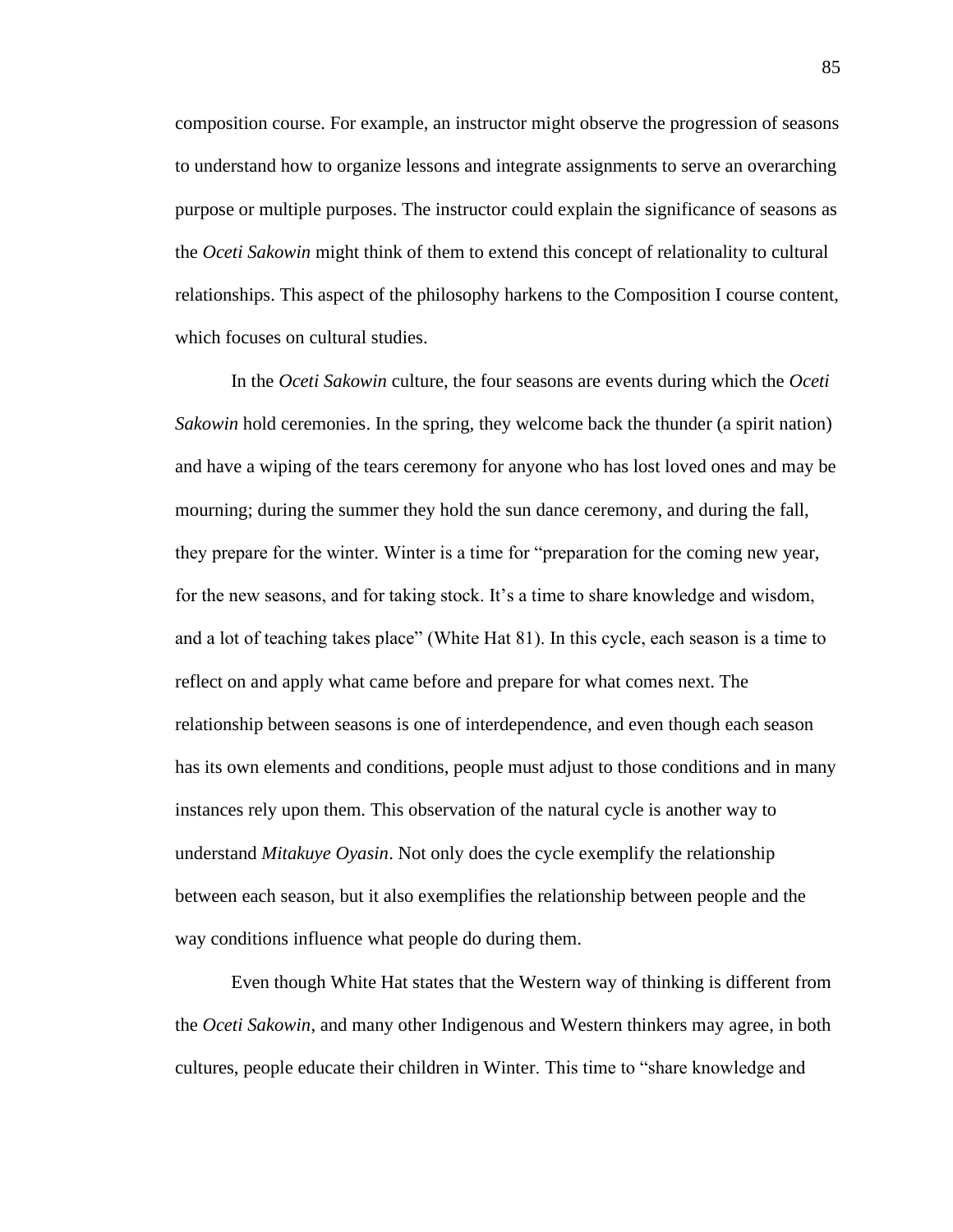wisdom" as White Hat states, historically was determined by each people's relationship to the cold—we stay inside during the cold months, and we use that time to share knowledge. The way that the *Oceti Sakowin* shared knowledge was through storytelling. Unfortunately, in Western culture, the role of storytelling as a teaching method in many ways has lost its official power even if it is still a common strategy used by many teachers. Storytelling in many different forms is still a very important part of education for the *Oceti Sakowin* tradition and its inclusion more explicitly in the composition course would help reinforce the concepts of cultural studies as described by James Berlin and growth theorists. Berlin challenges the poetic-rhetoric binary and argues for a balanced presentation of poetic and rhetoric writing to explore culturally significant discourses. Growth theorists argue that students learn to write from their lived experiences. Both growth theory and cultural studies center student writing in the composition classroom and support greater use of different forms of narrative as both rhetorical devices and writing strategies to engage students in the critical writing process.

Another scholar and author from the Rosebud Reservation, Joseph M. Marshall III, provides traditional stories that teach seven Lakota virtues that are not exclusive to the *oyate*; rather, they present concerns fundamental to the human condition. For instance, Marshall shares his story of the Deer Woman who tempts a man into her tipi while on his hunt, and when he returns home, he forsakes everything in his life to search for her again. While Marshall uses this story to explain the Lakota concept of respect, it also presents a model for understanding an individual's right to self-determination, and the generosity a person exhibits when she shares knowledge that will empower someone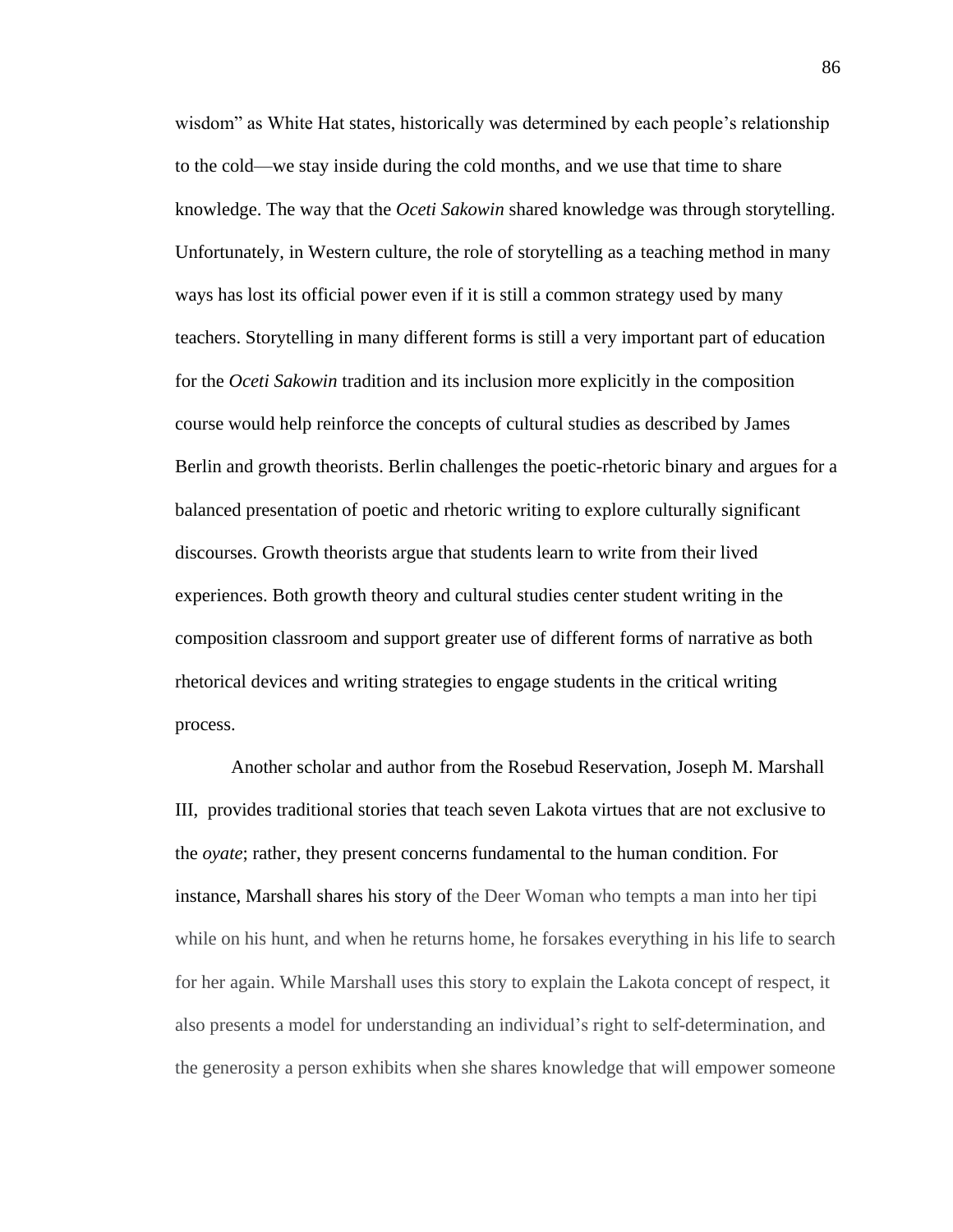else, and then allows that person to practice that knowledge without interfering in his/her practice. The story's main character is Koskalaka, who hears about the hunter's obsession with Deer Woman from his grandmother. He listens to her tale, and when he himself faces the temptress in the woods, he resists her advances because he remembers and respects the words of his grandmother. She raised her grandson's awareness of the danger Deer Woman posed. Her generous knowledge empowered him to resist Deer Woman, he took responsibility for his own actions, practiced self-determination, and was rewarded for having listened to his elder and applied the lesson.

Native scholars use narratives, whether they be traditional, contemporary, personal, and/or anecdotal to educate and expose the possibilities and consequences of different actions. Most Indigenous narratives include a journey of some sort. The narratives relate to lived experiences regardless of who the characters are and carry within them some truth about one's relationship with the world. A teacher chooses to use a narrative strategically. Students determine the significance of the story when they analyze it for understanding, and with understanding, they can garner meaning. The teacher's role is to present the story and then allow students to spend time with it to explore its meaning(s). The teacher may need to teach students how to explore those meanings, such as what elements to look for or think about, the kinds of questions they can ask themselves and each other, but not to dictate the meaning for them. Teachers may also relate the stories to his/her own lived experiences to demonstrate the story's truth, and then ask students to do the same.

If the instructor of the composition course adopts this approach to teaching, she will share information and model how to process, analyze, and argue through that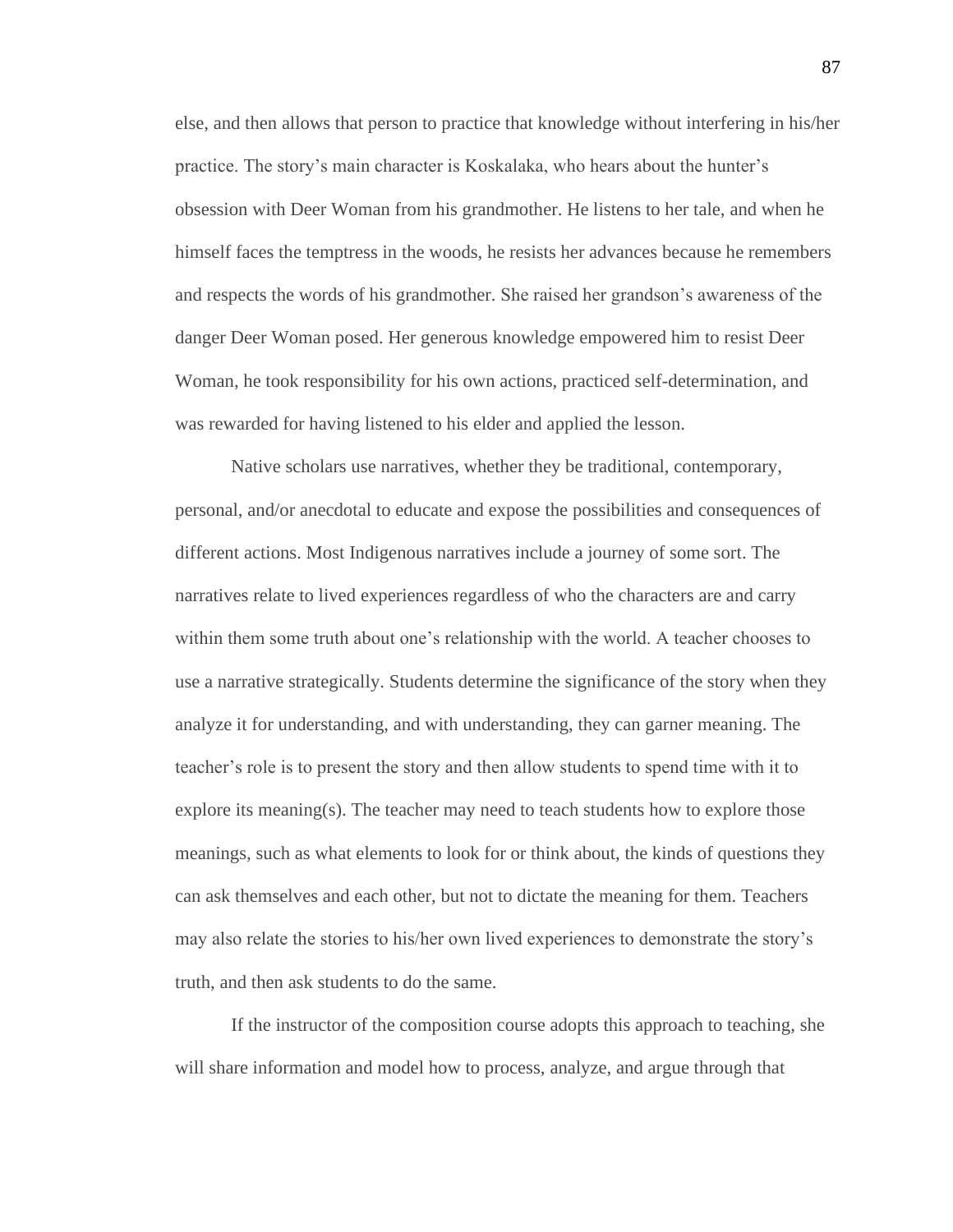information in the beginning of the course. Students learn the power they have when they consider applying the knowledge they receive from instructors, texts they read, and other students. Instructors and students also learn how to apply narrative as a rhetorical device—not just as a means to introduce an idea in an essay, but as a powerful educational and persuasive tool. In the latter half of the course, like Koskalaka does in the latter half of the Deer Woman story, students are equipped to "go on the hunt" and apply what they have learned from the teacher. The intricate way that one story can relate to so many levels of doing and speaking in the class reinforces the nature of community under *Mitakuye Oyasin*—all things are related—and this philosophy does not have to be presented through Native stories alone.

Plato's "Allegory of the Cave" offers an understanding of the impact knowledge has on an individual, and an instructor can compare it to *Oceti Sakowin* ideas to helps students understand different concepts of truth, as well as consider the affect education might have on a student's experiences in different communities. In Plato's story, the man who left the cave returns to the cave from the earth's surface to share what he has learned from above. The people in the cave do not accept the stories the man returns with about the world outside the cave. The remaining cave prisoners persist in a willful ignorance of the realities they are told about outside the cave—a truth strange and unfamiliar to them—and accept only the shadow world they know as real. Plato's depiction of ignorance and truth reflect a journey from being unenlightened to enlightened, moving from below ground among the shadows, to moving above ground in the light. Truth is fixed—the underworld is a representation, a mere shadow of the upper world, which is real.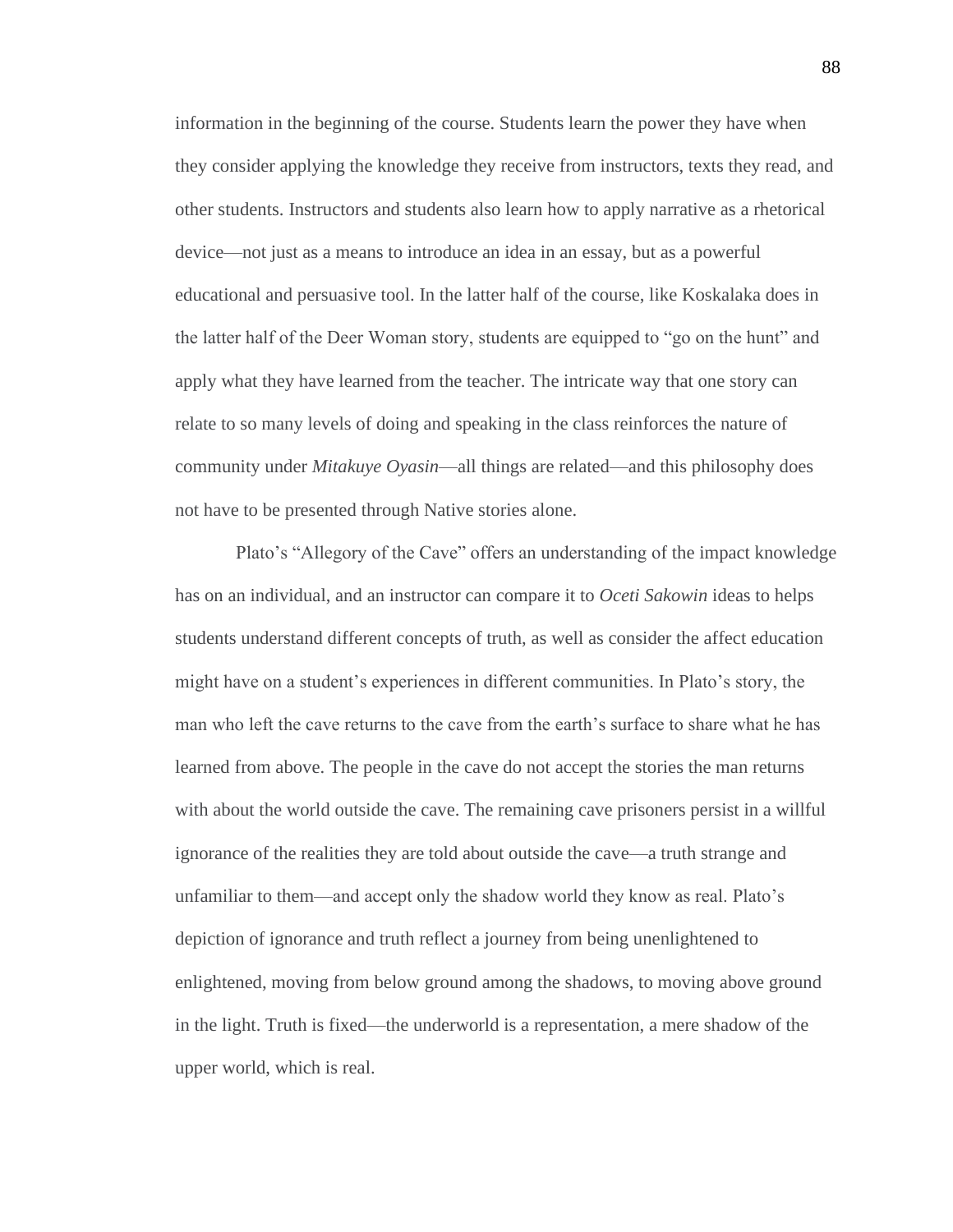In the *Oceti Sakowin* tradition, truth is relative to one's position. The prisoner experiences truth in his reality, and the one who journeys away from the cave, experiences a different truth. Conceptually, the Lakota man would not tell the prisoner that his reality is not true, but that his reality is reflected differently outside the cave. I suggest this because the *oyate* believe in that "for every being on earth, there is an identical other in the universe" (White Hat 32). A symbol common in Lakota artwork and design is that of two triangles joined at their points to create an hourglass shape. The top triangle represents the reality in the universe, and the bottom triangle represents the reality on earth. These realities mirror one another, and energy can pass between them. What happens above, happens below and vice versa. Both realities are true, so traditionally, the *oyate* would not question the truth of a reality with which they have no personal, lived experience—both realities are true.

Marshall shares another story about Iktomi, the spider and a trickster figure, which helps to further explain *Oceti Sakowin* concept of truth. Iktomi is hungry and tricks a group of ducks into dancing with their eyes closed so he can conk them one by one on the head and cook them. Marshall uses the story to explain the Lakota concept of truth as subjective and subject to change. Applied to Plato's allegory, the prisoner in the cave experiences three different truths. In the cave, he sees variations of life in degrees of darkness, and his reality is limited to the few items and people he sees. When he moves to the surface, his truth changes, because his position on the land has changed. Marshall further explains that "Truth has two parts: that which is given and that which is accepted" (120). In the story of Iktomi and the ducks,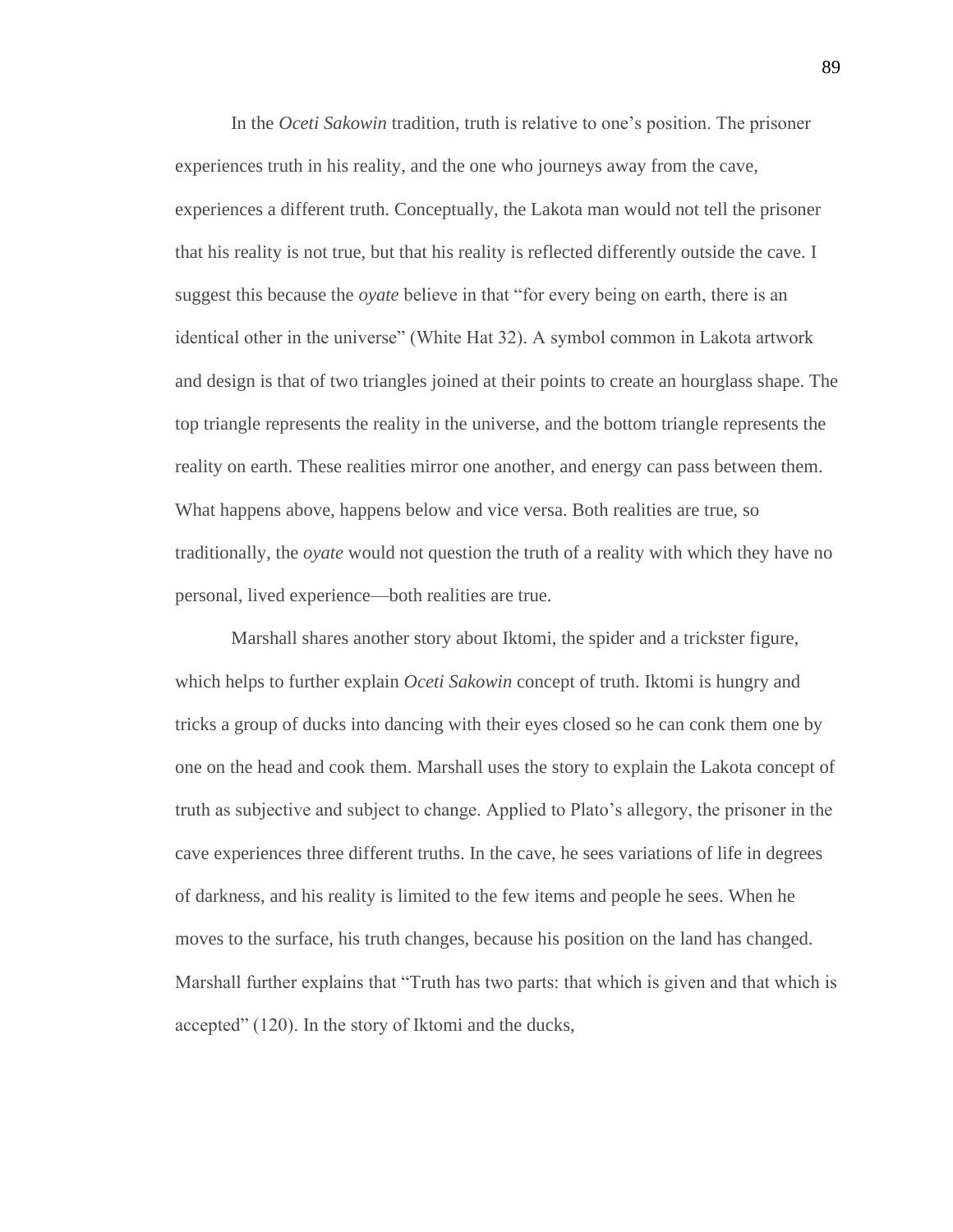Iktomi and the ducks created a truth: that his sticks were sacred songs. Iktomi wanted the ducks to believe because he was hungry, while the ducks wanted to believe because they wanted to dance. The truth lasted only until one duck opened his eyes and realized yet another truth: Iktomi was killing them and they would all die if they didn't flee. If the ducks had remained skeptical, the momentary truth would not have come about. All the ducks would have lived and Iktomi would have walked away hungry. (Marshall 120)

The agent (Iktomi) gives a truth (song sticks) which the birds accept because they want to dance.

Marshall relates Iktomi's story to historical events. He identifies the way truths changed between the U.S. government and tribal nations as each promised truth contradicted the reality of that truth. For example, the Fort Laramie Treaty of 1868 promised the Sioux would own the Black Hills "for as long as the sun shall rise, as long as the rivers shall flow, as long as the grasses shall grow"(Marshall 121). That truth changed when miners found gold in the Black Hills. The current reality is that the Sioux Black Hills, or He Sapa, is currently occupied by predominantly non-Native American citizens.

Students learn that since truth is subjective, one should be skeptical of truth. Skepticism proves helpful to students when they read a text, dialogue with other students, and write their own essays because it helps them approach each situation with a critical eye. However, a person who remains skeptical in light of new information can also suffer. This means one must always be aware and observant of any given situation and not remain locked into one version of truth. The people who remained in the cave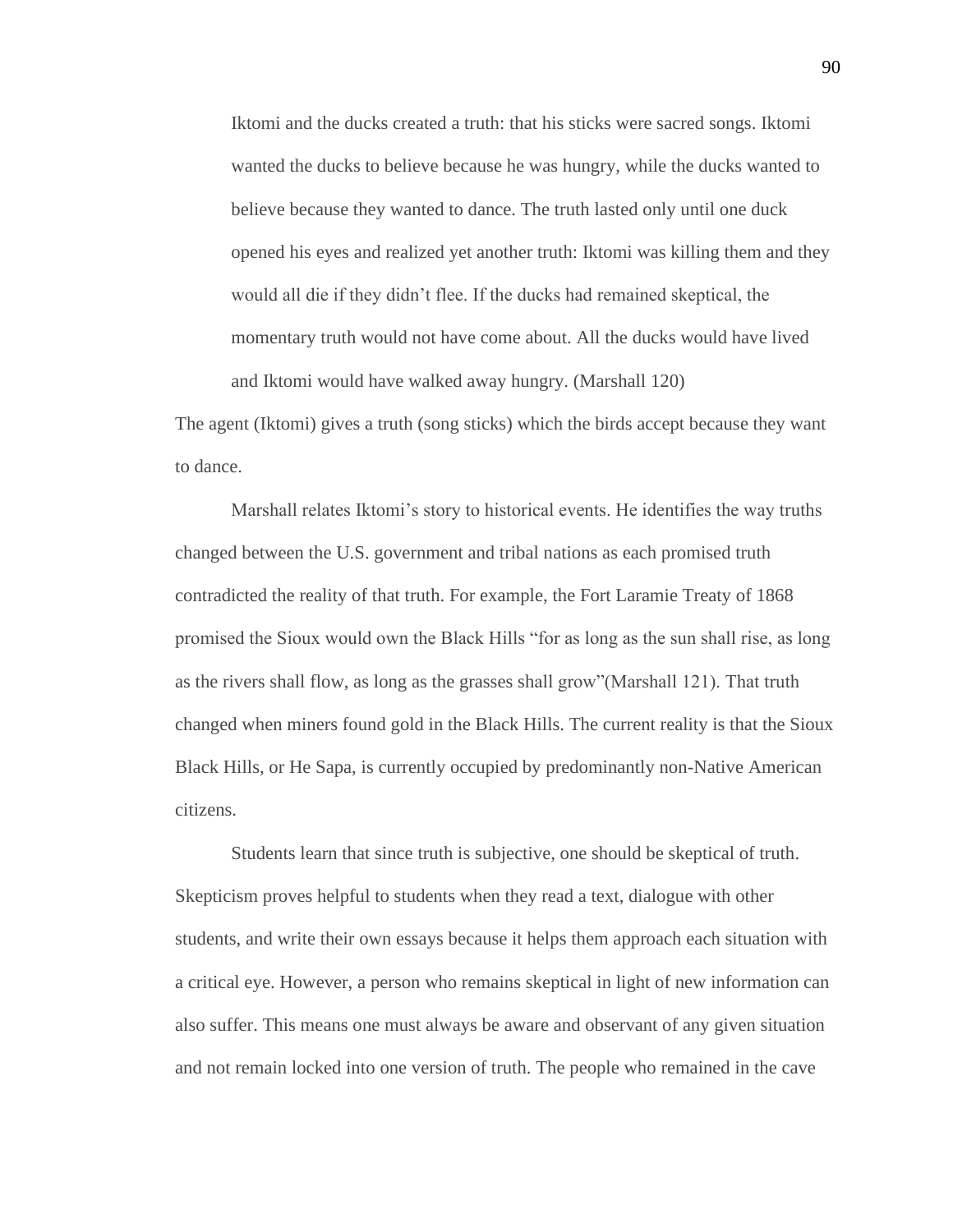rejected the possibility of new information and a different understanding of the world because of their skepticism and mistrust of the one who left and then returned.

A human story of subjective truth presents itself when the *Oceti Sakowin* ancestors were first placed on reservations and were not allowed to leave the reservation without permission from the reservation supervisor. Over time, that restriction was lifted, but children were then forced to leave their parents to attend boarding schools, mostly run by Christian churches, and were not allowed to speak their own languages. When they returned home, in many cases twelve or thirteen years later, students could not speak their Native language, and the parents could not teach students their cultural understandings. The language became a barrier, and the behaviors students learned from their English speaking, white, Christian teachers lead to misunderstandings between *tioṡp̄aye* relatives*.* The children through the white man's educational system became shadows of themselves, their ancestral culture and language. Their truths changed, and the chaos caused by the forced change, which did not respect individual choices, created an extreme skepticism of the White man's education. Over time, tribal members have chosen to reconcile conflicting cultural experiences and truths, and one way has been to collect and reconnect with traditional stories and think about how they relate to contemporary living. This exploration of truth shapes the conflict between cultures in a way that resists binary thinking without ignoring the ways in which cultures are affected by the choices individuals make.

Rather than positioning the story of European expansion on a battlefield with winners and losers, the *Mitakuye Oyasin* explains what happened to lead to what is. To understand the different concepts of truth and skepticism, one must position it in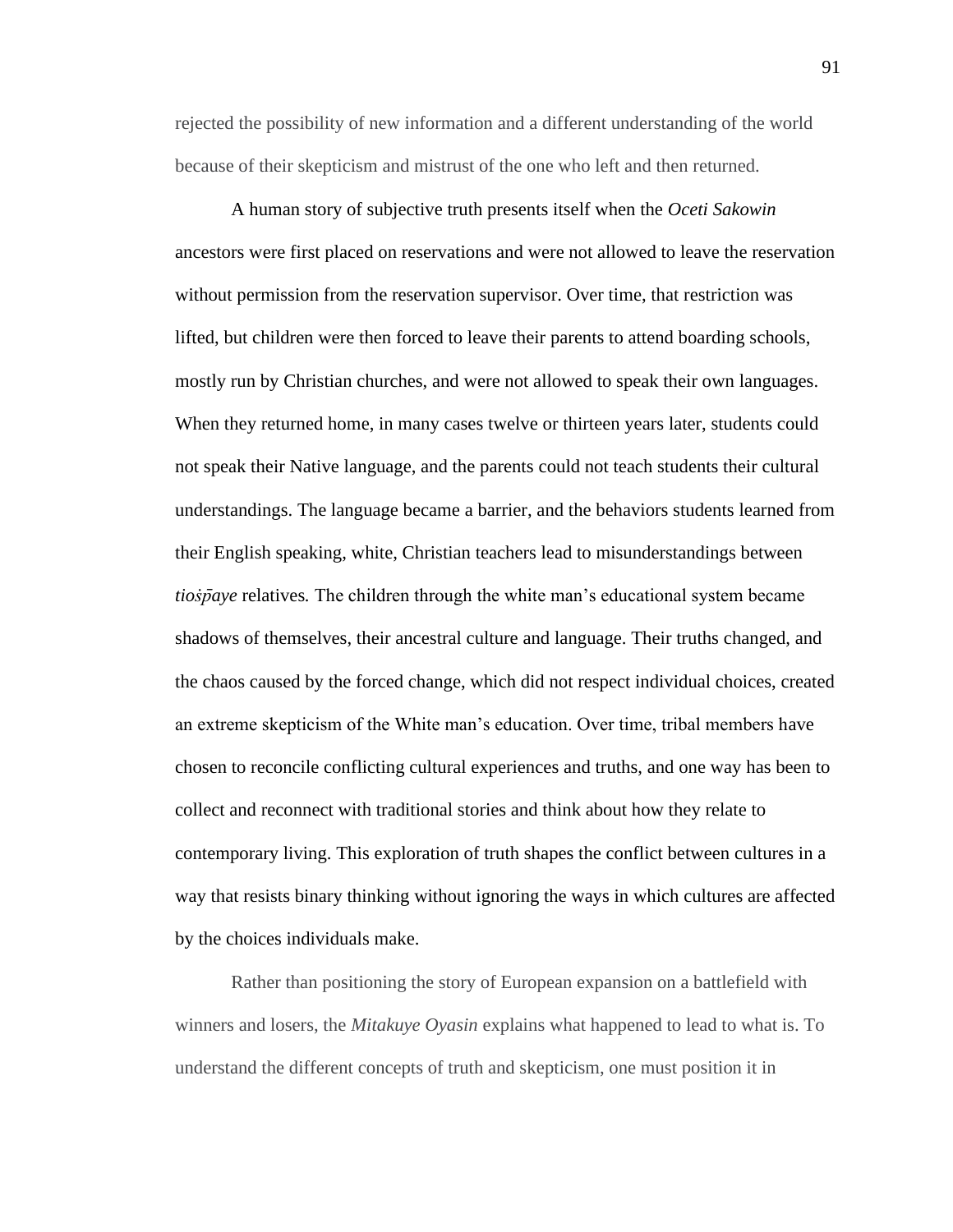historical and contemporary contexts not as a metaphor but as a means of understanding and choosing how to think and behave now as a result of that understanding. Pointing out the way Indigenous experiences and ideas relate to non-Indigenous experiences, the teacher addresses cultural differences without engaging difference, but instead walking through it and examining it as a part of the way cultures relate to one another. Plato's "Allegory of the Cave,' compared to "Iktomi and the Ducks," reveals ideas of skepticism and truth, and positioning the notions of skepticism and truth in historical events and contemporary circumstances helps students better understand themselves, others, and the complexity of how cultures relate to one another and interact.

The discourse of truth and reality in the composition course can then expand into the truth of reality and authentic identity in popular culture representations. Neal Gabler, in an essay that appears in *RPC*, discusses the way movies mold American concepts of reality. He cites Alexis de Tocqueville's observation of Americans, who "'ask for beauties self-proffered and easily enjoyed. . . . require strong and rapid emotions, startling passages, truths or errors brilliant enough to rouse them up and to plunge them at once, as if by violence, into the midst of the subject'" (*RPC,* qtd. in Gabler 581). Gabler argues that movies tell stories that audiences want to live and make their own and create identities that audiences want to become. Students in this essay are asked to consider how stories influence their behaviors and their identity. Gabler writes that "sociologist David Riesman identified the emergence of a new type of social character in America that he called the 'other-directed,' by which he meant, essentially, that one's goals were directed toward satisfying the expectations of others—an audience" (584). Gabler's concern is that people seek to "live out their life's vision as it has been shaped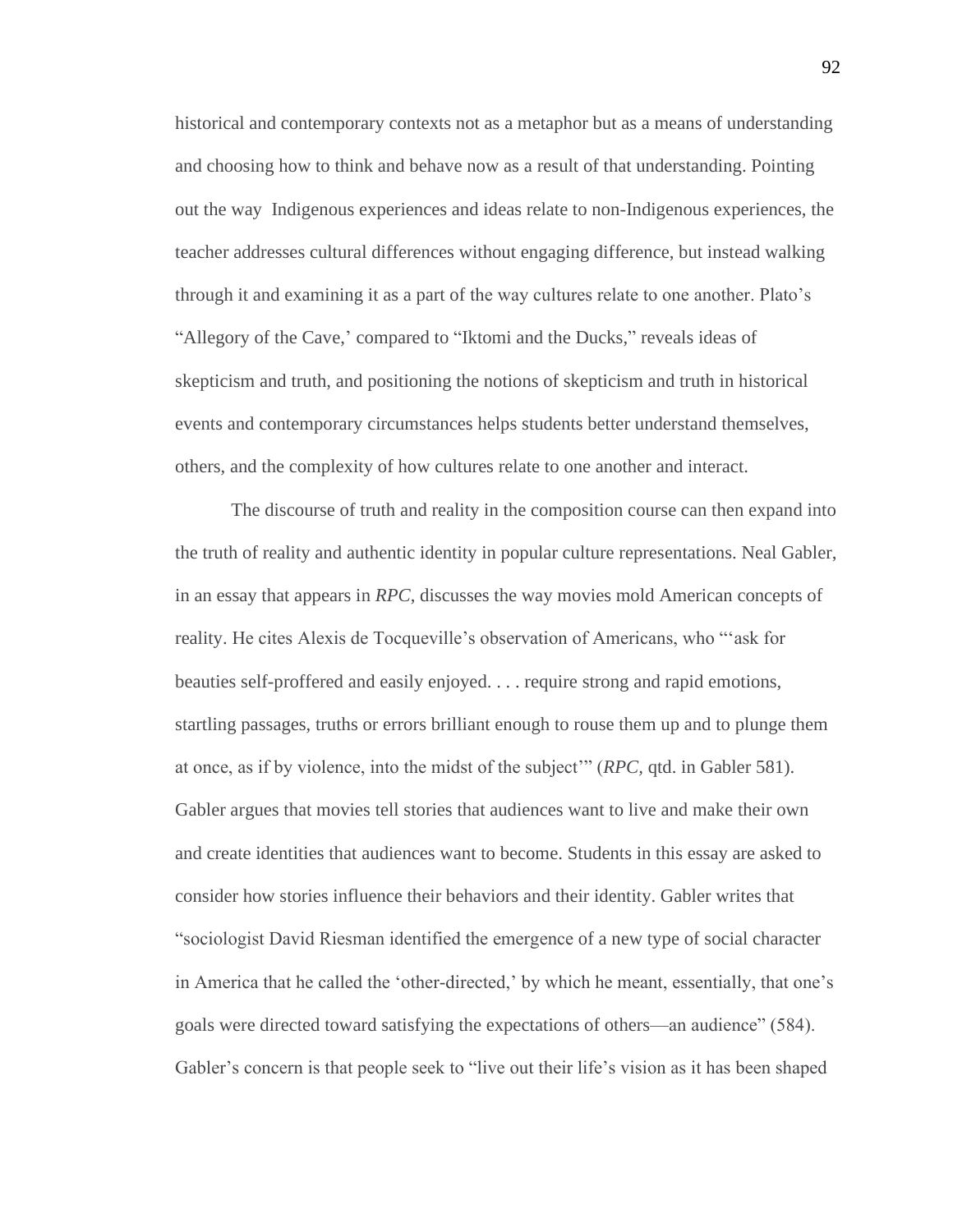by mass culture" (584). He claims that we are "learning to measure life itself by how well it satisfies the narrative expectations created by movies" (585). The problem with movies in our modern culture, even though they are narratives, is that their purpose is to entertain—to be "easily enjoyed" and "plunge" the audience into the subject. They represent in some cases "truths" of lived experience, but many audience members want to live the experience of a film, which often leaves out travel time, down time, research time. Characters race from one event to the next, magically jump across the globe or the country, move from rags to riches, fall in love, or achieve astounding goals within the space of 90 minutes.

In relation to Plato's story of the prisoner and Marshall's story of the ducks and Iktomi, students and instructors might ask what truths are hidden in movies, and which are revealed? How do people construct reality and identity? What makes a person's identity authentic and who decides? When should people choose to be less skeptical, and when does being less skeptical lead to one's own detriment? These questions require reflection and invite students to draw upon their understandings from the texts they read, historical events, contemporary circumstances, philosophical perceptions of truth, personal lived experiences, and cultural representations to make sense of truth, reality, authentic identity, and cultural conflicts and differences. But the way that the instructor presents and directs the ideas through *Mitakuye Oyasin* resists the binary thinking by changing the way language is used in how the instructor creates community in the class, as well as relates narratives to lived experiences and critical arguments.

*Mitakuye Oyasin*. Everything is related. All things are relative to circumstances and knowledge, and knowledge is situationally and historically dependent. Each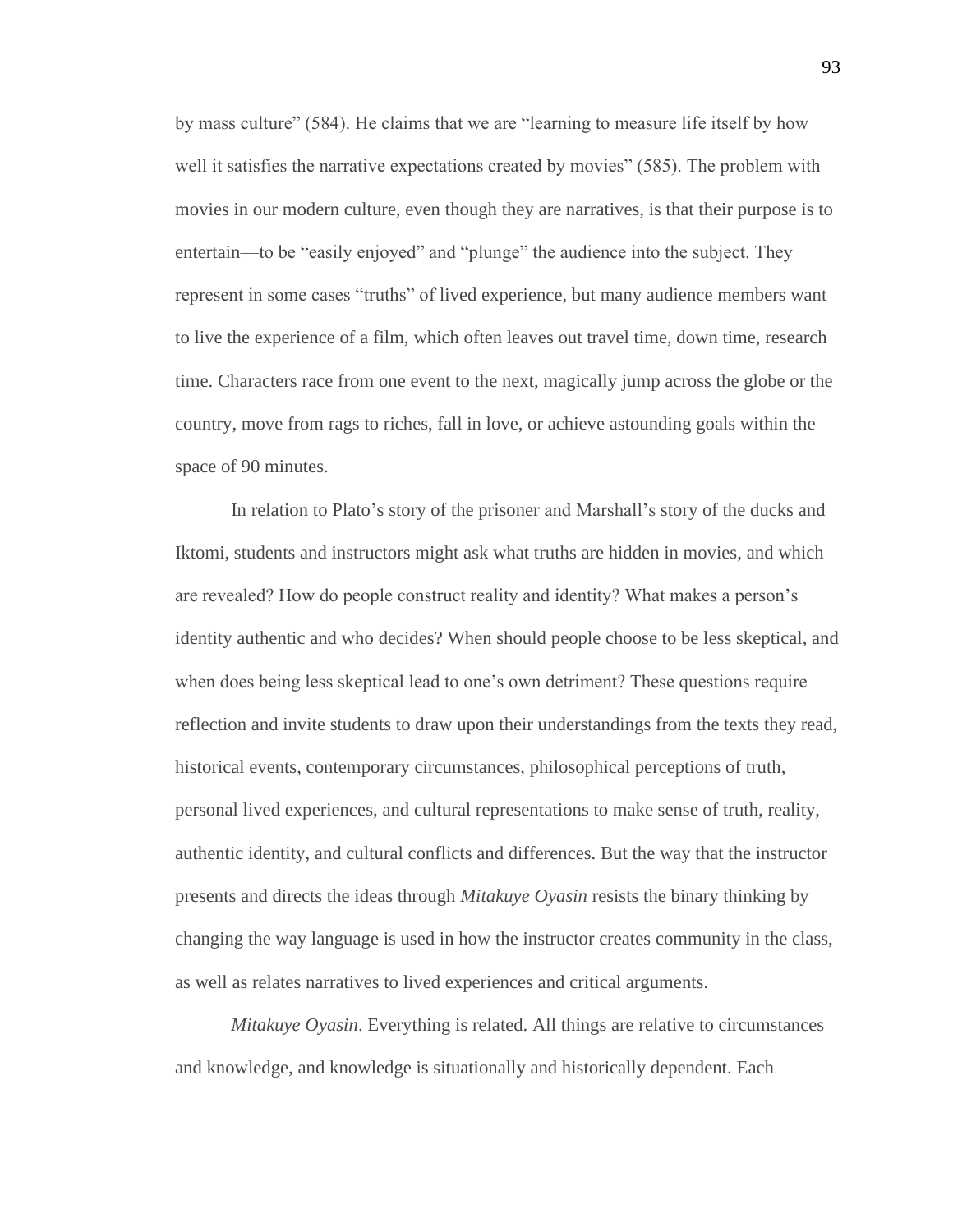individual harbors personal responsibility in his/her relationality. Knowledge empowers individuals, but if individuals do not accept the responsibility that comes with that knowledge, he/her and others will likely suffer from the individual's choice to reject new information. Accepting knowledge and applying it discerningly requires that fortitude, generosity, bravery, and wisdom, and one is unlikely to effectively live the *Mitakuye Oyasin* philosophy without applying these virtues in their practices.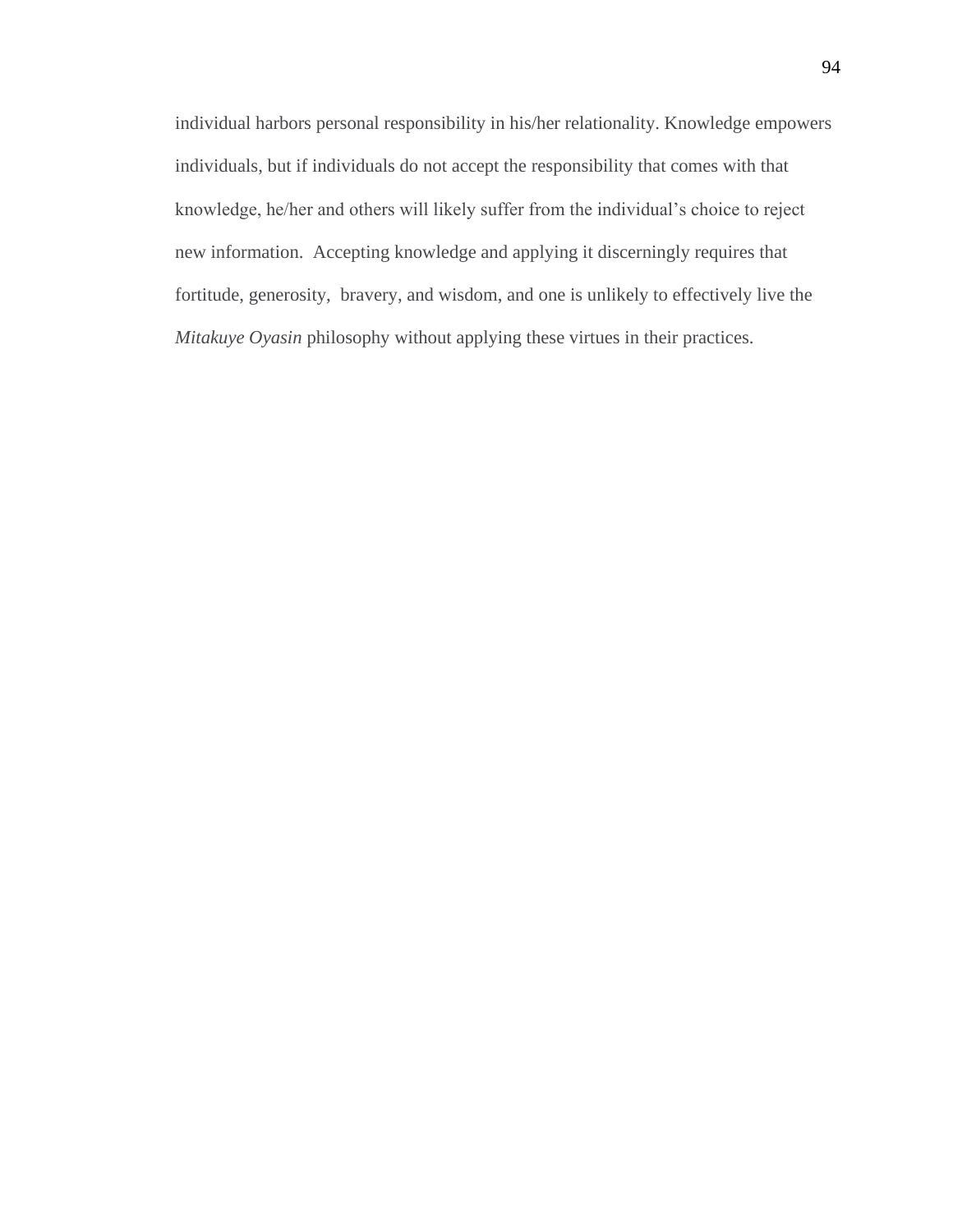## CHAPTER 3 A *MITAKUYE OYASIN* COURSE

## **Establishing Community: Shared Public Space**

Creating a writing discourse community through *Mitakuye Oyasin* involves thinking about the classroom and the discourse within it as Harris's "shared public space," but instead of a space where a "community of strangers" can meet, a community of relatives meet to share "their own voices as writers and intellectuals" (155). By shifting one's perceptions of the students as strangers to that of relatives they have not yet met, teachers create a more welcoming environment. Teachers might develop a form of greeting that invites students to think of the classroom as a place where they are safe and where they feel comfortable.

The *Oceti Sakowin* custom involves greeting someone by shaking his/her hand, asking how the person has been, talking about something important to the person or a shared experience, like the weather. Then, the people "get down to business." In my classroom, I try to greet each person who walks into the room, or the whole class by saying something like, "Hello everyone! I am so glad you decided to join me today! How was your weekend? Anything exciting happen?" A few students will respond, some with more story to tell than others. I often share something as well. Then I play a song that relates to the content of the day, and the music typically is more upbeat in the first weeks of class. I also choose a wide variety of music that reflects surveyed student interests. I sustain this pattern of behavior throughout the course, and the results tend to create a sense of family, like we are all in this endeavor together, no matter how differently people in the class may think about the subjects we discuss.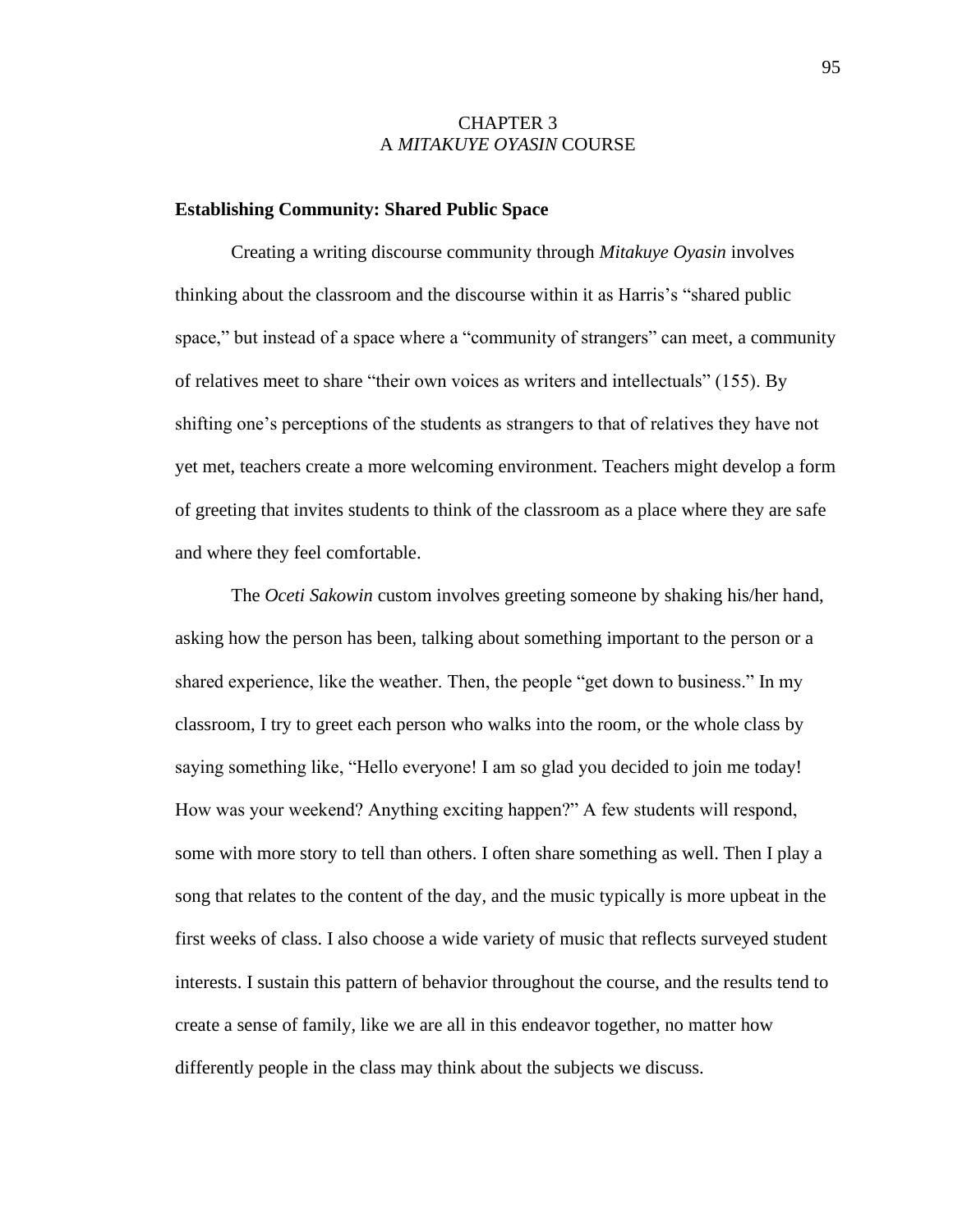Right before we review the syllabus, I explain to students that they might think of their experience in college as a *zuya*, an educational journey akin to the journeys the *Oceti Sakowin* would travel. When they return home, their experiences made them wiser, and they shared their experiences and knew knowledge and understandings with the people. Sometimes the person never returns home. He or she travels to a new spot to settle, or lives as a migrant, moving from one town to another either because of the job she/he chooses to work or because he simply has a curiosity of the world. Whether the students return home or not, they will live among different communities, and what they learn on this educational journey can not only be an asset for them, but for others too. While they are here at the university, they will likely become part of new social groups, but they are also a part of the university, sharing space with other people who are here to learn too, and so all of the students, instructors, and staff members share a common purpose—to create, sustain, and maintain the educational institution.

Community is sustained in many ways throughout the course, including the way the teacher facilitates discussions, responds to assignments, conducts writing conferences, and through the ways that peers interact with one another in class, which is often facilitated by the kinds of class activities the instructor creates and the guidelines instructors develop for those activities. I provide below a snapshot of different ways *Mitakuye Oyasin* would shift the instructor's approach to teaching, the design of the course syllabus, the choice of texts, and the different assignments students may be asked to complete independently or in collaboration with other students.

When the instructor develops the Composition I syllabus shaped by the Lakota philosophy *Mitakuye Oyasin*, the instructor needs to consider the time students might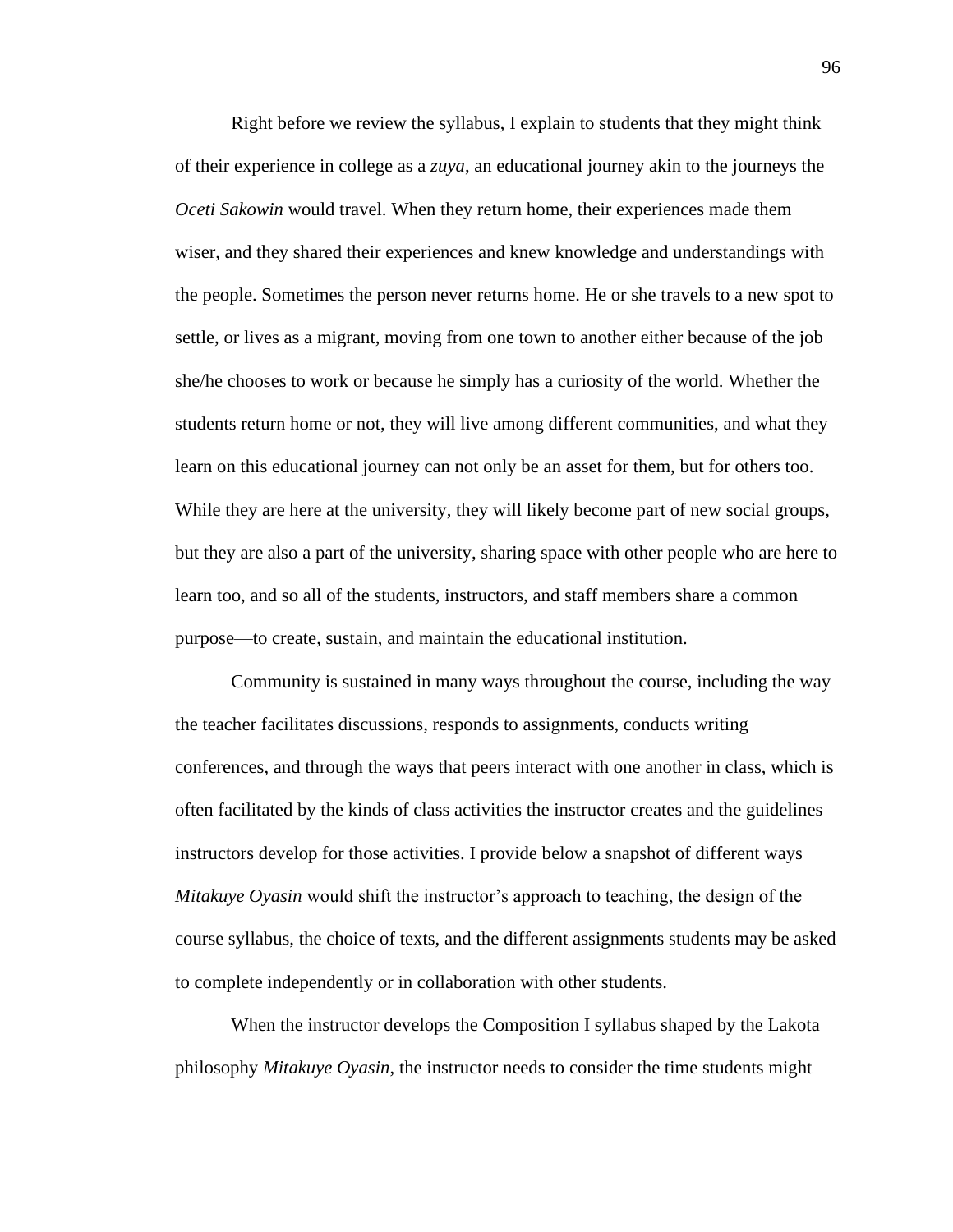need to complete tasks and demonstrate understanding and application. Instructors need to understand exactly why they choose to use one text over another, and what they want to teach with it. At the same time, instructors need to create lessons that help students discover not only the ideas the instructor wants to share with students but allow them to discover ideas and patterns that the instructor may not have considered.

Collegiate level instructors are faced with getting students "up-to-speed" so that they can read texts critically and write academic essays. The goal of the course then is to teach students how to research and write an essay using particular skills applicable for the completion of any essay assignment students may receive in any college course. Composition I provides the basic writing skills that students will need using popular culture as the common ground between their prior knowledge and experience and the academic knowledge and experience they will gain in college. Students come into the class with varying skills, but many lack knowledge about or understanding of basic grammar, of how to synthesize information, of what rhetoric is, of how to analyze or interpret, of the significance of citing information, or even of how to summarize or paraphrase. These challenges require composition instructors to incorporate instruction in and practice of these skills into the syllabus and teach and assess them in the classroom while at the same time attempting to ensure students understand enough about what they have to analyze to be able to critically engage with ideas rather than simply report what they read.

To do this with *Mitakuye Oyasin*, the texts adopted for teaching writing, such as *They Say/I Say* and *St. Martin's Handbook* could be supplemented with chapters from *Style: Lessons in Clarity and Grace*, by Joseph M. Williams and Joseph Bizup. The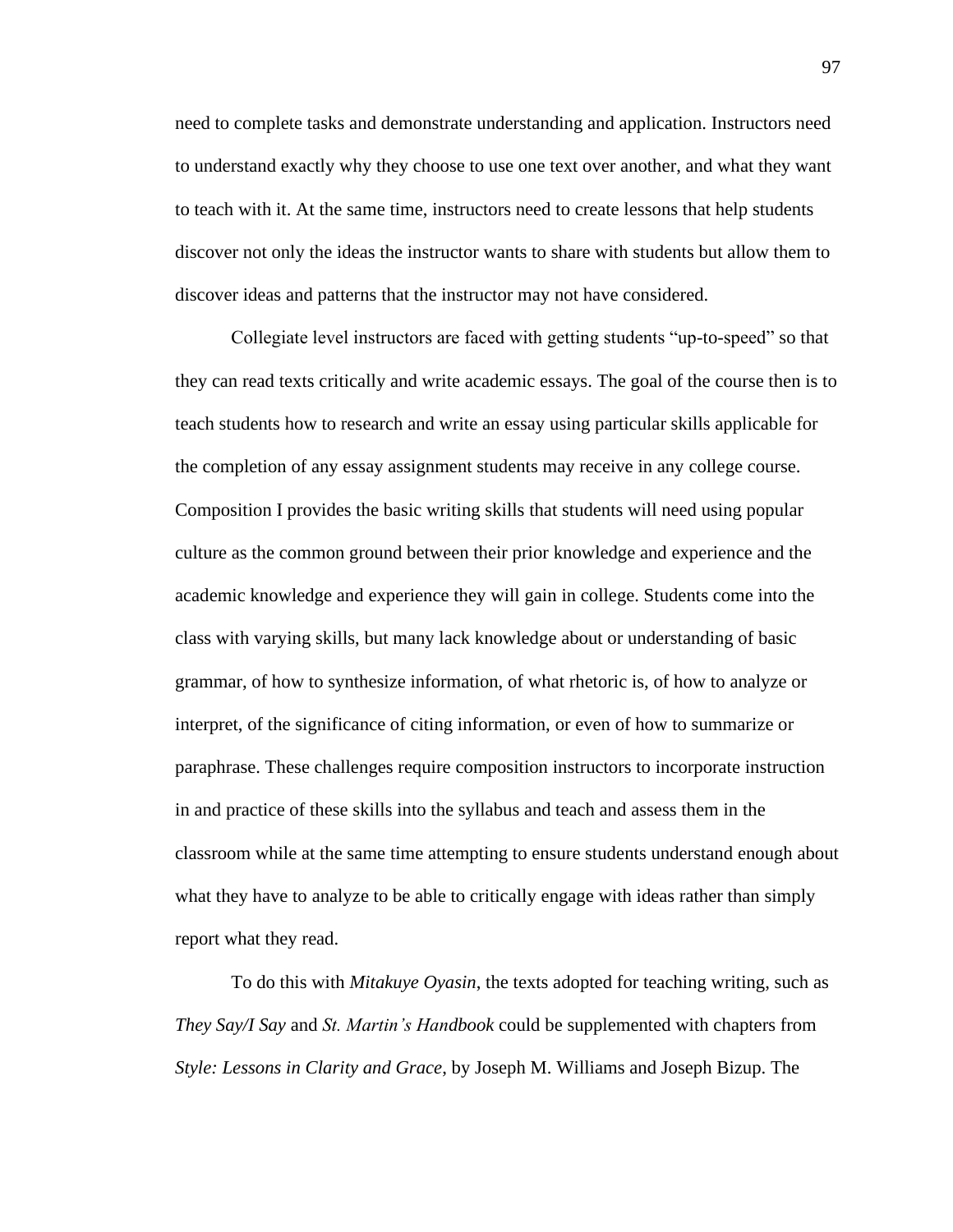templates in *TSIS* are helpful for students, and the instructions and tips in *Style* and *SMH*  provide students with clear and easy to understand examples of various grammatical and writing style tips. *Style* and *SMH* also include assignments students can complete as needed in areas where they most struggle to write clearly. For example, I notice that many students will use the transitional words listed in Chapter Five of Lunsford's *SMH*. The words are effective, but often placed without careful consideration at the beginning of paragraphs because students think that one word is the best and easiest way to transition when in fact a different kind of transition would work more effectively for their purpose. Chapter Five in *Style* focuses on "Cohesion and Coherence." It extends Lunsford's sections on transition and on "Making paragraphs flow."

When instructors assign the reading in these texts about writing, students begin to understand the relationship between content and syntax, and how syntax helps to emphasize certain ideas or words. Graff and Birkenstein repeatedly point out that students should not be intimidated by academic writing, and students can use the templates in *TSIS* to help them join the academic conversation. They explain, "Though the immediate goal of this book is to help you become a better writer, at a deeper level it invites you to become a certain type of person: a critical, intellectual thinker who, instead of sitting passively on the sidelines, can participate in the debates and conversations of your world in an active and empowered way" (Graff and Birkenstein 15). Graff and Birkenstein use an example from philosopher Kenneth Burke, "Likening the world of the intellectual exchange to the never-ending conversation at a party" (16). The assumption is that the students are not already critical, intellectual thinkers; however, under a *Mitakuye Oyasin* approach, one expects the students to already have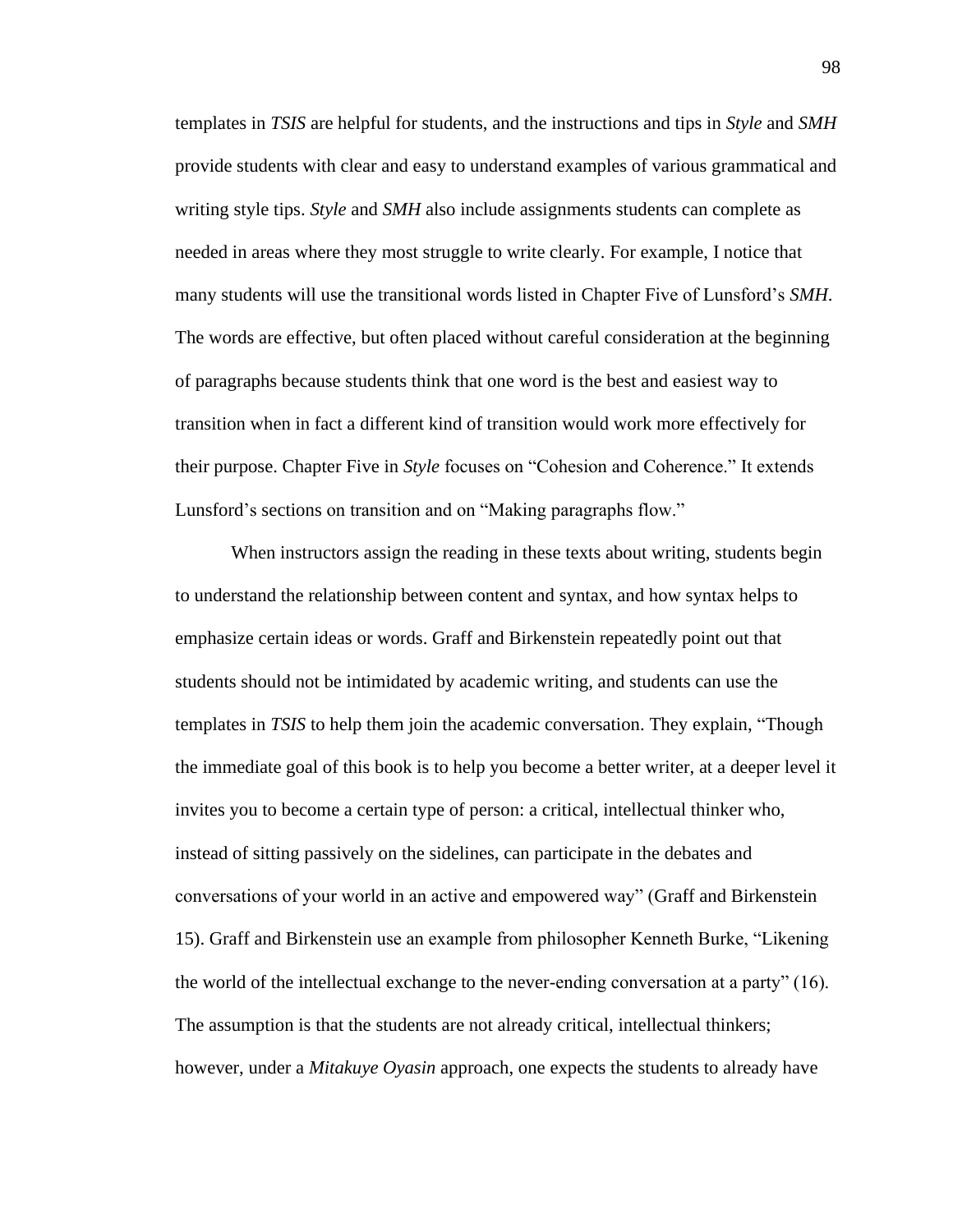the capacity and even the ability to think critically and intellectually. While Graff and Birkenstein may not think students do not have the capacity, the alienation students feel when they do not know the academic commonplace can suggest to students that they do not have that capacity. The instructor's job is to provide students with an understanding of how words relate to meaning and how syntax and word choice can change meaning significantly. When students understand the value and power of language, and how manipulating it shapes meaning, they will attend to careful sentence and paragraph construction when communicating ideas and "invent the university" in the way David Bartholomae suggests rather than copy it from a text. Still, the templates offer many students an effective tool for navigating phrases that help them get to the points they want to argue, and so instructors might consider a class activity in which students manipulate some of the template structures to fit them around what they want to say, rather than fit what they want to say in the templates. Some instructors already do this, and it supports an attention to the relationship between what one intends to say and how it is shaped by the language used to introduce it and relate it to other ideas.

*Reading Popular Culture* is an engaging collection of essays but does not contain a diverse enough collection of essays by diverse writers to adequately represent *Mitakuye Oyasin*. I found several essays by Native writers and activists, and I think many other voices could be invited into the conversations concerning identity, race, politics, socioeconomic class/status, education, and technology. If popular culture is considered the common ground upon which students can learn to engage in academic dialogue, then certainly each unit should include an essay by a Native voice, for South Dakota is home to seven tribes. The state does not want to lose their graduates to other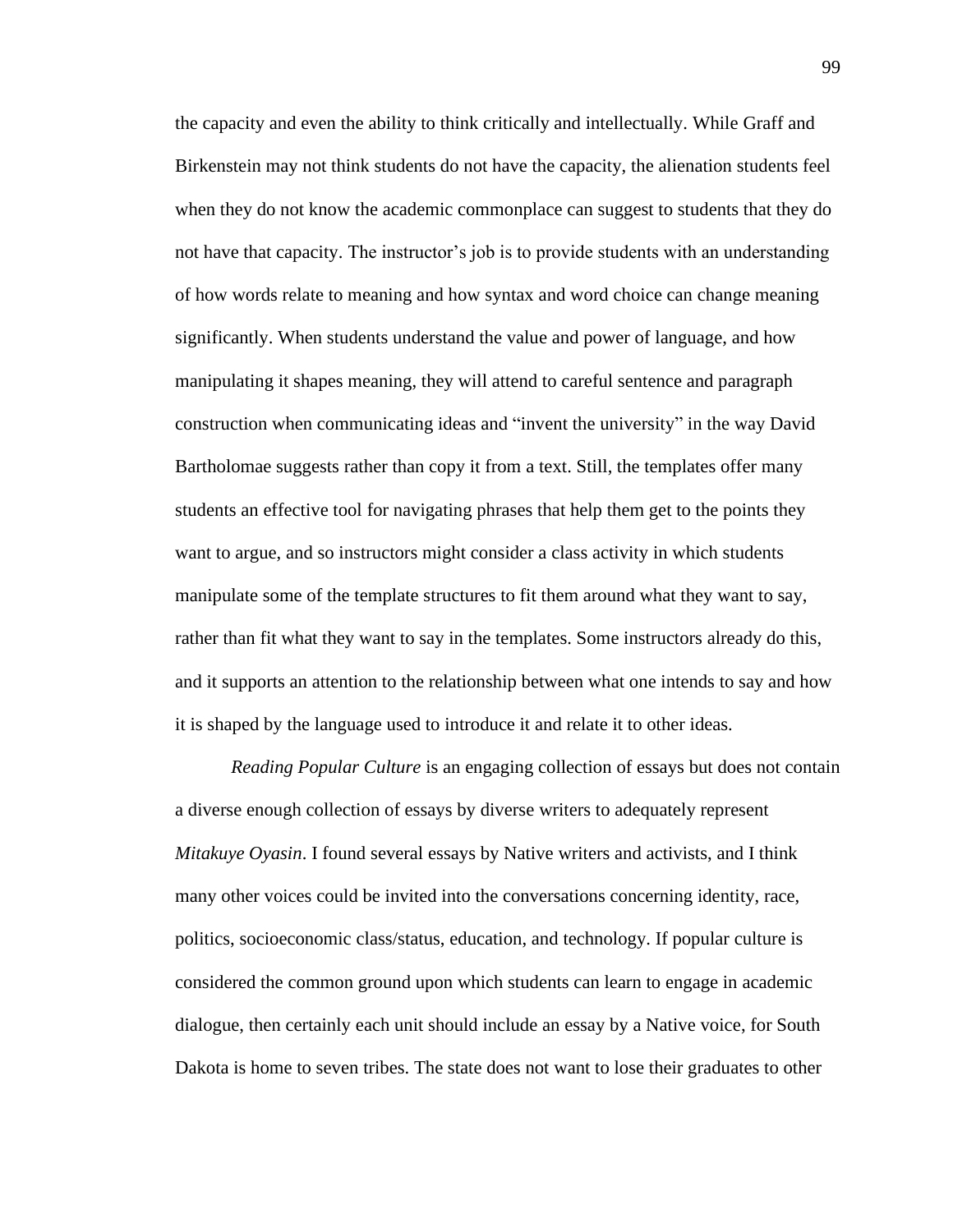states, nor does SDSU want to lose their students to other state universities. Rather than ignore the Native populations of the state, SDSU could embrace them, and normalize their voices for non-Native students in the Composition I curriculum.

When students read Plato's "Allegory of the Cave" in *RPC* to discuss the nature of truth, reality, and perception, I recommend they also read Joseph Marshall's "Iktomi and the Ducks." These narratives help students explore complex ideas of truth and compare the relationship between the ancient concepts and interpretations of truth from a European Western perspective, and from an Indigenous Western perspective. Instructors might also include the first chapter in Thomas King's *The Truth About Stories*, whereby students would gain exposure to not only Plato's allegory and Marshall's version of Iktomi's trickery, but also to King's telling of the Iroquois creation story "The World on a Turtle's Back," the Christian story of "Genesis," to King's discussion of how stories influence beliefs and actions, and to his argument that certain stories are so powerful that they influence the way people think for centuries after they are first told. The evolution of this discussion establishes a pattern of growing complexity in the discourse of truth, choice, and responsibility. Instructors may then invite students to relate this complexity to the nature of social and political discourse in American popular culture and ask them where they see this complexity unfold in their communities and on popular media. In my course, I ask students how conflicting belief systems generate division in our society, and how the different belief systems approach the contemporary concerns about the growing rift between different communities within the larger American community.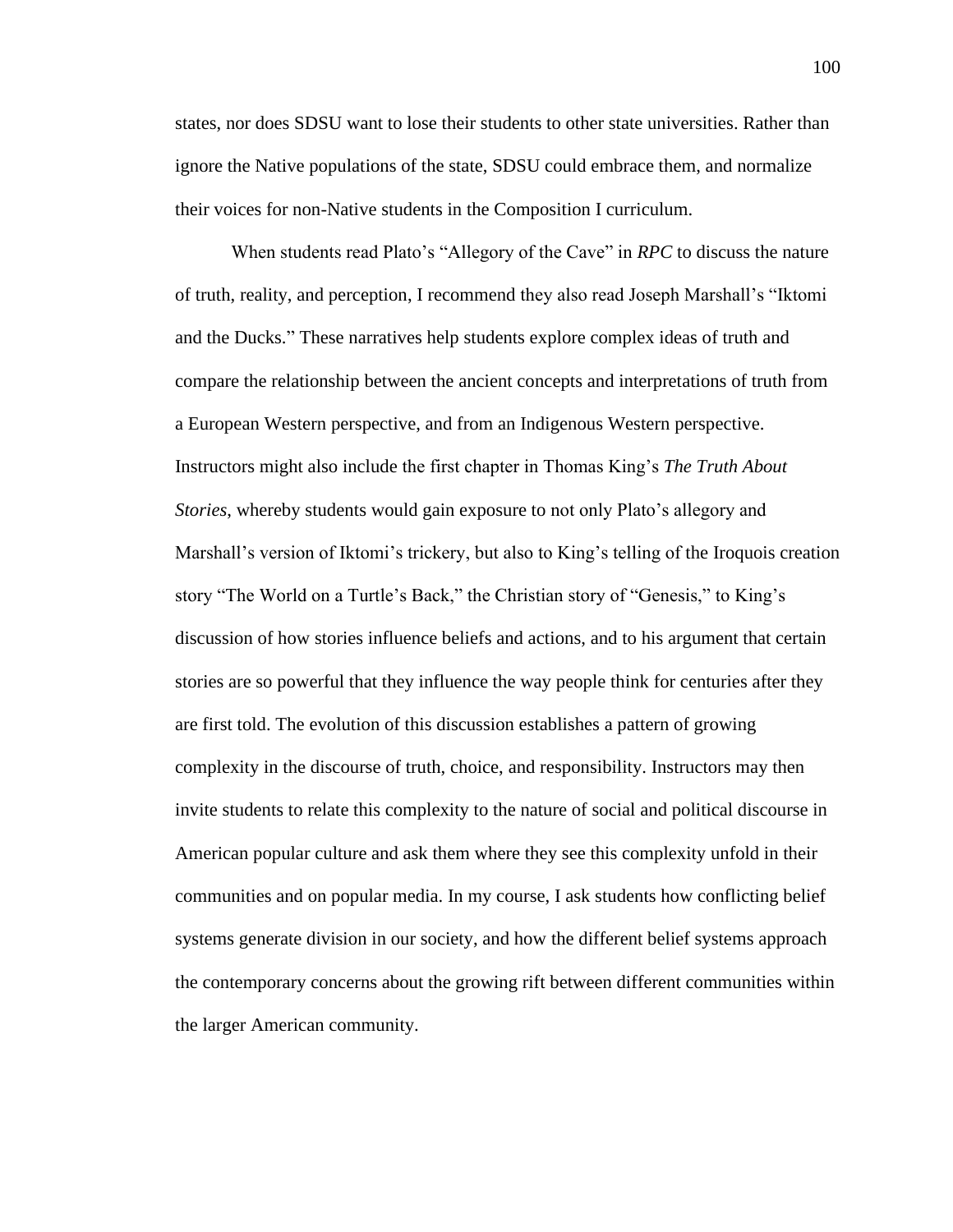As I have already stated, *RPC* address important, contemporary issues in popular culture, but lacks the voices of scholars of diverse backgrounds —especially Indigenous authors. Currently, instructors are tied to the text as a source of reading material critically analyzing different aspects of popular culture. Instructors are required to include essays from this text within each of the three writing units. The *RPC* essays serve as models for academic writing, educate students on the various subjects about which they will write, and provide practice for and examples of critical reading and thinking. These sources also serve as assignments—many instructors require students to respond to "Understanding the Text" questions at the end of the essays and submit them for the instructor to grade. Responses to these questions circulate online data bases such as Course Hero. Students often pay for access to responses and use them in their assignments. The assignments are supposed to be a way to ensure students read the essays, but many students still do not read the essays. The *Mitakuye Oyasin* philosophy would, among other things, inspire assignments that would reduce the likelihood of plagiarism by creating greater flexibility in the source material and kinds of assignments for the course.

In *RPC*, Native Americans do hold space in essays referencing cowboys and images of the West in Hollywood movies. These essays provide various analyses of how Hollywood represents the "frontier" and problematizes historical figures such as Pocahontas. While these are good and should remain resources for students, the collection of essays still relegate Native people to the category of stereotyped people who are misrepresented. The collection fails to give voice to what Native people have to say about other subjects in the course, such as technology, the commodification of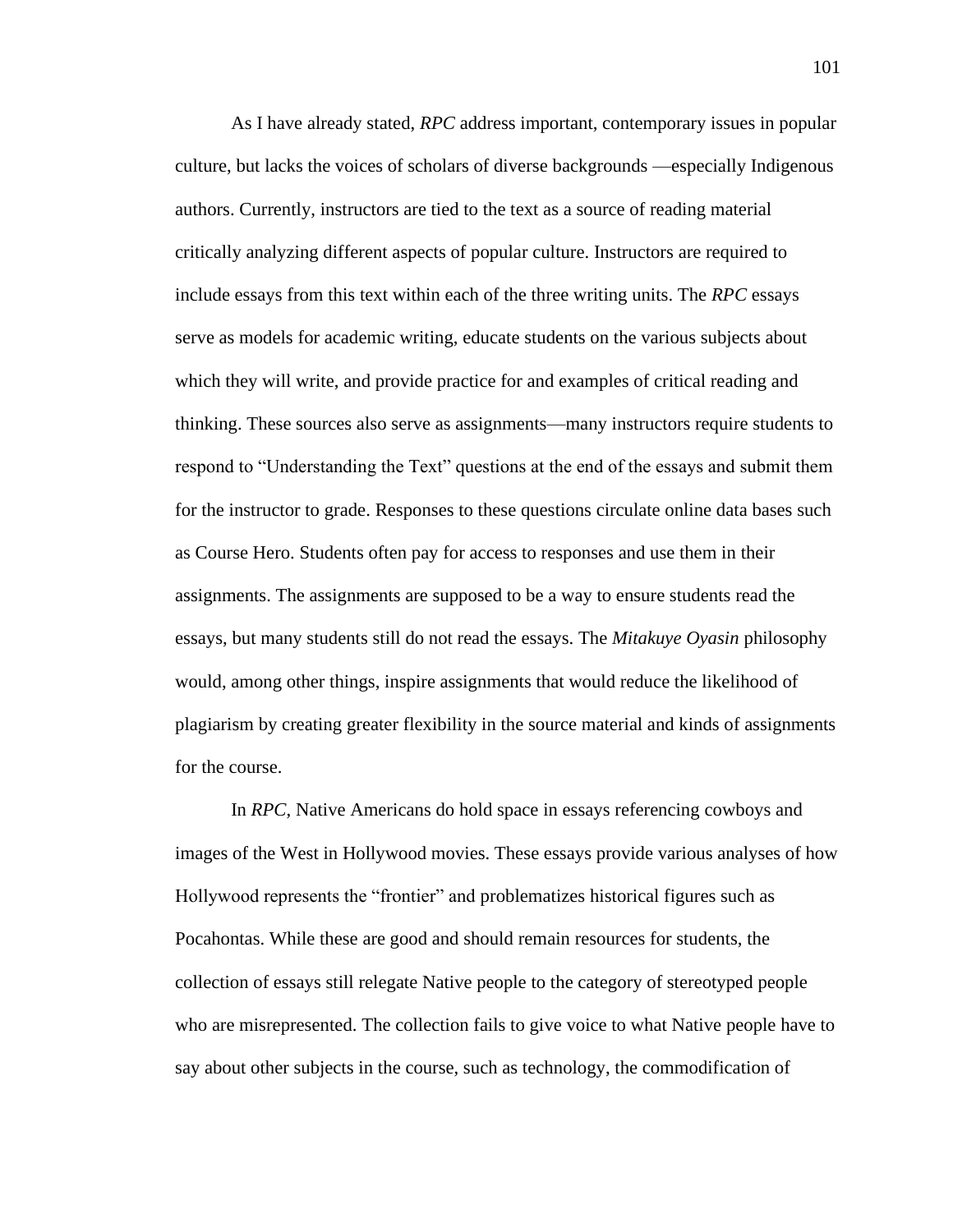culture, or education. By using narratives and expository essays, and incorporating perspectives by diverse scholars, the Composition I course provides diverse sources for students to practice critical and cultural literacy and ensures that students begin to hear Native and other minority people as regular and expected voices in conversations about different social/political topics important to all people living in the United States. Normalizing the presence of Native and other minority perspectives removes the idea that minorities are "other," "different," or "exotic" in the sense that their presence creates discomfort or concern in White students about what to say or how to say something when historically sensitive issues arise in classroom or social conversations. While the class would not necessarily focus on Native issues or history, it would incorporate Native and other minority voices as a habit by design. The University could even solicit Native scholars and other minority scholars to write essays concerning current popular culture trends and issues for students to read in the course.

The inclusion of works by authors from diverse cultures is commonly referred to as multicultural education. David Bartholomae suggests that teachers do not need to "import 'multiple cultures' [into the classroom, via anthologies]. They are there, in the classroom, once the institution becomes willing to pay that kind of attention to student writing" (qtd. in Lu 309). Bartholomae argues that students provide the multiculturism of the course, if the course uses the students' writing as its source of those diverse voices. My concern with this argument is that while students do hail from their respective home communities with different commonplaces, and they may embrace different ways of understanding the world, a room filled with White students from rural and urban communities will still have very different experiences from students who are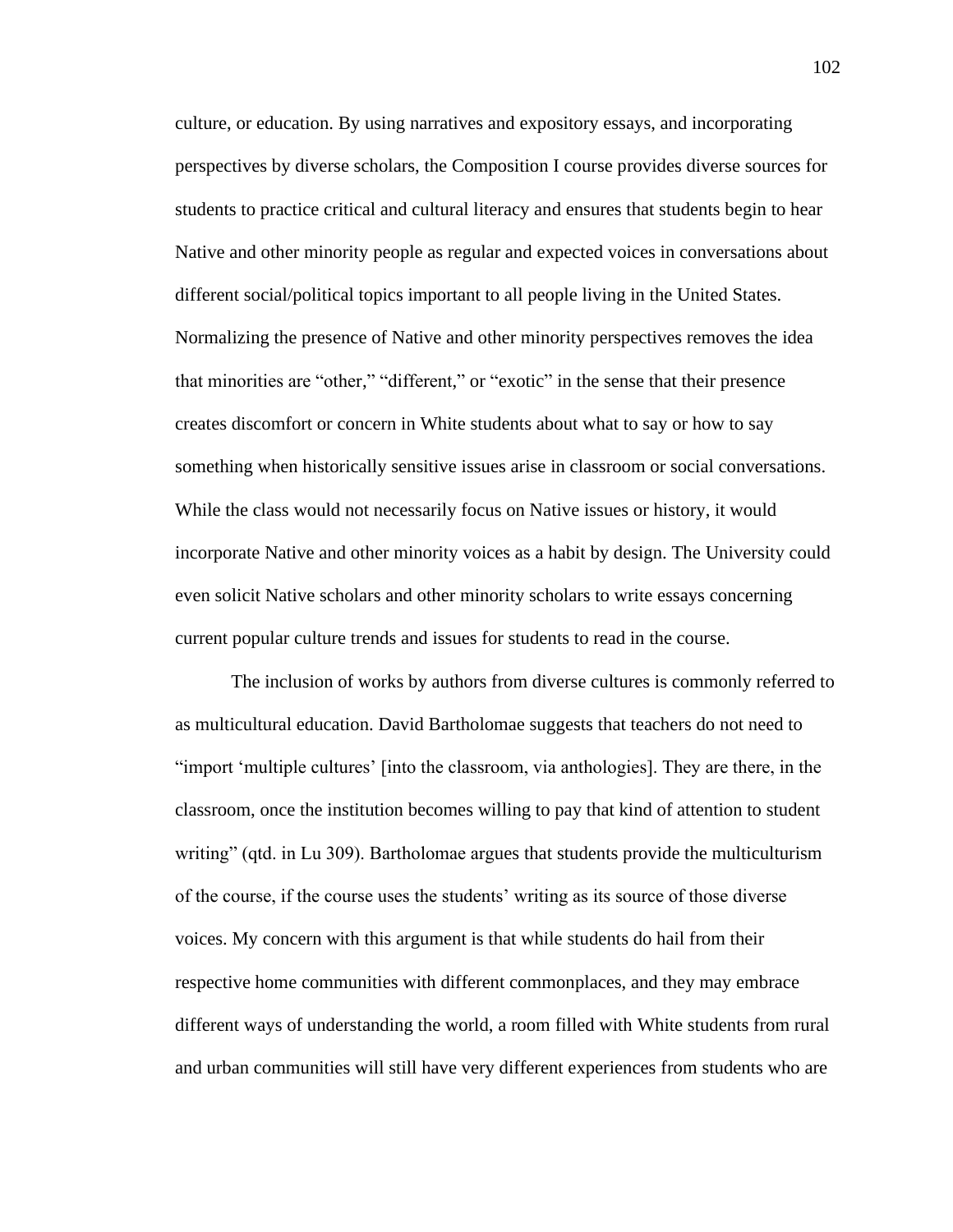Native American or Black or Asian. They will also share many experiences, but their reactions to those experiences and the way they interpret them may be very different for historically and socially significant reasons. When diverse voices are incorporated into the curriculum, students begin to understand how different people can arrive at different conclusions and solutions even if they disagree with their conclusions and solutions. The *Mitakuye Oyasin* philosophy encourages students to listen to these differences and understand their relationship to them. Students learn to argue for understanding rather than argue for position.

#### *Mitakuye Oyasin* **Design**

The Composition I course follows an evolutionary design. According to the syllabus, students are required to write a diagnostic essay within forty-five minutes on the second day of class. Instructors glean from this diagnostic each student's incoming writing ability and choose sample sentences containing common grammatical and verbal style errors. Instructors choose sentences based on a preset list of errors and use the sentences as an assignment for students to correct. Instructors then review the corrections with students to teach them to identify and correct or avoid those errors in their future writing assignments. This series of assignments helps to raise students' awareness of their own writing choices and how they help or hinder the reader's understanding. They also give the instructor a snapshot of the students' current writing abilities and allows them to consider from which aspects of the writing plan of instruction students will most benefit.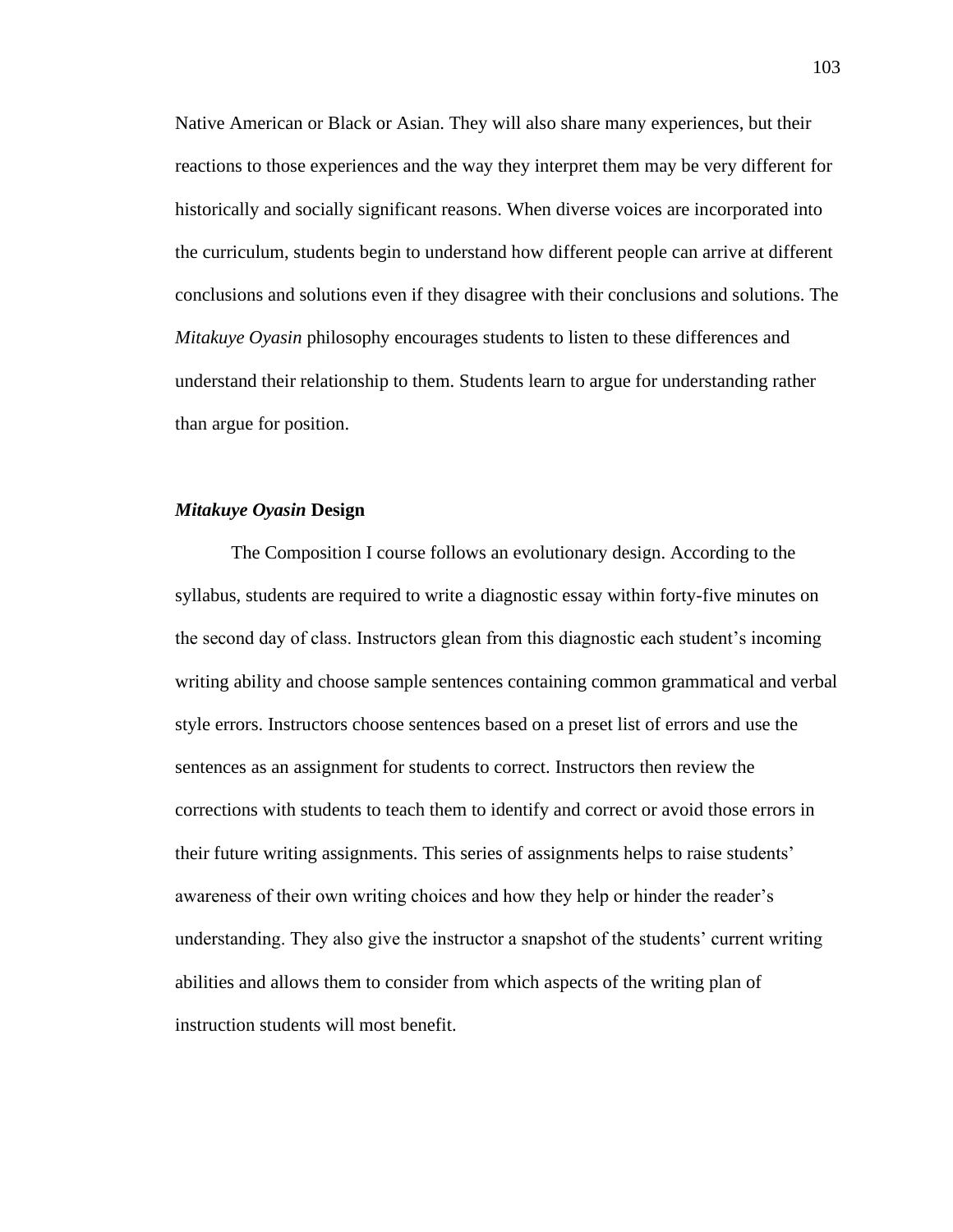Thinking through *Mitakuye Oyasin,* the course begins with the diagnostic and a review of the syllabus and course expectations, which includes the "Introduction: A Supplement for Students at South Dakota State University," the chapter "Expectations for College Writing" in *SMH* but excludes readings from *TSIS*. I supplement these reading assignments with the following resource handouts: Metacognition, a Bloom's Levels of Questioning Chart, RACE, and Objective Summary Templates.<sup>2</sup> During the first two weeks of class, I facilitate a discussion of the Lunsford reading assignments, the Thomas King essay "'You'll Never Believe What Happened' is Always a Good Way to Start," and handouts about metacognition and questioning. This series of assignments would be more teacher-directed on many levels, and strategically planned to establish certain protocols and habits of thinking and doing in the class. As the course progresses, instructors would be able to step back their direction and require students to engage more actively in discovering the reading content and determining what they write about in their essays.

The first reading assignments introduce students to different approaches to critical inquiry. *SMH* discusses "differences" that create "barriers" to communication and subsequently encourages students to "challenge" and "engage" in "difference" by being "open-minded" and reaching "for common ground" (Lunsford 14-15). In class discussion, I ask students, "How do these words shape the way readers think about what they will encounter in college?" I asked this question of my Spring 2022 students, and

<sup>&</sup>lt;sup>2</sup> I collected the first two of these handouts from online sources, and the RACE guidelines and Summary templates I developed myself for secondary English students. While I am aware that other people have used RACE and presented it online, I developed this strategy independently, first as RAES, then RASE (restate, answer, support with evidence), and then RACE (restate, answer, cite, explain) because it better aligned with the state standards. I shared my acronym indiscriminately, and I suspect others developed it on their own as well.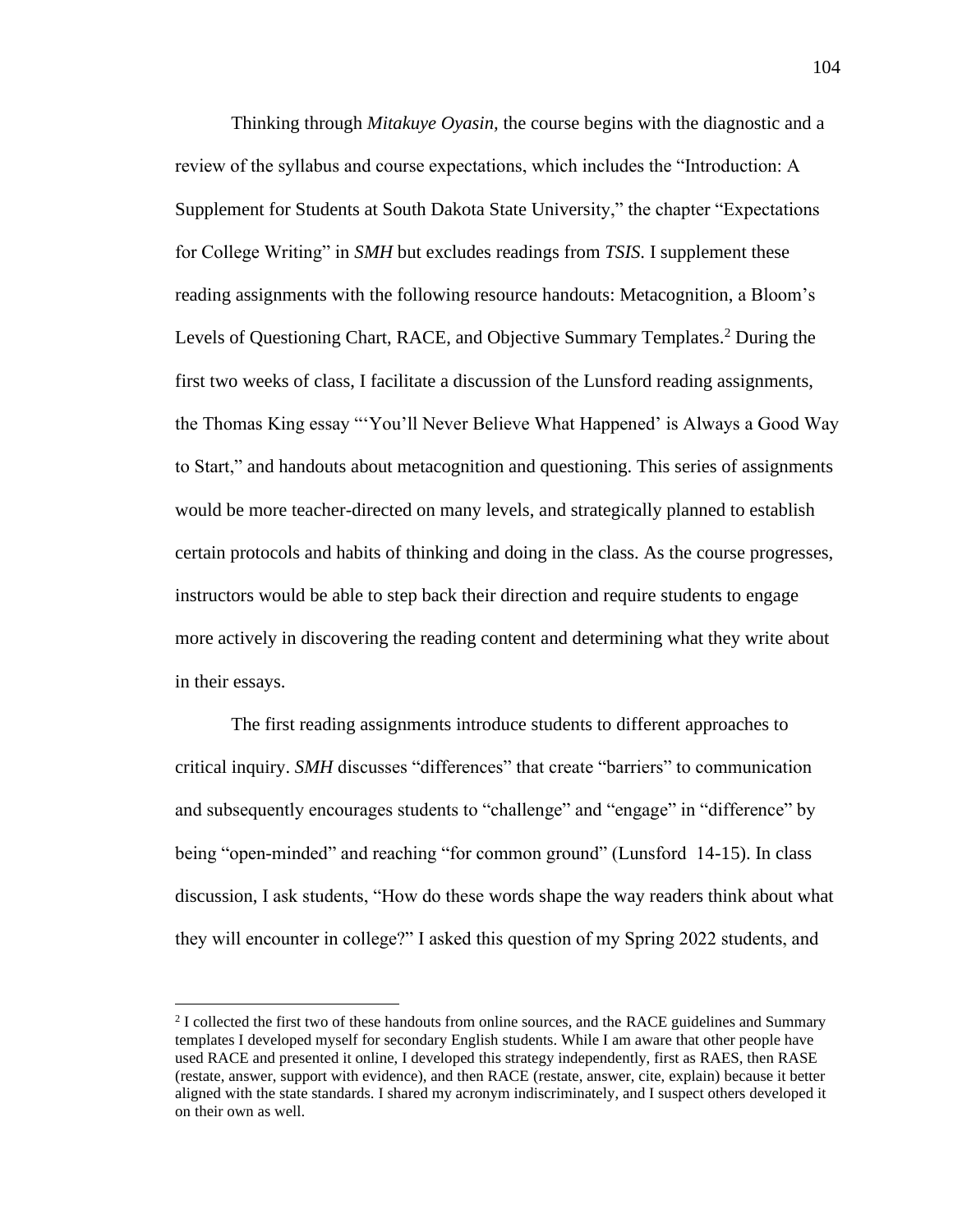some of the students characterized the Lunsford introduction as establishing how hard the work will be in college, or that it warns students that they will most likely get into some unfriendly discussions. I asked students to consider how language can be used to draw attention to differences rather than to relationships between people's ideas and cultures. I posed the question, "What is the difference between engaging difference and determining relationship?" I explicitly argued that difference is at the forefront of readers' minds when they read the Lunsford text, not relationship or commonality despite Lunsford's efforts to encourage finding common ground by developing certain habits of mind. I ask students, "What habits of mind do you think you practice, and why?" In my class, students discussed in pairs their responses to this question, and then shared their responses with the class. I suggested to my students that while much of the advice about how to engage in difference in the Lunsford text is valuable, the argument operates from the premise that they will confront people who are different and who will express oppositional viewpoints. I prepare them to read King's essay and tell them we will discuss what it means to think in terms of difference, and how that may differ from thinking in relational terms rather than dichotomous terms, as people working in cooperation with one another rather than in opposition.

*SMH* asks readers are asked to look for and address barriers they must overcome in classroom discussions and when writing an academic argument. I suggest to students, if we choose to instead begin with how people's ideas and cultures are related to one another, then we begin with connection rather than difference. Referencing *Mitakuye Oyasin*, I explained that the *Oyate* philosophy assumes relationship between all things, even when that relationship is contrary. All things have a connection, and often the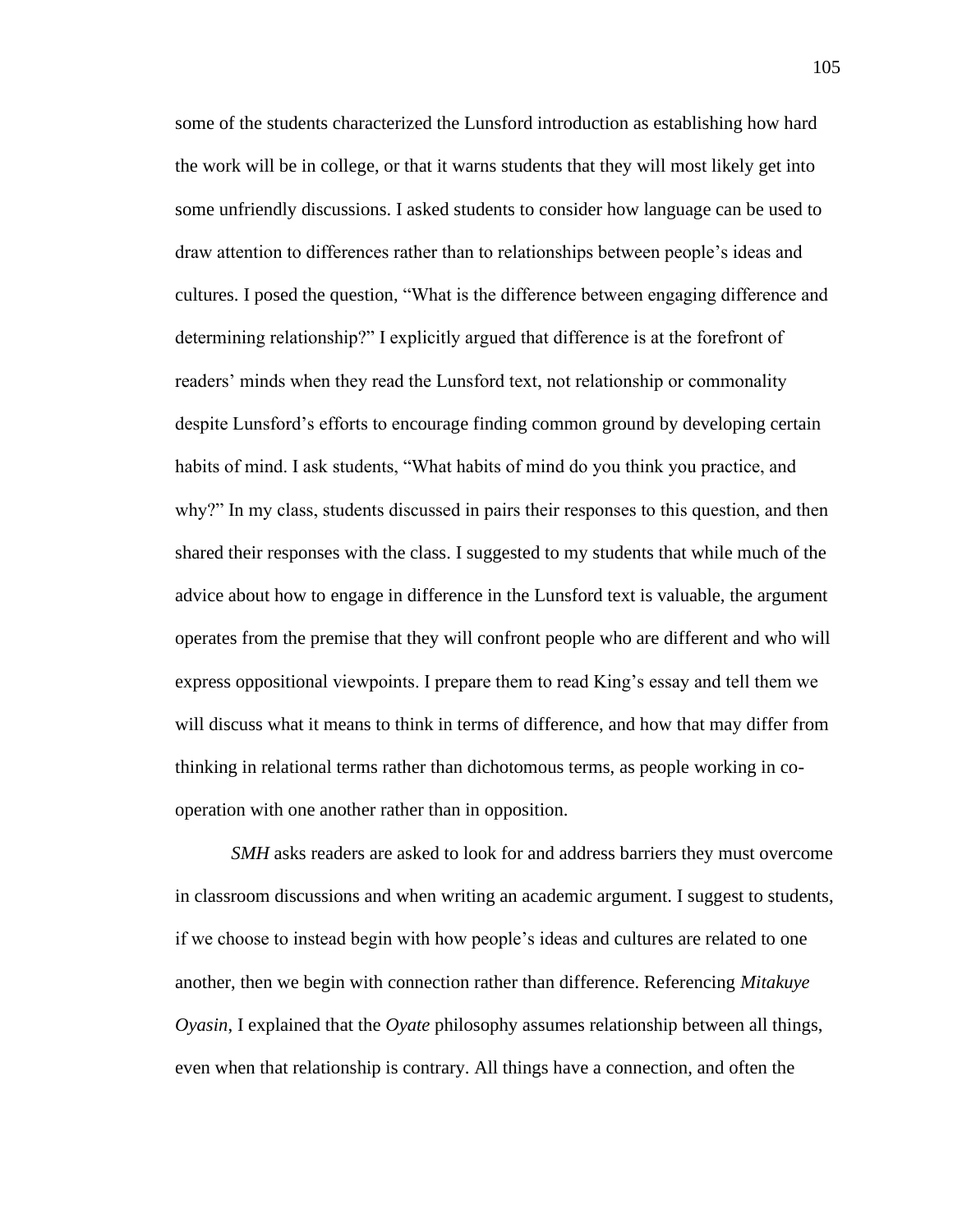relationships between things are subtle or complex and difficult to understand. However, when we find that connection or common ground, we may recognize issues for which we might develop possible solutions. We shape these issues and/or solutions with the rhetorical tools we will learn about in this class, and we apply those tools in arguments toward a particular end.

Through this approach, my course alters the nature and use of the diagnostic. In the Fall 2021 semester, I asked students to write an analysis of a show, movie, song/album that made them happy during the COVID pandemic. The unit one essay prompt asked students to analyze how an artifact in popular culture made people during the pandemic happy, and why. How did that artifact relate to "The Declaration of Independence" and the idea that people have the "unalienable right to Life, Liberty, and the Pursuit of Happiness"? Many students used the same source from their diagnostic in their unit one essay, and the diagnostic acted as a brainstorming activity for the students.

Requiring students to use their handbooks to make revisions on their diagnostics is another way to help them enter the class thinking in terms of relationship. In the first week of class, I have students review Chapter One in *SMH*, which prepares students to recognize common errors in student essays, and read Chapter Seven, "Reflecting on Your Writing." Once the instructor has reviewed the diagnostics and identified in them verbal style errors and errors that hinder meaning, students can then be tasked with looking up the grammatical rules and style guidelines in *SMH* and *Style*. They can begin this process in a class activity, helping each other in pairs or small groups determine, for instance, what a comma splice is and learn to locate the rules pertaining to comma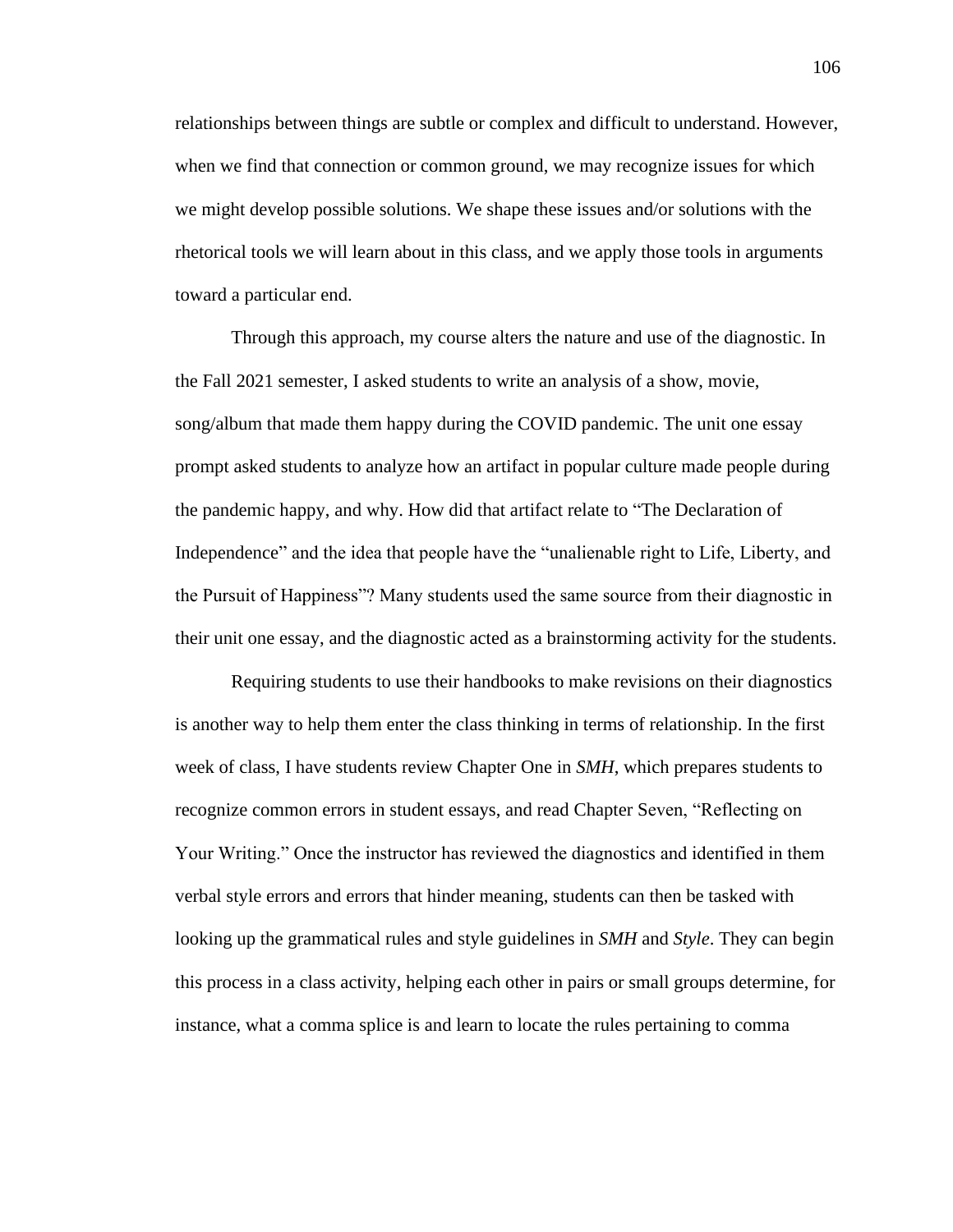splices. Students are encouraged to tab those places in the text where they may need to revisit the rules for review.

This activity requires students to use their handbook for a practical and clearly applicable purpose and places the responsibility for accessing the tools for writing on them. Students also practice helping each other navigate the text and make sense of it as well as make sense of their written work. This centers the student work in the classroom in ways that Berlin and other theorists espouse, and in a way that follows the *Mitakuye Oyasin* philosophy*.* This approach also individualizes the way the instructor addresses errors in student work. If multiple students continue to make the same mistakes in all of their writing assignments, then the instructor can address the issues in direct instruction or with videos that students can go back and watch repeatedly. Additionally, I work with the diagnostic to determine what specific reading and possible assignments students should complete in *Style*, making the work we do more specific to the needs individuals or the entire class.

In week two, I have students read Chapter Eleven from *SMH* which introduces "Constructing Arguments." I have students apply what they learn from this chapter during another in-class activity using their diagnostics. This time I have them focus on the structure of their arguments and identify what they used to support their statements. Students could break into small groups and review their diagnostics first by identifying their respective rhetorical situations and the structure their essays most resemble: the classic, Toulmin, or Rogerian (Lunsford, *SMH* 160-63). I also ask students to underline the claims they make and the kinds of evidence that they use to support those claims.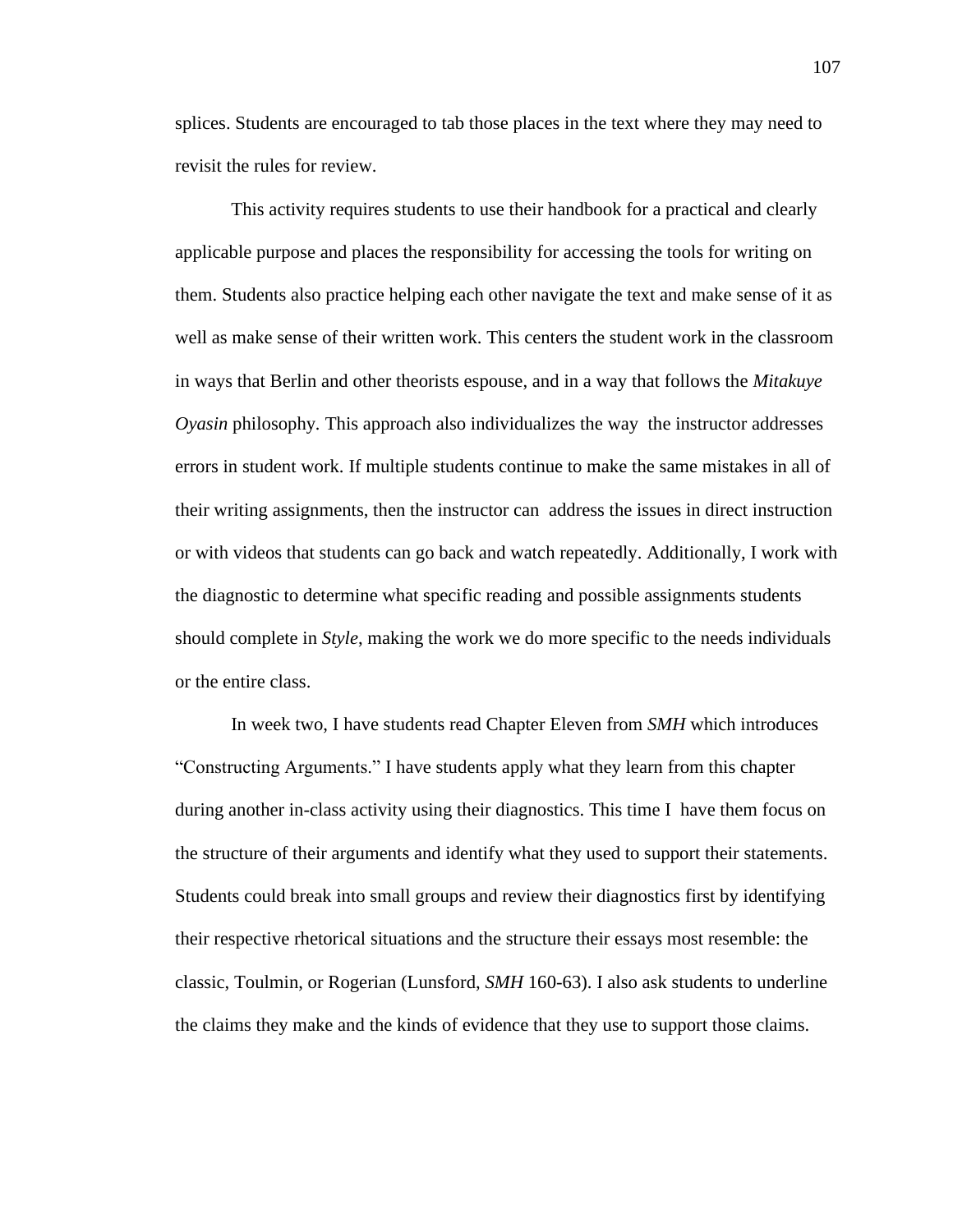Students each write notes from their group discussions on their diagnostics or on a separate document, so they have these notes to reference in the future.

This strategy encourages students to think about their writing using academic language and builds confidence in the skills they bring with them to the page. They typically present a rhetorical situation, but they usually do not know that they established that situation in their essays. My students typically discover that they use a classical structure, or a combination of the Rogerian and classical structures. Students see that they do already have some basic critical writing skills, but they had not practiced metacognition, that is, to think about their writing, nor did they know the language to name what they did. This activity helps students think of writing as a practical construction because they acknowledge the way the information is organized helps them to understand it in particular ways. I ask students to think of their essays as puzzles that when completed, present an idea with a particular perspective. They begin to understand how they will need to manipulate what they have on the page to effectively present their perspectives to an audience clearly and effectively. When they identify the rhetorical situation, the evidence, and the analysis in their own writing, they have a better idea of what they will need to incorporate in their essays moving forward.

While this activity invites students to reflect on their own writing, it also provides an opportunity for students to work with each other, thus normalizing dialogue as a regular part of the writing process and preparing students for the peer review later in the course. The classroom becomes a public space for the students, and they are practicing metacognition by thinking about their writing, and then talking about it with their peers. When they discuss their rhetorical situations, and the subjects of their essays,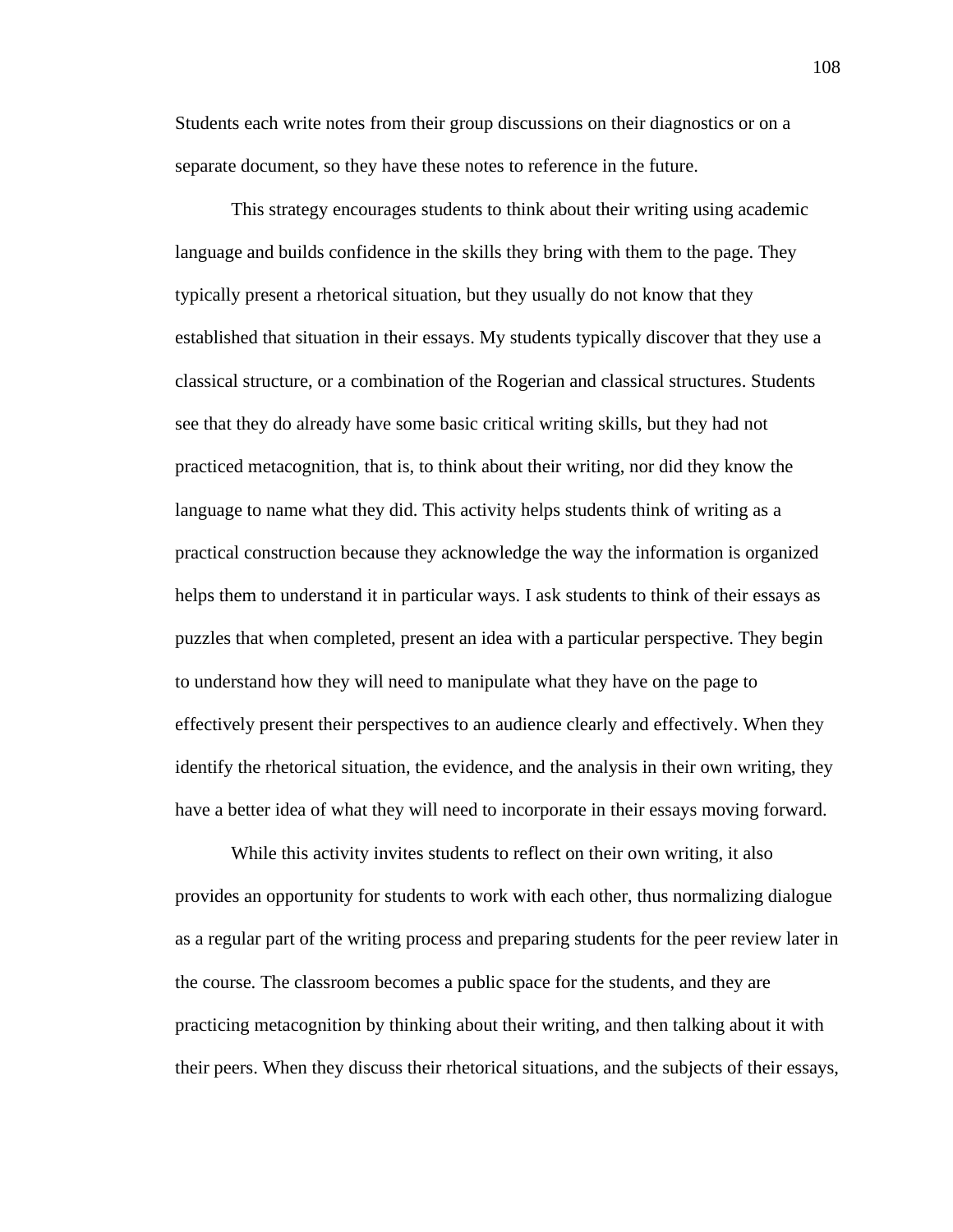they will likely share with one another their own reactions and positions in response to what their peers wrote. If the diagnostic is about what popular culture artifact made them happy during the pandemic, the group members all could have chosen different television shows and they may discuss why one show appealed to one student and another show appealed more to the other student. They may also talk about how an awareness of audience in rhetorical situations can influence how and what one talks about. An audience who has never seen the show needs to know more than an audience who has seen the show, and a peer who has not seen one show is likely to ask questions about it that the students will consider when they approach different topics in future essays.

After conducting an activity like this in my recent Composition I class, one student referenced the term *kairos* from the reading assignment in *SMH*, which means "the appropriate time and the most opportune ways to get your points across" (Lunsford 27). He indicated that the discussion of happiness in popular culture was an example of *kairos* because so many people's lives were altered and many people reportedly suffered from depression as a result. By creating opportunities such as this activity designed to encourage students to reference their course readings, reflect on their writing and their peers' writing, and to practice metacognition via dialogues about writing in general, instructors engage students in the writing discourse community without alienating them. They develop a relational understanding of how they can use a variety of resources and methods to help them improve their writing. They also learn to connect the academic commonplace with their own lived experiences, which demonstrates another form of the relational mindset of *Mitakuye Oyasin.*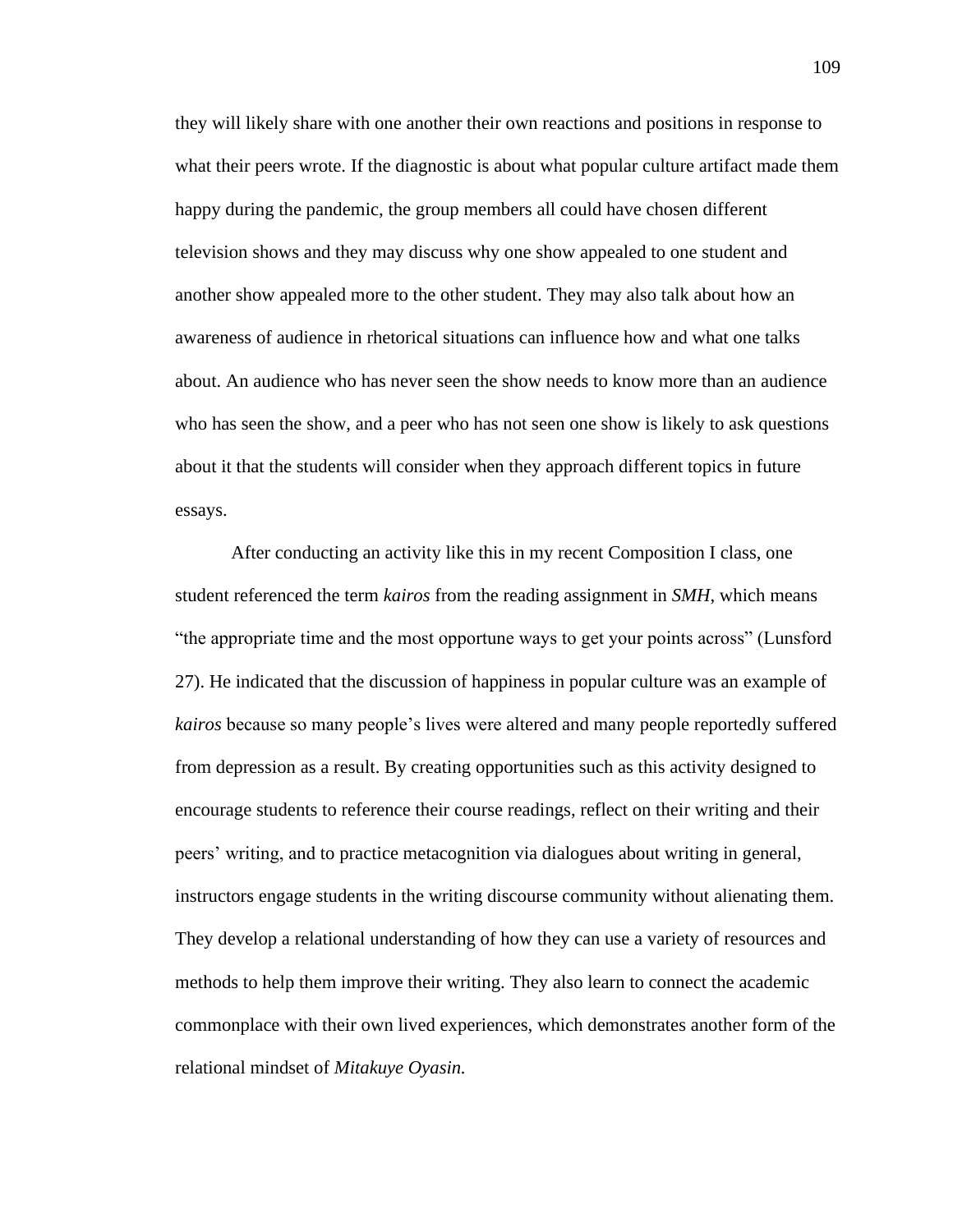While composition instructors, including those at SDSU, are often anxious to assign the first prompt by the second week of class, my newly designed course waits until end of week three to introduce the unit one essay, and I extend the deadline for its final draft to week eight. This sequencing allows three weeks for students to read about writing and to complete in-class activities and related assignments about writing before they have to think about their first essay. Students read Chapter Five, "Developing paragraphs," Chapter Nine, "Reading Critically," and Chapter Ten "Analyzing Arguments" for this week. In class, they read a short essay and the instructor models for students critical reading habits outlined in *SMH*: annotating, summarizing a text, and formulating a response to an open-ended analytical question.

The essay students critically analyze should relate to the first unit prompt in some way. The instructor can model for students how to identify the publication information for the essay and write it as a citation with a hanging indent on a template for an annotated bibliography. Then the instructor models how to annotate the text for its thesis, author's purpose, central idea, key supporting ideas, and conclusion, after which the students work in pairs or small groups to formulate a summary using the Objective Summary template, or refer to instructions for summary writing from another source. I also have students identify the essay's rhetorical situation and which structure it most resembles to ensure they practice what they learned the previous week in relation to a different essay. Once students have completed their summaries, they can compare their responses to one the instructor creates and/or to each other's. They can use that comparison as a means to correct their own summaries and turn them in as a completion or graded assignment. The point here is to establish critical reading as an expected norm,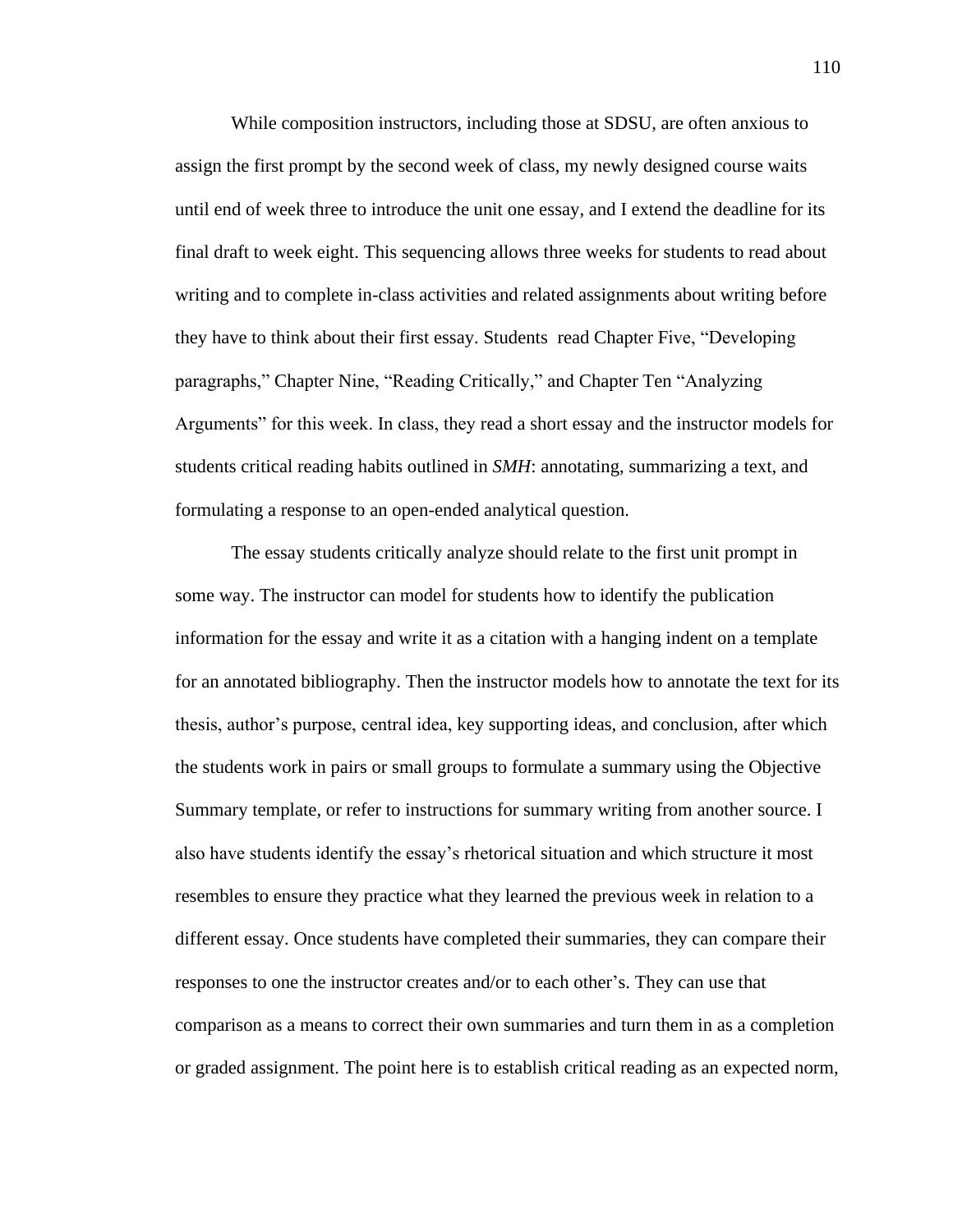to model for students how to write a summary, to demonstrate for students how to create an annotated bibliography and works cited page, and reinforce the expected use of *SMH*, and the knowledge and skills they learned and practiced in the previous lessons. Students repeat the process they completed with their diagnostic essays but add new skills that they will need in other classes as well as for the essay assignments they need to complete for Composition I.

Students then read Thomas King's "'You'll Never Believe What Happened' Is Always a Great Way to Begin" from his book *The Truth About Stories: A Native Narrative*. King argues that stories control our lives and people need to be equally mindful of the stories they tell and the stories they hear. Students summarize King's essay using the objective summary template I provided as a guide, and then compare their summaries to each other's. If they determine they have missed or misrepresented any ideas, they revise their summaries and place them on an annotated bibliography they are required to compile throughout the semester. We review how to write a works cited entry and create an annotated bibliography template. I show them how to transfer the summary assignment they wrote to this template, deleting from the summary the information they do not need, such as the publication title and date, since that information is already in the citation. I use this assignment to explain that summaries take multiple forms, and in the class, students will be expected to pay attention to the kind of summary they will need to write for different purposes and the information they will need to provide to create context for the summary.

We move from summary to an analysis of rhetoric in King's essay. Initially, I share with students my thoughts about the essay. I tell students that Spiderman was not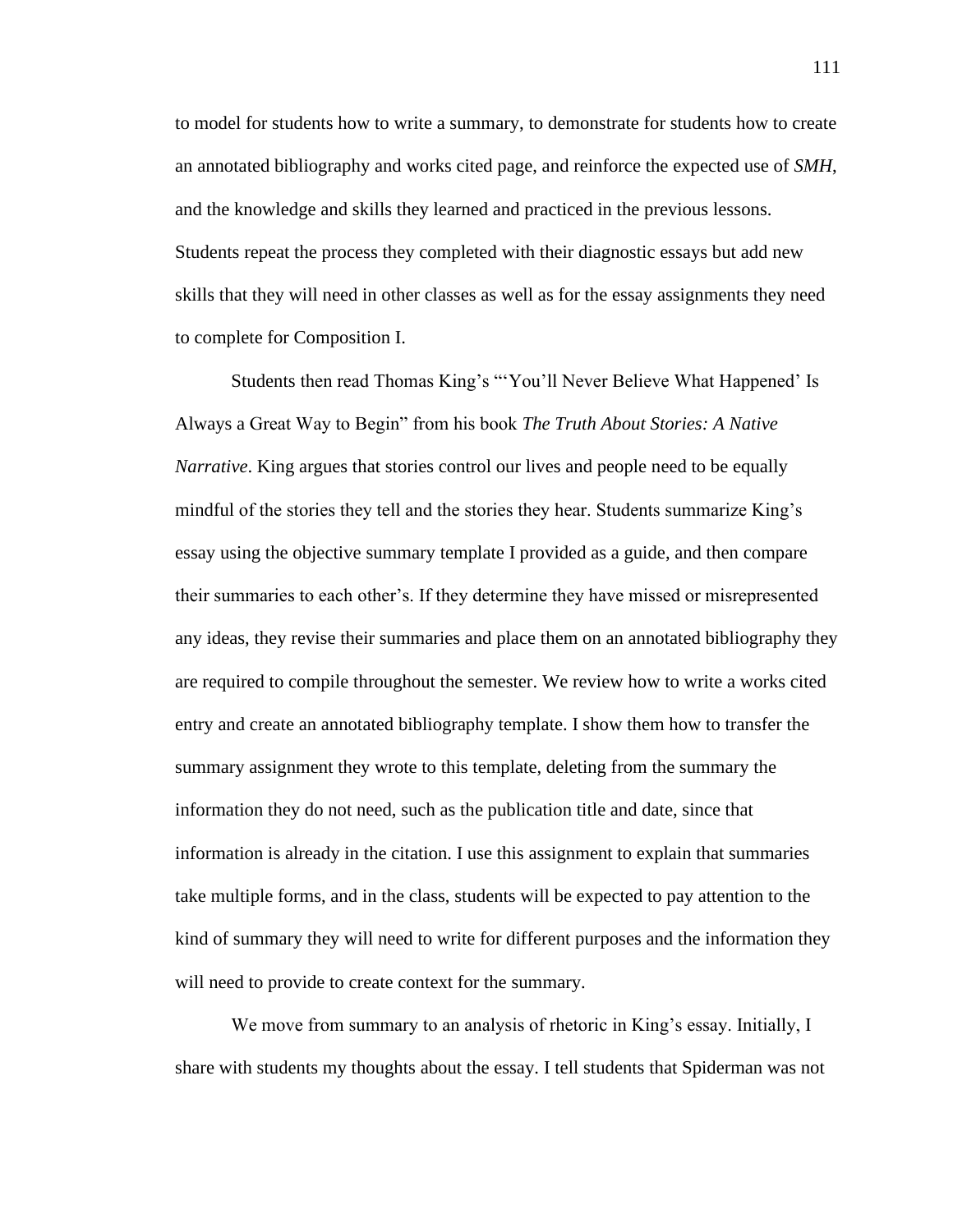kidding when he said, "With great power comes great responsibility," and King shares a similar statement in his essay. He references a poem from Leslie Marmon Silko's *Ceremony* in which a witch tells "A story of murderous mischief" that the other witches wanted taken back, but it could not be taken back (King 9-10). "So you have to be careful with the stories you tell. And you have to watch out for the stories that you are told" (King 10). King warns his readers that because stories have power, storytellers, writers, and their audiences, must respect the responsibility that comes with that power. King quotes Isaac Newton, "To every action there is always opposed an equal reaction," and says if Newton were a writer, he could have written instead, "To every action there is a story" (29). Each story, in Berlin's definition of texts, possesses rhetorical value, and King's story mixes different kinds of writing, from culturally significant creation stories, poetry, personal narrative to scholarly and expert sources of authority, all to form a logical argument. I thus encourage students to consider the rhetorical situation of King's narrative.

To position myself as one voice interpreting King's work, I ask students to think about the interpretative argument I made about King's essay. I hand out an organizer about Aristotelian rhetorical methods of logos, pathos, and ethos, and ask students to consider what they think about King's argument construction, its effectiveness, and whether or not they buy into his claim that stories have power. In my recent class, students questioned the purpose and effectiveness of the poem, which they did not consider an effective tool for an argument. Many students did not agree that stories are as powerful as King proposed, claiming that people have greater control over what they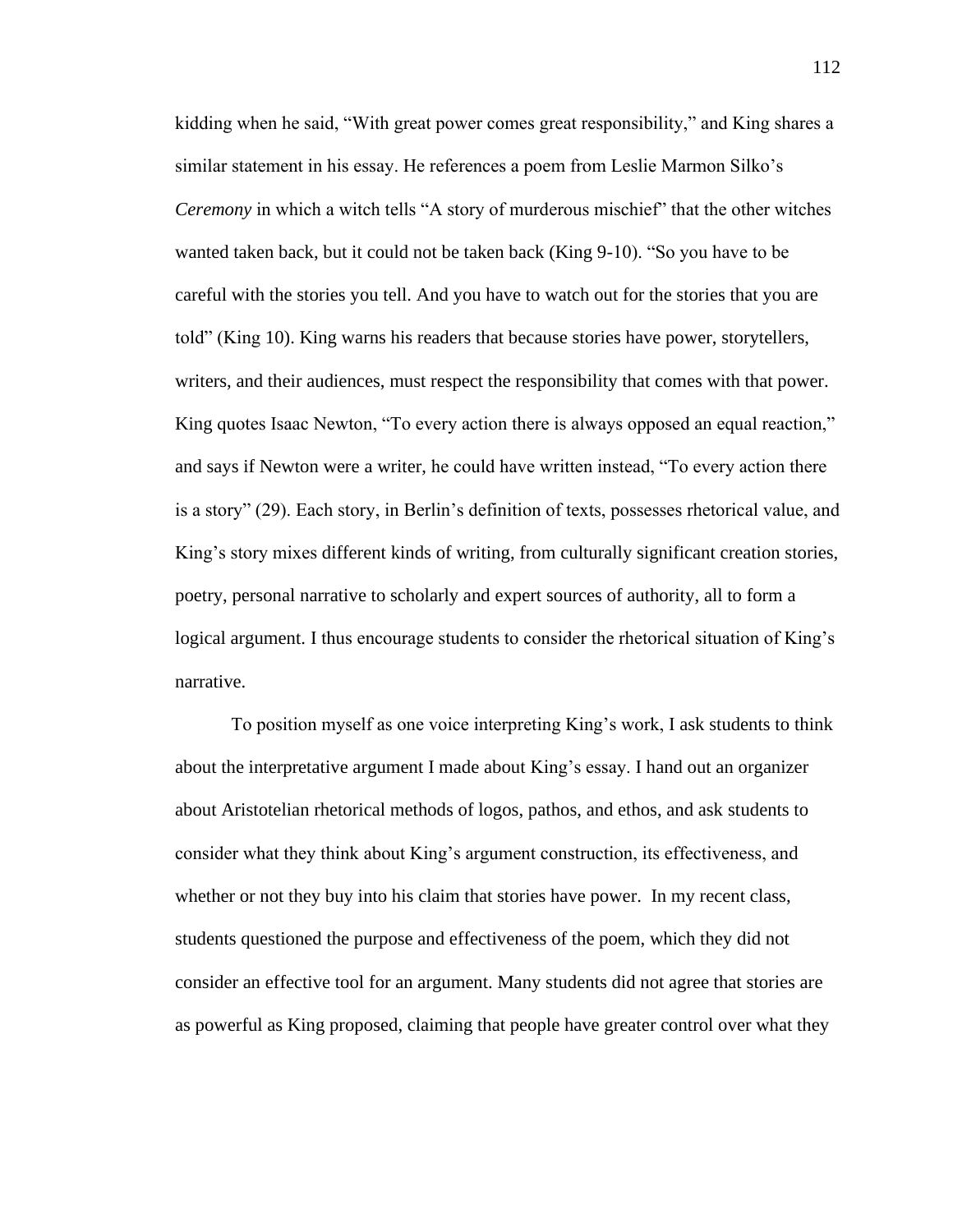choose to believe, and can easily reject a story's potential influence.<sup>3</sup> We talked about the stories people want silenced, and how damaging those stories can be if certain people heard them, such as stories of politicians accused of sexual harassment and then subsequently resigning from office. King infuses his essay with a variety of sources written by Native storytellers and philosophers, European Western philosophers, religious and spiritual texts. His work incorporates diverse perspectives, strengthens his ethos and contributes to the logos of his argument.

King's use of various forms of rhetoric in the essay creates convincing argument about a potentially divisive subject but does so without alienating his audience. He compares the Iroquois story about Sky Woman with the Christian story about Adam and Eve to illustrate how stories affect the way people think and act. He begins the essay with a story about the world created on a turtle's back, and then moves into a personal narrative. His narrative functions as a rhetorical device that reveals his relationship with his parents, a personal origin story, which shaped the way he understands and reacts to the world. He calls origin stories "patron" stories, and he draws the readers' attention to two origin stories that shaped two societies. He claims that the Sky Woman story models a co-operative mode of operation and way of thinking, whereas the Genesis story models a punitive hierarchy that sets the world into dichotomies such as good/evil, right/wrong, and sacred/secular. He reflects on the way he told the two stories:

> In the Native story, I tried to recreate an oral storytelling voice and craft the story in terms of a performance for a general audience. In the

<sup>&</sup>lt;sup>3 3</sup> Later in the semester, students who originally claimed stories did not have power, changed their minds. After analyzing popular culture sources and talking about how they influence the way people think and behave, the class almost unanimously agreed that stories do indeed have power over how we think and act.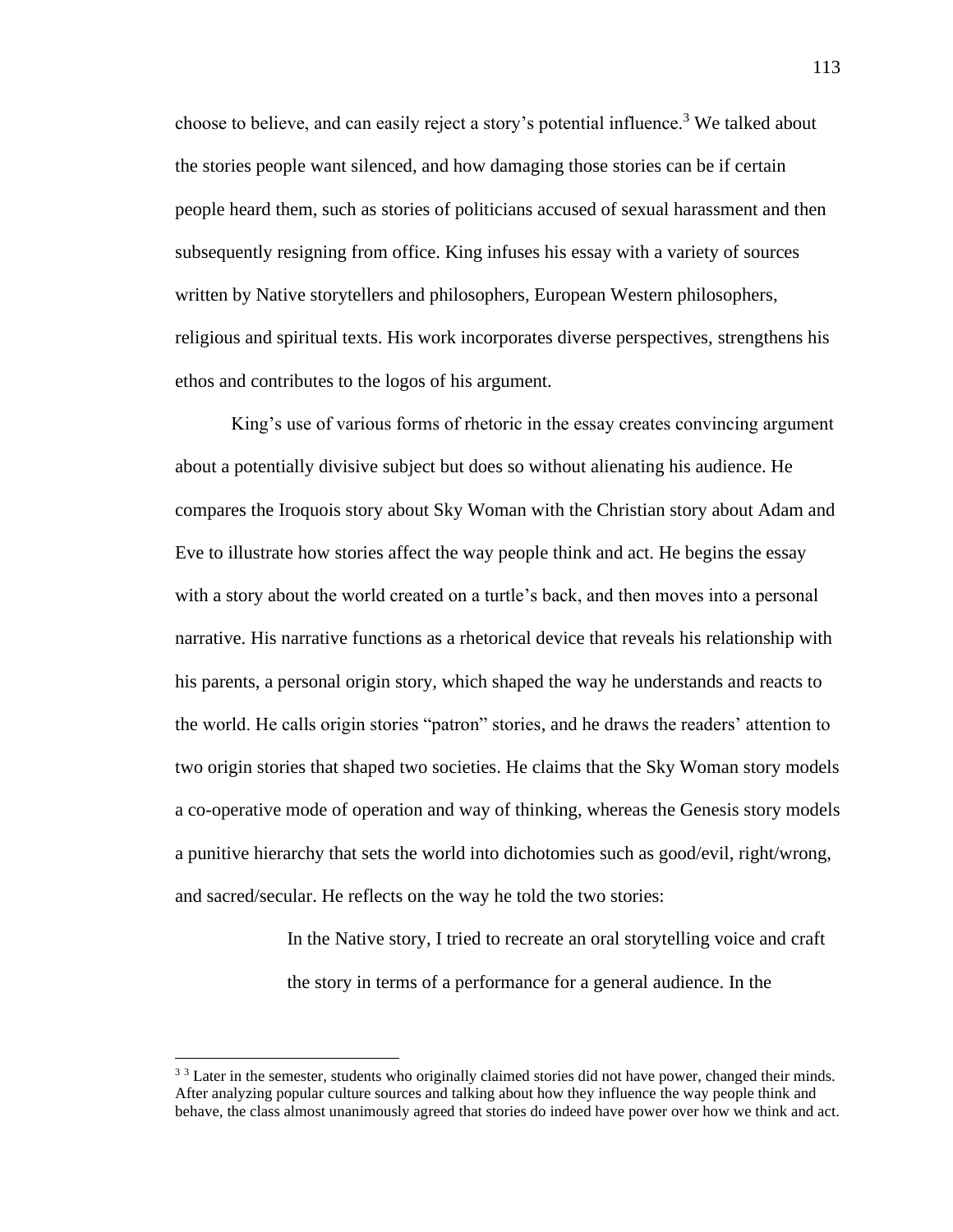Christian story, I tried to maintain a sense of rhetorical distance and decorum while organizing the story for a knowledge gathering. These strategies colour the stories and suggest values that may be neither inherent nor warranted. In the Native story, the conversational voice tends to highlight the exuberance of the story but diminish its authority, while the sober voice in the Christian story makes for a formal recitation but creates a sense of voracity. (22-23)

King walks the reader through a metacognitive analysis about how he tells the stories and how his rhetoric gives each story different kinds of power—the power to entertain or persuade. King invites readers to explore rhetorical methods such as ethos, pathos, and logos, and through the activity, the students and the instructor draw attention to how King uses comparative structures and literary devices as rhetoric to shape his argument. After reviewing these elements of the essay in small group and whole-group discussion, I introduce the class activity.

In the class activity, we analyze the rhetorical situation and tools that shape King's argument and discuss the effectiveness of his rhetoric. Students are given a prompt:

> What is a rhetorical method and device King uses to develop his argument? Provide an example of a rhetorical device he uses and what Aristotelian method you think he employs by using that device. Examples of rhetorical devices are personal narrative, analogy, questions, storytelling, expert quotations, and Aristotelian methods are ethos, pathos, logos etc.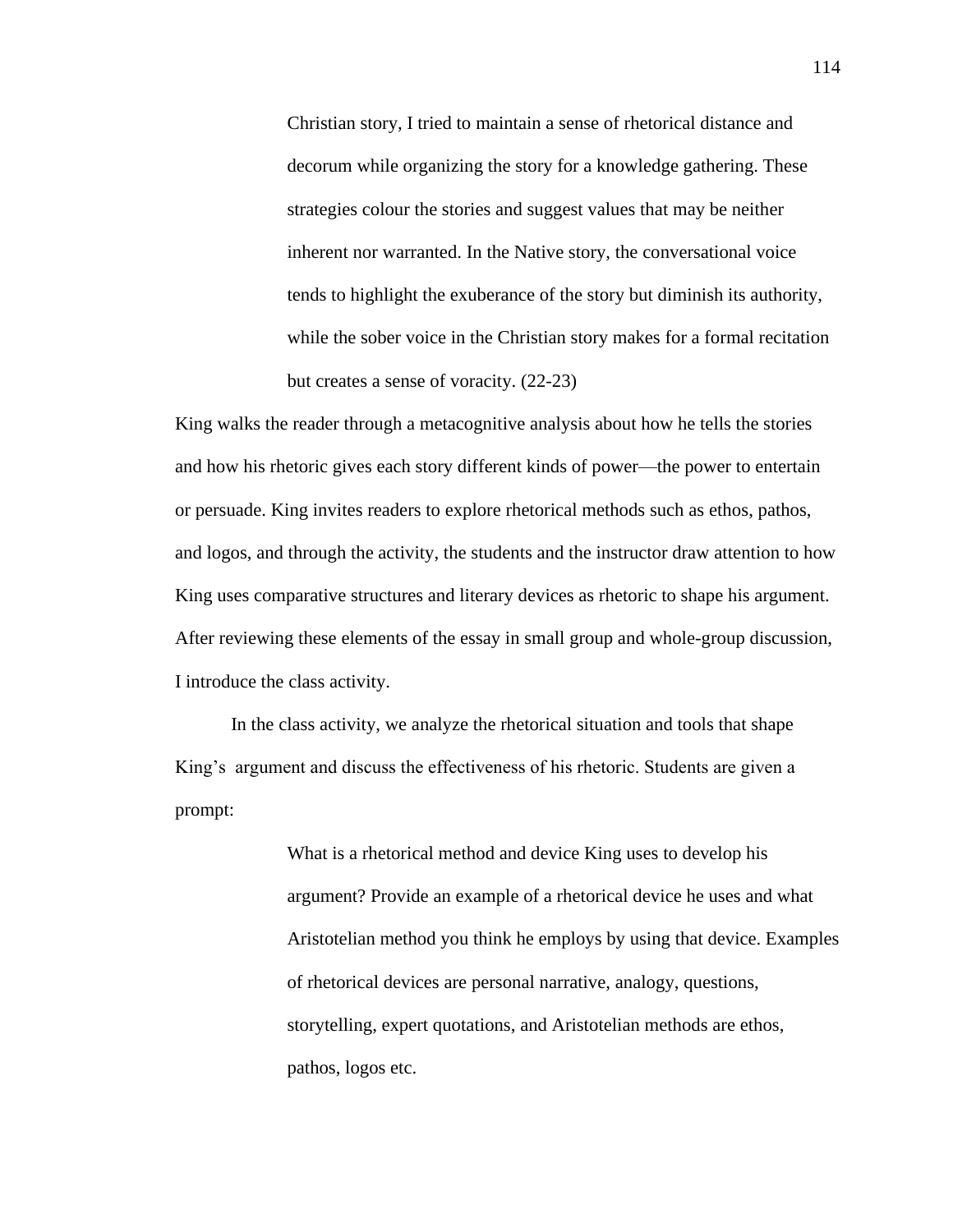Students are also given an introductory sentence: "King integrates various forms of rhetoric to argue that stories are powerful." Each group is given one assertion that acts as the second sentence to answer the question. I used a version of this assignment in my class, and a student group responding to this assertion: "In the Native story, the conversational voice tends to highlight the exuberance of the story but diminishes its authority, while the sober voice in the Christian story makes for a formal recitation but creates a sense of veracity." Students may add to this starter sentence the following response:

Basil Johnston, the Anishinaabe storyteller, in his essay, "How Do We Learn Language?" describes the role of comedy and laughter in stories by reminding us that Native peoples have always loved to laugh. "It is precisely because our tribal stories are comics and evoke laughter that they have never been taken seriously outside the tribe…But behind and beneath the comic characters and the comic situations exists the real meaning of the story… what the tribe understood about human growth and development" (23).

I ask the group to explain in class how this example strengthens King ethos, and students might respond that King cited a Native storyteller about humor in storytelling, and the explanation of the way he told the story was one that the group agreed was as an honest assessment of his approach to each story—they could verify his reflection against their own assessment by reviewing the language, structure, and syntax of the creation stories in King's essay. Additionally, they might explain that in the comparison, King used humor by engaging directly with the audience and poking fun at the characters or his own storytelling. The humor made the essay engaging and the audience's positive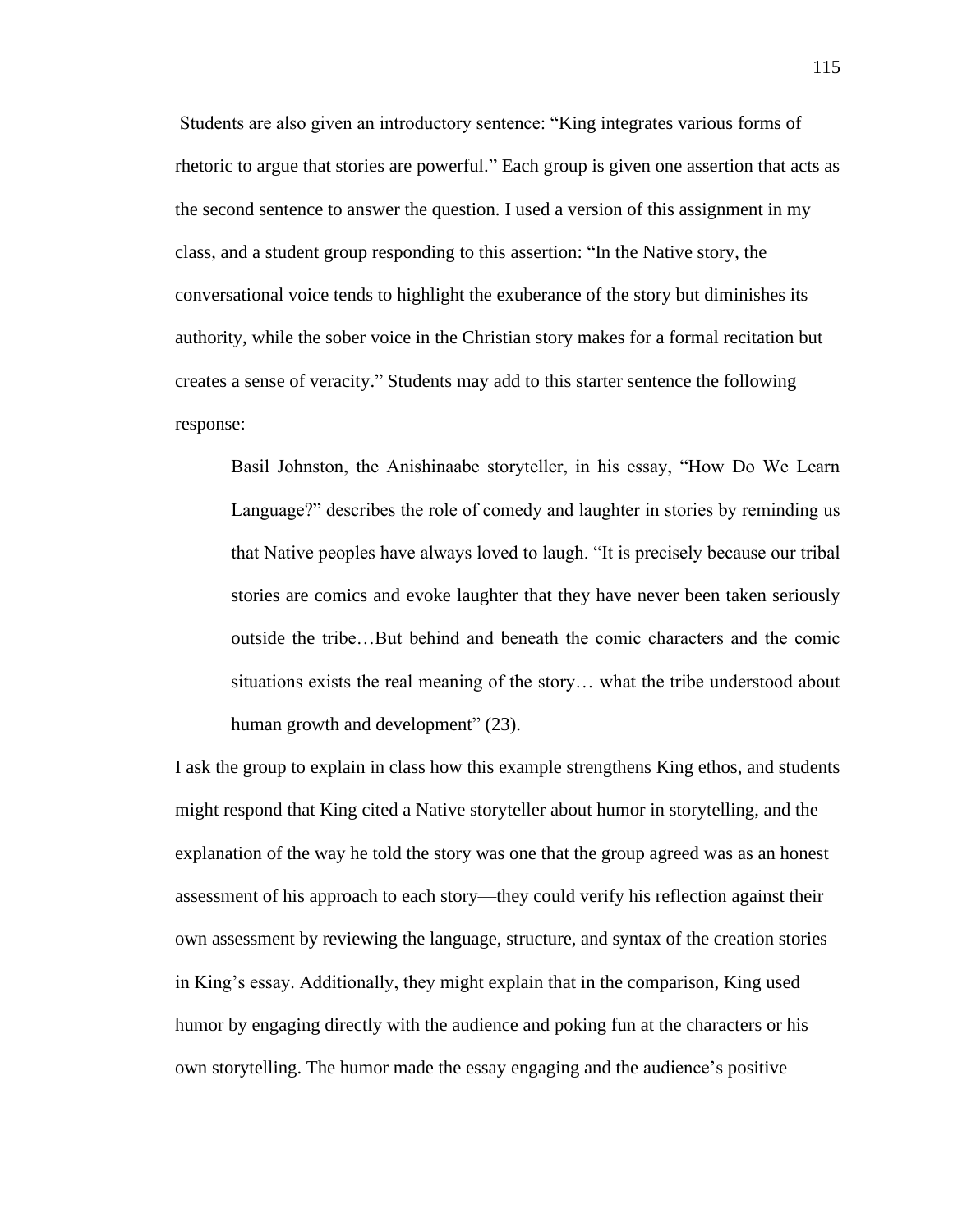reaction made them more open to what King had to say. The comparison between the two creation stories helps the audience better understand the different ways that each story might influence a person's perspective of the world.

After the students share their group work, we talk about how King presents a potentially controversial argument in a way that does not condemn Christian believers but shows a different way of interpreting the Genesis story and introduces the Iroquois story. I ask students to think about what King assumes about his audience based on the way he tells each creation story. His audience is likely non-Native, and we talk about details from the essay that help us infer who King's intended audience is, and this leads to a discussion about the choices writers make based on their intended audience. Remember too, that the diagnostic activity and the summary writing activity also involved a discussion about purpose and audience, so this idea is cycling through each activity and lesson.

In King's conclusion, he tells the readers that he is not telling them what to think or do. What they do or do not do with the stories is up to them, but they are now responsible for the stories they have read. He ends with, "Take Charm's story, for instance. It's yours. Do with it what you will. Tell it to friends. Turn it into a television movie. Forget it. But don't say in years to come that you have lived your life differently if only you had heard this story. You've heard it now" (29). He places the decision of what to do with the story in the readers' hands along with the responsibility for action or inaction. King's essay reflects a similar ideology toward rhetoric and argument set forth under the philosophy *Mitakuye Oyasin*. Learners, readers, listeners are presented with information from stories they have seen, heard, or read. They are left with the power of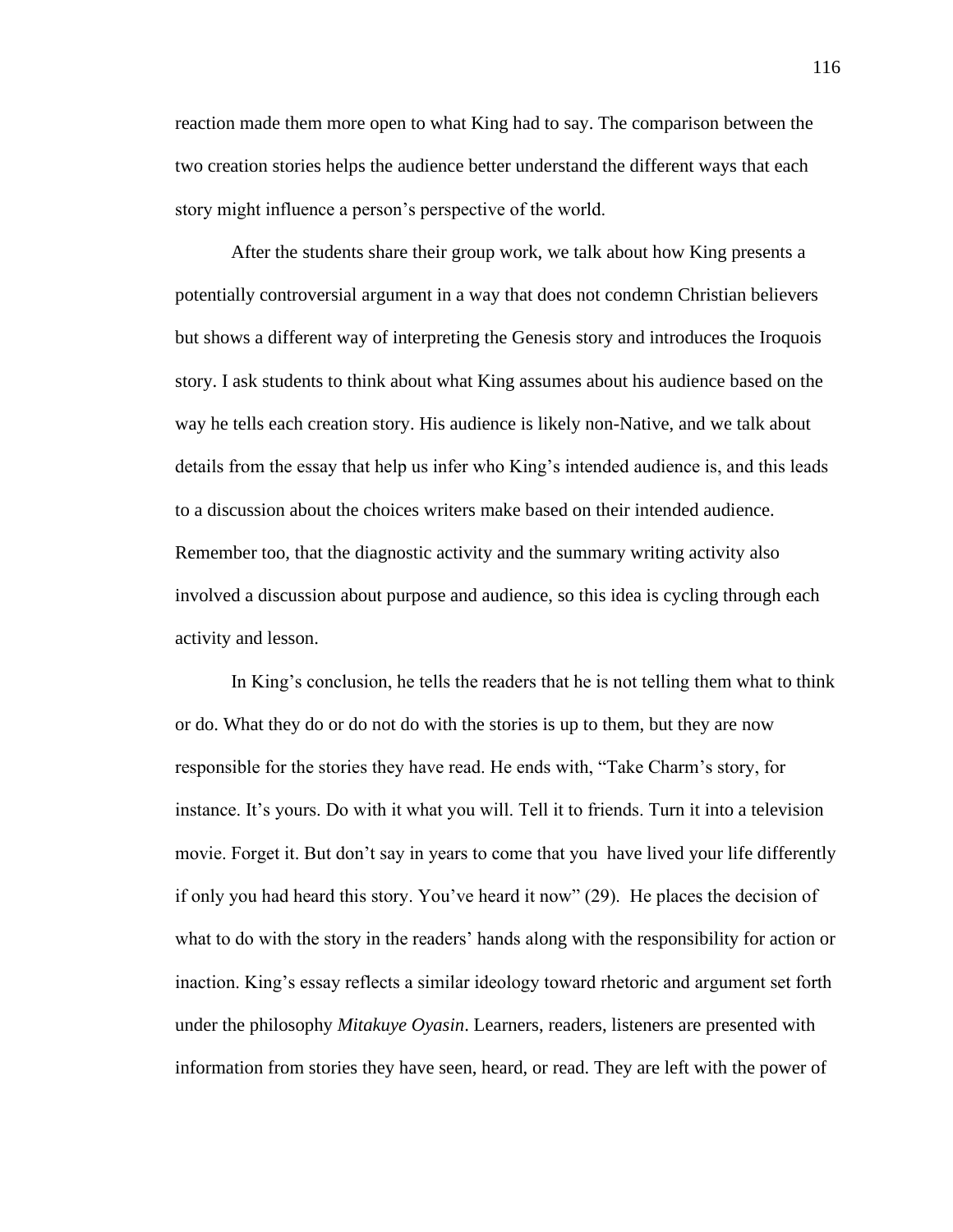those stories with which comes great responsibility. The responsibility is not handed off but shared. Shared stories create shared responsibilities and shared power that people can choose to ignore. Students determine their reactions to King but walk away with a sense that King is engaged in a conversation with many different scholars and storytellers across time and culture. This model serves as a way to talk about the discourse community King engages in and introduces to students how they too have engaged in discourses about truth, the power of stories, and the way stories use rhetorical devices and methods to exert their power.

Another addition to the curriculum I add before leaving King's essay is to discuss narrative as a rhetorical device. Lunsford discusses narrative as a way to organize information (49), as an "effective" method of "development" (63), and as a source for argumentation (131). She writes that "narrative—someone's story—is often a major part of arguments you will view and read and analyze, and with good reason: in every culture, stories play a key role in communicating and creating knowledge" (131). Lunsford points out examples of stories used for rhetorical purposes in movies, written arguments, and student essays. Following up these short paragraphs from Lunsford helps students think about how King and other authors use different kinds of stories to support arguments, and then think about the *kairos* of using a story in an argument.

As I have already discussed, when students engage with the difficult essays in *RPC*, they struggle to understand them. King is easy for students to read because he uses simple sentence structures and language students know and understand. Some texts in *RPC* are more accessible to students, such as Kelly S. Bradbury's essay "Outsmarting Popular Culture's 'Be Stupid' Pedagogy," but other texts pose a greater challenge for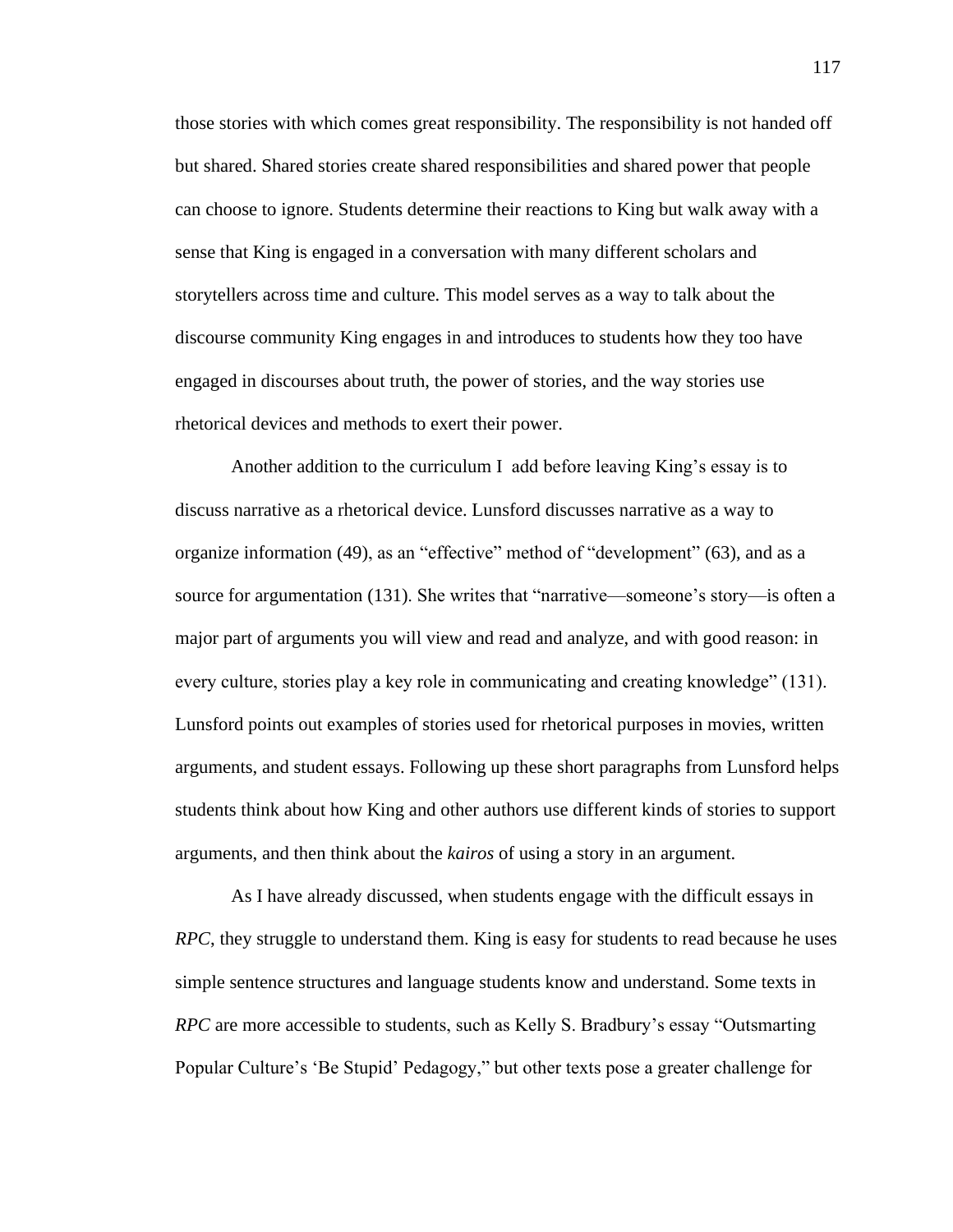students syntactically, verbally, and contextually. Jackson Lears's "Beyond Veblen: Rethinking Consumer Culture in America" offers a prime example. At one point in the essay, Lears explains that "mid nineteenth century . . . arbiters of taste" sensed "that market relations could be integrated into bourgeois society only if their centrifugal impact were controlled" because they wanted to "meld aristocratic fashion with republican simplicity" (18). Students who are unfamiliar with the terms in Lears's essay, or who struggle with longer syntactical structures, often find grasping the concepts and arguments in the essay difficult.

As indicated earlier, instructors who take the Teaching Composition seminar or training sessions receive notes over some of the more difficult essays that they may use to ensure students accurately discuss the ideas within those essays. And as I have explained, the teacher/student binary and hierarchy (the one Harris pointed out when he criticized Bartholomae, and the one Berlin hopes to expose in popular culture artifacts) exists in the 101 syllabus, because the students must rely on the instructor to understand the text if their own efforts garner misunderstanding, which is evidenced in either their responses to the Understanding the Text (UT) questions from *RPC*, discussion questions in class, or in their misuse of quotations in their essays. I do not see this hierarchical relationship as an inescapable relationship between typical 101 students and the instructor, but I do think that how the instructors approach that relationship affects the way students will respond and engage with the course content.

Most instructors assign the UT questions that follow each essay in *RPC*. Each question response is worth one point for a total of four points, and Michael Keller suggested that instructors read them not for grammatical errors, but to ensure students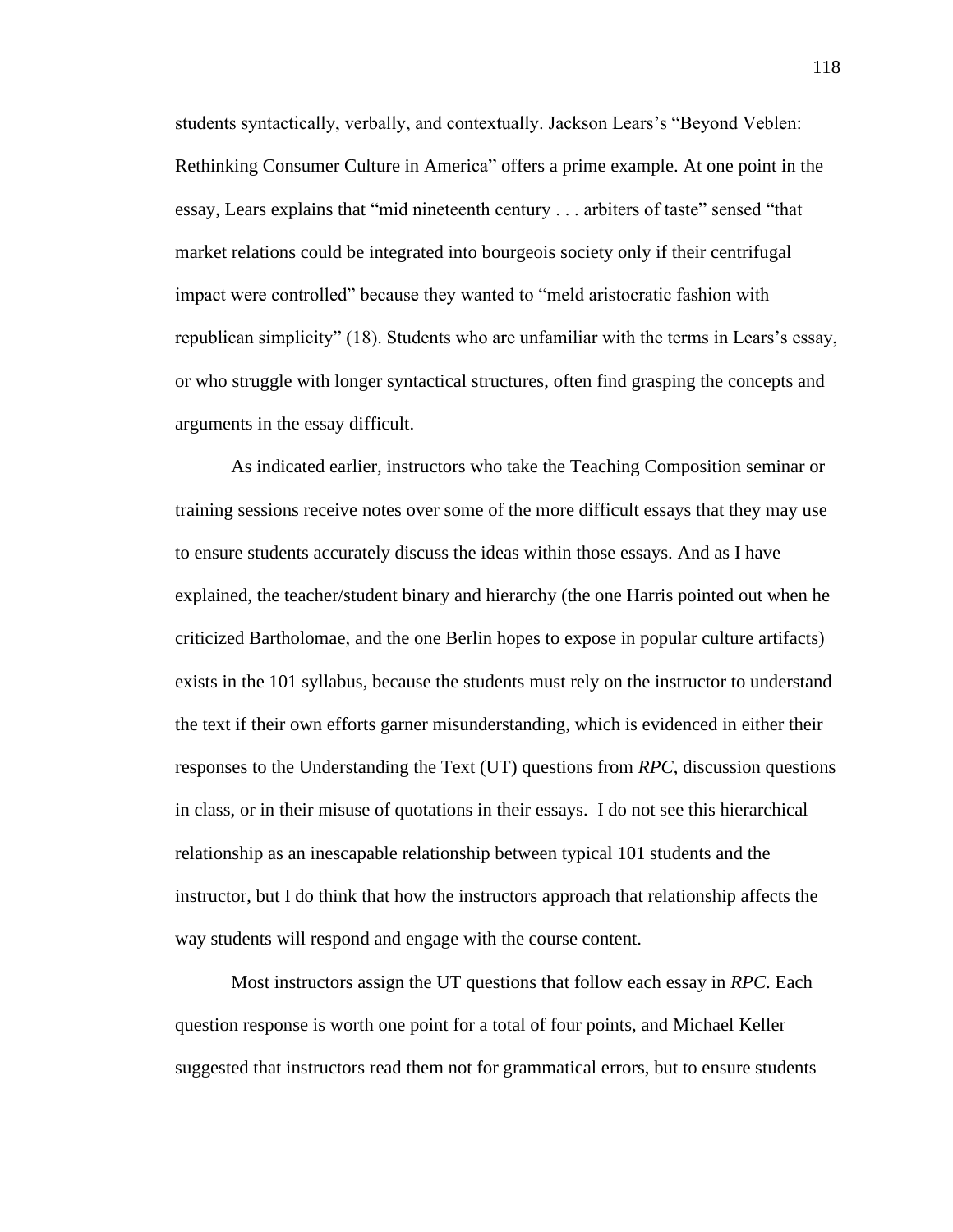read the text, understood it, and warned that we need to ensure students did not plagiarize their answers. Plagiarism of UT responses is a pervasive issue because students can access responses on sites like Course Hero. Instructors have been given links to and lists of responses students submitted as their own. The concern for and time spent checking plagiarized responses distracts from time that instructors could spend attending to student writing rather. The increases in plagiarism warrants rethinking the use of UT questions as a written assignment to ensure reading completion.

While the difficulty of an essay should challenge students to rise above their current knowledge base and understanding, the paradox here is that the course attempts to help the students begin on common ground—through popular culture—so that the complex ideas discussed in the essays will not seem so foreign to students, and thus the move from their own commonplace into the academic commonplace will be less daunting. Because students and many other non-academics think of advanced vocabulary and compound-complex sentences as "over their heads," the more difficult texts and the instructors who understand them are placed academically superior to the students even as instructors try to elevate the students to the academic level as equals by having them read the texts that familiarize them with some ongoing academic discourse. This seems at odds with the efforts Harris, Bartholomae, Graff and Lunsford all seem to make as a way to argue out of this hierarchical binary. Through *Mitakuye Oyasin*—that argument may be unnecessary because the students be given more time to read these more difficult essays.

Instead of requiring students to read the essay and respond to the UT essays, I have students read and annotate the essays for the information that they need to use to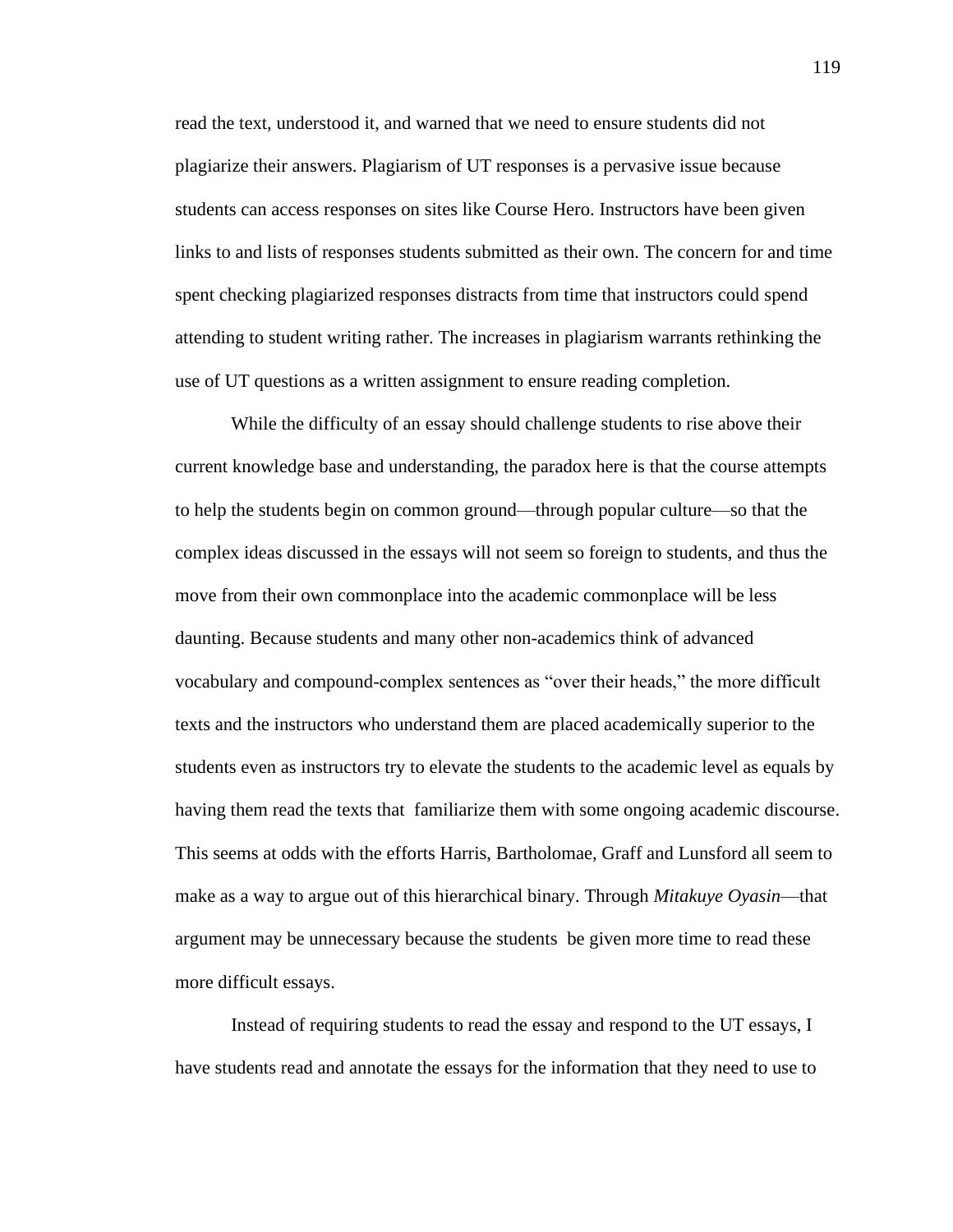write their summary for the annotated bibliography, and to address the questions or ideas outlined in the unit prompt. If the student is going to write about how consumer culture affected Native Americans long before the Washington football team created their redskins mascot, then I ask them to mark the passage in Lears's essay where he describes the carnivalesque and encourage them to connect this to the long history of Native stereotyping. Part of what students identify in the essay will differ depending on what they think they will write about in their essays. Part of it will be the same because everyone must write a summary. While students can still plagiarize a summary, they are less likely to copy someone else's annotations if they know that those annotations function as their research notes for their essay. This kind of assignment is again a reflection of *Mitakuye Oyasin* because it demonstrates for students the relationship between the reading and the essay. That relationship is present in the current curriculum, but students often focus on the UT questions as a test of comprehension rather than a tool for choosing support or explanation of varying views in an ongoing conversation. When students annotate the text as an assignment, they must have out their writing prompt, and they must use it to think about what they will write about and how the essay they are reading could be used as a voice in that ongoing conversation.

In the current course, students are not directly taught voice, but instructors discuss voice inadvertently when they teach students to use templates in *TSIS*. The editors explain, "The templates in this book can be particularly helpful for students who are unsure about what to say or who have trouble finding enough to say, often because they consider their own beliefs so self-evident that they need not be argued" (Graff and Birkenstein xix). One such template is: "Of course some might object that \_\_\_\_\_\_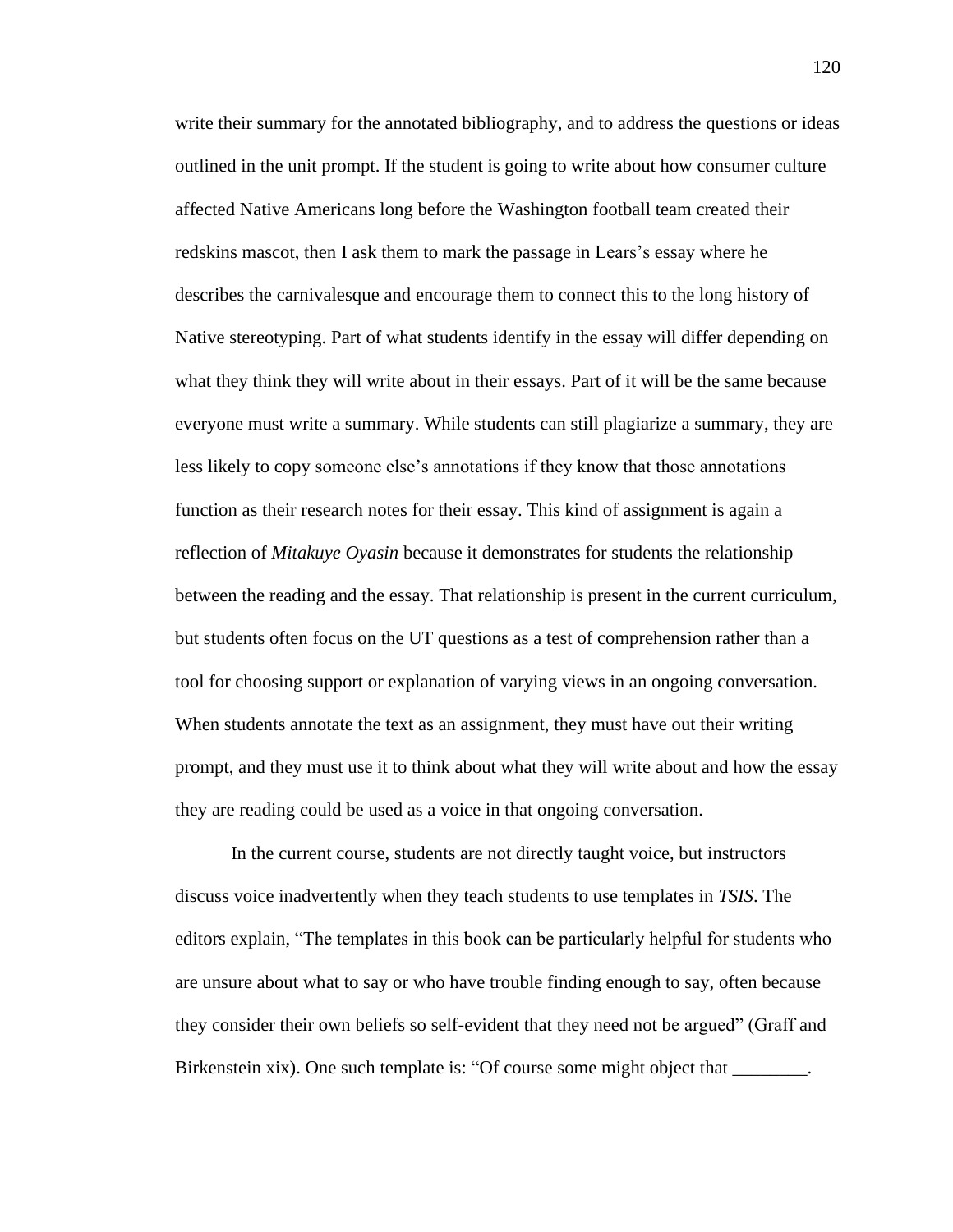Although I concede that \_\_\_\_\_\_\_, I still maintain that \_\_\_\_\_\_\_\_. (xix)." Graff and Birkenstein explain that "this particular template helps students . . . make the seemingly counterintuitive move of questioning their own beliefs, of looking at them from the perspective of those who disagree" (xix). The *TSIS* text attempts to help students bridge the gap that exists between their knowledge base and the knowledge base we want them to learn at the university. Their voice will change as they move from one commonplace to the next, but their voice will still be distinct from other voices.

The writer's voice can disappear under preset forms and ideas, or commonplaces, from which he/she has historically gathered information, or from learned narratives such as the idea that "beauty is only skin deep," or "one should not judge a book by its cover." The same can happen when students think of the academic commonplace as distinctly different from their own, and they try to utilize language and experiences about which they understand little. To understand voice, the students need to understand from where they have come (the home commonplace) and where they are going (the academic commonplace). Their voice emerges from the way they access, combine, and present the new and old language and experience. When students plagiarize, the instructors often recognize that the students' voice has disappeared, and this provides an opportunity to address voice in the classroom, but this opportunity is left to the instructor. If the instructor is not confident teaching voice, then he/she can easily avoid addressing it even when addressing plagiarism. Teaching voice as a relationship to one's identity and as a tool to help one avoid plagiarism may take more time and seem more complex, but it inspires students to think more critically about the interplay of language and experience and is another opportunity to think about the power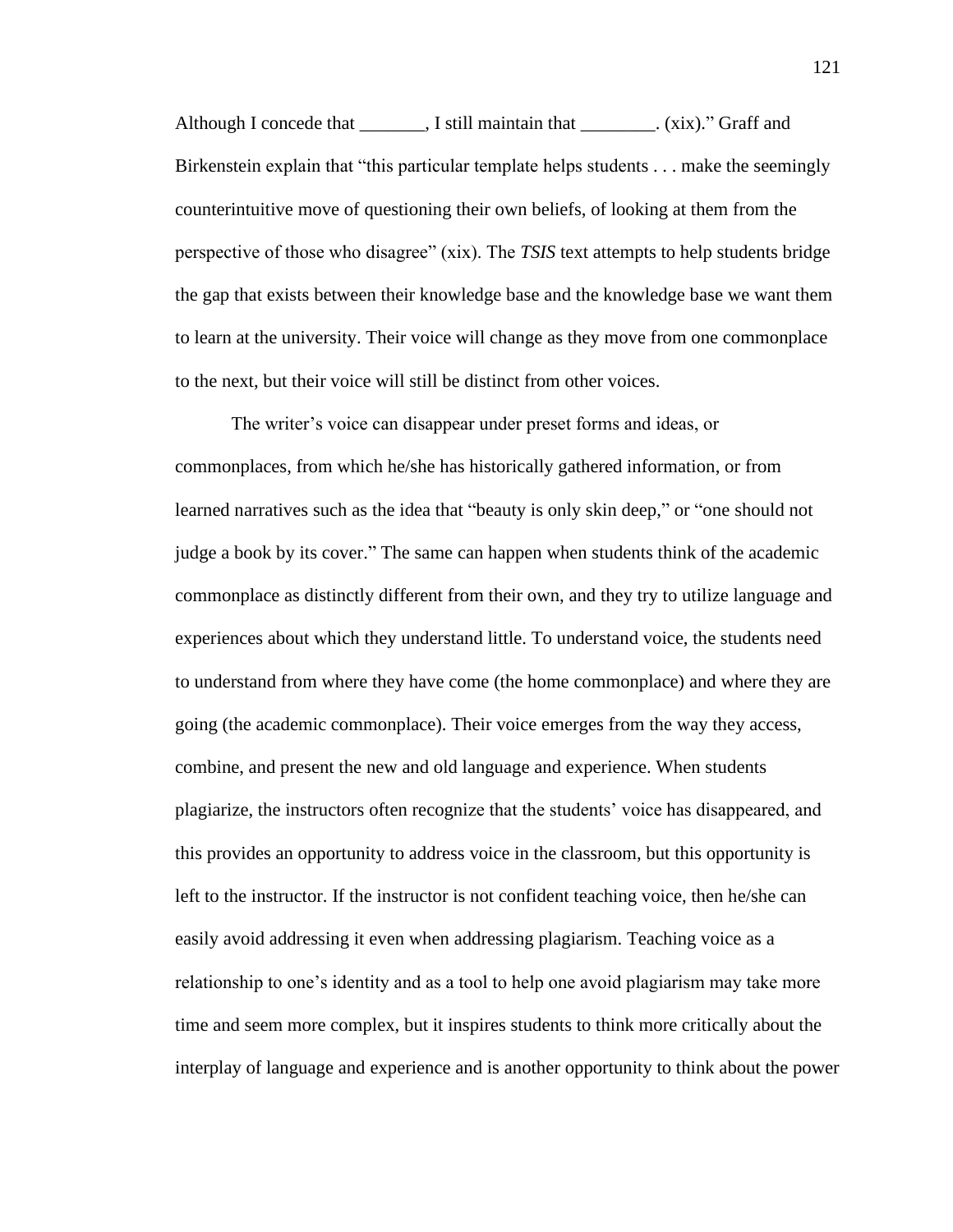of stories and language to influence the way people think about themselves and the world around them.

An instructor can think of numerous applications of the *Mitakuye Oyasin*  philosophy in the Composition I course. One last suggestion I have in relation to the layout of essays is to choose an overarching theme for the course and allow instructors more flexibility in connecting each essay to form three essays in a series, or so that the final essay is a culmination of the research students collected over the semester. I chose for my course theme "The Pursuit of Happiness: An Unalienable Right." The overall theme of the pursuit of happiness is diverse enough to allow each essay to be engaging, build on one another, and still be different—much like the way King and White Hat talk about how stories are different yet the same when they are retold. The story of pursuing happiness is retold, but each retelling offers new and varied opportunities for analysis and insight. Happiness is a theme people care about, and it begins our class on common ground that fosters sharing, and that sharing exposes diverse experiences and perspectives, rather than enticing debate.

In my class, students wrote a diagnostic about a popular culture artifact that made them happy during the pandemic. We used that diagnostic for them to analyze their grammatical and verbal style use, and to think about the way they structured their essays. Students used the diagnostic as their brainstorm for the actual unit one essay. Students annotated the essays they read for the way they presented situations and mindsets that influenced how Americans think about happiness and the best ways to obtain it. They read essays in the second unit the same way, only this time the unit two essay focused on how technology influenced one's pursuit for happiness. In the final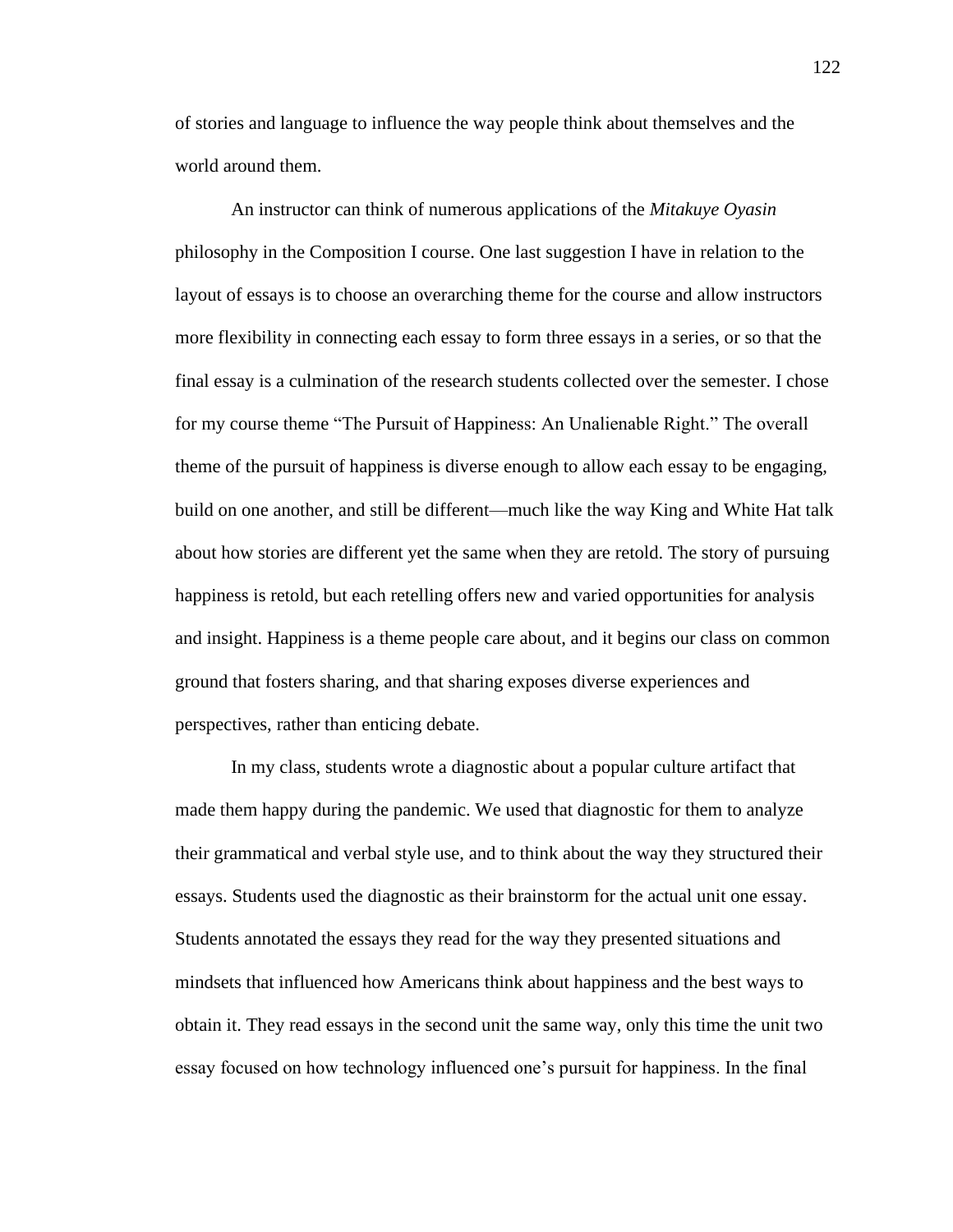essay, students chose a group of people represented in popular culture and wrote about how that representation might affect their pursuit of happiness. I encouraged students to choose a group with which they had little personal experience or interaction. Students chose a wide range of groups: Asians, oversized women, Black women, rap musicians, rodeo riders, White males, and Native Americans. In the Fall class, two students wrote about Native Americans, and in the Spring class, four students wrote about Native Americans.

By including Native scholars and works about Native people as a point of reference, I normalized referencing Native people as people who also have wisdom and knowledge to share with the broader American culture. Students were not only learning about Native people or cultures, but they learned about the Native perspective of ideas that we discussed in class, along with the perspective of a Black woman, bell hooks, and other White men and women scholars and authors. In adopting *Mitakuye Oyasin*, I think instructors at SDSU will achieve greater success in building a writing discourse community with students who will not only think critically about the world around them, but who will think in terms of their relationality before they think in terms of difference, and potentially engage more co-operatively as they move through their undergraduate degrees and on to be engaged citizens.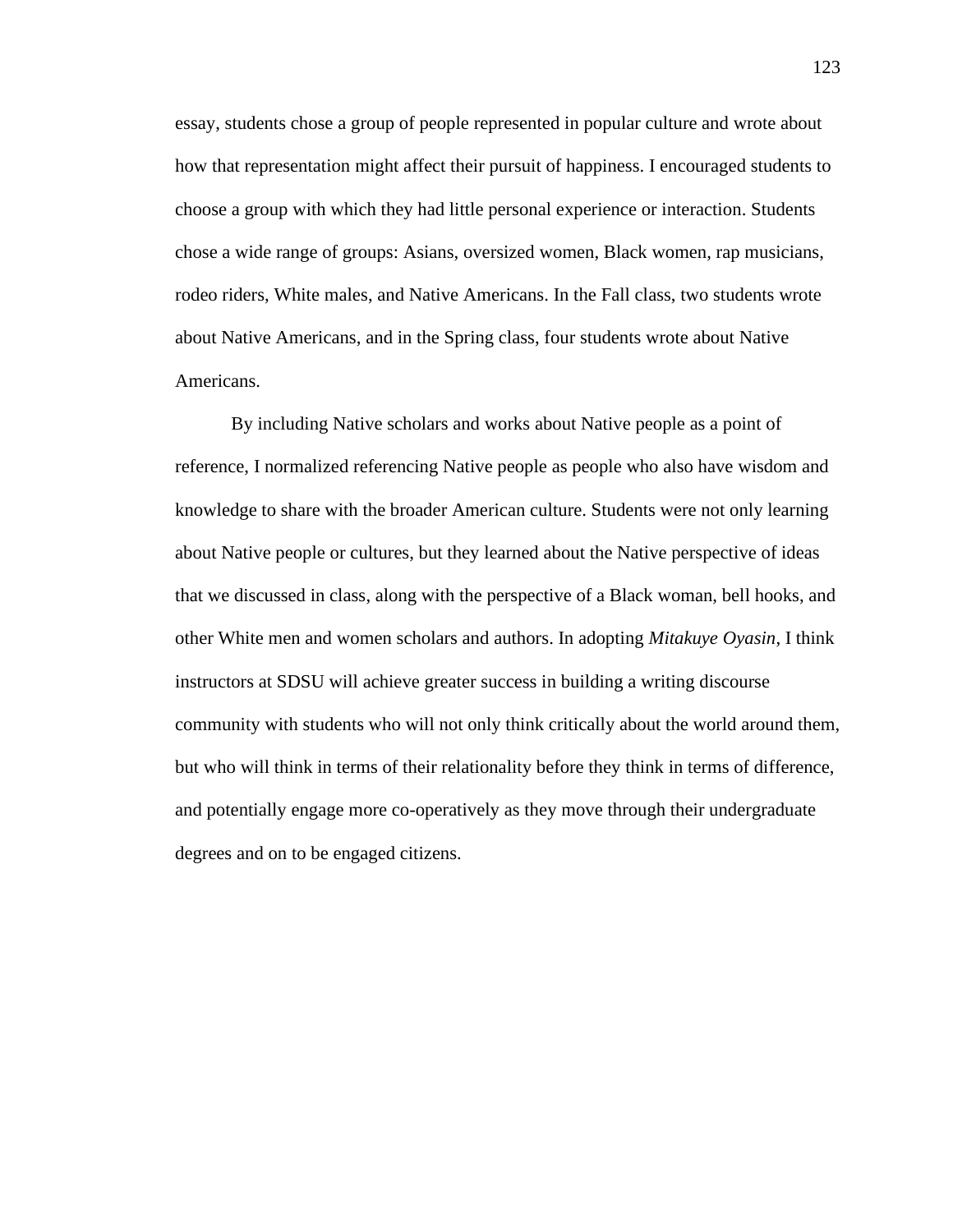#### **CONCLUSION**

In this thesis, I ask instructors to consider incorporating into the design of the Composition I composition course the *Mitakuye Oyasin* philosophy of the *Oceti Sakowin* people. I was inspired to write this thesis by my experience teaching on the Cheyenne River Sioux Tribe, and by Scott Richard Lyons's arguments for rhetorical sovereignty.

Lyons briefly tells the story of Native educational experiences with the white man to demonstrate the mistrust Native people have with writing. He explains,

> As David Wallace Adams tells it in *Education for Extinction*, this tale 'constitutes yet another deplorable episode in the long and tragic history of white relations'—specifically, the development of education designed to promote 'the eradication of all traces of tribal identity and culture, replacing them with the commonplace knowledge and values of white civilization" (qtd. in Lyons, "Rhetorical Sovereignty" 448-49).

He continues, "The duplicitous interrelationships between writing, violence, and colonization developed during the nineteenth-century ... would set into motion a persistent distrust of the written word in English" Lyons writes ("Rhetorical Sovereignty" 449). Lyons writes that, "Rhetorical sovereignty is the inherent right and ability of peoples to determine their own communicative needs and desires in this pursuit [to recover losses from the ravages of colonization], to decide for themselves the goals, modes, styles, and languages of public discourse" ("Rhetorical Sovereignty" 450).

My attempt to apply the *Mitakuye Oyasin* philosophy to the teaching of composition is an attempt to use this philosophy to help Native people "recover from the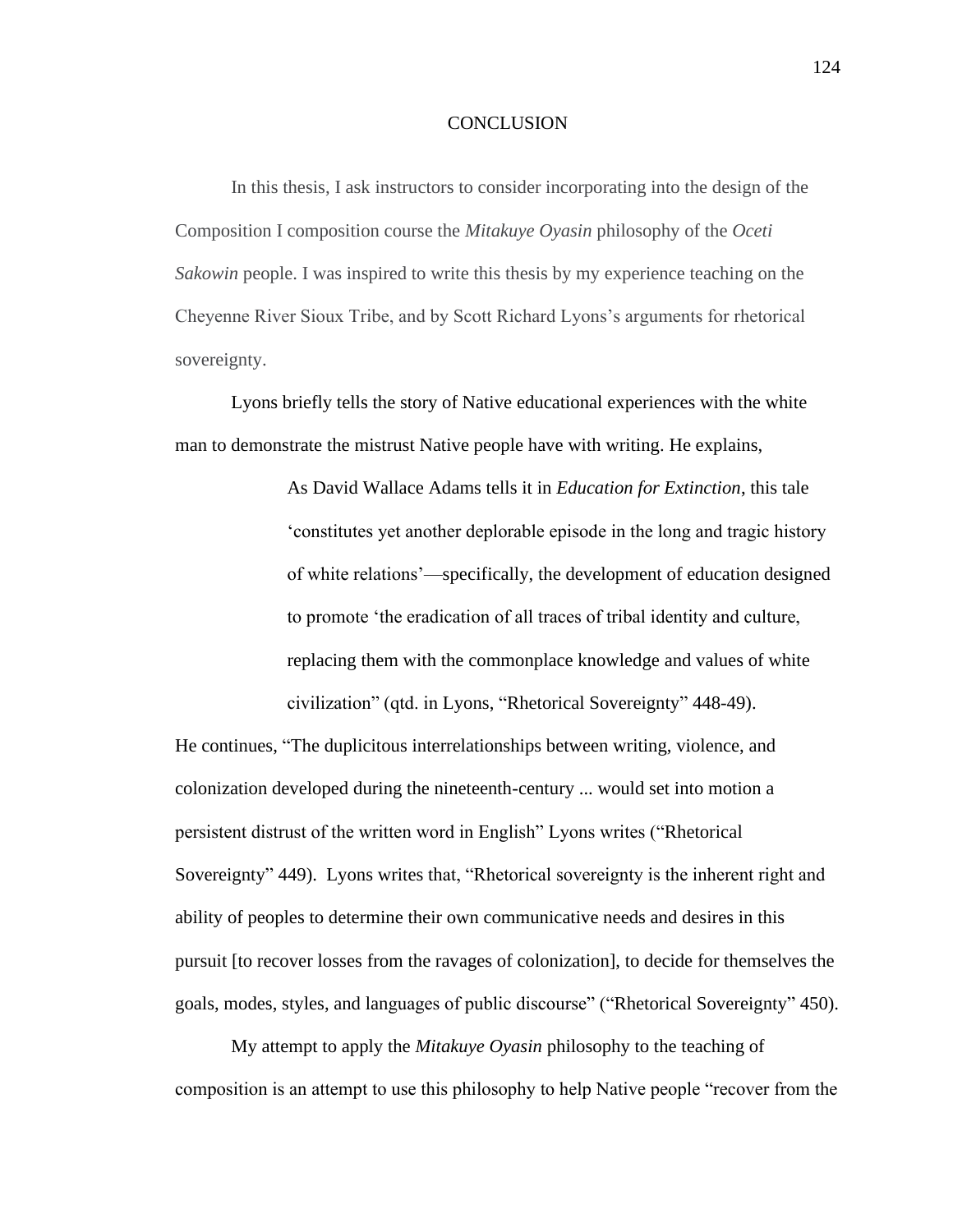ravages of colonization." This effort carries with it an audacity usually displayed by White people, and passionately criticized by Native people. Who am I to claim I know anything about the concept of *Mitakuye Oyasin*? How is this proposal an act of rhetorical sovereignty if I, a non-Native, White person, developed it? What I hope to show in the following conclusion, is that I am not claiming authority, but posing a possibility.

I have spent my adult life teaching on reservations and working for Native people. I taught on the Dine Nation in Arizona, and on the Cheyenne River Sioux Tribe in South Dakota. I worked for the American Indian Center of Indiana as a caseworker to assist Native people living in Indiana with educational and training efforts. I have learned a lot about different tribal cultures and belief systems so that I can best help the people I served. As a teacher on the reservation, I often wondered if I should move off the reservation and teach non-Native people about the people on the reservation as a way of dispelling myths and stereotypes and reminding people who do not live near Indian Country that Native people still exist. Even if my own children were not Native, I would still feel in some ways obligated to help right wrongs and make the world a more friendly place into which Native people can move without having to defend their existence and ward off age-old stereotypes of the savage or noble savage—if only for the people I know and love.

Regardless of my good intentions and heart-felt convictions that the *Mitakuye Oyasin* can help alleviate the influence of binary thinking and create more effective writing discourse communities in the composition classrooms as well as help students become stronger writers, I understand that my proposal is problematic for numerous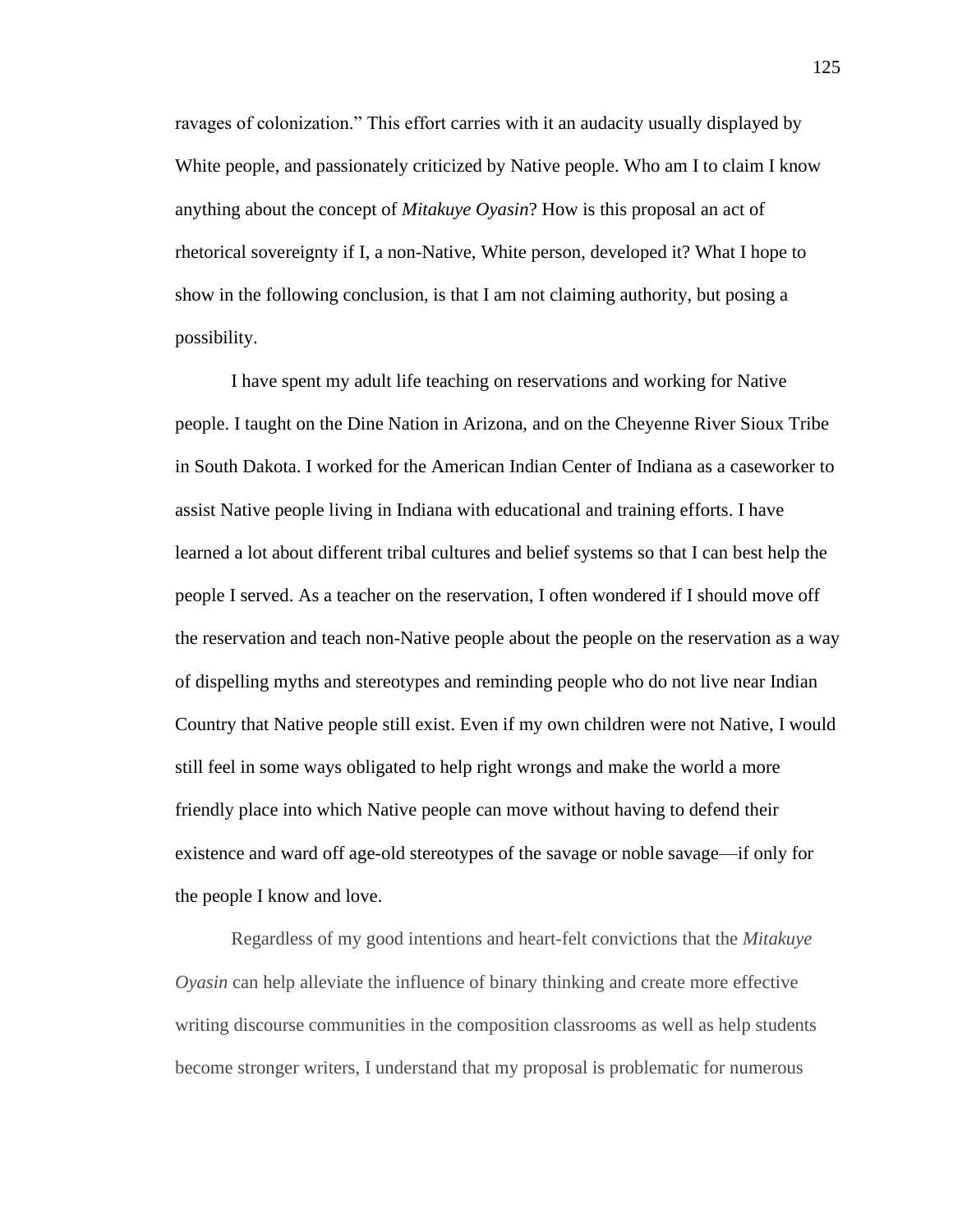reasons, but most importantly because when a White educational system and its White instructors adopt a Native philosophy to teach composition, Native activists, scholars, and leaders might fear that this adoption could threaten Native sovereignty. Sovereignty is closely related to identity. While the Composition I course does not explicitly teach instructors critical pedagogy, it does engage critical theory, and the course's focus on thinking about the way popular culture reflects and influences the way one thinks and acts in the world relates closely with the idea of critical pedagogy and theory as Native scholar Sandy Marie Anglás Grande explains it.

While I addressed this in the introduction, it bears repeating to ensure readers understand the importance of identity in relation to sovereignty and the legitimate concerns Native people will have in response to my proposal. Grande says that engagement in critical pedagogy requires one to think about "the way one learns to see oneself in relation to the world," and understand "the formation of self" which "serves as the basis for analyses of race, class, gender, and sexuality and their relationships to questions of democracy, justice, and community" (346). Critical theory and pedagogy, then, require a person to think about how his/her identity is shaped by relationships between the self and various aspects of the world. Critical theorists argue that identity is based on a "theory of difference," which is, according to McLaren and Giroux, "firmly rooted in the 'power-sensitive discourse of power, democracy, social justice, and historical memory'" (Grande 347). Grande explains that the critical theorists' notion of identity, rather than fixed and "predetermined by biological and other *prima facie*  indicators" is shaped by where it is "historically situated" and how it is "socially constructed" (347).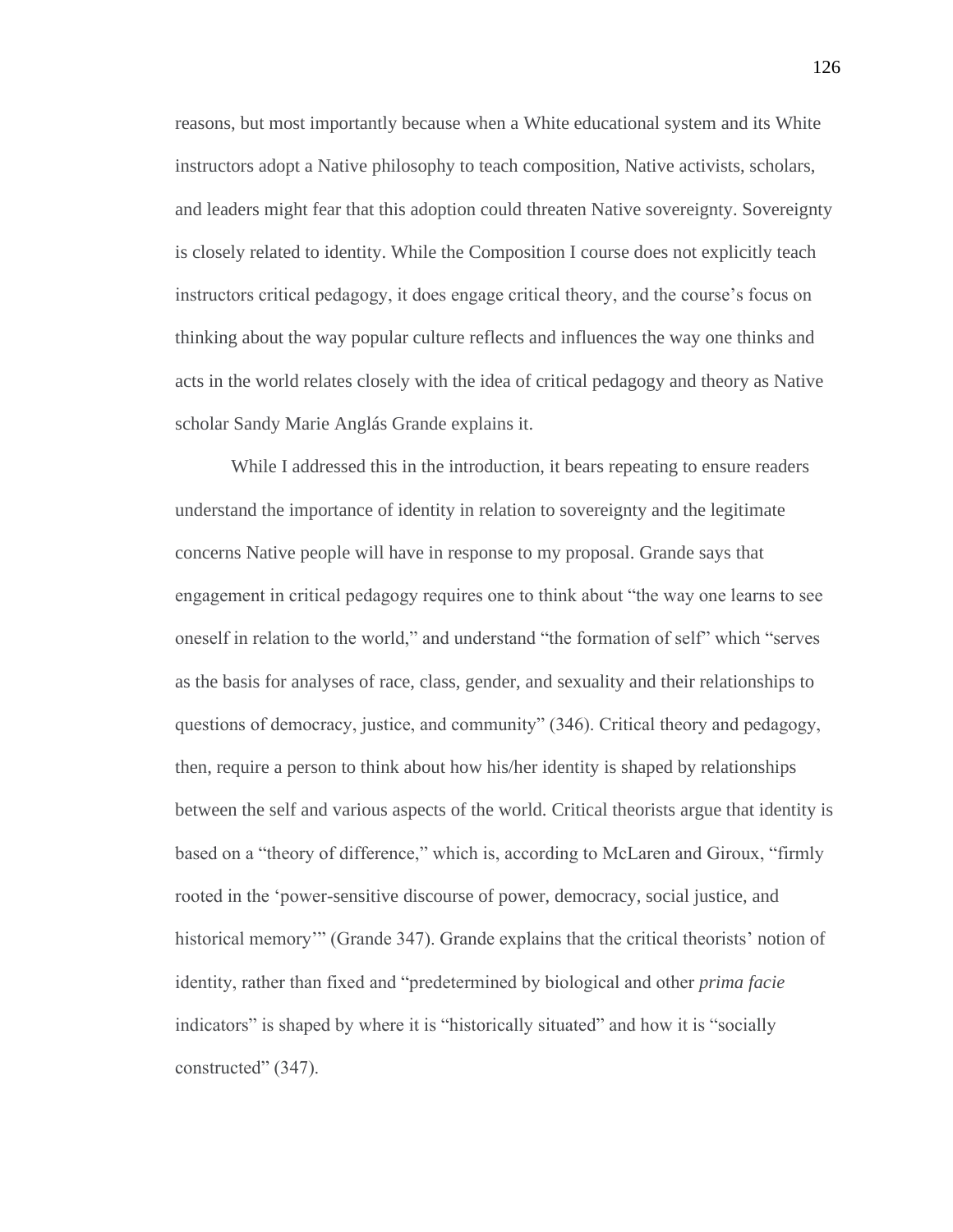In addition, critical theory posits that when different cultures intersect, their differences "collide" and create "contradictions" (Grande 347). In a classroom in which "whitestream" culture and Native cultures collide, a dialogue could ensue (Grande 347). Paulo Freire explains that the

dialogue characterizes an epistemological relationship. Thus, in this sense, dialogue is a way of knowing and should never be viewed as a mere tactic to involve students in a particular task. We have to make this point very clear. I engage in dialogue not necessarily because I like the other person. I engage in dialogue because I recognize the social and not merely the individualistic character of the process of knowing. In this sense, dialogue presents itself as an indispensable component of the process of both learning and knowing. (17)

Through this kind of dialogue, White people learn and know Native culture, but the problem results when White people "appropriate Native lands, culture, spiritual practices, history, and literature" and turn "centuries of war" between Whites and Natives into "genetic and cultural dialogue" (Grande 351). While the dialogue, according to Freire is meant to foster an understanding of the other culture, for Native Americans, this knowing threatens their existence as independent nations, because White culture assumes and consumes it, so that it is no longer uniquely identified and worthy of sovereign status.

So, the threat of my research is that White instructors could consume *Mitakuye Oyasin* by reducing it to what they already know and do—making it so much like what White theorists already do, that they fail to acknowledge what inspires the choices in the course design. For example, developing an interdependent relationship between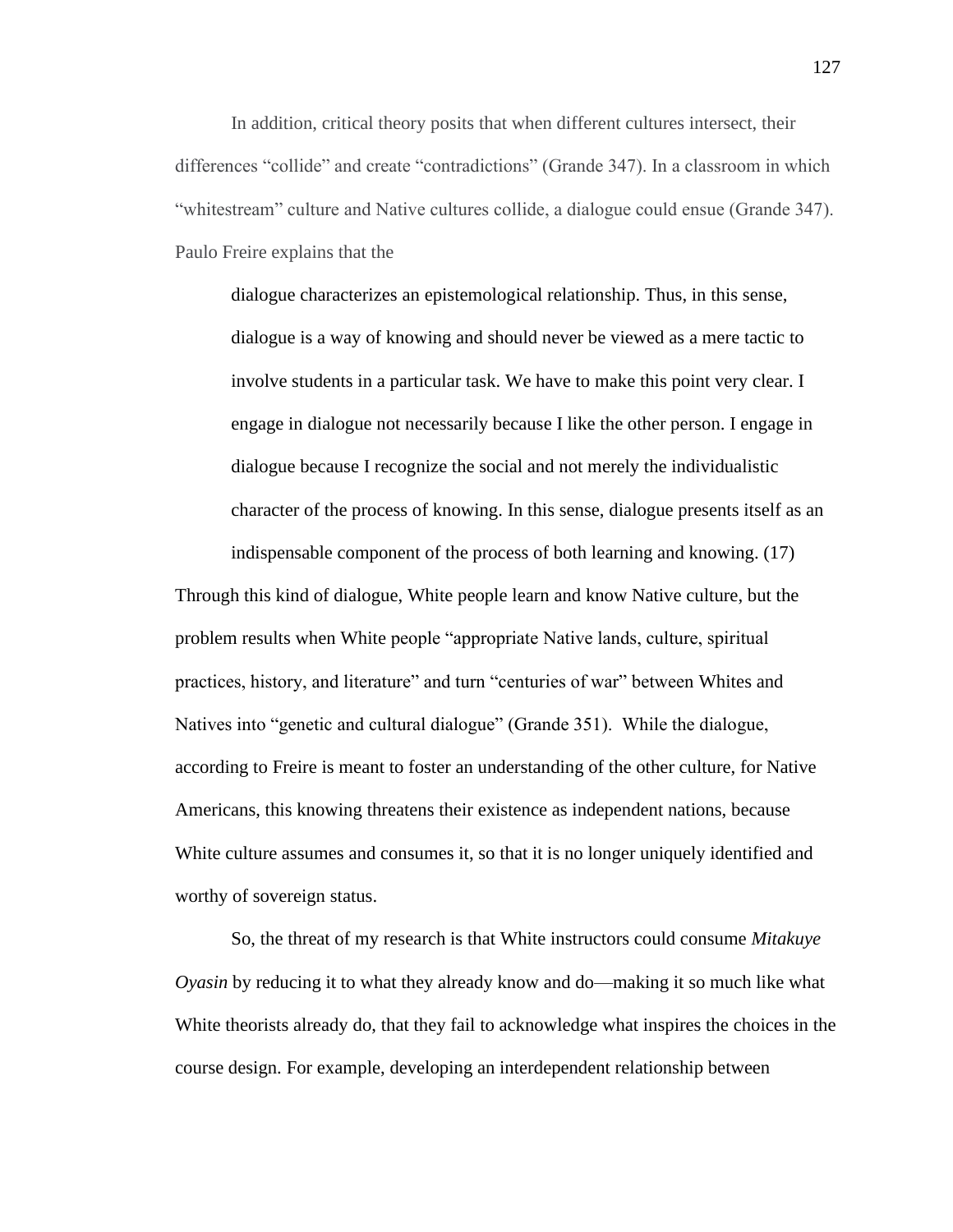assignments and essays is called scaffolding in education. Native traditions from many tribes incorporated this kind of education in their own way long before European nations enacted removal policies; however, their historical realities may not stop White people from dismissing the value and contribution of Native philosophy to whitestream education. It also threatens to be another argument against continued sovereignty because if Native people do not distinguish themselves as "other" and "different" then they risk losing a reason to sustain sovereignty and becoming absorbed into the "melting pot" of American whitestream.

The truth of Native American identity is that Native American communities reflect the diversity of non-Native communities, but if Natives embrace this diversity of identity within their tribes and perhaps even across tribes, they lose their "authenticity" and risk losing their sovereign status within the United States. Grande writes, the "federal agencies have invoked the rational of fluidity or unstable identities" to deconstruct "the structures of tribal life" and foster "greater dependence on the U.S. government" (Grande 351).

The requirement of "difference," Grande explains, motivates many Native Americans to embrace the essentialist theorists' view that Native identity encapsulate a narrow definition that is unique and unchanging and based on a "set of characteristics" that distinguish Natives from "whitestream" (346). The essentialist theory of identity is problematic for Native Americans too, because it perpetuates a fixed and homogenized misrepresentation of Native American peoples and defines the Native American identity in contrast to White identity even when contrasts are insignificant or non-existent.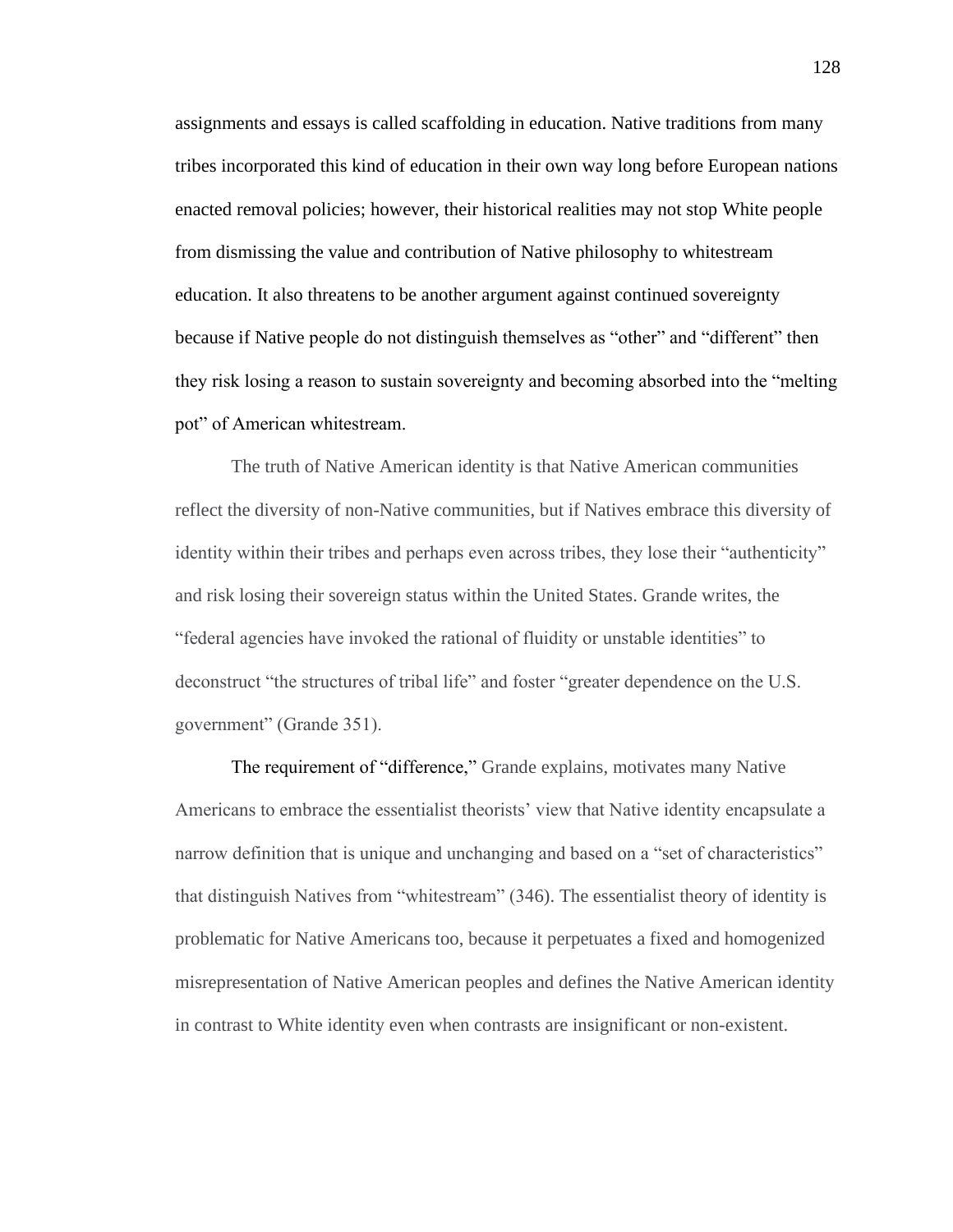Over 500 federally recognized tribes thrive on reservations across the United States. Each of these tribes operates under sovereign tribal governments who sustain a treaty relationship with the U.S. federal government. Under these treaties, each tribe operates within its own culture, language, and governing systems. They rely on the treaty agreements for economic stability, and they must maintain a fixed cultural identity to set themselves apart from other Americans. If a tribe's culture and language is indistinguishable from mainstream culture, the tribe's sovereignty, treaty rights, and federal recognition are threatened (Grande 348-49).

Remember that Native scholars like Lyons and Deloria Jr. stand in the space between their own tribal, traditional cultures and White America. Lyons shares his fears that he is not "*Indian enough*" or "*smart enough*" (61-62). So Native people battle ideas of what it means to be Indian, and historically, Native people were "too Indian," evidenced in Pratt's speech and U.S. government policy, which championed "Kill the Indian, Save the Man." This campaign fueled government policies that forced parents to send their children to Indian boarding schools where educators, priests, and nuns "killed" the Indian, and even today, many Native people distrust White educators and their institutions.

In contemporary society, Lyons finds himself wondering if he is "Indian enough," because he does not live on the reservation, speak the language of his people, or "remember what real poverty is like" (63). Like his ancestors, who graduated from boarding school, he feels disconnected from both his ancestry and his whitestream life. He also exemplifies the man from the "Allegory of the Cave" who leaves what he knows, learns new ways of thinking and seeing the world, and then is faced with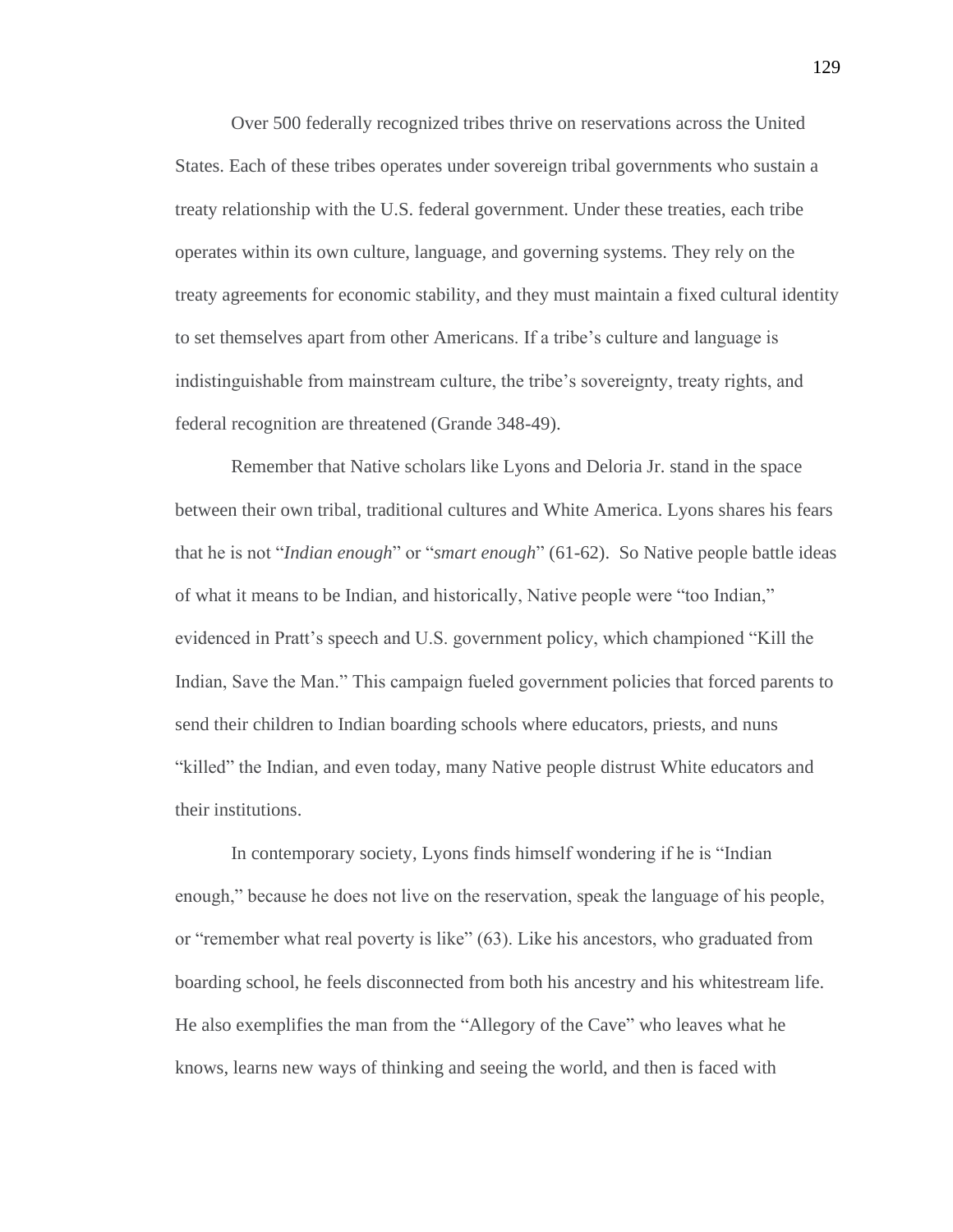possibly returning home. In Lyon's case, and in the case of many Native scholars, the idea of returning home is more metaphorical than physical, because their realties do not always support a return home.

Instead, Lyon's acts as an ambassador of sorts for his people. He represents a contrast to the stereotypes that persist about Native people in America. His story also demonstrates several other Indigenous rhetorical tools used in the context of this thesis: narrative and repetition. Lyons explains important and complex ideas by sharing his story. Writing instructors teach students to recognize how and when ideas repeat themselves in different forms of communication. To develop a depth of understanding about a subject, or create that depth of experience for a reader, the reader and writer learns to relate the ideas to multiple realms – lived experiences (their own or others), traditional stories, and historical events, and when they practice relational thinking repeatedly, it becomes a habit of mind.

When Lyons measures himself against Indian identities on his reservation and in mainstream America, he recognizes that his identification as a Native intellectual does not exist in the national or tribal narratives. Early boarding school educational systems trained Indian youth to pursue agricultural and domestic lines of work. Young men were encouraged to enter the military and taught to obey (Mails 224-25). Educators, priests, nuns, and dorm matrons raised the children as problems to be fixed. The children were not considered intellectually capable of pursuing academic careers. Lyons's identity as a Native scholar in English challenges other notions of Native identities, and he admits to feeling insecure and maybe even guilty about who he is as a Native intellectual. When non-Native students in a composition course read works by Native scholars and practice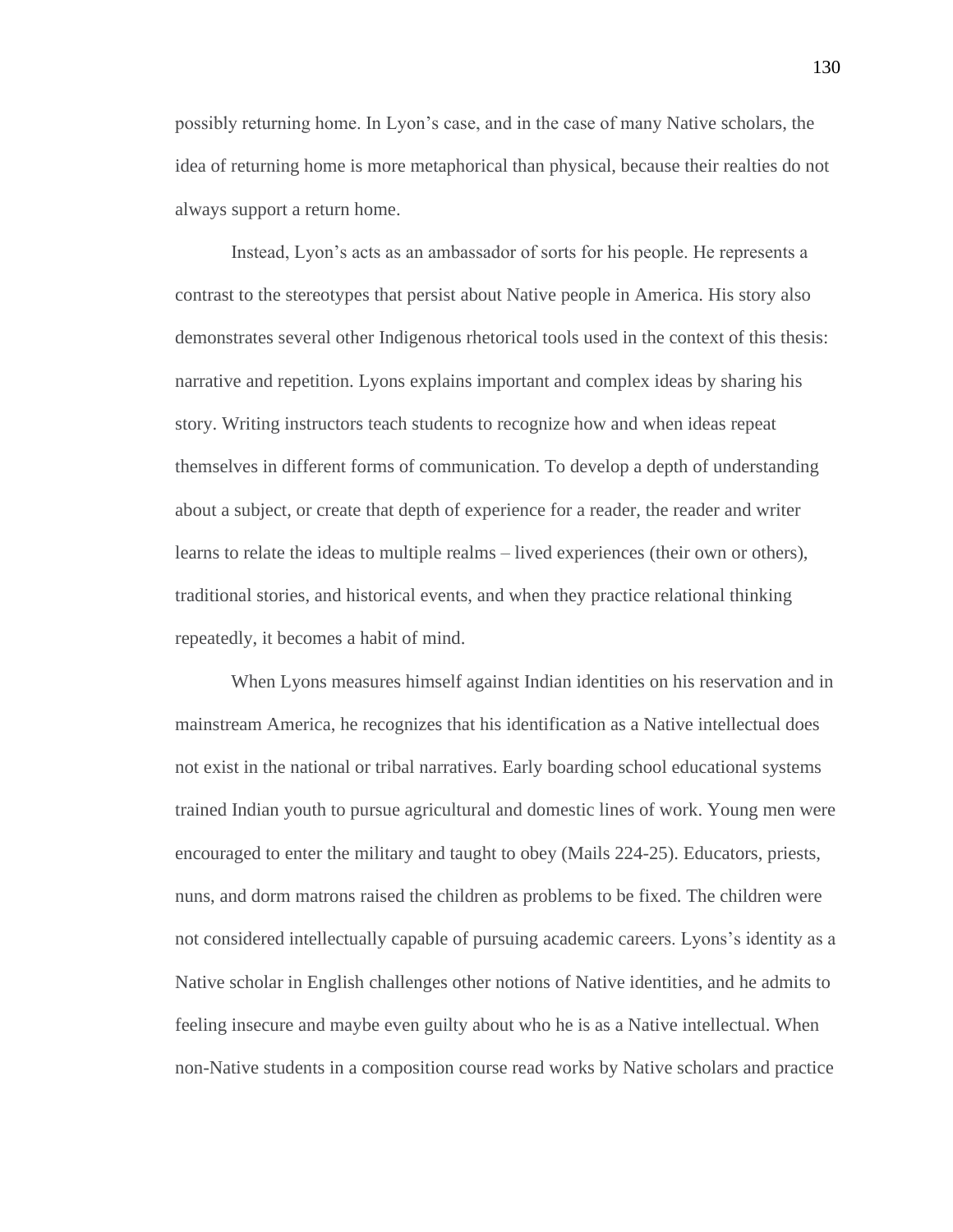relating to them without identifying them as "other," but still recognizing them as equals, they might become skeptical of stereotypes claiming what it means to be Indian.

While "many marginalized groups" seek "culturally relevant curriculum" so that they "ensure inclusion in the democratic imaginary," Native American "scholars and educators" want to "disrupt and impede absorption into that democracy and continue the struggle to remain distinctive, tribal, and sovereign peoples" (356). Ojibwe scholar May Hermes asks, "What is the role of the school as a site of cultural production" (Grande 355)? If SDSU took care to include *Oceti Sakowin* scholars in vetting the curriculum and pedagogical approaches I propose, then perhaps SDSU's composition courses could become a "site of cultural production," and not a site of cultural appropriation.

In another concern from a non-Native perspective, former SDSU Professor Christine Stewart cautioned against a political or cultural agenda such as the one proposed here that addresses Indigenous representations and identity. Maxine Hairston argues that multicultural content should not be included in a freshman composition course because the content is "too complex," and it is authoritarian in nature (486-87). Hairston insists students should choose their own topics about which to write. If the teacher chooses the reading material and writing subject, Hairston argues, the students might write what they think the teacher wants to hear, which indicates that the nature of the teacher's role is too powerful for her to run a class that is truly democratic (486).

While Stewart and Hairston worry about the class reflecting student autonomy, Kurt Spellmeyer argues that the teacher needs to educate students about the issues they will face in the future, and to allow them to choose topics and reading material they like or might be interested in will not help students prepare for participatory democracy.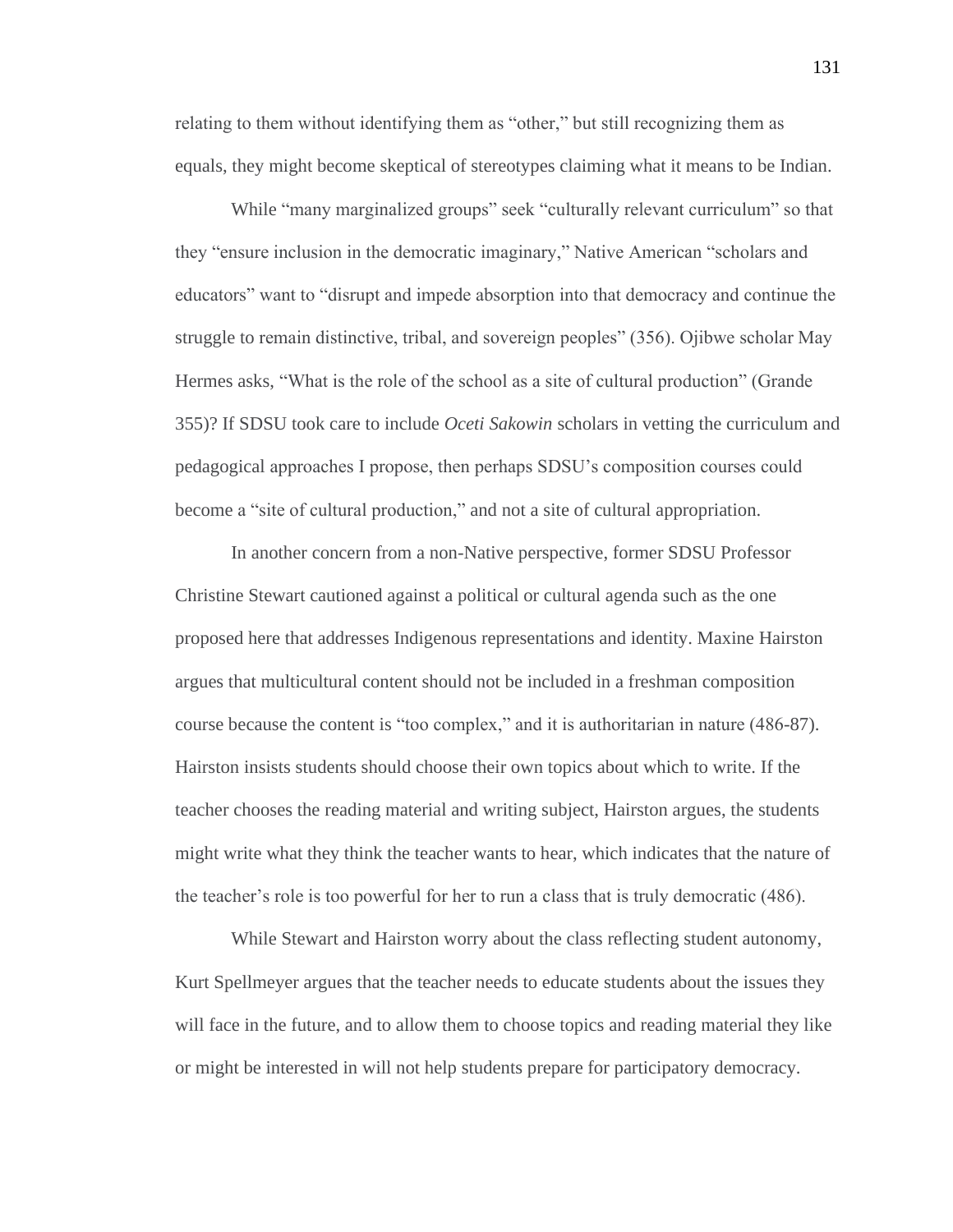Spellmeyer argues that students know too little about the functions of "their society, their world, and their times" (469) and they need a place where they can "devise new understandings" of shifting identities in an ever-changing world (473). Spellmeyer taught a freshman composition course that challenged what he deemed ineffectual teaching. Instead of short, writing assignments based on an "effort to bridge the gap between the home world of the students themselves and the specialized concerns of the university," Spellmeyer, "after several years of trial and error," taught students to read and write about what he deems more academically and socio-politically meaningful topics, such as reading essays by Benjamin Barber and Martha Nussbaum, and writing essays about "healthcare in the Third World" and "environmental decline" (472).

Once again, an Indigenous method stands between these two opposing forces. Indigenous people learn under educators who impress upon them a Western ideology even if that educator allows students to choose their own topics and sources. Hairston's concern for student autonomy in a composition course at SDSU may allow for individual differences and mirror David Bartholomae's idea that the students' writing reflects multiculturalism, but these differences, especially at SDSU, come from a relatively homogenous group of White students. These White, and other non-Native students would benefit from learning a different way of thinking or approaching reading and writing as I have indicated throughout this thesis. And their knowledge may very well create an atmosphere for Native students in places like SDSU that help to foster a more supportive and accepting environment for Native students throughout campus.

Additionally, the students and instructors might emerge from that composition classroom experience with a sense that they are indeed a member of a larger academic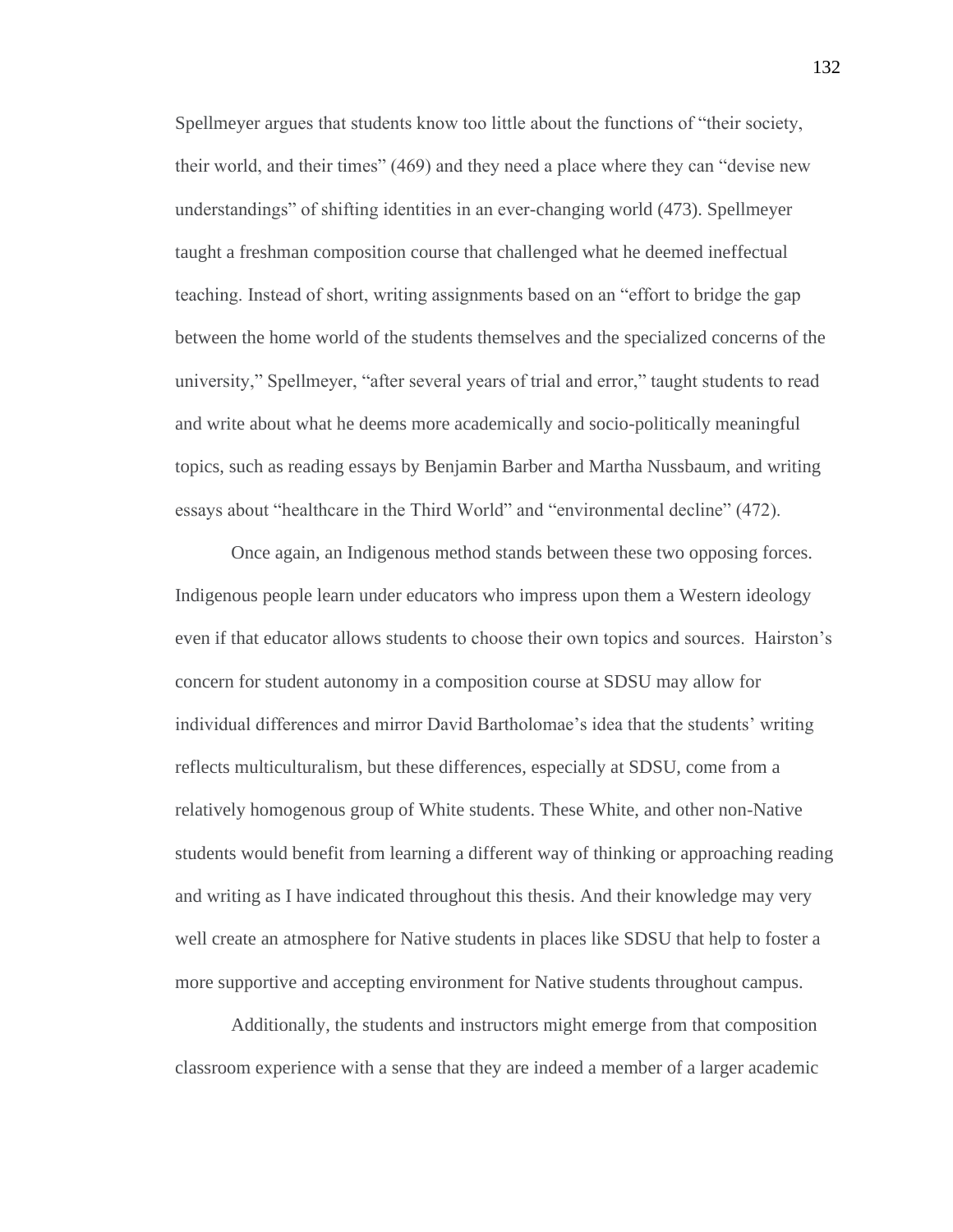discourse writing community, as well as with an understanding of Native people as scholarly intellectuals contributing regularly to those discourse communities. While the Indigenous experience and aim is for independence from the consuming American identity, the *Oceti Sakowin* might consider that their wisdom, used to teach non-Native students how to become better writers and engaged citizens lead them and those with whom they share their knowledge to better understand the unique and valuable contributions Native people, their philosophies, and customs have to offer American culture. That understanding could help improve relations between tribal, state, and federal governments as well as between individuals, and it could change "the way of things" so that Native people do not have to be "other" to be sovereign.

The adoption of the Indigenous composition course I have proposed shows a much more committed and universal effort to right the wrongs against Native people by acknowledging the Native voice as an equal and necessary contributor to the ongoing conversations at the academy. It also offers composition teachers and their students a different way of receiving, processing, analyzing, and producing information grounded in an understanding of relationality. Finally, it adds to the wealth of approaches writing and rhetoric teachers can utilize to advance the field of teaching composition.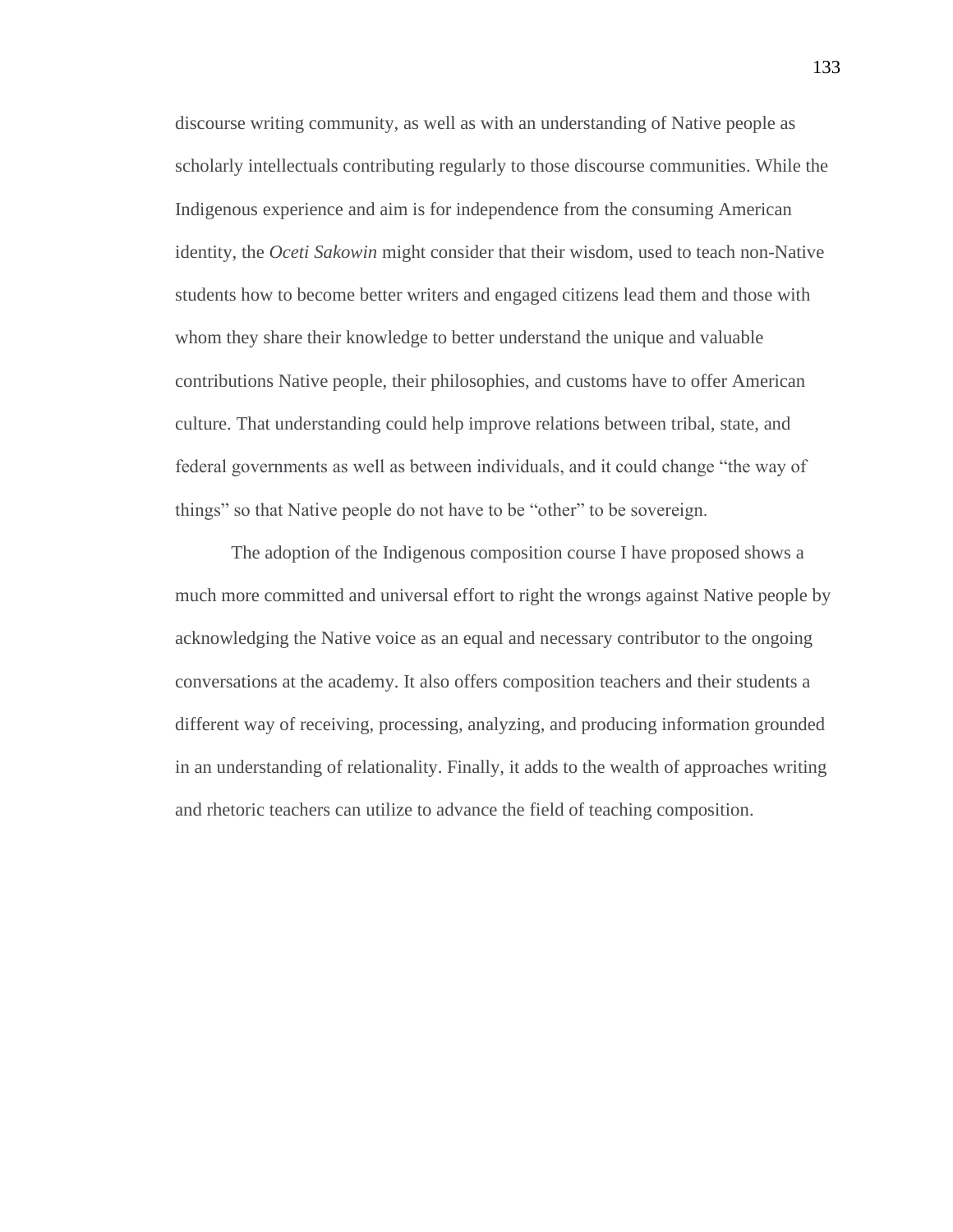### APPENDIX

#### **COURSE INFORMATION**

ENGL 101.S##: Composition I (3 credits) South Dakota State University Spring 2022 Time TTH (Room number and Building)

# **INSTRUCTOR INFORMATION**

Instructor: Name Office: ### Pugsley Hours: Times, and by appointment (3 hours required) Phone: 688-5191 (office), [alternate contact number, if you wish] Email: firstname.lastname@sdstate.edu

# **TEXTS**

*Reading Popular Culture: An Anthology for Writers* (3rd edition), edited by Michael Keller (*RPC*) *The St. Martin's Handbook* (9th [SDSU] edition), by Andrea Lunsford (*SMH*) *Documenting Sources in MLA Style: 2021 Update* (available with the handbook in the bookstore) (*DS*) *They Say/I Say: The Moves That Matter in Academic Writing* (5th edition), by Gerald Graff and Cathy Birkenstein (*TSIS*)

I also urge you to have access to a good college-level dictionary. I recommend either *The American Heritage* or *Merriam-Webster's Collegiate* or their online equivalents.

#### **COURSE DESCRIPTION**

#### *Catalog Description*

The *South Dakota State University Undergraduate Catalog, 2021-2022* provides the following overview of English 101: "Practice in the skills, research, and documentation needed for effective academic writing. Analysis of a variety of academic and nonacademic texts, rhetorical structures, critical thinking, and audience will be included."

#### *Additional Course Description: Reading and Writing about Culture*

As the catalog description suggests, this course focuses on literacy, academic literacy in particular. And while the definition of literacy changes somewhat across various fields in the academy, one must develop a few key intellectual practices to become academically literate, namely, analysis, critical thinking, critical reading, and critical writing. Regardless of your major, these faculties will be invaluable to you as you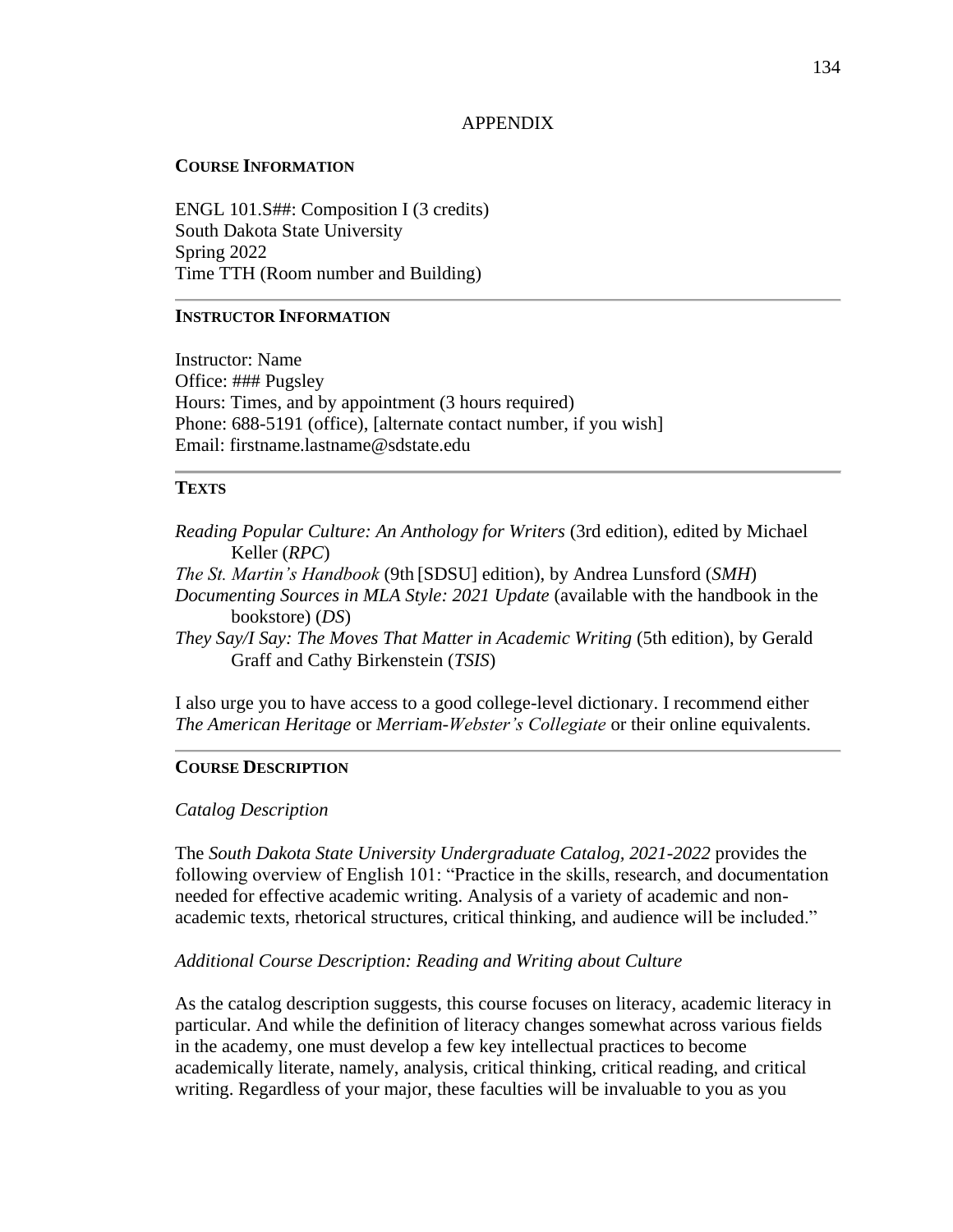advance in your studies here at SDSU, in your professional career, and even in your civic life.

To apply and sharpen these faculties, we will take as our object of study in this course various aspects of American culture—its images, language, ideas, and discourses. Reading about, analyzing, and writing about these can reveal to us the narratives American culture embraces and advances and how these narratives contribute to Americans' sense of identity and normalcy and affect our thinking and our actions, often without our full recognition. Not only will this focus help you develop your academic literacy, but it will also help you develop another form of literacy: that of an attentive and engaged citizen, for examining the wider culture through analytical and critical lenses can only raise your awareness of and insights into the various discourses surrounding you every day.

More specifically, our section of English 101 will focus on three units: the tactics and messages of advertising, the design and implications of digital technology, and antiintellectualism in American life. Through our work in these units, you will learn about and practice the critical work and analysis needed for effective academic writing; enhance your facility with the grammar and rhetoric of academic prose; and become more proficient at developing and expressing your ideas in writing—abilities that are crucial for academic success.

# **PREREQUISITES**

Enrollment in English 101 requires no prerequisites if you have an ACT score of 18 or above or an ACCUPLACER score of 86 or above. If you do not meet one of these requirements, you must successfully complete English 032, 033, or 039 before you can enroll in English 101.

# **TECHNOLOGY SKILLS**

To successfully complete the work for this course, you will need basic keyboarding and word-processing skills. To successfully complete the research requirements, you will need to be able to search the internet and various online databases. When possible, instruction will include discussion and demonstration of such skills. For additional instruction in using library resources, call 688-5107 or email [blref@sdstate.edu](mailto:blref@sdstate.edu) or go to [http://libguides.sdstate.edu/english101.](http://libguides.sdstate.edu/english101)

To receive documents and other information pertaining to this course, you will need to check your Jacks email account or the course site on D2L frequently. To access the latter, go to [https://d2l.sdbor.edu](https://d2l.sdbor.edu/) and follow the prompts to log in to the site. I will inform you in class when you need to retrieve material from your email account or from D2L.

# **COURSE REQUIREMENTS**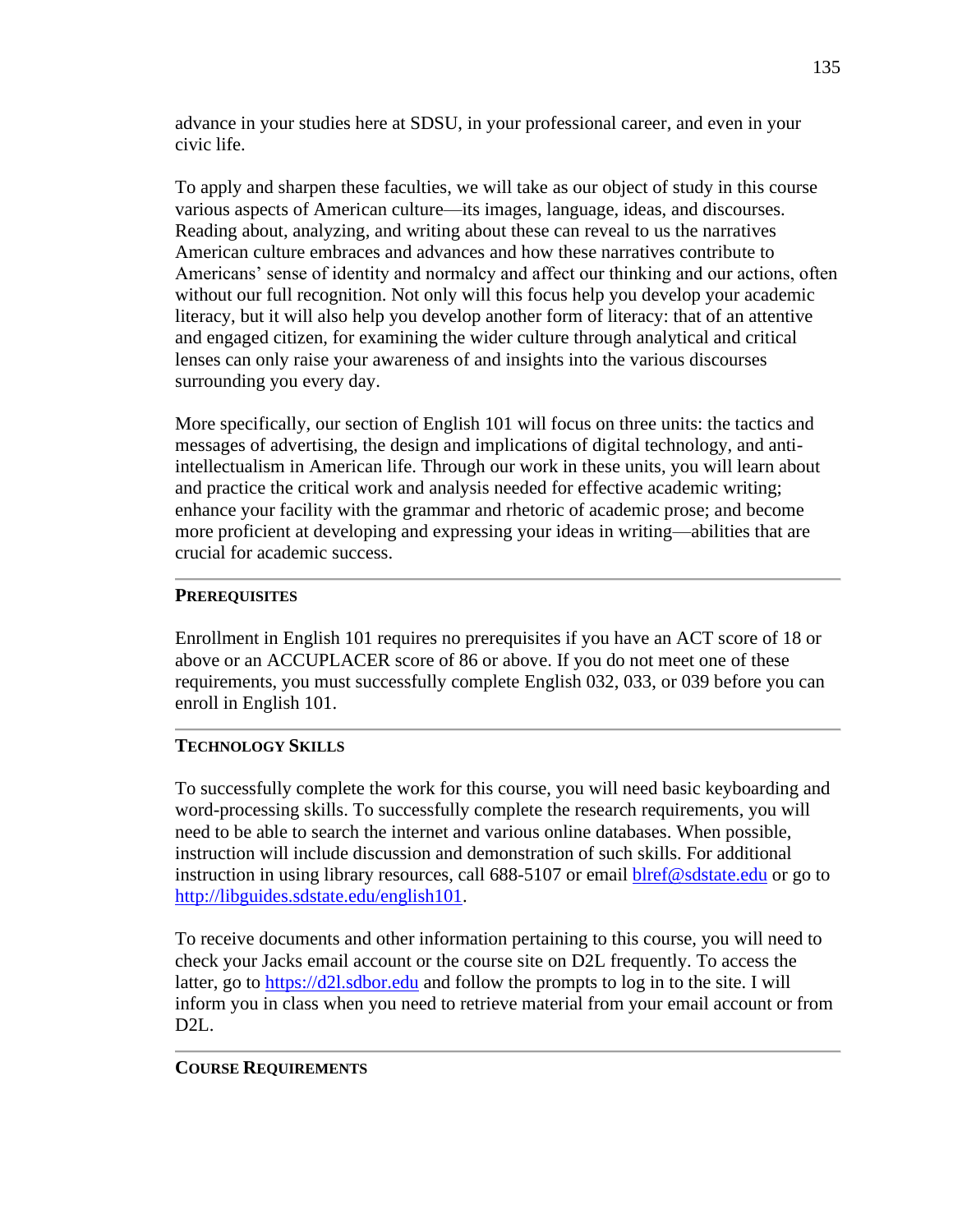You will read approximately 200 pages in *The St. Martin's Handbook*, 100 pages in *They Say/I Say*, and a dozen or so essays in *Reading Popular Culture*. You also will consult and read numerous source materials that you procure online and in Briggs Library. You will learn to read (and to discuss) these materials critically—that is, to annotate the texts, to comprehend their contents clearly and thoroughly and to paraphrase and summarize them accurately, to question their assumptions, and to formulate a well-reasoned and articulate response.

You will write three major essays (one of 4-5 pages, one of 5-6, and one of 8-9—you will submit three drafts of each, and each will include a research component) as well as a number of short assignments (responses to questions and exercises in the textbooks, peer reviews, freewrites, paraphrases and summaries, and online chats). Combined, these assignments will approximate 15,000 words.

You also will submit the revised draft and the final draft of each essay electronically to the dropbox in D2L, which will automatically submit your essay to Turnitin.com, a plagiarism-detection site. You will receive instruction in how to submit essays to the site.

# **COURSE GOALS AND OUTCOMES**

Generally, this course seeks to help you to improve your ability to read texts (broadly construed) critically, to research and consider issues thoroughly, to think about them clearly, and to write about them convincingly. These objectives accord with and, thus, satisfy Goal 1 of the System General Education Requirements (SGRs) (see *South Dakota State University Undergraduate Catalog, 2021-2022*  [\[https://catalog.sdstate.edu/content.php?catoid=42&navoid=6892#sgr1\]](https://catalog.sdstate.edu/content.php?catoid=42&navoid=6892#sgr1)):

Goal 1: "Students will write effectively and responsibly and will understand and interpret the written expression of others."

Student Learning Outcomes: "As a result of taking courses meeting this goal, students will:

- a. Write using standard American English, including correct punctuation, grammar, and sentence structure [assessment based upon your performance on various exercises and responses and on the major essays];
- b. Write logically [assessment based upon your performance on the major essays];
- c. Write persuasively, using a variety of rhetorical strategies (e.g., exposition, argumentation, description) [assessment based upon your performance on the major essays];
- d. Incorporate formal research and documentation into their writing, including research obtained through modern, technology-based research tools [assessment based upon your completion of the research component of the major essays and various documentation exercises]."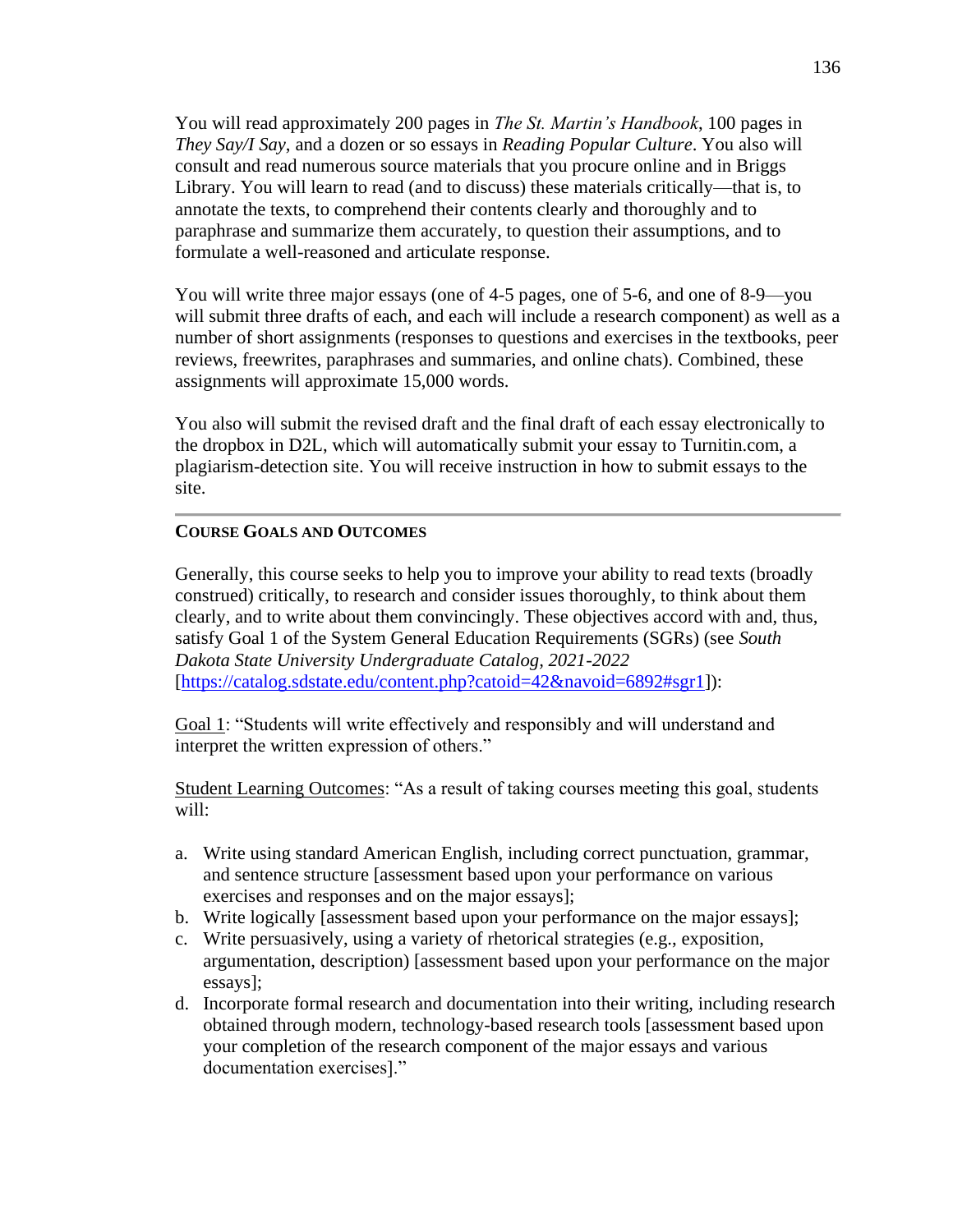In addition, you will learn how to

- Plan Your Essay
	- o Choose a subject and narrow it so that you can develop it sufficiently within the limits of the assignment;
	- o Create a plausible, cogent argument—and explicit thesis—by fairly and thoroughly exploring your subject and your audience's assumptions about it.
- Organize Your Essay
	- Sequence the points of your essay clearly, coherently, and persuasively making apparent to readers the logical progression of ideas both within and between paragraphs and the relation of those ideas to your thesis;
	- o Begin and conclude your essay in engaging and thought-provoking ways.
- Support Your Essay
	- o Marshal details, examples, facts, and plausible conjectures to develop and to substantiate your claims.
- Use Language Precisely, Correctly, and Effectively
	- o Seek out the appropriate word in a given context;
	- o Abide by grammatical rules and recognized standards of formal usage, but also determine which occasions and contexts might warrant departing from such rules and usage.
- Revise and Polish Your Essay
	- o Reconceive and restructure the argument, and gather and deploy more effective evidence;
	- o Edit and proofread.

# **INSTRUCTIONAL METHODS**

To successfully complete the work of the course, we will devote class time to 1) discussing the reading assignments and analyzing various advertisements, television shows, films, and prose samples; 2) discussing and practicing the various analytic, stylistic, and rhetorical strategies mentioned in the course description; 3) free-writing, drafting, and revising your essays (you must revise each of the major essays twice); and 4) reading and commenting upon your classmates' work.

# **ATTENDANCE POLICY**

Attendance is critical to this course; the greater the number of students participating in discussions and writing activities, the greater the insights all students will receive. Of course, unforeseeable events arise, so you will have three unexcused absences for the course. (Excused absences include those for university-approved activities or severe weather, if you commute, or health or family emergencies; to receive an excused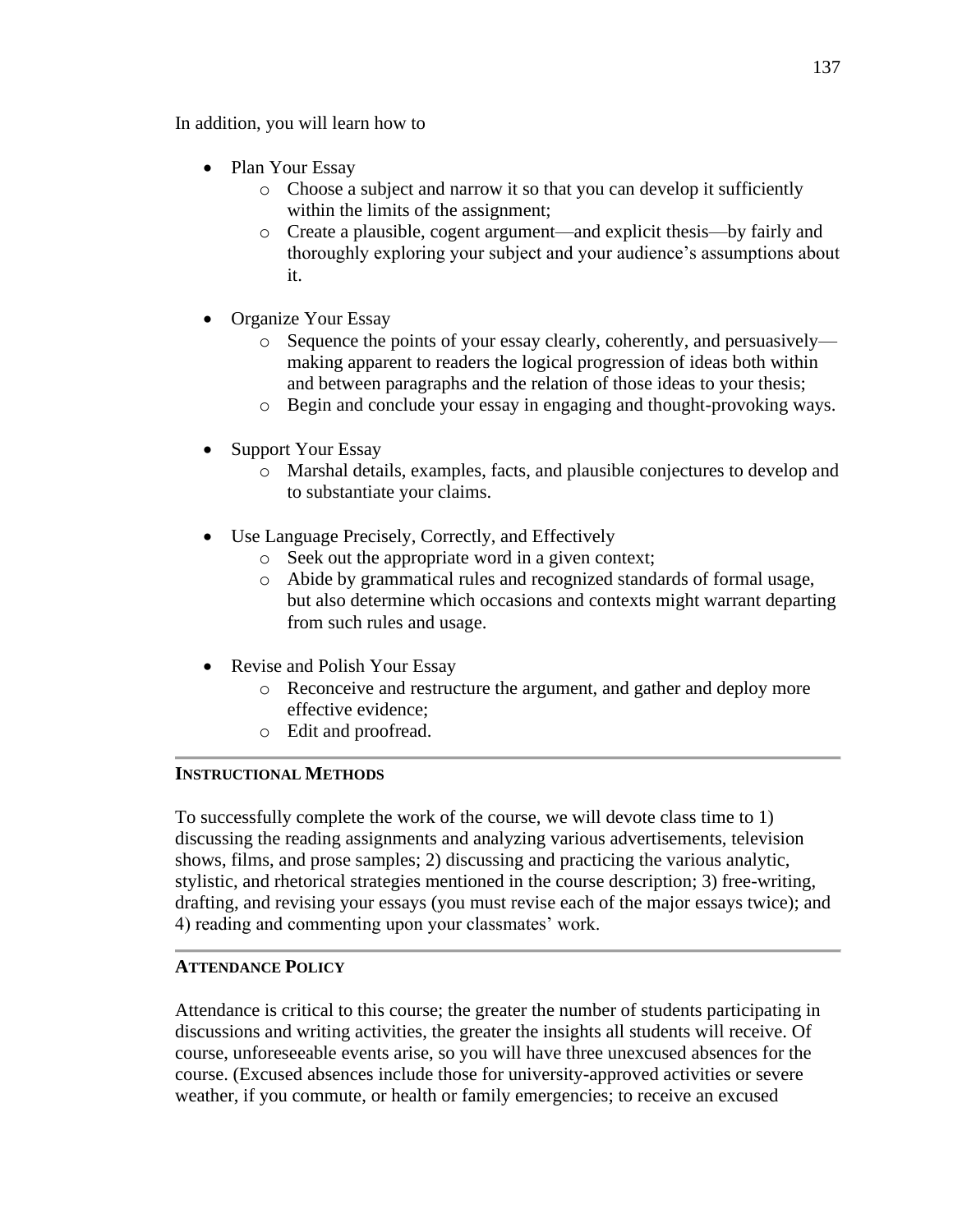absence for university-approved activities or for health or family emergencies, you must—as soon as possible—submit the appropriate documentation.) Each unexcused absence after three will lower your course grade by one-third letter (e.g., from B- to  $C_{+}$ ); each day an essay is late will lower your grade on that assignment by one-third letter. At the instructor's discretion, late small assignments will receive a lower score or will not be accepted. Only work that is late because of an excused absence is exempt from this policy. An emergency that becomes chronic and that forces you to miss class repeatedly, may require you to drop the course and take it in a subsequent semester.

Please note: To attend class means to be present—physically and mentally—and to be able to "attend" to class instruction and activities. If you use a digital device to take notes during class, that is fine. These digital devices, however, come with distractions. Should you use your digital devices for purposes other than class-related activities, you are, essentially, absent and will receive an unexcused absence for any class period during which you engage in this behavior. (And use of earbuds in class will result in an unexcused absence.) If you anticipate digital distractions being an issue for you, leave your devices out of reach and take notes by hand (incidentally, a more effective method, according to studies).

### **COVID-19 AND ATTENDANCE**

The university has returned to its pre-pandemic attendance policies; however, we recognize that COVID-19 is still with us, and we want to ensure a safe and healthy learning experience. If you have any symptoms of, have been exposed to, or have tested positive for COVID-19, please report this using the [self-reporting form](https://www.sdstate.edu/jacksrback/covid-19-case-notification-form) on the JacksRBack page.

If you are in quarantine or isolation because of symptoms, close contact, or a positive test, I will work with you to devise a plan to make up missed class time. In some instances, that might include attending class via Zoom, but be aware that not all classrooms are equipped for this, and you will need to complete the self-reporting form prior to our class meeting to be eligible for Zoom accommodations. In other words, depending upon room set-up and other factors, including instructor discretion, I cannot ensure that Zoom will serve as an attendance alternative for absences for illnesses, including COVID-19 and/or other extreme emergencies. In addition, I will also work with you regarding missed or late assignments due to quarantine or isolation. As with other requests to submit late work because of an excused absence, you will need to provide appropriate documentation.

#### **ASSESSMENT**

I will assess your three major essays upon quality of content (including ideas, claims, support for the claims, and use of source materials), clarity of form (including organization and correct documentation), and clarity of style (including precision and variety at the sentence level and grammatical correctness). You will receive a letter grade for the final draft of each major essay, and I will average these at the end of the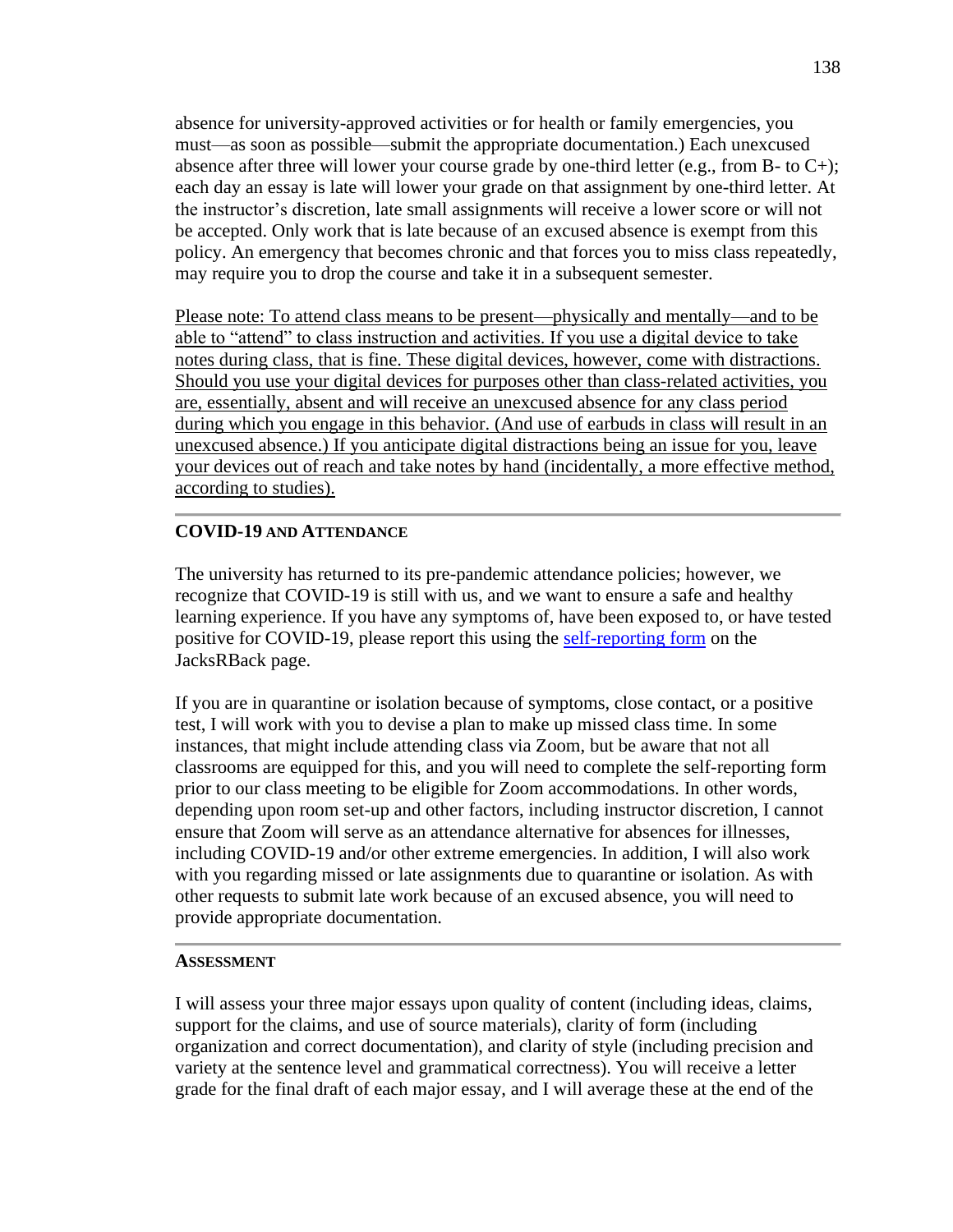semester along with your grade on daily work (see below) to determine your grade for the course. I will assess your essays according to the following criteria:

The grade of "A" ("exceptional") designates\*:

- fulfillment of the requirements and objectives of the assignment
- an excellent, impressive command of content
- a clear explanation, development, and application of ideas
- independent thought and analysis
- thorough and persuasive substantiation of claims
- clear and effective organization
- precise, fluent, and distinctive expression
- correct grammar, punctuation, documentation, and format

The grade of "B" ("above average") designates:

- fulfillment of most of the requirements and objectives of the assignment
- a competent command of content
- mostly clear explanation, development, and application of ideas
- a capacity for independent thought, analysis, though it is not fully realized
- sufficient and mostly persuasive substantiation of claims
- mostly clear and effective organization
- mostly precise, fluent, and clear expression
- mostly correct grammar, punctuation, documentation, and format

The grade of "C" ("average") designates:

- fulfillment of the major requirements and objectives of the assignment, though minor ones are only partially fulfilled or unfulfilled
- an adequate command of subject matter
- adequate explanation, development, and application of ideas, though lack of depth is evident
- lack of independent thought or sustained analysis
- inconsistent substantiation of claims
- adequate organization, though lapses are evident
- adequate expression though lapses in precision, fluency, and clarity are evident
- adequate grammar, punctuation, documentation, and format, though errors are evident

The grade of "D" ("lowest passing grade") designates:

- insufficient fulfillment of the requirements and objectives of the assignment
- an inadequate command of content
- insufficient explanation, development, and application of ideas
- unexamined, clichéd thinking and little analysis
- inadequate substantiation of claims
- inadequate organization, making the text hard to follow
- inadequate expression with significant lapses in precision, fluency, and clarity
- numerous and significant errors in grammar, punctuation, documentation, and format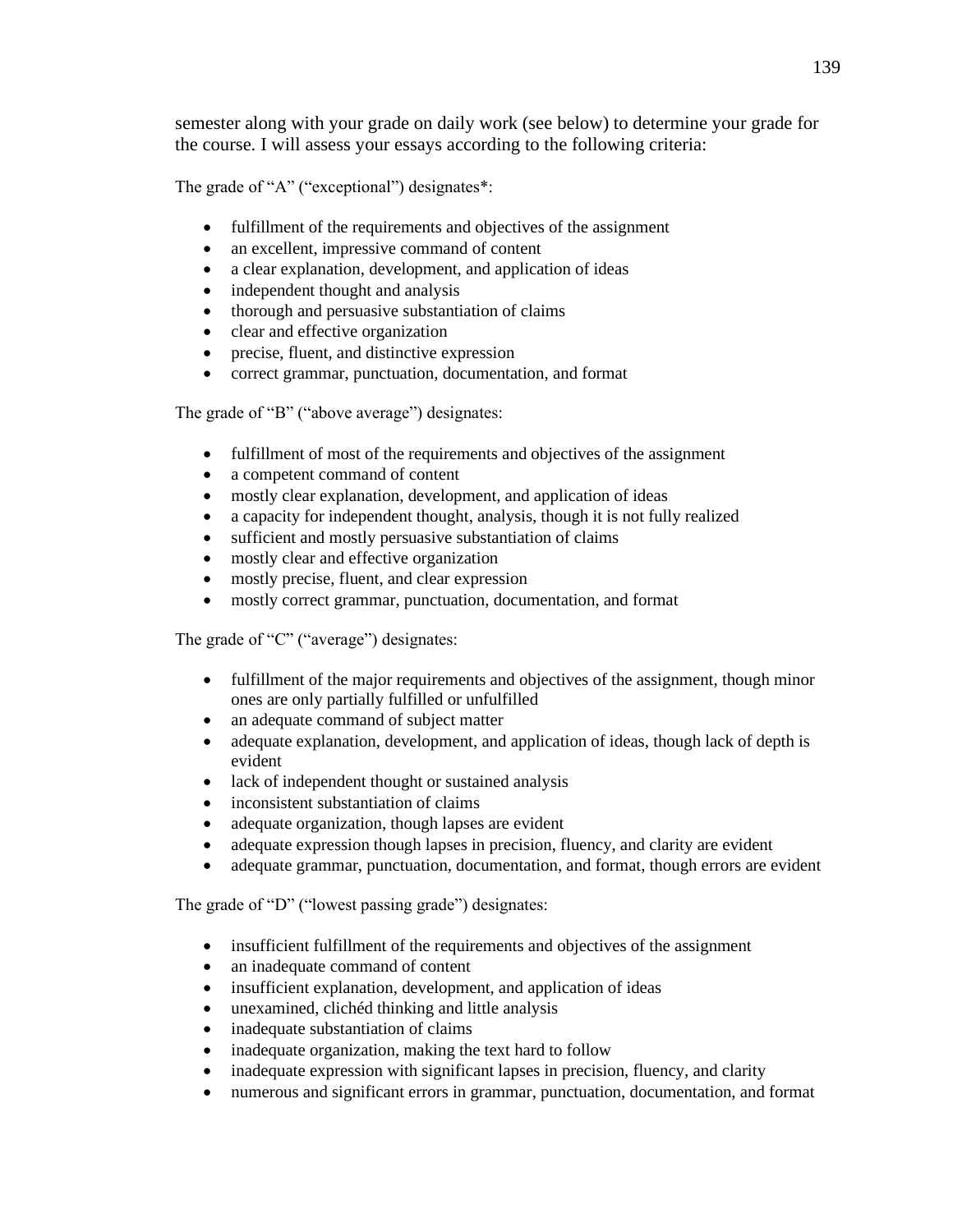The grade of "F" ("failure") designates:

- a failure to follow or complete the assignment
- a failure to control or comprehend the content
- a failure to sufficiently explain, develop, or apply ideas
- a failure to analyze
- a failure to sufficiently substantiate claims
- a failure to organize the content, making the text largely incoherent
- a failure to write with any degree of precision, fluency or clarity
- a failure to abide by the conventions of grammar, punctuation, documentation or format

\* Rubric appears in *South Dakota State University Undergraduate Catalog, 2021-2022* [\(https://catalog.sdstate.edu/content.php?catoid=42&navoid=6893#grades\)](https://catalog.sdstate.edu/content.php?catoid=42&navoid=6893#grades).

I will assess your smaller assignments (reading responses, exercises from *The St. Martin's Handbook* and *They Say/I Say*, in-class assignments, online assignments) with a four-point rubric:  $4=A$ ,  $3=B$ ,  $2=C$ ,  $1=D$ ,  $0=F$ .

If at the end of the semester, your grade average falls between two grades—between a B and a C, for instance—frequent participation in class discussion will earn you the higher grade; infrequent, the lower. I also will assess your performance based upon your progress through the semester: steady improvement will raise your average; steady decline will lower it. And please note: To pass the course, you must complete and submit all drafts of the three major essays. Also, you must submit drafts that you have written for this section of English 101 only, not for another section of English 101 or for some other class. Recycled drafts will not receive credit.

# **CONNECTSTATE**

Should your progress in the course falter due to lack of attendance or failure to submit work or to submit it on time or to submit work of passable quality, I will notify you and your advisor through the ConnectState early-alert program. This program serves to apprise students that early deficiencies in their performance, should they continue, will jeopardize their successful completion of the course. The program also sets in motion steps to help students get additional help. If you receive a notification in ConnectState, please seek assistance from me, your advisor, the Student Success Center, the Writing Center, or other campus resources.

If you have questions, please contact me or Jody Owen, the early-alert coordinator, at [Jody.Owen@sdstate.edu](mailto:Jody.Owen@sdstate.edu) or 688-4155.

# **FREEDOM IN LEARNING**

Students are responsible for learning the content of any course of study in which they are enrolled. Under Board of Regents and University policy, student academic performance shall be evaluated solely on an academic basis and students should be free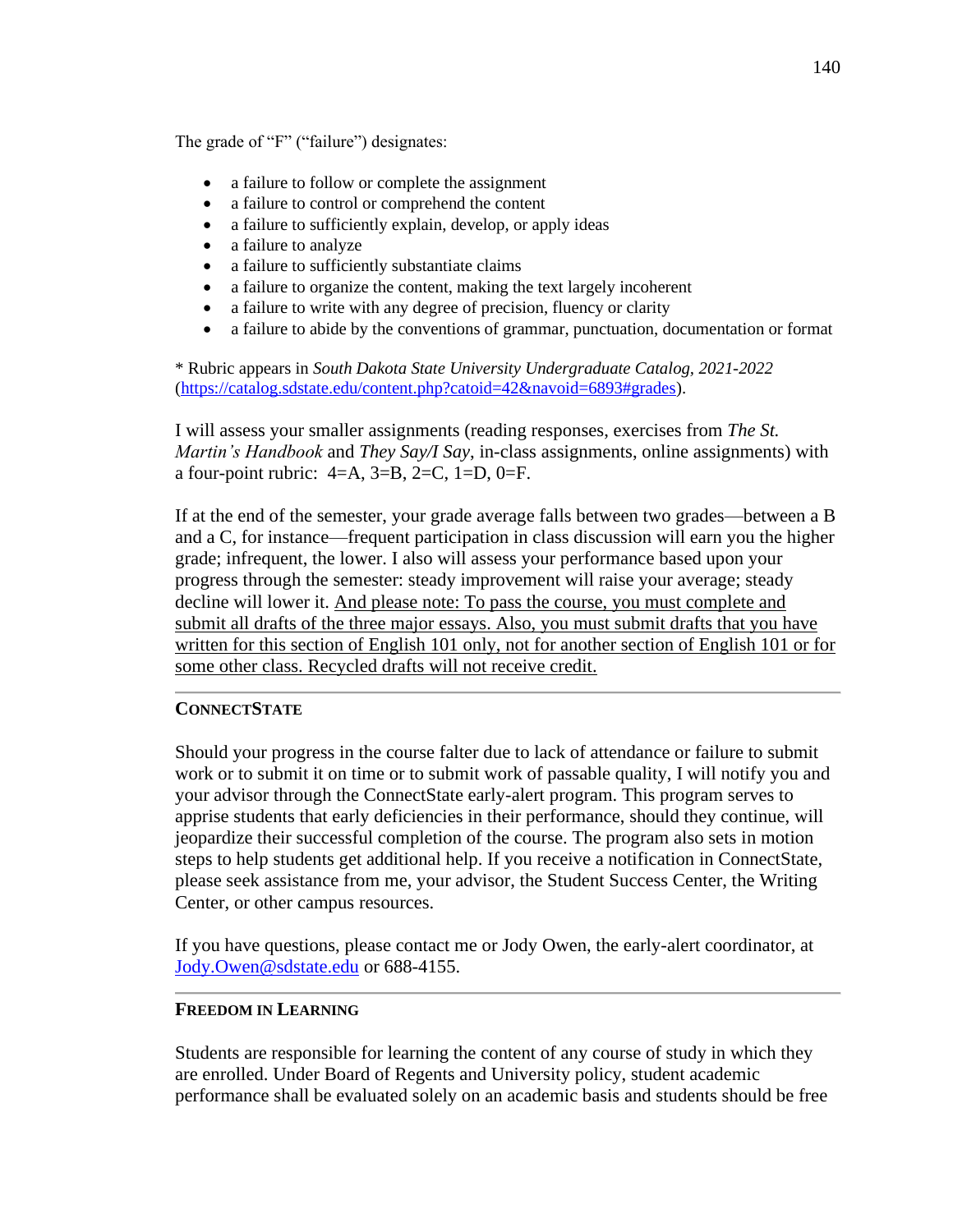to take reasoned exception to the data or views offered in any courses of study. Students who believe that an academic evaluation is unrelated to academic standards but is related instead to judgment of their personal opinion or conduct should first contact the instructor of the course. If the student remains unsatisfied, the student may contact the department head and/or dean of the college that offers the class to initiate a review of the evaluation.

### **CLASS DECORUM**

This class encourages students of all ethnicities, identities, and backgrounds to bring their perspectives and experiences to class discussion. Like the proverbial town square, the classroom is a public space, and to nurture and preserve it as such, its members should abide by the conventions of civility no matter how controversial or diametrically opposed the ideas that arise in discussion might be. The class readings and discussions may well challenge students' perspectives—this, after all, is a desired consequence of a college education—but all class-sponsored discourse, whether in speech or in writing, should proceed in a manner that is genuinely curious about, and respectful of, points of view other than one's own. Students should think of themselves as an inclusive collective, an intrepid band of investigators hoping to shed light upon, and to advance understanding of, a host of gnarly social, cultural, and philosophical problems for the benefit of all.

### **CONCERNING HONESTY IN ACADEMIC WRITING**

The English Department announces herewith that it will not tolerate plagiarism representing another's work as one's own—in any form. Students must abide by the principles governing academic research and writing, the first and foremost of which is honesty. And students must abide by the university's policies regarding academic integrity, set forth in policy 2.4 of the South Dakota State University Policy and Procedure Manual. A summary of the policy, provided by the Office of the Provost, appears below.

Student Academic Integrity and Appeals: The University has a clear expectation for

academic integrity and does not tolerate academic dishonesty. University Policy 2.4

sets forth the definitions of academic dishonesty, which includes but is not limited to,

cheating, plagiarism, fabrication, facilitating academic dishonesty, misrepresentation,

and other forms of dishonesty relating to academics. The Policy and its Procedures also

set forth how charges of academic dishonesty are handled at the University. Academic

dishonesty is strictly proscribed and if found may result in student discipline up to and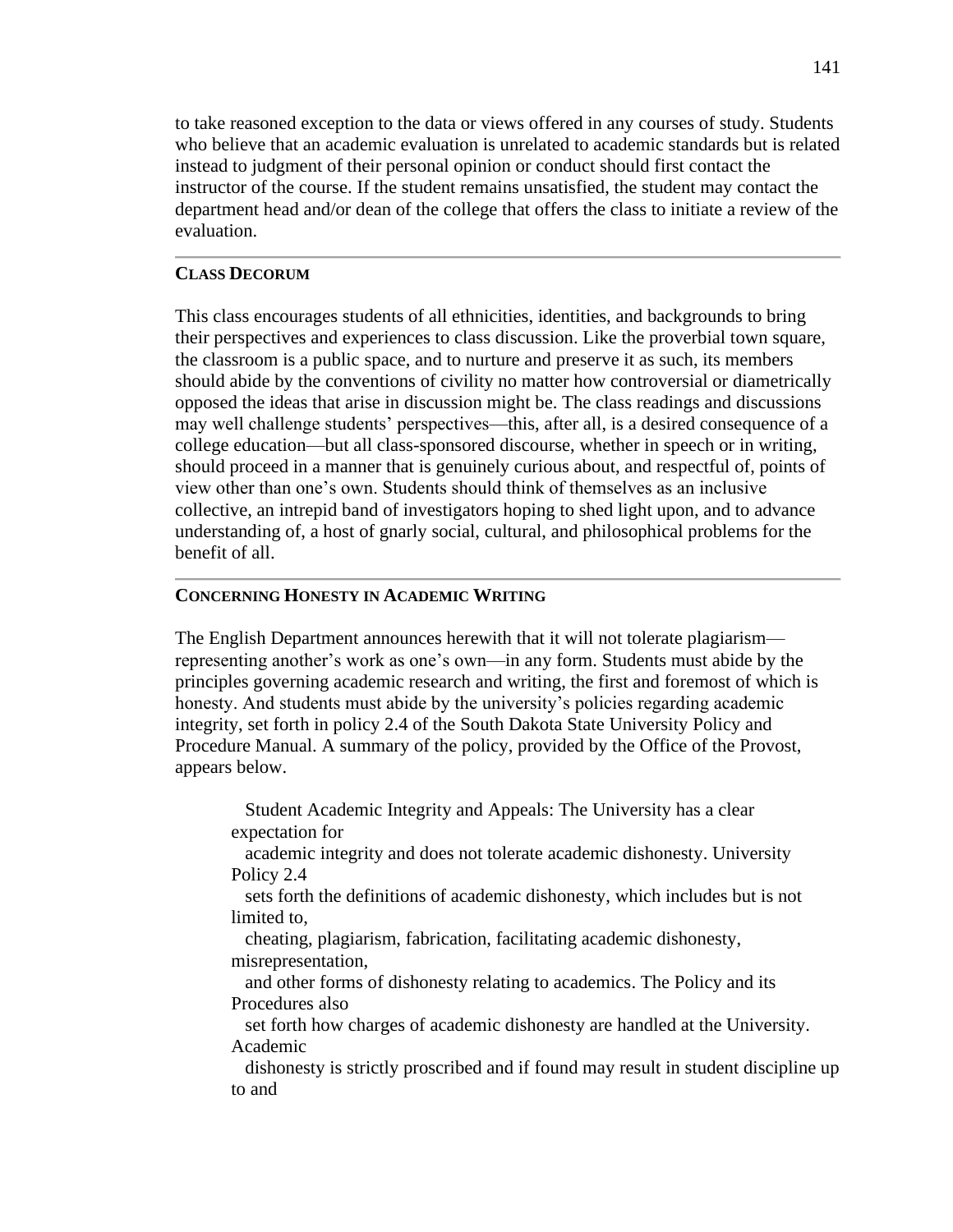including dismissal from the University.

If you have any questions about these matters, be sure to discuss them with me. You also may consult the full policy via the SDSU website.

# **WRITING CENTER**

For those who would like extra feedback on their drafts or assistance with generating ideas, developing and organizing those ideas, or expressing their meaning clearly and concisely, the English Department provides free tutoring in its Writing Center, located in 103 Briggs Library. This service is available to all students, and I strongly encourage you all to use this service—all authors benefit from extra feedback on their writing. To schedule an appointment, go to the Writing Center's website [\(www.sdstate.edu/writingcenter\)](http://www.sdstate.edu/writingcenter) or call at (605) 688-6559. Depending on the availability of tutors, walk-ins are also welcome.

The success of students in this course is a primary goal, and sometimes, students need additional resources. Therefore, should you score a 1 or 2 on the diagnostic essay, the department requires that you seek assistance at least once on each of the three major essays. Should I determine that you need additional assistance on any draft, regardless of your diagnostic score, I also may require that you schedule an appointment at the Center. Should you not fulfill this requirement for any essay, I do reserve the right to lower your grade on that assignment, even to a failing grade.

# **DISABILITY SERVICES**

South Dakota State University strives to ensure that physical resources, as well as information and communication technologies, are reasonably accessible to users in order to provide equal access to all. If you encounter any accessibility issues, you are encouraged to immediately contact the instructor of the course and the Office of Disability Services (Phone: 605-688-4504; Fax: 605-688-4987; email: [Nancy.Crooks@sdstate.edu](mailto:Nancy.Crooks@sdstate.edu) or [SDSU.Disabilityservices@sdstate.edu;](mailto:SDSU.Disabilityservices@sdstate.edu) Address: Room 271, Box 2815, University Student Union, Brookings, SD 57007).

# **COURSE SCHEDULE**

The schedule below lists our reading and the major writing assignments, but a good schedule is flexible. We may, as needed and within reason, add readings or assignments or take more time to complete tasks or pursue points of interest.

| Date    | <b>Topics and Readings</b>  | <b>Assignments</b>                       |
|---------|-----------------------------|------------------------------------------|
| Week 1: | Introduce course and texts. | Access and<br>review syllabus<br>in D2L. |
|         | Diagnostic essay.           |                                          |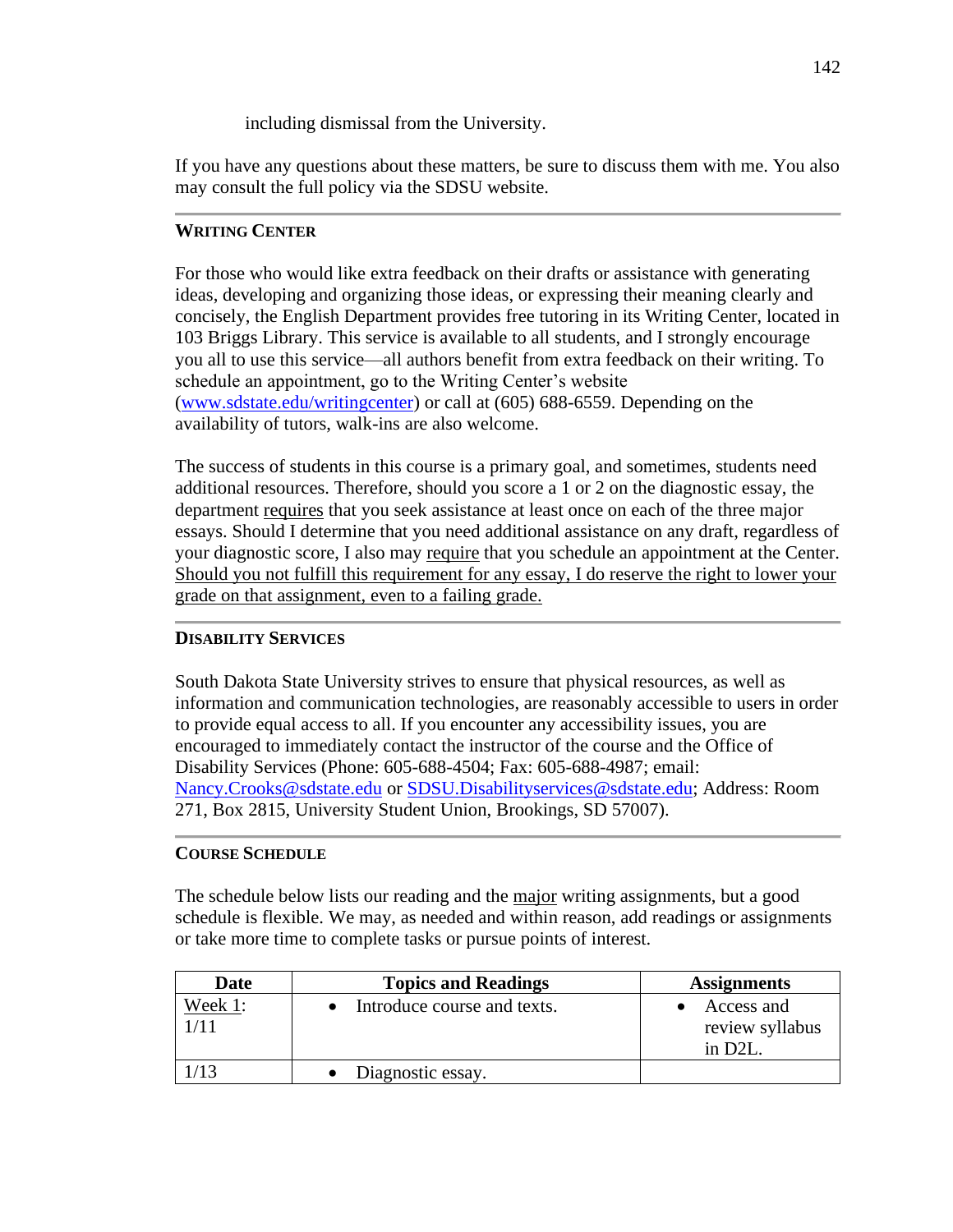|                 | Joining academic discussions                                                                              |              |
|-----------------|-----------------------------------------------------------------------------------------------------------|--------------|
|                 | (discuss $1-18$ in TSIS).                                                                                 |              |
| Week 2:<br>1/18 | Expectations for college writing,<br>and principles of good prose<br>(discuss $14-25$ and SD 2-5 in SMH). |              |
|                 | Grammar review. Introduce revision<br>symbols (767 in SMH) and verbal                                     |              |
| 1/20            | style.                                                                                                    |              |
|                 | Discuss purpose and methods of<br>cultural analysis.                                                      |              |
|                 | Introduce "After These Messages:                                                                          |              |
|                 | Advertising and Its Effects."                                                                             |              |
|                 | Discuss prompt.<br>$\bullet$                                                                              |              |
|                 | Discuss Plato dialog (565-72 in                                                                           |              |
|                 | $RPC$ ).                                                                                                  |              |
| Week 3:         | Discuss Kilbourne essay (89-108 in                                                                        |              |
| 1/25            | $RPC$ ).                                                                                                  |              |
|                 | Establishing a thesis and organizing                                                                      |              |
|                 | an argument, using the Kilbourne                                                                          |              |
|                 | essay as a model (discuss 44-54 in                                                                        |              |
|                 | SMH).                                                                                                     |              |
|                 | Making clear what's at stake in your                                                                      |              |
|                 | argument (discuss 96-106 in TSIS).                                                                        |              |
| 1/27            | Paragraph development (discuss 60-<br>74 in <i>SMH</i> ).                                                 |              |
|                 | Incorporating other voices into your                                                                      |              |
|                 | argument, using the Kilbourne essay                                                                       |              |
|                 | as a model (discuss 19-56 in TSIS).                                                                       |              |
| Week 4: 2/1     | Quotation and integrating source<br>$\bullet$                                                             |              |
|                 | material (discuss 209-13 in SMH).                                                                         |              |
|                 | Contextualizing quotes (discuss 43-<br>52 in $TSIS$ ).                                                    |              |
|                 | Documenting sources and compiling                                                                         |              |
|                 | a works cited (discuss 3-4, 12-14,                                                                        |              |
|                 | 19, 25, 30-41 in DS).                                                                                     |              |
|                 | Avoiding plagiarism (discuss 218-                                                                         |              |
|                 | 25 in <i>SMH</i> ).                                                                                       |              |
| 2/3             | Discuss Bordo essay (109-16 in                                                                            |              |
|                 | <i>RPC</i> ) and Miller essay (117-24 in                                                                  |              |
|                 | $RPC$ ).                                                                                                  |              |
|                 | In-class analysis of ads.                                                                                 |              |
|                 | Recommended reading: Lutz essay<br>$(125-36 \text{ in } RPC).$                                            |              |
| Week 5: 2/8     | Introductions and conclusions (74-<br>$\bullet$                                                           | Ad analysis  |
|                 | 77 in SMH).                                                                                               | draft due by |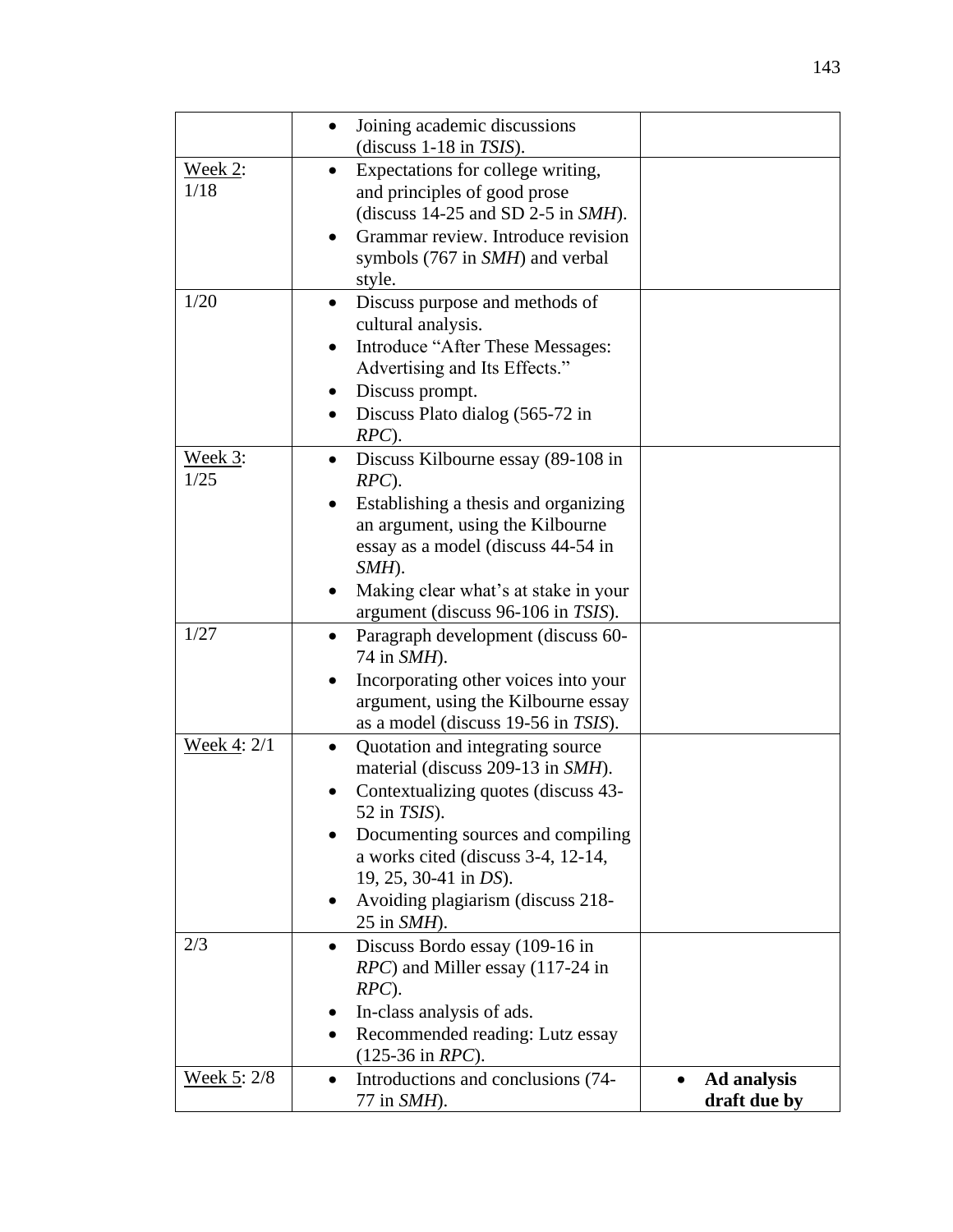|                        | Draft workshop. Be sure to have<br>$\bullet$<br>read 80-97 in SMH to prepare for<br>the workshop.<br>Submitting an essay to D2L.<br>Recommended reading: Frank essay                                                         | the beginning<br>of class (ready<br>to share).                                           |
|------------------------|------------------------------------------------------------------------------------------------------------------------------------------------------------------------------------------------------------------------------|------------------------------------------------------------------------------------------|
| 2/10                   | $(41-52 \text{ in } RPC).$<br>In-class work with verbal style<br>$\bullet$<br>(discuss 491-94 and 510-11 in<br>$SMH$ ).<br>Work with the verbal style in your<br>$\bullet$<br>own essay.                                     | <b>Ad analysis</b><br>revision due in<br>the dropbox by<br>the end of class.             |
| Week 6:<br>2/14        | Monday: Conferences (20 minutes<br>$\bullet$<br>in my office).                                                                                                                                                               |                                                                                          |
| 2/15                   | Conferences (20 minutes in my<br>$\bullet$<br>office). No class.                                                                                                                                                             |                                                                                          |
| 2/16                   | <b>Wednesday: Conferences (20</b><br>$\bullet$<br>minutes in my office).                                                                                                                                                     |                                                                                          |
| 2/17                   | Introduce "Servant or Master?:<br>$\bullet$<br>Digital Technology and the<br>Imperatives of Design."<br>Discuss prompt.<br>$\bullet$<br>Discuss Twitchell essay (137-46 in<br>$RPC$ ).<br>Conferences before and after class |                                                                                          |
| 2/18                   | (20 minutes in my office).<br>Friday: Conferences (20 minutes in<br>$\bullet$<br>my office).                                                                                                                                 |                                                                                          |
| <u>Week 7:</u><br>2/22 | Discuss Turkle essay (607-26 in<br>$\bullet$<br>$RPC$ ).<br>Constructing concise and effective<br>sentences (discuss 490-91 in SMH).                                                                                         | Ad analysis<br>$\bullet$<br>final due in the<br>dropbox by the<br>beginning of<br>class. |
| 2/24                   | Discuss Spike Jonze's Her. (Watch<br>the film prior to class.)<br>Discuss Keller, McEntee, Smith,<br>and Wingate "Discursion" (479-94<br>in $RPC$ ).                                                                         |                                                                                          |
| Week 8: 3/1            | Discuss Douthat (473-78 in RPC).<br>$\bullet$<br>Paraphrase and summary (discuss<br>206-07, 209, and 213-15 in SMH).<br>In-class exercises.                                                                                  |                                                                                          |
| 3/3                    | Ways of restructuring sentences—<br>$\bullet$<br>coordination, subordination, and<br>parallelism (discuss 495-501 and<br>521-24 in $SMH$ )—and of varying                                                                    | Paraphrase and<br>summary<br>exercise due in<br>the dropbox by                           |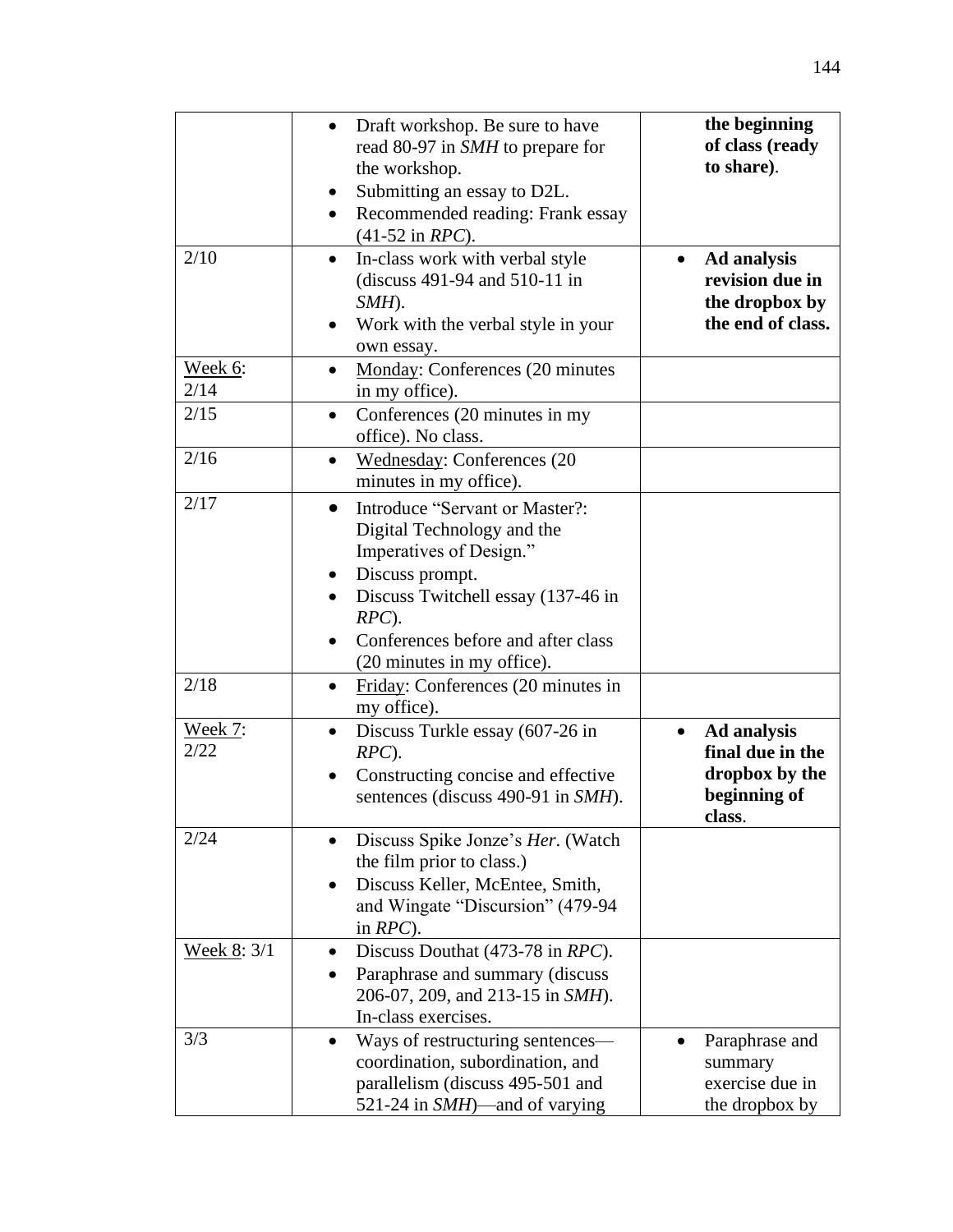|                                  | sentence length and openers (discuss)<br>502-07 in SMH).                                                                                                                                                 | the beginning of<br>class.                                                                            |
|----------------------------------|----------------------------------------------------------------------------------------------------------------------------------------------------------------------------------------------------------|-------------------------------------------------------------------------------------------------------|
|                                  | Responding to other voices and<br>emphasizing your own (discuss 57-<br>81 in <i>TSIS</i> ).                                                                                                              |                                                                                                       |
| Week 9: 3/8                      | Draft workshop.<br>$\bullet$<br>Return and discuss ad analyses.                                                                                                                                          | <b>Servant or</b><br><b>Master?</b> draft<br>due by the<br>beginning of<br>class (ready to<br>share). |
| 3/10                             | Work with sentence variety and<br>structure (review your own essay).<br>Advanced research methods (discuss<br>172-85 and 191-206 in SMH).<br>Consulting the Briggs library site for<br>٠<br>English 101. | <b>Servant or</b><br>Master?<br>revision due in<br>the dropbox by<br>the end of class.                |
| <b>Week 10:</b><br>$3/14 - 3/18$ | Spring break. No class.                                                                                                                                                                                  |                                                                                                       |
| Week 11:<br>3/22                 | Introduce "Democracy in the<br>Balance: The Fate of Intellectualism<br>in Higher Ed and the Public<br>Sphere."<br>Discuss prompt.<br>$\bullet$<br>Discuss Hofstadter essay (257-76 in<br>$RPC$ ).        |                                                                                                       |
| 3/24                             | Hofstadter continued.<br>$\bullet$<br>Discuss Gitlin essay (277-84 in<br>$RPC$ ).                                                                                                                        |                                                                                                       |
| <b>Week 12:</b><br>3/29          | Library instruction. Meet in Briggs<br>125.                                                                                                                                                              | <b>Servant or</b><br><b>Master?</b> final<br>due in the<br>dropbox by the<br>beginning of<br>class.   |
| 3/31                             | Discuss Berrett essay (341-50 in<br>$RPC$ ).<br>Discuss Edmundson essay (285-300<br>in $RPC$ ).                                                                                                          | Anti-<br>intellectualism<br>topic proposal<br>due in the<br>dropbox by<br>3:00 p.m.                   |
| Week 13:<br>4/5                  | Argumentation (discuss 144-69 and<br>125-43 in SMH).<br>Return and discuss topic proposals.                                                                                                              |                                                                                                       |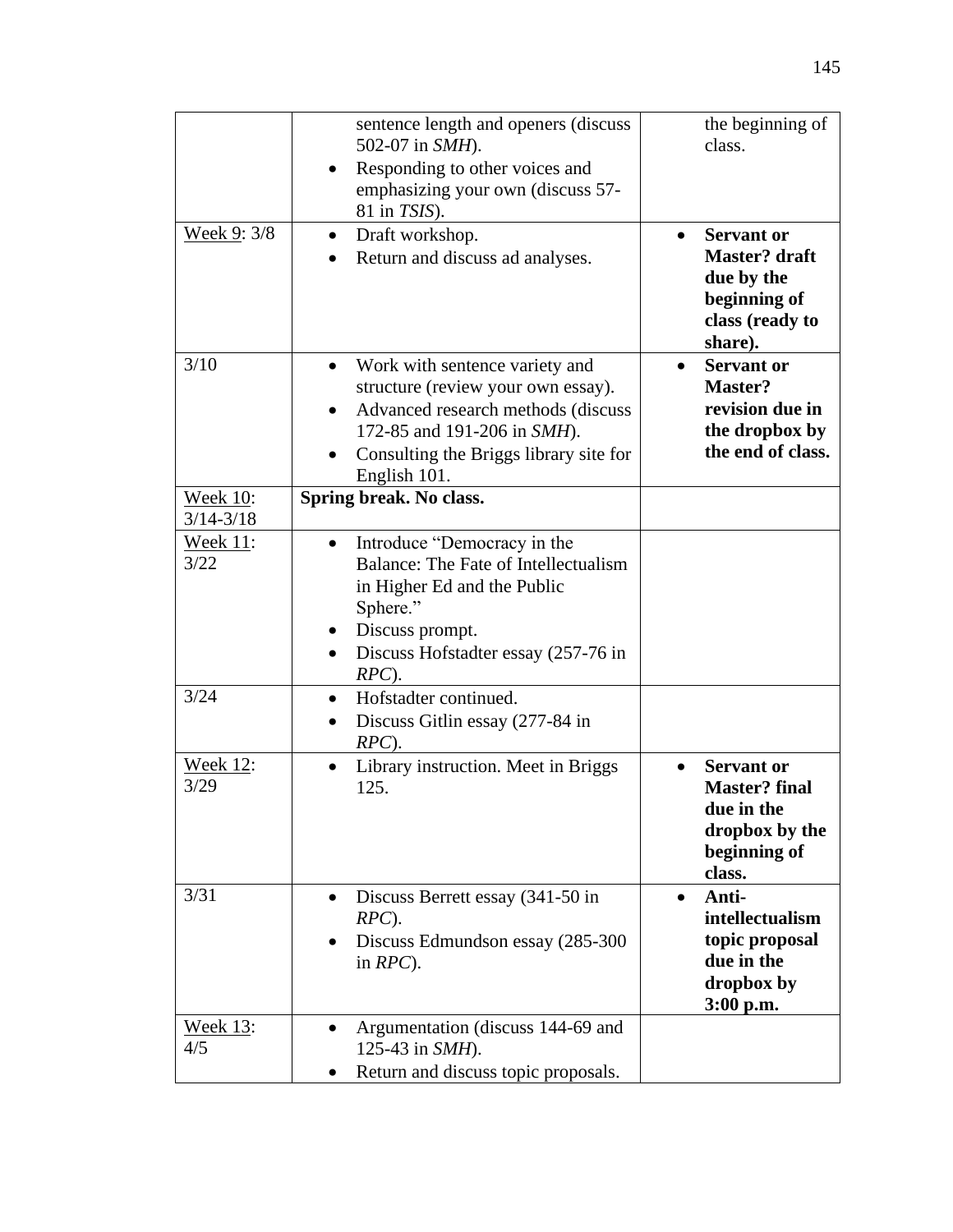| 4/7                                      | Considering other points of view<br>$\bullet$<br>(discuss $82-95$ in TSIS).<br>In-class work with argumentation,<br>thesis, and organization.                                                                                                                 | <b>Outline and</b><br>introduction<br>due in the<br>dropbox by<br>3:00 p.m.                |
|------------------------------------------|---------------------------------------------------------------------------------------------------------------------------------------------------------------------------------------------------------------------------------------------------------------|--------------------------------------------------------------------------------------------|
| <b>Week 14:</b><br>4/12                  | Review format and documentation<br>$\bullet$<br>(discuss $1-41$ in DS).<br>Return and discuss outlines and<br>introductions.                                                                                                                                  |                                                                                            |
| 4/14<br><b>Week 15:</b><br>$4/18 - 4/22$ | Library work: Meet in Briggs.<br>$\bullet$<br>Conferences (30 minutes in my<br>$\bullet$                                                                                                                                                                      |                                                                                            |
| <u>Week 16:</u><br>4/26                  | office). No class this week.<br>Conferences (30 minutes in my<br>$\bullet$<br>office). No class.                                                                                                                                                              |                                                                                            |
| 4/28                                     | Documentation Q&A.<br>$\bullet$<br>Works cited workshop (be sure to<br>bring an electronic copy of your<br>works cited to class).<br>Final advice/questions about anti-<br>$\bullet$<br>intellectualism essay.<br>Final day to complete course<br>evaluation. |                                                                                            |
| <b>Week 17:</b>                          | Finals week; no class.<br>$\bullet$<br>Thursday, $5/5$ : Office hours from<br>$10:00$ a.m. $-12:00$ p.m.                                                                                                                                                      | Monday, $5/2$ :<br>Anti-<br>intellectualism<br>essay due in the<br>dropbox by<br>3:00 p.m. |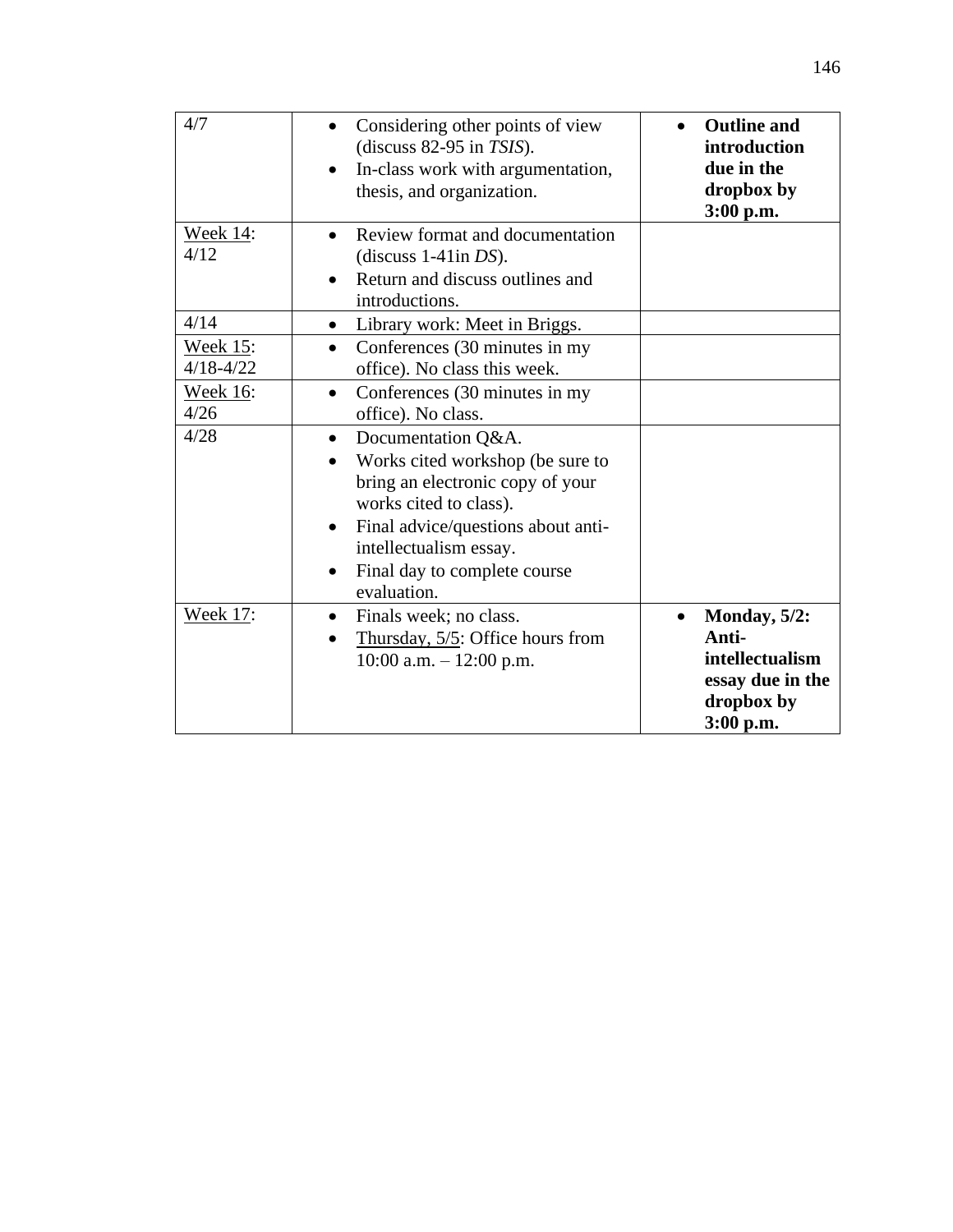#### WORKS CITED

*American Indian Student Center*. South Dakota State University.

https://www.sdstate.edu/american-indian-student-center. Accessed May 8, 2022. Bartholomae, David. "Inventing the University." *Journal of Basic Writing*, vol. 5, no. 1, 1986. DOI: 10.37514/JBW-J.1986.5.1.02.

- Berlin, James. *Rhetorics, Poetics, and Cultures: Refiguring College Studies*. Parlor Press, 2003.
- "Binary." *OED Online*, Oxford University Press, December 2021, www.oed.com/view/Entry/19111. Accessed 7 February 2022.
- Cole, Daniel. "Writing Removal and Resistance: Native American Rhetoric in the Composition Classroom." *College Composition and Communication*. Indigenous and Ethnic Rhetorics, National Council of Teachers of English, Vol. 63, No. 1, September 201, pp. 122-44.
- Daiker, Donald A. "Learning for Praise." *Writing and Response: Theory, Practice, and Research*. Edited by Chris M. Anson, National Teachers of English, 1989, pp. 103-13.
- "Dichotomy." *OED Online*, Oxford University Press, December 2021, www.oed.com/view/Entry/52235. Accessed 7 February 2022.
- *Diversity and Inclusion: 2013-2018 Report*. Office of Diversity, Inclusion, Equity, and Access. South Dakota State University. March 1, 2019. https://www.sdstate.edu/sites/default/files/file-archive/2019-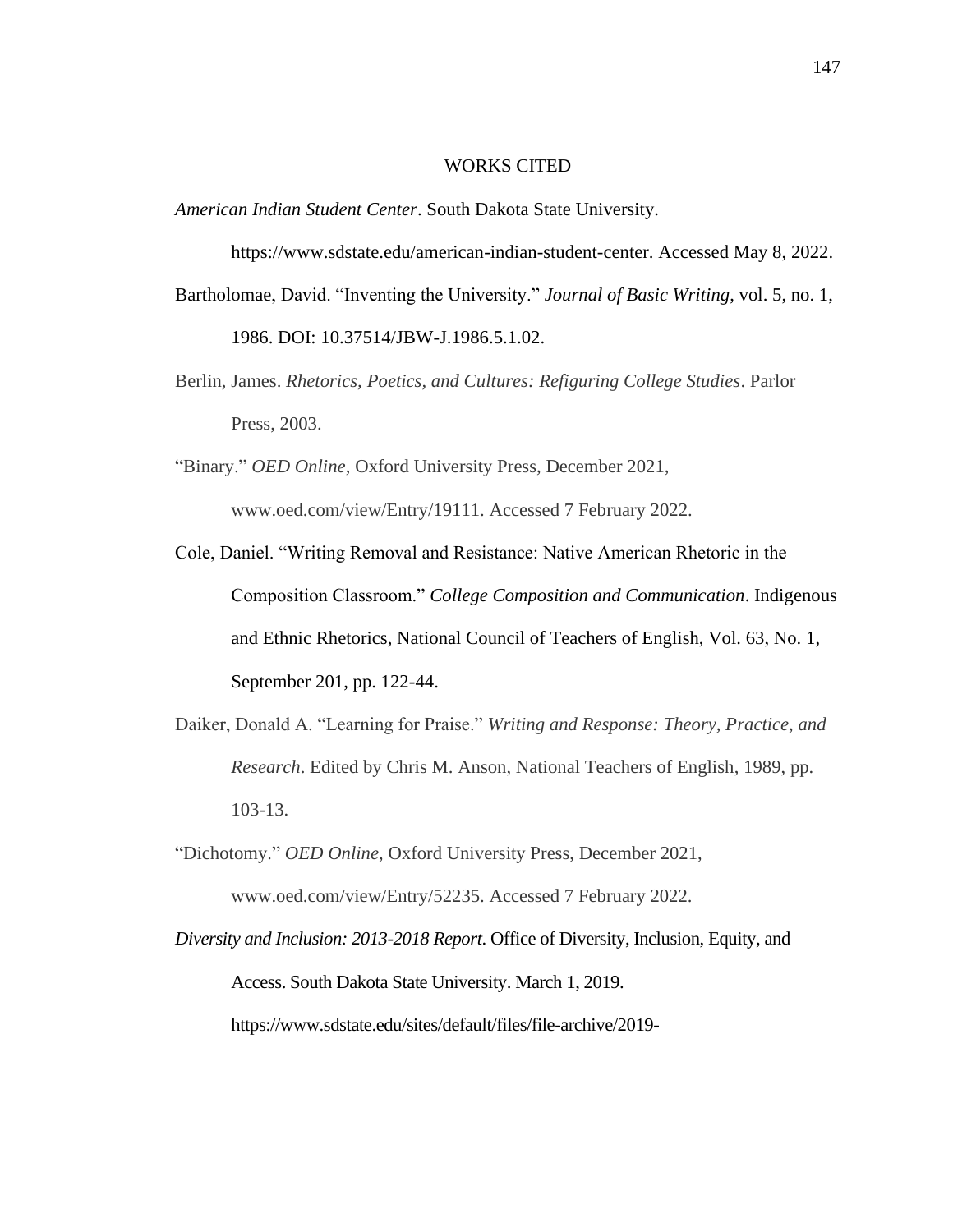04/Diversity%20and%20Inclusion%20Report%202013-

2018%20%28March%202019%29.pdf. Accessed May 8, 2022.

Elbow, Peter. "The Uses of Binary Thinking." *Journal of Advanced Composition*, vol. 13, no.

1, JAC, 1993, pp. 51–78[, http://www.jstor.org/stable/20865892.](http://www.jstor.org/stable/20865892)

Freeland, Mark. Zoom Interview. November 4, 2020.

Freire, Paulo. *Pedagogy of the Oppressed.* Continuum, 2005.

- Graff, Gerald, and Cathy Birkenstein. *They Say/I Say*. 5<sup>th</sup> ed., W.W. Norton & Company, 2021.
- Grande, Sandy Marie Anglás. "American Indian Geographies of Identity and Power: At the Crossroads of Indígena and Mestizaje." *Literacies: A Critical Sourcebook*. Edited by Ellen Cushman, Christina Haas, and Mike Rose. Bedford/St. Martin's, 2020, pp. 343-61.
- Hairston, Maxine. "Diversity, Ideology, and Teaching Writing." *Teaching Composition*, Edited by T. R. Johnson. Bedford/St. Martin's, 2008. pp. 475-90.
- Harris, Joseph. *A Teaching Subject: Composition Since 1966*. Utah State University Press, 2012.
- Harris, Joseph. "The Idea of Community in the Study of Writing." *College Composition and Communication*, National Council of Teachers of English, vol. 40, no. 1, Feb., 1989, pp. 11-22, *JSTOR,* https://www.jstor.org/stable/358177.

hooks, bell. "Learning in the Shadow of Race and Class." Keller, pp. 551-57.

Keller, Michael, editor. *Reading Popular Culture*. Kendall Hunt, 2015.

King, Thomas. *The Truth About Stories: A Native Narrative*. University of Minnesota Press, 2003.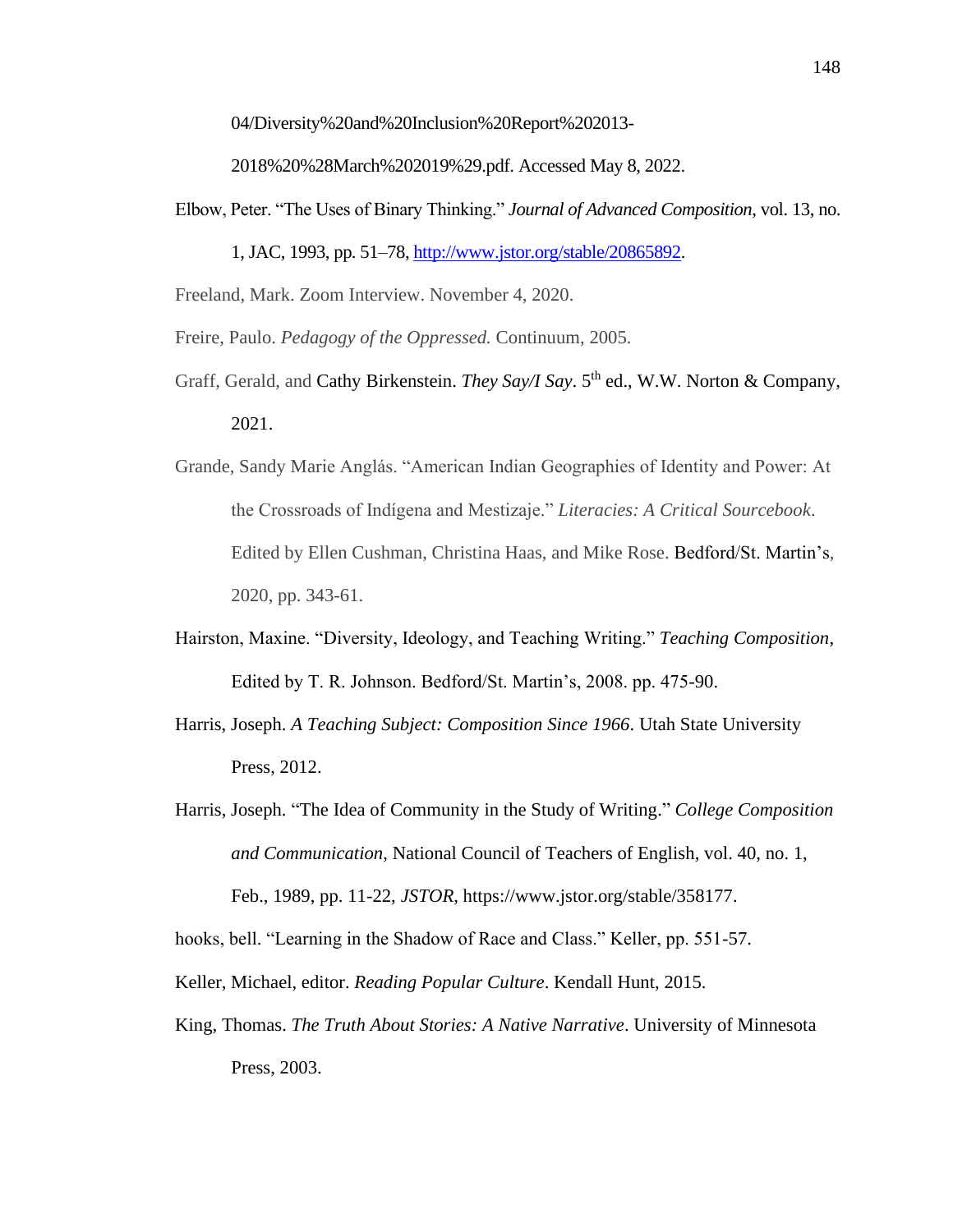- Lears, Jackson. "Beyond Veblen: Rethinking Consumer Culture in America." Keller, pp. 13-38.
- Lu, Min-Zahn. "Professing Multiculturism: The Politics of Style in the Contact Zone." *Style in Rhetoric and Composition.* Edited by Paul Butler. Bedford/St. Martin's, 2010. pp. 303-17.
- Lyons, Scott Richard. "In Vine Vertas." *Sovereign Bones*. Edited by Eric Gansworth, Nation Books, 2007, pp. 56-67.
- Lyons, Scott Richard. "Rhetorical Sovereignty: What do American Indians Want from Writing?" *College Composition and Communication*, vol. 51, no. 3, Feb. 2000, pp. 447-468. *JSTOR,* https://www.jstor.org/stable/358744.
- Lyons, Scott Richard. "The Fine Art of Fencing: Nationalism, Hybridity, and the Search for a Native American Writing Pedagogy." *JAC,* vol. 29, no. ½, 2009, pp. 77- 105. *JSTOR* https//: www.jstor.org/stable/20866887.
- Lunsford, Andrea A. *The St. Martin's Handbook for South Dakota University*. 9<sup>th</sup> ed., Bedford/St. Martin's Macmillan Learning, 2021.
- Lunsford, Andrea A. and John J. Ruszkiewicz. *Everything's An Argument*. 2<sup>nd</sup> ed., Bedford/St. Martin's, 2001.
- Mails, Thomas E. *Fools Crow*. University of Nebraska Press, 1979.
- Marshall, Joseph III. *The Lakota Way*. Penguin Compass, 2001.
- Montgomery, Michelle R. *Identity Politics of Difference: The Mixed-Race American Indian Experience*. University Press of Colorado, 2017, pp. 166. DOI: 10.2307/j.ctt1vgwb85.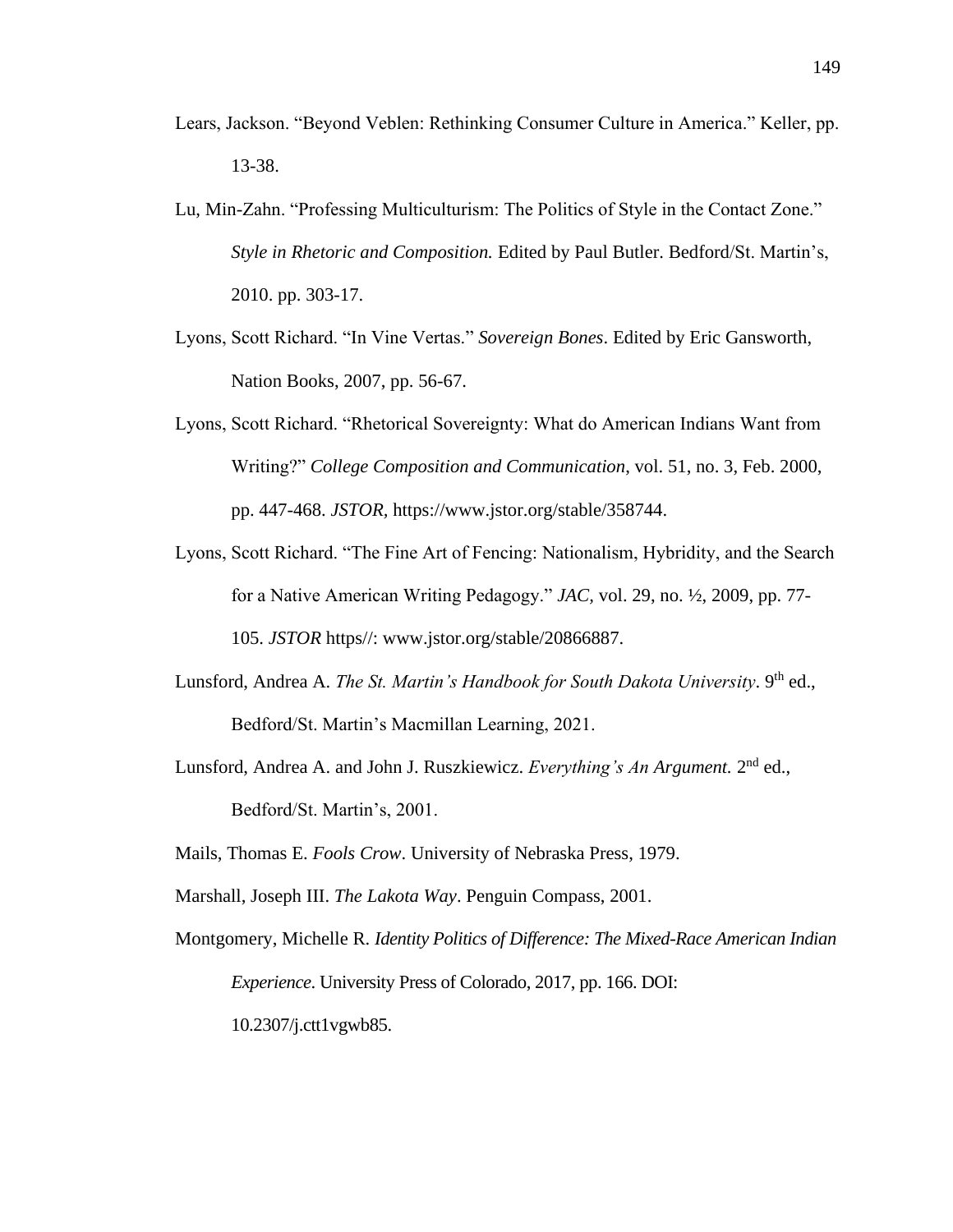- Murray, M. Donald. "The Listening Eye: Reflection on the Writing Conference." *The Writing Teacher's Sourcebook*. 3rd ed., edited by Gary Tate, Edward P. J. Corbett, and Nancy Meyers, Oxford University Press, 1994, pp. 96-101.
- Newkirk, Thomas. "The First Five Minutes: Setting the Agenda in a Writing Conference." *Writing and Response: Theory, Practice, and Research*. Edited by Chris M. Anson, National Teachers of English, 1989, pp. 317-331..
- Plato. "Allegory of the Cave." Keller, pp. 565-70.
- Pratt, Richard H. "'Kill the Indian, Save the Man': Capt. Richard H. Pratt on the Education of Native Americans." *History Matters*, http://historymatters.gmu.edu/d/4929. Accessed November 20, 2020. *Official Report of the Nineteenth Annual Conference of Charities and Correction* (1892), 46–59.
- Reyhner, John, ed. *Teaching American Indian Students*. University of Oklahoma Press, 1992.
- Risling Baldy, Cutcha. "The New Native Intellectualism: #ElizabethCook-Lynn, Social Media Movements, and the Millennial Native American Studies Scholar." *Wicazo Sa Review*, vol. 31, no. 1, University of Minnesota Press, Spring 2016, pp. 60-110, www.jstor.org/stable/10.5749/wiczosareview.31.1.0090.

Serfling, Nathan. Composition I: Composition I Syllabus Template. Fall 2022.

Spellmeyer, Kurt. "Can Teaching, of All Things, Prove to Be Our Salvation?" *Teaching Composition*. Edited by T. R. Johnson. Bedford/St. Martin's, 2008. pp. 467-474. Stewart, Christine. Zoom Interview. November 11, 2020.